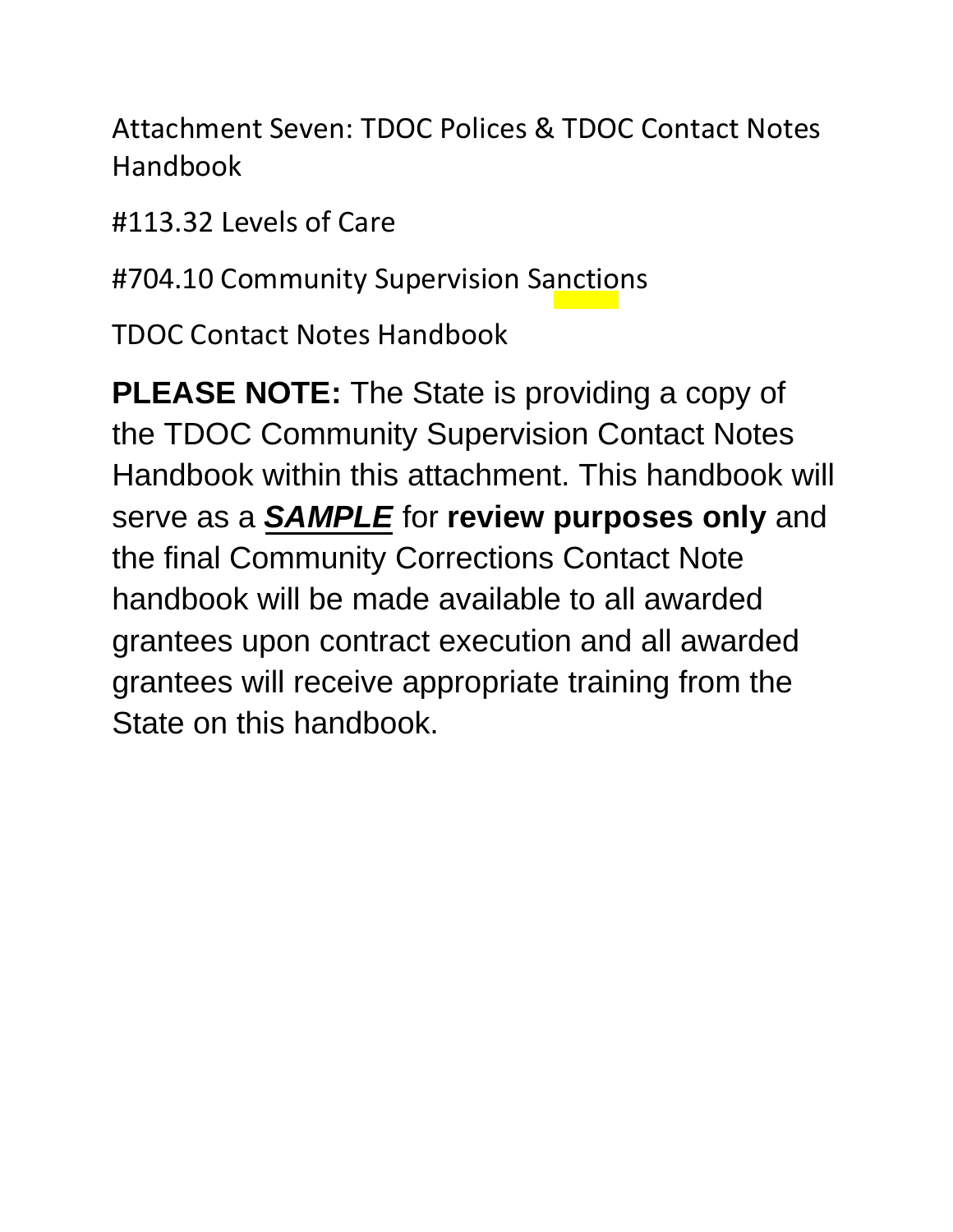| <b>ADMINISTRATIVE POLICIES</b><br><b>AND PROCEDURES</b><br>State of Tennessee<br>Department of Correction |                             | Index $\#$ : 113.32<br>of $10$<br>Page 1 |                                |  |  |  |
|-----------------------------------------------------------------------------------------------------------|-----------------------------|------------------------------------------|--------------------------------|--|--|--|
|                                                                                                           |                             |                                          | Effective Date: March 31, 2020 |  |  |  |
|                                                                                                           | Distribution: A             |                                          |                                |  |  |  |
|                                                                                                           | Supersedes: 113.32 (1/1/18) |                                          |                                |  |  |  |
| Approved by: Tony Parker                                                                                  |                             | PCN 19-14 $(1/30/19)$                    |                                |  |  |  |
| Subject: LEVELS OF CARE                                                                                   |                             |                                          |                                |  |  |  |

- I. AUTHORITY: TCA 4-3-603, TCA 4-3-606, and TCA 41-21-204.
- II. PURPOSE: To ensure that appropriate levels and continuity of health care are available to accommodate inmate health care needs.
- III. APPLICATION: Wardens, Superintendent, Associate Wardens of Treatment (AWTs), Deputy Superintendent (DS) health administrators, health care staff, and privately managed institutions.
- IV. DEFINITIONS:
	- A. Chronic Care: Health care services that are provided to inmate/patients for a specifically identified illness that is ongoing or recurring. For the purposes of this policy, the following conditions are defined as chronic care conditions: congestive heart failure, diabetes mellitus, hypertension, pregnant offenders, chronic respiratory diseases to include asthma and COPD, neurological disorders to include epilepsy, physical impairments that impact an individual's ability to function in a correctional environment, geriatric care, terminal illness, and infectious diseases, to include Hepatitis C, and Human Immunodeficiency Virus (HIV).
	- B. Clinic Care: Care for ambulatory patients with health care conditions that are evaluated and appropriately treated.
	- C. Comprehensive Clinical Health Record Review: A periodic review of the clinical health records (physical and behavioral health) to ensure that inmate's clinical files are completely and fully documented.
	- D. Convalescent Care: Health care to assist a patient in recovery from an illness or injury.
	- E. Emergency Care: Immediate medical evaluation and treatment for a medical condition that reasonably appears to a prudent person to represent an immediate threat to life or limb, possible permanent impairment in one or more body functions.
	- F. Extended Clinical Services: Specialty treatment services utilized to meet the inmate's physical health, mental health, and/or developmental needs. Treatment services may include but are not limited to geriatric, psychiatric, psychological, physical therapy, occupational therapy, hospice, end-of-life care, and intensive sex offender treatment.
	- G. Infirmary Care: Care for an illness or medical condition as diagnosed by an appropriate health care provider that requires medical/nursing observation and/or management in the facility infirmary.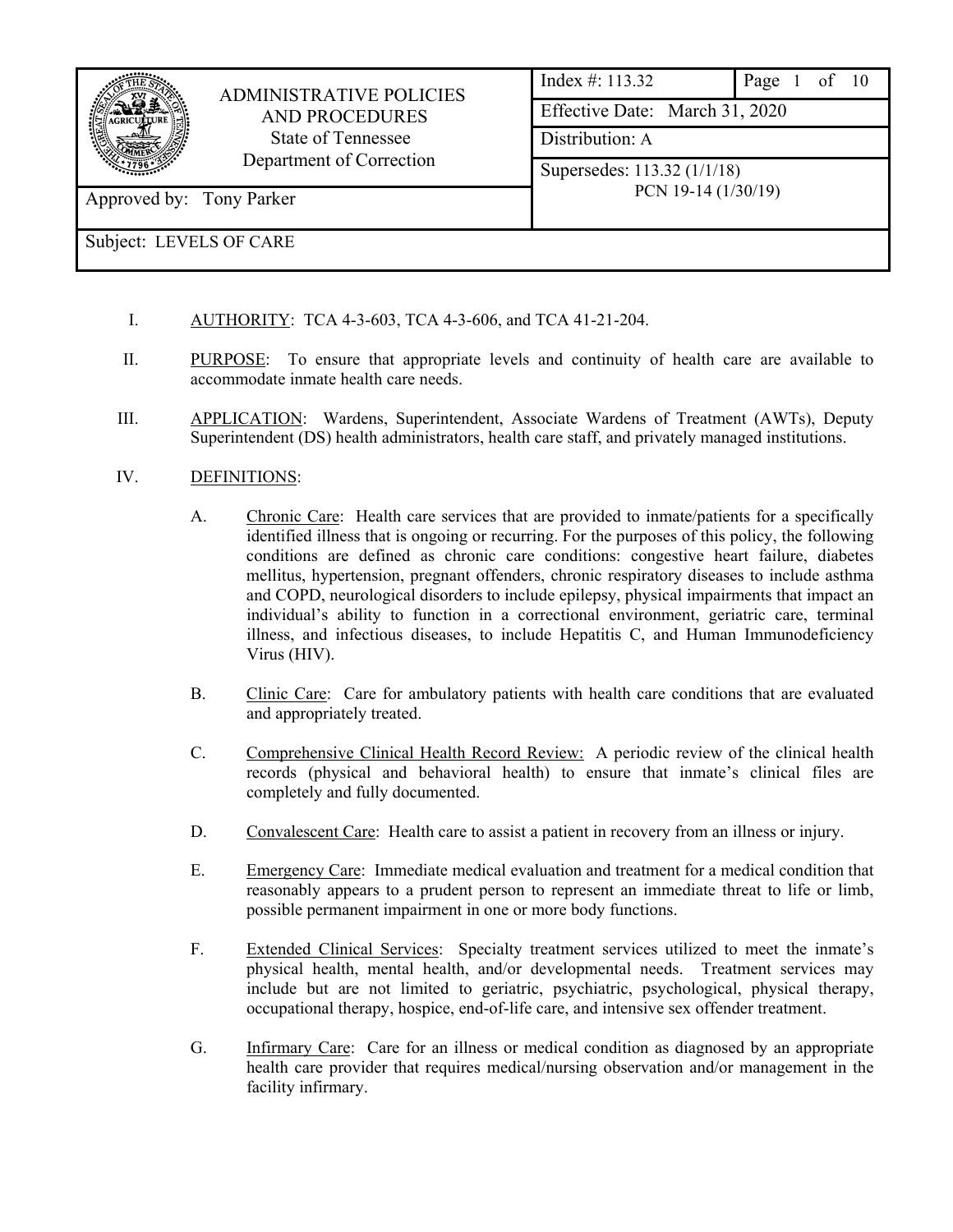Subject: LEVELS OF CARE

- H. Self-Care: Care for a condition which can be solely treated by the inmate and may include "over the counter" (OTC) products.
- I. Sub-Acute Care: Infirmary-based care for an illness or medical condition as diagnosed by an appropriate health care provider that requires care above medical/nursing observation but does not require care at the level of extended clinical services.
- V. POLICY: The health administrator, in cooperation with the AWT/DS, shall develop a coordinated health care delivery program that ensures access of the inmate to the appropriate level of care for his/her health needs.

#### VI. PROCEDURES:

- A. Self-care: All inmates shall be encouraged to assume responsibility for their own health through self-care.
	- 1. A self-care program shall include health education. (See Policy #113.40)
	- 2. Each TDOC facility shall have a written procedure indicating how commonly used over-the-counter preparations are made available to inmates. Personal hygiene products (including feminine hygiene items at institutions with female inmates) and approved OTCs may be made available in the institutional commissary upon approval by the TDOC Chief Medical Officer.
	- 3. When health care professionals feel that self-care is appropriate for an inmate, the inmate shall receive the necessary training and equipment. If any self-care requires a level of privacy in order to be performed, the health administrator/designee will notify the AWT/DS/unit manager so that appropriate accommodations may be arranged.
- B. First-Aid: The institutional emergency care policy/plan shall clearly describe provisions for access to first aid, including staff responsibilities and the location of first aid equipment and supplies. First aid supplies, including those carried on vehicles shall be regularly inspected. (See Policy #113.02)
- C. Emergency Care: Each TDOC facility shall have a written plan to ensure the availability of emergency medical, mental health, and dental services on a 24-hour basis. (See Policy #113.30)
- D. Clinic Care: Each TDOC facility shall provide regularly scheduled ambulatory care services. (See Policy #113.31) Protocols and procedures shall be developed indicating referral procedures to the appropriate level of care.
- E. Infirmary Care:
	- 1. Each TDOC facility with an infirmary shall make suitable arrangements for the provision of 24-hour nursing coverage whenever there is a patient in the infirmary.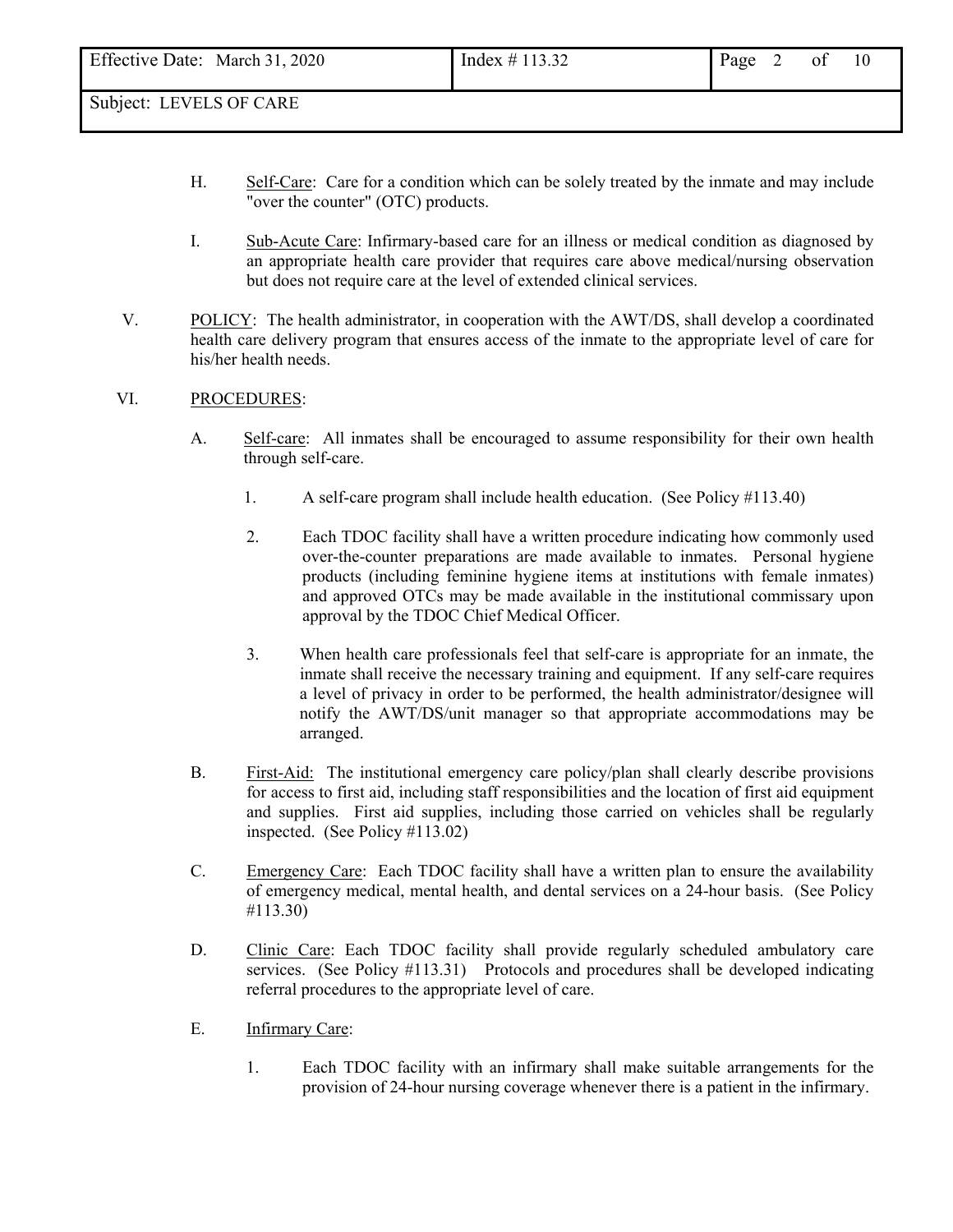- 2. Procedures which guide institutional infirmary services and which define the scope of services available shall be developed by each applicable institution and shall include but not be limited to the following:
	- a. All care shall be rendered in compliance with applicable local, state, and federal laws.
	- b. If infirmary care is not available on-site at the institution where the inmate is housed, procedures shall specify the transfer mechanism for movement to an institution where such care is available in accordance with Policy #113.34.
	- c. Each facility's Medical Director, Health Administrator, and Behavioral Health Administrator shall draft a nursing care procedure manual containing the facilities infirmary services scope of care, admission and discharge procedures, technical nursing functions, and treatment procedures. The drafted manual shall be located in the clinic of each institution designated to provide infirmary care as indicated in Section VI.(E)(6) of this policy. The approved TDOC Infirmary Protocol shall be utilized to develop the facilities infirmary nursing care procedure manual.
	- d. All inmates requiring infirmary care shall be within the sight or sound of medical staff at all times.
	- e. Infirmary Protocols
		- 1. The TDOC approved global infirmary protocols shall be used as a guide and addendum to the facility infirmary protocol.
		- 2. Each local infirmary shall have facility-specific infirmary protocols which take into account the limitations of the physical plant and the resources available at that location. See Policy #113.01.
- 3. An institutional or contract physician shall be responsible for the quality of care in the infirmary and shall be available on-call 24-hours per day.
- 4. Nursing services shall be under the direction of a full-time registered nurse. Licensed health care personnel shall be on duty and present 24-hours per day whenever an inmate remains in the infirmary.
- 5. The health record shall be maintained and documentation shall reflect the care rendered during the infirmary stay. This documentation shall be located in the "Infirmary" Section, section seven, of the health record in accordance with Policy #113.50.
- 6. The following institutions shall provide on-site infirmary care as indicated:
	- a. Bledsoe County Correctional Complex (infirmary)
	- b. DeBerry Special Needs Facility (Regional Sub-Acute Infirmary)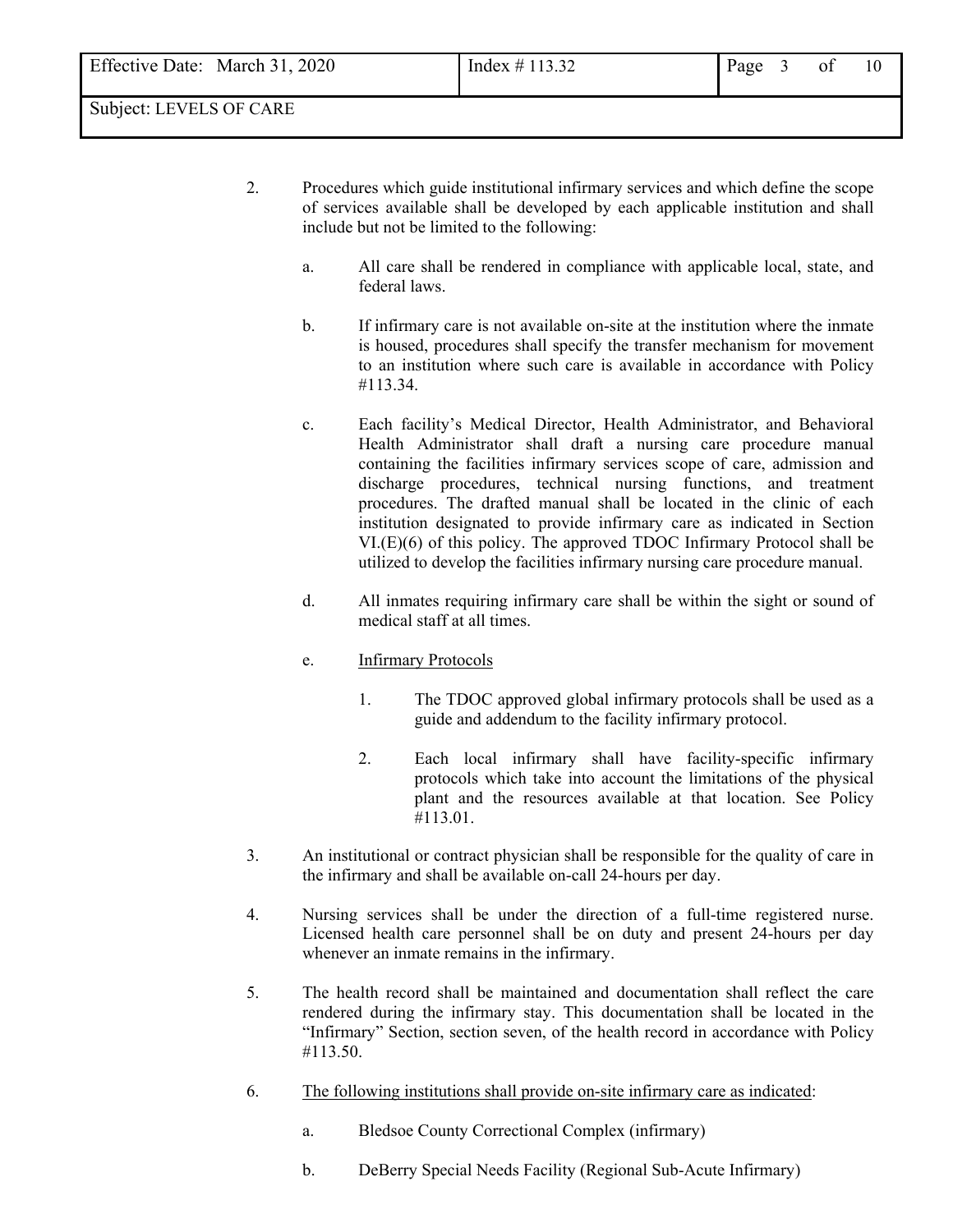Subject: LEVELS OF CARE

- c. Hardeman County Correctional Facility (infirmary)
- d. Morgan County Correctional Complex (Regional Sub-Acute Infirmary)
- e. Northeast Correctional Complex (infirmary)
- f. Northwest Correctional Complex (infirmary)
- g. Riverbend Maximum Security Institution (infirmary)
- h. South Central Correctional Center (Regional Sub-Acute Infirmary)
- i. Tennessee Prison for Women (Regional Sub-Acute Infirmary)
- j. Trousdale Turner Correctional Facility (Regional Sub-Acute Infirmary)
- k. Turney Center Industrial Complex (infirmary)
- l. West Tennessee State Penitentiary (Regional Sub-Acute Infirmary)
- m. Women's Therapeutic Residential Center (Regional Sub-Acute Infirmary)
- n. Whiteville Correctional Facility (infirmary)

Residents housed at the Mark Luttrell Transition Center who require infirmary care or higher will be transferred to an institution equipped to provide the appropriate level of care.

- 7. The TDOC Chief Medical Officer/designee shall have authority to direct the transfer of a patient from another TDOC institution to the DSNF Health Care Center for skilled nursing care. If the inmate is a patient in a local hospital, the collaboration of the institutional physician shall be obtained prior to the transfer.
- 8. DSNF shall designate a long term nursing care unit for special needs inmates who are not in need of skilled nursing care but have unique physical restrictions and/or medical conditions which create a need for them to be in special housing.
	- a. Upon identifying a need for placement in the Long Term Nursing Care Unit, the institutional physician or designee shall submit a written request to the DSNF Medical Director. The request shall include a detailed justification for the placement, including a copy of the inmate's most recent physical examination; the Health Classification Summary, CR-1886; the Major Problem List, CR-1894; treatment plan; and any other pertinent consultations or reports that substantiate the need for long term nursing care placement.
	- b. The DSNF Medical Director shall evaluate the request based on the following criteria:
		- (1) Age and its effect on and relation to disability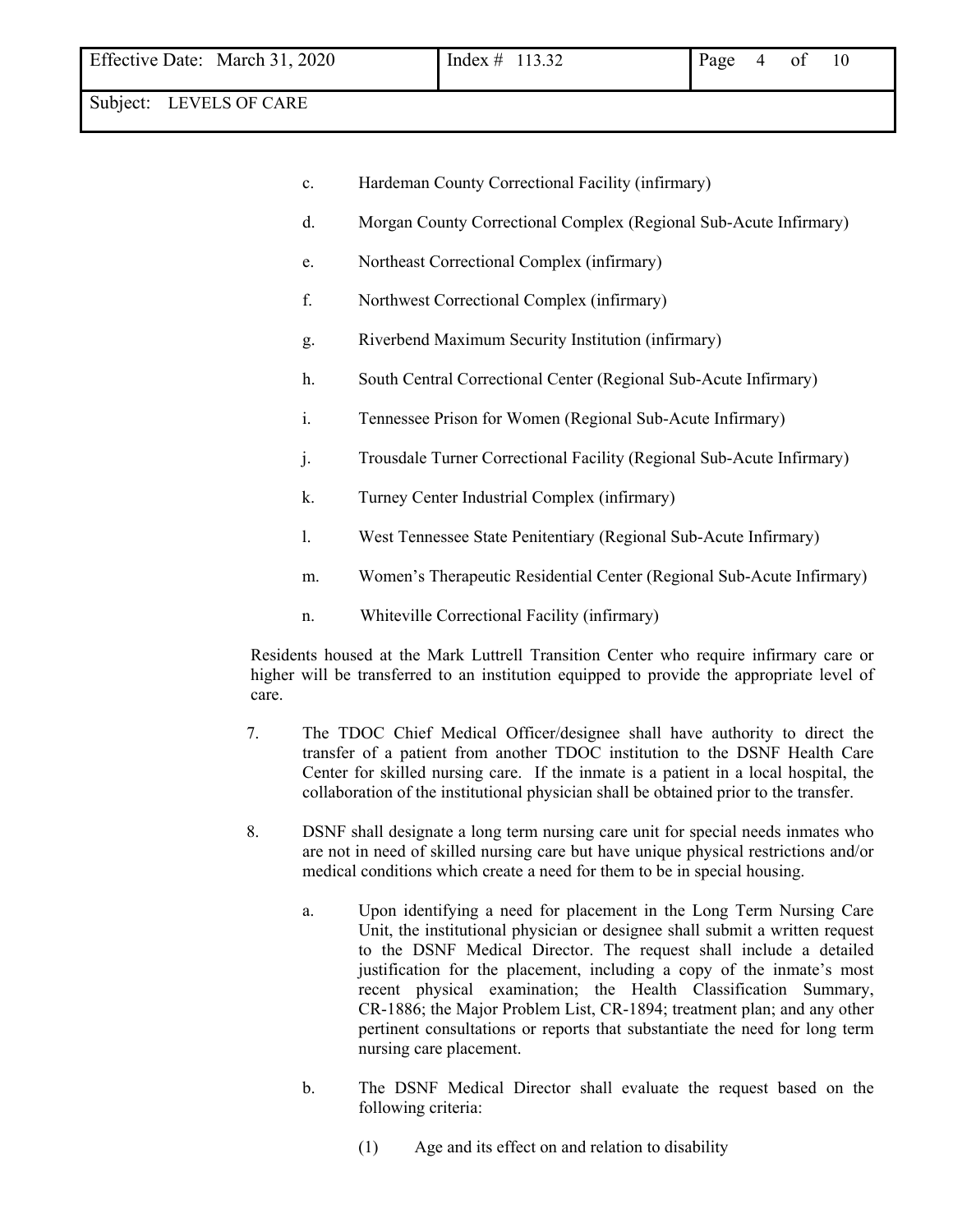| Effective Date: March 31, 2020 |    |    |     |                                                                                                                                                                 | Index # 113.32                          |                                                                                                                                                                                                                                                                                                                                                                                                                                                                                                                                                                                                     |  | Page | 5 | of | 10 |
|--------------------------------|----|----|-----|-----------------------------------------------------------------------------------------------------------------------------------------------------------------|-----------------------------------------|-----------------------------------------------------------------------------------------------------------------------------------------------------------------------------------------------------------------------------------------------------------------------------------------------------------------------------------------------------------------------------------------------------------------------------------------------------------------------------------------------------------------------------------------------------------------------------------------------------|--|------|---|----|----|
| Subject: LEVELS OF CARE        |    |    |     |                                                                                                                                                                 |                                         |                                                                                                                                                                                                                                                                                                                                                                                                                                                                                                                                                                                                     |  |      |   |    |    |
|                                |    |    | (2) |                                                                                                                                                                 |                                         | Multiple chronic illnesses and/or degeneration                                                                                                                                                                                                                                                                                                                                                                                                                                                                                                                                                      |  |      |   |    |    |
|                                |    |    | (3) | Type(s) and severity of physical disabilities, restrictions, and<br>individual dependency and the patient's inability to perform<br>activities of daily living. |                                         |                                                                                                                                                                                                                                                                                                                                                                                                                                                                                                                                                                                                     |  |      |   |    |    |
|                                |    |    | (4) | Type(s), severity, and number of medical restrictions and risk<br>factors                                                                                       |                                         |                                                                                                                                                                                                                                                                                                                                                                                                                                                                                                                                                                                                     |  |      |   |    |    |
|                                |    |    | (5) |                                                                                                                                                                 |                                         | Mental status, capabilities, and restrictions                                                                                                                                                                                                                                                                                                                                                                                                                                                                                                                                                       |  |      |   |    |    |
|                                |    |    | (6) |                                                                                                                                                                 |                                         | Level of need for medical observation                                                                                                                                                                                                                                                                                                                                                                                                                                                                                                                                                               |  |      |   |    |    |
|                                |    |    | (7) | Appropriate utilization of sick call and on-site health services                                                                                                |                                         |                                                                                                                                                                                                                                                                                                                                                                                                                                                                                                                                                                                                     |  |      |   |    |    |
|                                |    |    | (8) |                                                                                                                                                                 |                                         | Frequency of specialty appointments, hospital, or emergency care                                                                                                                                                                                                                                                                                                                                                                                                                                                                                                                                    |  |      |   |    |    |
|                                |    |    | (9) |                                                                                                                                                                 |                                         | Accessibility of emergency resources in institution and community                                                                                                                                                                                                                                                                                                                                                                                                                                                                                                                                   |  |      |   |    |    |
|                                |    | c. |     |                                                                                                                                                                 |                                         | The DSNF Medical Director or designee shall notify the classification<br>coordinator at DSNF and the appropriate institutional physician or<br>designee of all approvals for placement in, and clearances for discharge<br>from, the Long Term Nursing Care Unit. The classification coordinator<br>shall then make the transfer in accordance with Policy #403.01. The DSNF<br>Medical Director may also direct internal transfers between the Health<br>Care Center and the Long Term Nursing Care Unit when necessary.                                                                           |  |      |   |    |    |
|                                |    | d. |     |                                                                                                                                                                 | and based on priority of need.          | Placement shall occur upon the availability of space in the designated unit                                                                                                                                                                                                                                                                                                                                                                                                                                                                                                                         |  |      |   |    |    |
| F.                             |    |    |     |                                                                                                                                                                 |                                         | Health Criteria for Placement in a Minimum Security Annex                                                                                                                                                                                                                                                                                                                                                                                                                                                                                                                                           |  |      |   |    |    |
|                                | 1. |    |     |                                                                                                                                                                 |                                         | The institutional classification coordinator at each time-building institution shall<br>provide a list of all inmates recommended for transfer to its annex to the health<br>administrator. Prior to transferring an inmate to an annex, the health administrator<br>shall ensure that a review of the current health status of the inmate is done to assure<br>that the individual is compatible with the mission of the annex. This review shall<br>be conducted by the physician, mid-level provider, or a registered nurse and shall<br>consist of an evaluation of the inmate's health record. |  |      |   |    |    |
|                                | 2. |    |     |                                                                                                                                                                 | placements in a minimum security annex: | The following health-related conditions are not considered compatible with                                                                                                                                                                                                                                                                                                                                                                                                                                                                                                                          |  |      |   |    |    |

- a. Inmates with a frequent or predictable need for close access to emergency care, including those with severe cardiac conditions, uncontrolled seizure disorders, or uncontrolled diabetes
- b. Inmates who require frequent access to specialty physicians, or dental care, or other services not readily available
- c. Inmates in poor health requiring frequent medical attention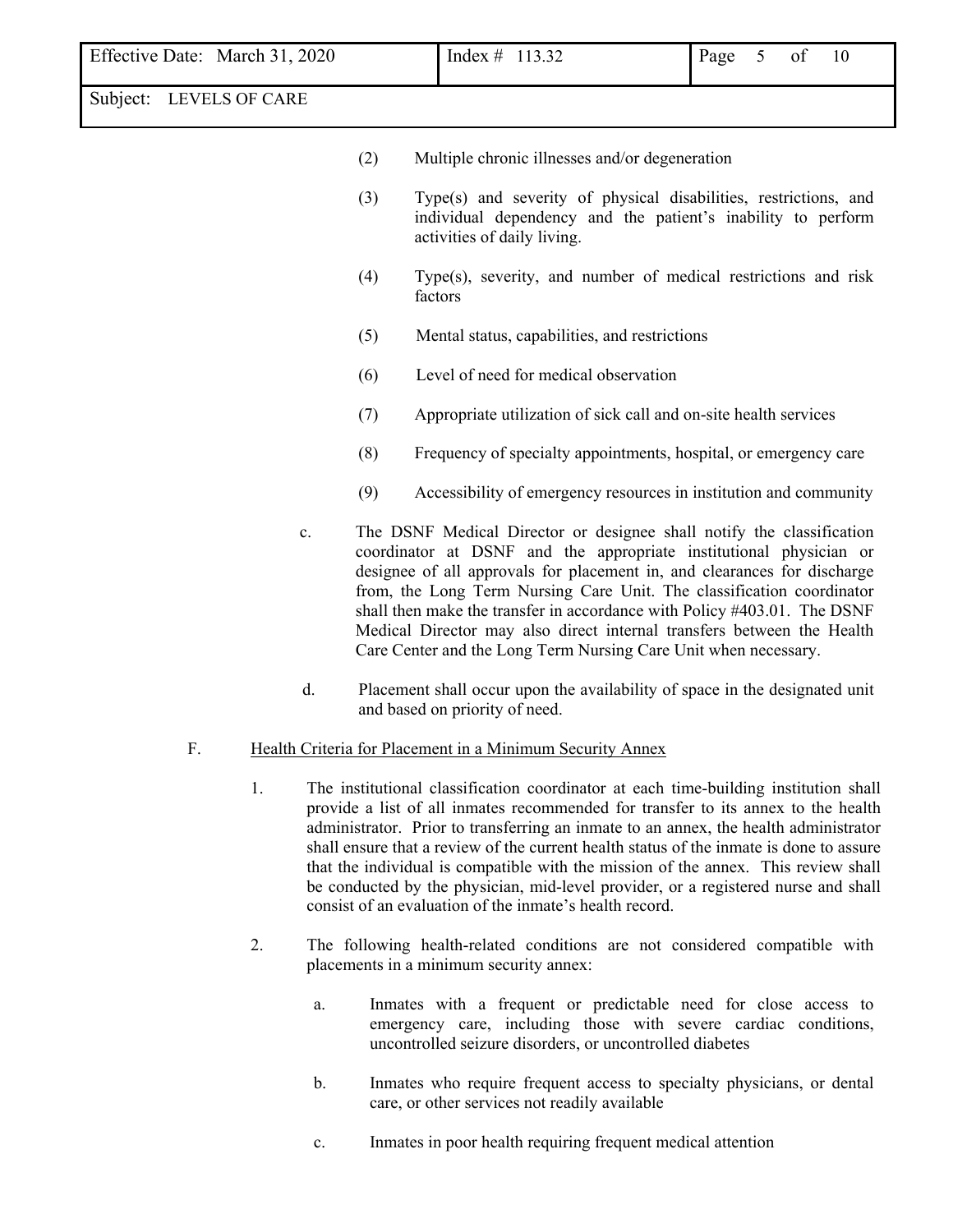Subject: LEVELS OF CARE

- d. Inmates requiring access to 24-hour nursing services
- e. Inmates on extensive/complicated drug therapy requiring frequent monitoring
- f. Inmates on extended controlled drug medication therapy
- g. Inmates with unstable mental health conditions.
- G. Chronic Care: Each TDOC/privately managed institution shall have a written plan to provide for chronic care for those inmates requiring ongoing or recurring care. The Chronic Disease Clinic Treatment Plan, CR-3624, shall be developed for each chronic care patient and shall be maintained consistent with Policy #113.50.
	- 1. All treatment plans shall include:
		- a. Current medications
		- b. Any special therapies (e.g., physical, speech)
		- c. Special orders (e.g., diet, exercise, laboratory and other diagnostic tests).
		- d. Opt out HCV testing is to be ordered, unless previously obtained.
		- e. Frequency of follow-up
		- f. Evaluation and outcome criteria
		- g. Patient education needs and goals (See Policy #113.40)
		- h. Other identified pertinent information about the individual patient
	- 2. Inmates with stable conditions including but not limited to: congestive heart failure, diabetes mellitus, hypertension, chronic respiratory diseases, COPD, neurological disorders to include epilepsy, Human Immunodeficiency Virus (HIV) shall be seen no less than every six months by a practitioner, and annually by a physician. Inmates with the above conditions whose condition becomes unstable shall be seen at least every three months by a midlevel provider and by a physician at least every six months. The associated conditions shall be documented on the Major Problem List, CR-1894.
	- 3. All other chronic care conditions shall be seen no less than every six months by a medical practitioner and no less than annually by a physician.
	- 4. Terminally ill shall be seen at least every three months by a provider and more frequently per providers discretion.
	- 5. Pregnant offenders (See Policy #113.90).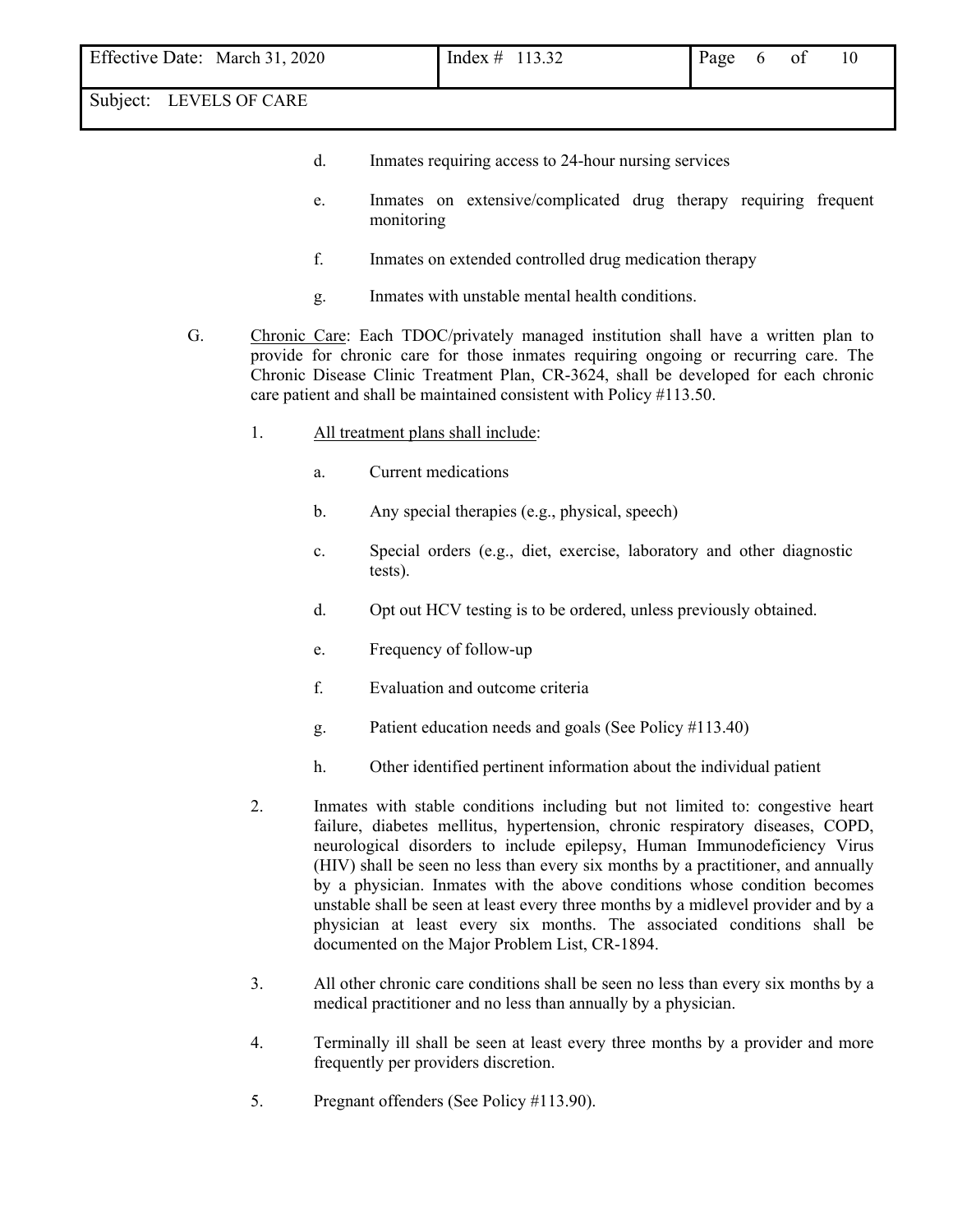6. Any deviation from this schedule shall be approved by the TDOC Chief Medical Officer or designee. For Hepatitis C patients please refer to the *TDOC Chronic HCV Guidance: Recommendations for Testing, Managing, and Treating Hepatitis C*.

- 7. If the level of chronic care exceeds that available through the facility's health care resources, appropriate arrangements and procedures, consistent with Policy #113.04, shall exist to ensure that the care is available by transfer to DSNF (TPFW for females) or another TDOC institution.
- 8. Comprehensive Clinical Record Review: The Health Service Administrator/designee and Behavioral Health Administrator/designee shall conduct a comprehensive clinical record review of every health record for inmates with a chronic care/mental health treatment plan within 60 days of (before or after) the inmates birth month. This review shall be documented on the Comprehensive Clinical Record Review, CR-4201, with the health administrator/behavioral health administrator's signature, time, date and language indicating "record reviewed for completeness".
- 9. Refusal: When an inmate refuses a scheduled chronic care visit complete a Refusal of Medical Services, CR-1984, and reschedule a follow-up chronic care visit in 90 days.
- H. Convalescent Care: Each TDOC/privately managed institution shall have a written plan to ensure that convalescent care for inmates recovering from an illness or injury is available either on-site, by interdepartmental referral, or by community arrangements. Patients requiring convalescent care shall receive care based on an individual treatment plan approved by the appropriate medical, dental, or mental health practitioner.
- I. Nursing Coverage: Each facility with a capacity of 500 or more shall have a supervising registered nurse on site 24 hours per day, seven days per week.
- J. Transfers of Inmates: Each institution shall have a written plan to ensure that the records of inmates who are physically disabled, geriatric, seriously mentally/physically ill, or developmentally disabled are reviewed, prior to transfer, by the responsible clinician (or designee) for appropriate care availability at the receiving institution.
- VII. ACA STANDARDS: 4-4144, 4-4350, 4-4351, 4-4352, 4-4359, and 4-4399.
- VIII. EXPIRATION DATE: March 31, 2023.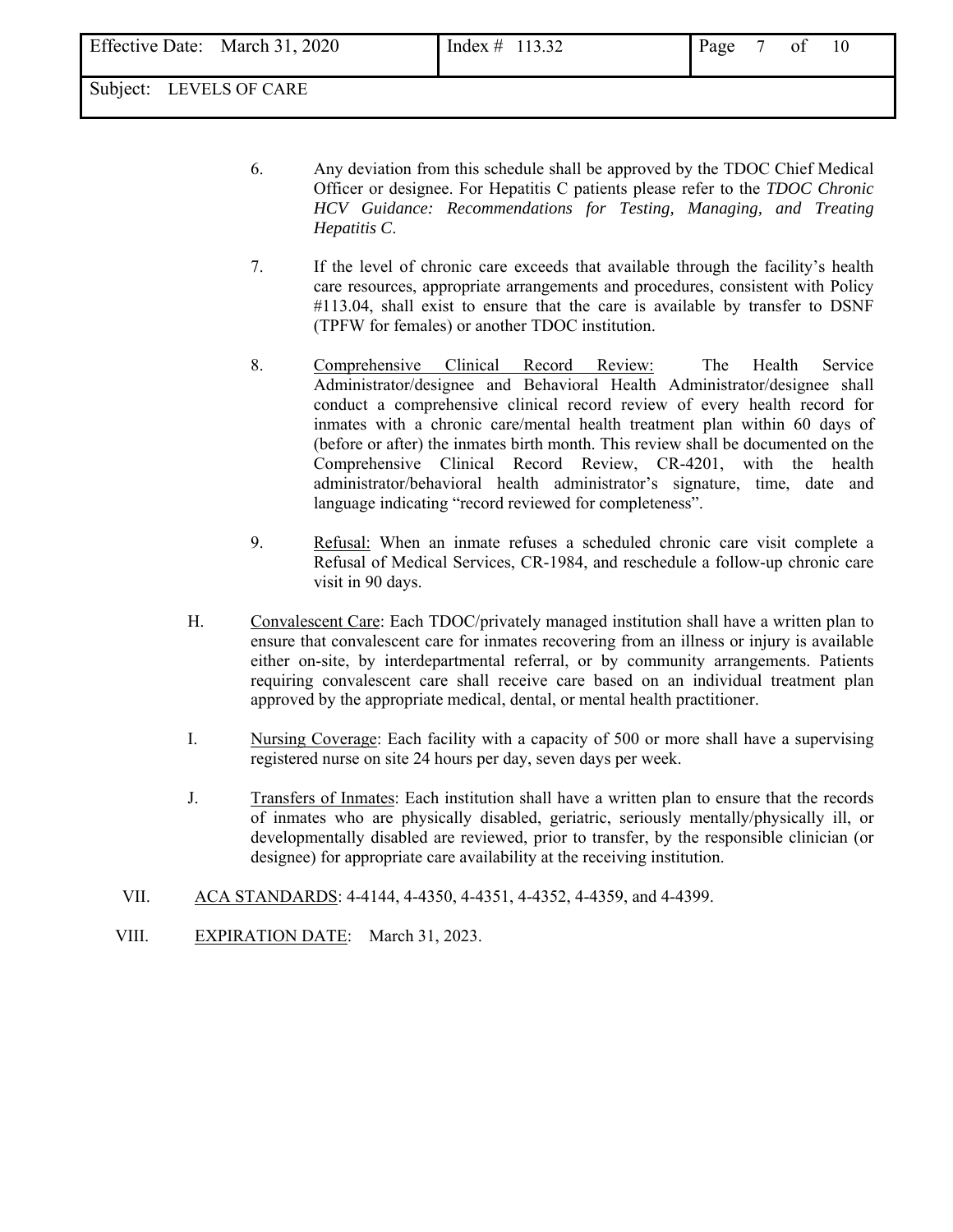

# **TENNESSEE DEPARTMENT OF CORRECTION HEALTH CLASSIFICATION SUMMARY**

| Name:                                                                                 | TDOC ID#: | Date of Birth:    |                                                         |  |
|---------------------------------------------------------------------------------------|-----------|-------------------|---------------------------------------------------------|--|
| Physical Exam Date:                                                                   |           | Dental Exam Date: |                                                         |  |
| Allergies:                                                                            |           |                   |                                                         |  |
|                                                                                       |           | Code              | Description                                             |  |
| Health Classification (Code):                                                         |           | A                 | Class A - No Restrictions                               |  |
|                                                                                       |           | B                 | Class B – Moderate Restrictions                         |  |
|                                                                                       |           | C                 | Class C - Severe Restrictions                           |  |
|                                                                                       |           |                   |                                                         |  |
| Level of Care (LOC):                                                                  |           | LOC <sub>1</sub>  | No Mental Health Services                               |  |
| Based on health record information provided by Mental<br><b>Health Treatment Team</b> |           | LOC <sub>2</sub>  | Outpatient                                              |  |
|                                                                                       |           | LOC <sub>3</sub>  | Supportive Living Services (SLU) Moderate<br>Impairment |  |
|                                                                                       |           | LOC <sub>4</sub>  | Supportive Living Services (SLU) Severe<br>Impairment   |  |
|                                                                                       |           | LOC <sub>5</sub>  | None                                                    |  |
|                                                                                       |           |                   |                                                         |  |

Clinical Alert: Date: Note:

|      | Health Related Conditions (Codes):                                                         |      |                                                                                                      |
|------|--------------------------------------------------------------------------------------------|------|------------------------------------------------------------------------------------------------------|
|      | (Circle all applicable codes)                                                              |      |                                                                                                      |
| Code | <b>Health Conditions</b>                                                                   | Code | <b>Health Conditions</b>                                                                             |
|      |                                                                                            |      |                                                                                                      |
| A    | Visual Impairment                                                                          | P    | Neurological Disease/Disorder<br>Dementia                                                            |
| В    | Hearing Impairment                                                                         | Q    | Arthritis                                                                                            |
| С    | Speech Impairment                                                                          | R    | Obesity (BMI >40)                                                                                    |
| D    | Orthopedic Disease/Disorder                                                                | S    | Aging $(>60)$                                                                                        |
|      | Documented Hx of Back Problems                                                             |      | Dermatological Disease/Disorder                                                                      |
| Е    | <b>Amputation/Missing Extremity</b>                                                        | U    | Prosthetic Device Associated with Disability                                                         |
| F    | Pregnancy $\Box$ 1 <sup>st</sup> $\Box$ 2 <sup>nd</sup> $\Box$ 3 <sup>rd</sup> (Trimester) | V    | (Specify) and the set of the set of the set of the set of the set of the set of the set of the set o |
| G    | Cancer                                                                                     |      |                                                                                                      |
| н    | Asthma/Hay Fever                                                                           | W    | Permanently confined to a Wheelchair/Mobility                                                        |
|      | Allergies                                                                                  | X    | Sleep Apnea                                                                                          |
|      | a)Drug:<br>b)Other:                                                                        | Y    | G. U. Disease                                                                                        |
| J    | Diabetes $\Box$ BS > 300                                                                   | Ζ    | Surgery within last 6 months (abdominal,                                                             |
| Κ    | Seizure Disorder                                                                           |      | chest, back, or upper extremity)                                                                     |
|      | Cardiovascular Disease/Disorder                                                            | AA   | Other:                                                                                               |
| M    | Hypertension                                                                               |      |                                                                                                      |
| N    | Pulmonary Disease/Disorder                                                                 | BB.  | Acute Injury/Serious Medical Condition: Specify                                                      |
|      |                                                                                            |      |                                                                                                      |
|      |                                                                                            |      |                                                                                                      |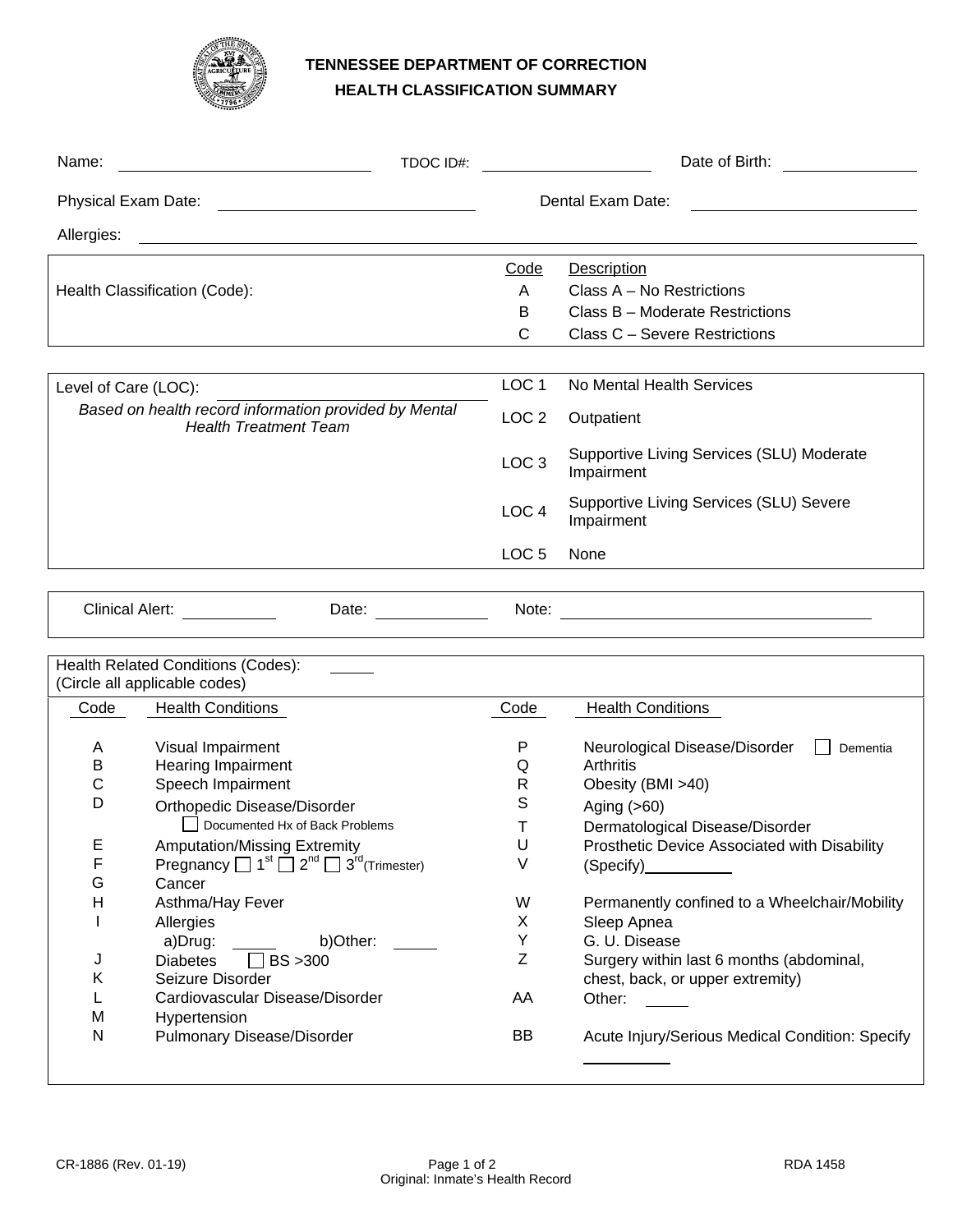

# **TENNESSEE DEPARTMENT OF CORRECTION HEALTH CLASSIFICATION SUMMARY**

| Name:     | TDOC ID#:                                                          |        | Date of Birth:                                                    |
|-----------|--------------------------------------------------------------------|--------|-------------------------------------------------------------------|
|           | Specific Restrictions (Codes):<br>(Circle all applicable codes)    |        | Specific Accommodations (Codes):<br>(Circle all applicable codes) |
|           |                                                                    |        |                                                                   |
| Code      | Restrictions                                                       | Code   | Accommodations                                                    |
| Α         | Complete bed rest or limited activity(C)                           | Α      | <b>Prosthetic Limbs</b>                                           |
| в         | Sedentary work only-lifting 10 lbs.                                | в      | Altered Accommodation (furniture, cell, etc.)                     |
|           | maximum, occasional walking or standing (C)                        | С      | Air way assists (Oxygen, CPAP, BiPAP, etc.)                       |
| С         | No heavy lifting-20lbs. maximum, able to                           | D      | Sleeping Accommodation (pillow, blanket,                          |
|           | frequently lift or carry objects up to 10 lbs. (B)                 |        | mattress, etc.)                                                   |
| D         | Light work only-lifting 50 lbs. maximum, able to                   | Е      | <b>Ostomy Supplies</b>                                            |
|           | frequently lift or carry objects weighing up to 20 lbs.(B)         | F      | <b>Catheter Supplies</b>                                          |
| Е         | Medium work only-lifting 100 lbs. maximum, able                    | G      | Assist Devices (cane, crutches, walker, braces,                   |
|           | to frequently lift or carry objects weighing up to 50 lbs.(B)      |        | wheel chair)                                                      |
| F         | Limited strenuous activity for extended                            | н      | Inmate helper                                                     |
|           | periods of time:>1hr (B); 1hr (C); <1hr (C)                        | L      | Minimal Assistance for transporting in a van                      |
|           | Note:                                                              |        | or bus                                                            |
| G         | Continuous standing or walking for extended                        | J      | Wheel chair, bus or van required for transport                    |
|           | periods of time:>1hr (B); 1hr (C); <1hr (C)                        | Κ      | Non-emergency ambulance required for                              |
|           | Note:                                                              |        | transport                                                         |
| н         | Repetitive stooping or bending (B)                                 | L      | Housed on first floor                                             |
|           | Acute need to be housed on first floor/bottom bunk(B)              | M      | Bottom bunk in housing assignment                                 |
|           | Climbing and balancing (uneven ground) (B)                         | N      | Special footwear required                                         |
| Κ         | Exposure to loud noises or work detail with prolonged              |        |                                                                   |
|           | exposure (B)                                                       |        |                                                                   |
|           | Avoid areas or work details with exposure to skin<br>irritants (B) | Notes: |                                                                   |
| M         | Participation in weight lifting or strenuous athletics(B)          |        |                                                                   |
| N         | Activity involving potentially dangerous machinery                 |        |                                                                   |
|           | or equipment                                                       |        |                                                                   |
| O         | Operation of motor vehicles (B)                                    |        |                                                                   |
| Ρ         | Activity involving food preparation/handling (B)                   |        |                                                                   |
| Q         | Prolonged exposure to sun or high temperatures (B)                 |        |                                                                   |
| ${\sf R}$ | Outside work detail during Spring or Summer (B)                    |        |                                                                   |
| S         | Exposure to chemicals producing fumes or                           |        |                                                                   |
|           | equipment producing dust (B)                                       |        |                                                                   |
|           |                                                                    |        |                                                                   |
|           |                                                                    |        |                                                                   |

Medical Practitioner Signature Date Date

*REVIEWED* 

Medical Practitioner Signature Date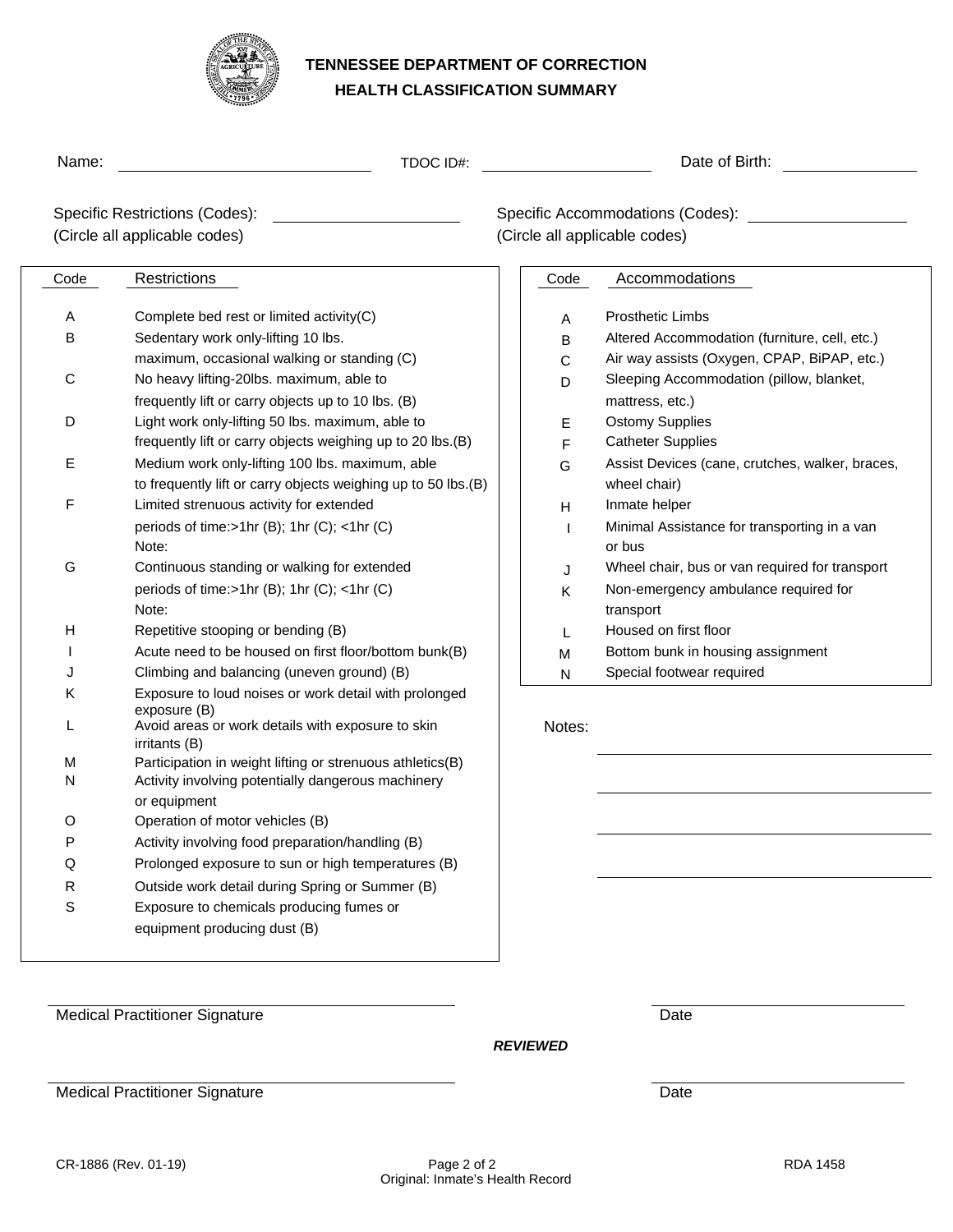

# TENNESSEE DEPARTMENT OF CORRECTION **COMPREHENSIVE CLINICAL RECORD REVIEW**

INMATE NAME: TDOC ID:

| <b>Health Services Review:</b>                 | <b>Behavioral Health Services Review:</b>     |
|------------------------------------------------|-----------------------------------------------|
| Applicable Items identified as complete:       | Applicable Items identified as complete:      |
| $\Box$ Advance Directives                      | Major Problem List-CR-1894                    |
| $\Box$ Conservatorship                         | $\Box$ LOC<br>□Diagnosis Current/Resolved     |
| $\Box$ Major Problem List, CR-1894- Diagnosis  |                                               |
| Current/Resolved                               | Treatment Plan                                |
| □ Chronic Disease Clinic Treatment Plan,       | □Medication orders/ renewed                   |
| CR-3624                                        |                                               |
| □Medication orders/renewed                     | $\Box$ Consent                                |
| $\Box$ Teaching /Counseling Plan, CR-2742      | $\Box$ Mental Health Evaluation               |
| □Immunization/TB Control Record, CR-           | $\Box$ Referrals                              |
| 2217                                           |                                               |
| $\Box$ Inmate/Employee Tuberculosis Screening  | □ Annual Psychiatrist Review                  |
| <b>Tool CR-3628</b>                            | $\Box$ Intrasystem Transfers signed within 14 |
| □Health Classification Summary, CR-1886        | days                                          |
| $\Box$ Report of Physical Examination, CR-3885 | $\square$ Signatures/dates full/legible       |
| $\Box$ Health History, CR-2007                 |                                               |
| $\Box$ Progress Notes                          | $\Box$ CR-4050                                |
| $\square$ Signatures/dates/full legible        |                                               |
| $\Box$ CR-2178                                 |                                               |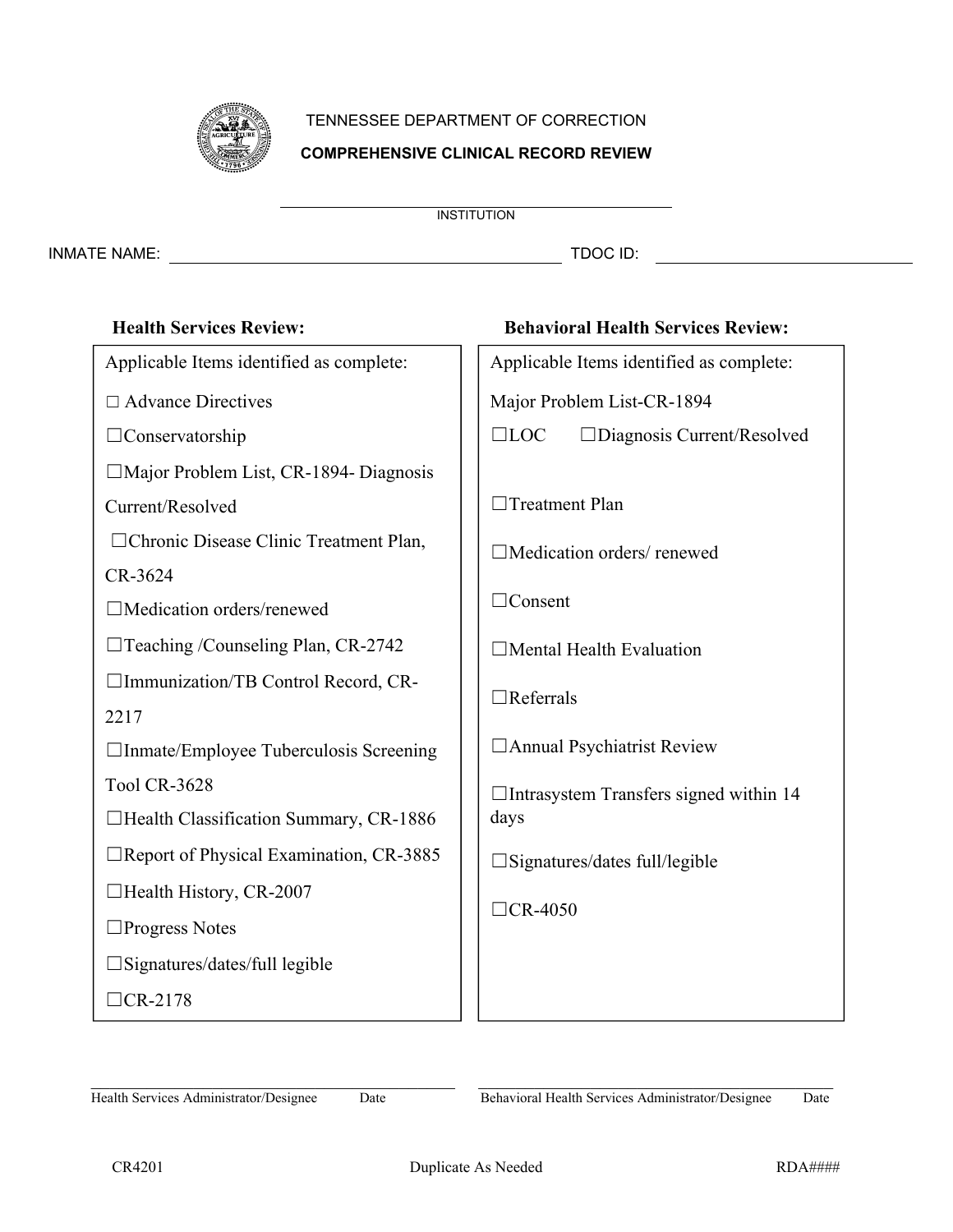| TENNESSEE DEPARTMENT OF CORRECTION                                                                                                                  |                                                   |                                |                                                      |                               |  |  |  |  |
|-----------------------------------------------------------------------------------------------------------------------------------------------------|---------------------------------------------------|--------------------------------|------------------------------------------------------|-------------------------------|--|--|--|--|
| <b>CHRONIC DISEASE CLINIC</b><br><b>TREATMENT PLAN</b>                                                                                              |                                                   | Inmate Name                    |                                                      |                               |  |  |  |  |
|                                                                                                                                                     |                                                   | <b>TDOC ID</b>                 |                                                      | Institution                   |  |  |  |  |
| <b>LIST CHRONIC DISEASES</b>                                                                                                                        |                                                   |                                |                                                      |                               |  |  |  |  |
|                                                                                                                                                     |                                                   |                                | $\begin{tabular}{c} 5) \end{tabular}$                |                               |  |  |  |  |
| 2)                                                                                                                                                  | $\left( \begin{array}{ccc} 4 \end{array} \right)$ |                                | $\overline{6)}$ $\overline{\phantom{1525111}}$       |                               |  |  |  |  |
| Either list or refer to pharmacy profile for current medications:                                                                                   |                                                   |                                |                                                      |                               |  |  |  |  |
| <b>SUBJECTIVE:</b>                                                                                                                                  |                                                   |                                |                                                      |                               |  |  |  |  |
| Asthma: # attacks in last month?                                                                                                                    |                                                   |                                | Seizure disorder: # seizures since last visit? _____ |                               |  |  |  |  |
| # short acting beta agonist canisters in last month? _____ Diabetes mellitus: # hypoglycemic reactions since last visit?                            |                                                   |                                |                                                      |                               |  |  |  |  |
| # times awakening with asthma symptoms per week? _______ Weight loss/gain $\uparrow \downarrow$ _____ lbs.                                          |                                                   |                                |                                                      |                               |  |  |  |  |
| CV/hypertension (Y/N): Chest pain? _________ SOB? _________ Palpitations? ________ Ankle edema? _____                                               |                                                   |                                |                                                      |                               |  |  |  |  |
| HIV/HCV (Y/N): Nausea/vomiting? ______ Abdominal pain/swelling? ______ Diarrhea? ______ Rashes/lesions? _____                                       |                                                   |                                |                                                      |                               |  |  |  |  |
| For all diseases, since last visit, describe new symptoms:                                                                                          |                                                   |                                |                                                      |                               |  |  |  |  |
| <b>OBJECTIVE:</b>                                                                                                                                   |                                                   |                                |                                                      |                               |  |  |  |  |
| Patient adherence (Y/N): with medications? _____ with diet? _____ with exercise? _____                                                              |                                                   |                                |                                                      |                               |  |  |  |  |
| Vital signs: Temp ________ BP ________ Pulse _______ Resp _______ Wt _______ PEFR ______ INR _____                                                  |                                                   |                                |                                                      |                               |  |  |  |  |
| Labs: Hgb A1C _____ HIV VL _____ CD4 _____ Total Chol _____ LDL _____ HDL _____ Trig _____                                                          |                                                   |                                |                                                      |                               |  |  |  |  |
| Range of fingerstick glucose/BP monitoring: _____                                                                                                   |                                                   |                                |                                                      |                               |  |  |  |  |
|                                                                                                                                                     |                                                   |                                |                                                      |                               |  |  |  |  |
| Physical Evaluation (PE): 2008 2010 2020 2021 2022 2022 2023 2024 2022 2023 2024 2022 2023 2024 2022 2023 2024                                      |                                                   |                                |                                                      |                               |  |  |  |  |
| HEENT/neck:                                                                                                                                         |                                                   | Extremities:                   |                                                      |                               |  |  |  |  |
| Heart:                                                                                                                                              |                                                   | Neurological:                  |                                                      |                               |  |  |  |  |
| Lungs:                                                                                                                                              |                                                   | GU/rectal:                     |                                                      |                               |  |  |  |  |
| Abdomen:                                                                                                                                            |                                                   | Other:                         |                                                      |                               |  |  |  |  |
| <b>Additional Comments:</b><br><u> 1989 - Jan Stein Stein Stein Stein Stein Stein Stein Stein Stein Stein Stein Stein Stein Stein Stein Stein S</u> |                                                   |                                |                                                      |                               |  |  |  |  |
|                                                                                                                                                     |                                                   |                                |                                                      |                               |  |  |  |  |
| ASSESSMENT:                                                                                                                                         |                                                   | Degree of Control*<br>G.<br>F. | NA.<br>$\mathbf{1}$                                  | <b>Clinical Status*</b><br>S. |  |  |  |  |
|                                                                                                                                                     |                                                   |                                |                                                      | ΝA                            |  |  |  |  |
|                                                                                                                                                     |                                                   |                                |                                                      |                               |  |  |  |  |
|                                                                                                                                                     |                                                   | $\mathbf{L}$                   |                                                      |                               |  |  |  |  |
|                                                                                                                                                     |                                                   | П<br>$\Box$                    |                                                      |                               |  |  |  |  |
|                                                                                                                                                     |                                                   |                                |                                                      |                               |  |  |  |  |
| *Degree of Control:                                                                                                                                 | G-Good                                            | F-Fair<br>P-Poor               | <b>NA-Not Applicable</b>                             |                               |  |  |  |  |
| Clinical Status:                                                                                                                                    | I-Improved                                        | S-Same<br>W-Worse              | <b>NA-Not Applicable</b>                             |                               |  |  |  |  |
| <b>PLAN:</b>                                                                                                                                        |                                                   |                                |                                                      |                               |  |  |  |  |
| Medication changes:                                                                                                                                 |                                                   |                                |                                                      |                               |  |  |  |  |
|                                                                                                                                                     |                                                   |                                |                                                      |                               |  |  |  |  |
| Labs:                                                                                                                                               |                                                   |                                |                                                      |                               |  |  |  |  |
| BP _____ x day/week/month Glucose _____ x day/week/month<br>Monitoring:                                                                             |                                                   |                                | Peak flow _____                                      | Other:                        |  |  |  |  |
| $\Box$ Nutrition $\Box$ Exercise<br>Education provided:                                                                                             | $\Box$ Smoking                                    | $\Box$ Test results            | □ Medication management                              | $\Box$ Other:                 |  |  |  |  |
| Referral (list type):                                                                                                                               |                                                   | Specialist:                    |                                                      |                               |  |  |  |  |
| # days to next visit? □ 90     □ 60         30         Other: ______   Discharged from Chronic Clinic (specify clinic):                             |                                                   |                                |                                                      |                               |  |  |  |  |
|                                                                                                                                                     |                                                   |                                |                                                      |                               |  |  |  |  |
|                                                                                                                                                     |                                                   |                                |                                                      |                               |  |  |  |  |
|                                                                                                                                                     |                                                   |                                |                                                      |                               |  |  |  |  |
| Mid-Level / Physician Signature                                                                                                                     |                                                   |                                | Date                                                 |                               |  |  |  |  |
|                                                                                                                                                     |                                                   |                                |                                                      |                               |  |  |  |  |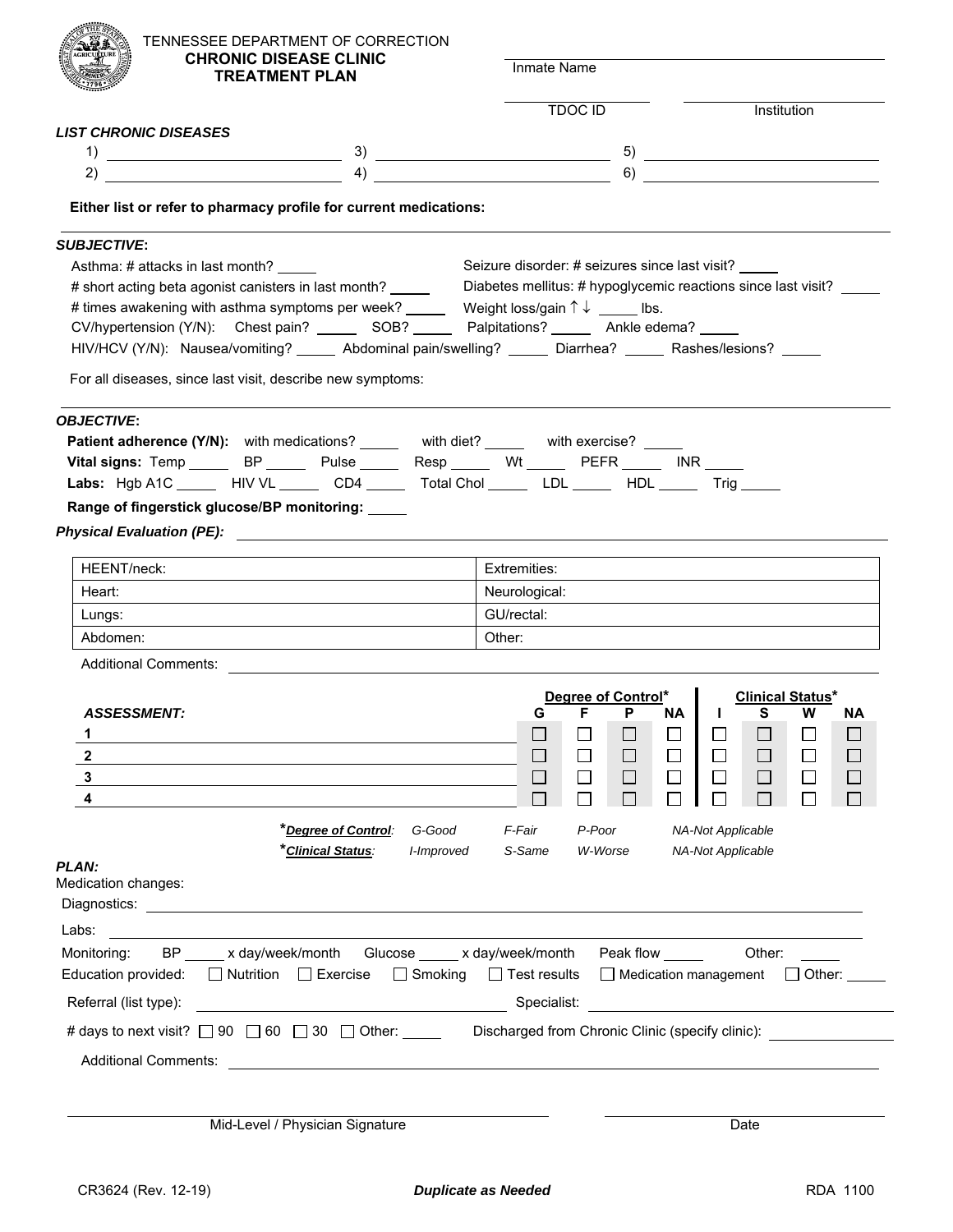

# **TENNESSEE DEPARTMENT OF CORRECTION HEALTH SERVICES**

#### **MAJOR PROBLEM LIST**

| <b>INSTITUTION</b> |      |  |       |         |              |               |          |
|--------------------|------|--|-------|---------|--------------|---------------|----------|
| Name:              |      |  |       |         |              |               | TDOC ID: |
|                    | Last |  | First |         |              | Middle        |          |
| Date of Birth:     |      |  |       | Gender: | $\mathbf{L}$ | $M \square F$ | Race:    |

Allergies:

| <b>PROBLEM</b><br>NUMBER* | <b>DATE IDENTIFIED/</b><br><b>RECORDED</b> | <b>MAJOR CLINICAL CONDITIONS/PROBLEMS</b> | <b>RESOLVED</b><br>(Please check<br>$\frac{\dot{H}}{\dot{H}}$ if resolved) | <b>RESOLVE DATE</b> |
|---------------------------|--------------------------------------------|-------------------------------------------|----------------------------------------------------------------------------|---------------------|
|                           |                                            |                                           |                                                                            |                     |
|                           |                                            |                                           |                                                                            |                     |
|                           |                                            |                                           |                                                                            |                     |
|                           |                                            |                                           |                                                                            |                     |
|                           |                                            |                                           |                                                                            |                     |
|                           |                                            |                                           |                                                                            |                     |
|                           |                                            |                                           |                                                                            |                     |
|                           |                                            |                                           |                                                                            |                     |
|                           |                                            |                                           |                                                                            |                     |
|                           |                                            |                                           |                                                                            |                     |
|                           |                                            |                                           |                                                                            |                     |
|                           |                                            |                                           |                                                                            |                     |
|                           |                                            |                                           |                                                                            |                     |
|                           |                                            |                                           |                                                                            |                     |
|                           |                                            |                                           |                                                                            |                     |

Conservator Name: <u>conservator</u> Name:

Primary Phone: Secondary Phone: Secondary Phone:

- **\*** Major medical problems considered medical or surgical in nature are identified by Roman numerals, i.e., **I** – Diabetes, **II** – Laminectomy.
- **\*** Psychiatric, or serious psychological problems, are identified by capital letters, i.e., **A** Schizophrenia, **B** – Self-Mutilative Behavior.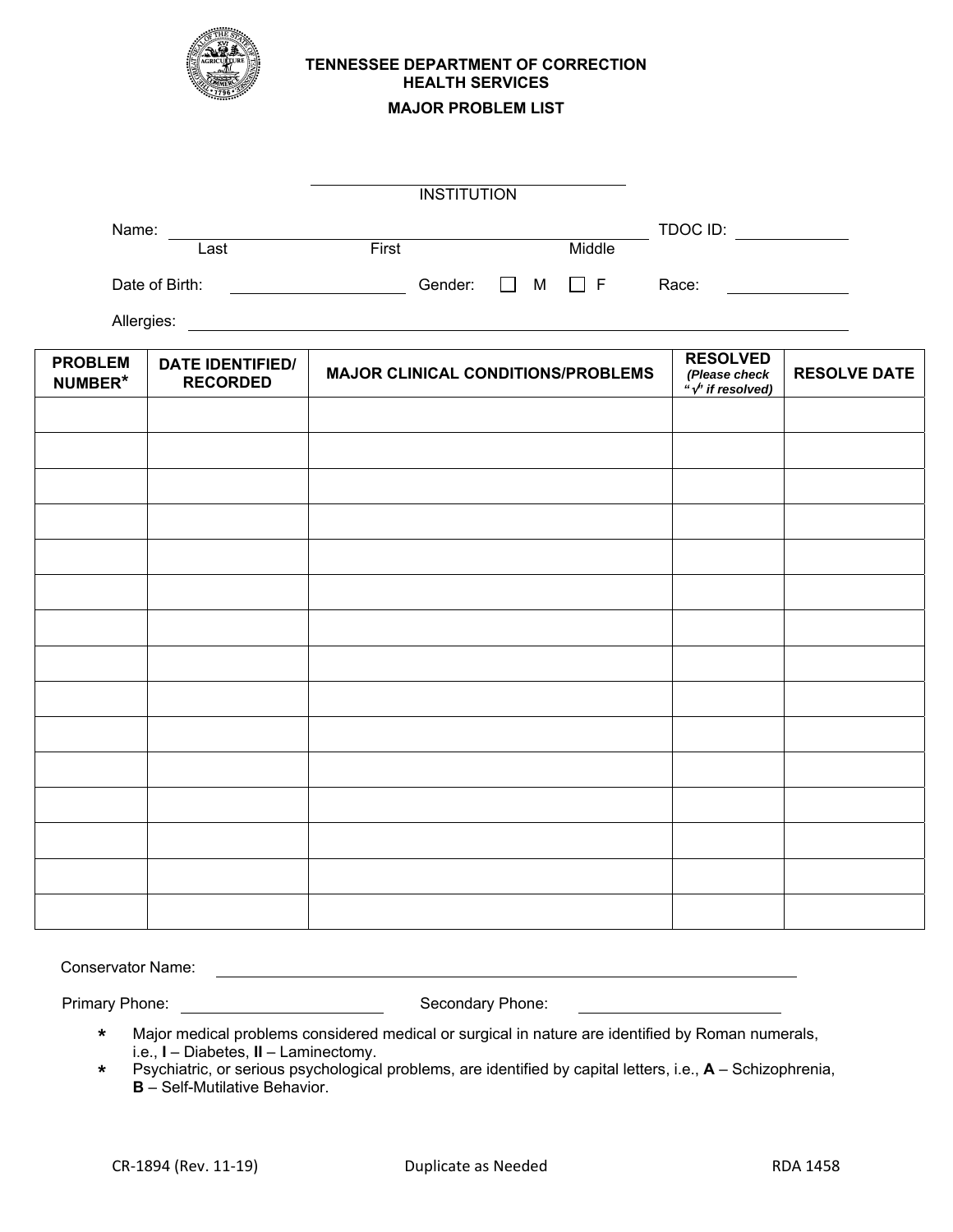

#### **TENNESSEE DEPARTMENT OF CORRECTION HEALTH SERVICES REFUSAL OF MEDICAL SERVICES**

| <b>INSTITUTION:</b>                                                                                                                                                                                                                                                                                                                                                                                                                                                                                                                                                                                    |           |                            |
|--------------------------------------------------------------------------------------------------------------------------------------------------------------------------------------------------------------------------------------------------------------------------------------------------------------------------------------------------------------------------------------------------------------------------------------------------------------------------------------------------------------------------------------------------------------------------------------------------------|-----------|----------------------------|
|                                                                                                                                                                                                                                                                                                                                                                                                                                                                                                                                                                                                        | Date 20   | Time _______________ AM/PM |
| (Inmate's Name)<br>This is to certify that I                                                                                                                                                                                                                                                                                                                                                                                                                                                                                                                                                           |           | (TDOCID)                   |
| have been advised that I have been scheduled for the following medical services and/or have been advised to have                                                                                                                                                                                                                                                                                                                                                                                                                                                                                       |           |                            |
| the following evaluations, treatment, or surgical/other procedures:                                                                                                                                                                                                                                                                                                                                                                                                                                                                                                                                    |           |                            |
|                                                                                                                                                                                                                                                                                                                                                                                                                                                                                                                                                                                                        |           |                            |
|                                                                                                                                                                                                                                                                                                                                                                                                                                                                                                                                                                                                        |           |                            |
|                                                                                                                                                                                                                                                                                                                                                                                                                                                                                                                                                                                                        |           |                            |
|                                                                                                                                                                                                                                                                                                                                                                                                                                                                                                                                                                                                        |           |                            |
| I am refusing the above listed medical services against the advice of the attending physician and/or the<br>Health Services staff. I acknowledge that I have been informed of the risks involved by my refusal and hereby<br>release the State of Tennessee, Department of Correction, and their employees from all responsibility for any ill<br>effects which may be experienced as a result of this refusal. I also acknowledge this medical service may not be<br>made readily available to me in the future unless an attending physician certifies my medical problem as a medical<br>emergency. |           |                            |
| Signed: (Inmate)                                                                                                                                                                                                                                                                                                                                                                                                                                                                                                                                                                                       |           |                            |
|                                                                                                                                                                                                                                                                                                                                                                                                                                                                                                                                                                                                        | (TDOC ID) | (Date)                     |
|                                                                                                                                                                                                                                                                                                                                                                                                                                                                                                                                                                                                        |           |                            |
| Witness: <u>(Signature)</u>                                                                                                                                                                                                                                                                                                                                                                                                                                                                                                                                                                            | (Title)   | (Date)                     |
|                                                                                                                                                                                                                                                                                                                                                                                                                                                                                                                                                                                                        |           |                            |
| The above information has been read and explained to,                                                                                                                                                                                                                                                                                                                                                                                                                                                                                                                                                  |           |                            |
|                                                                                                                                                                                                                                                                                                                                                                                                                                                                                                                                                                                                        |           | but has refused to sign    |
| (Inmate's Name)<br>the form.                                                                                                                                                                                                                                                                                                                                                                                                                                                                                                                                                                           | (TDOC ID) |                            |
|                                                                                                                                                                                                                                                                                                                                                                                                                                                                                                                                                                                                        |           |                            |
| Witness: $\_\_$<br>(Signature)                                                                                                                                                                                                                                                                                                                                                                                                                                                                                                                                                                         | (Title)   | (Date)                     |
|                                                                                                                                                                                                                                                                                                                                                                                                                                                                                                                                                                                                        |           |                            |
| Witness: Vitness:<br>(Signature)                                                                                                                                                                                                                                                                                                                                                                                                                                                                                                                                                                       | (Title)   | (Date)                     |
|                                                                                                                                                                                                                                                                                                                                                                                                                                                                                                                                                                                                        |           |                            |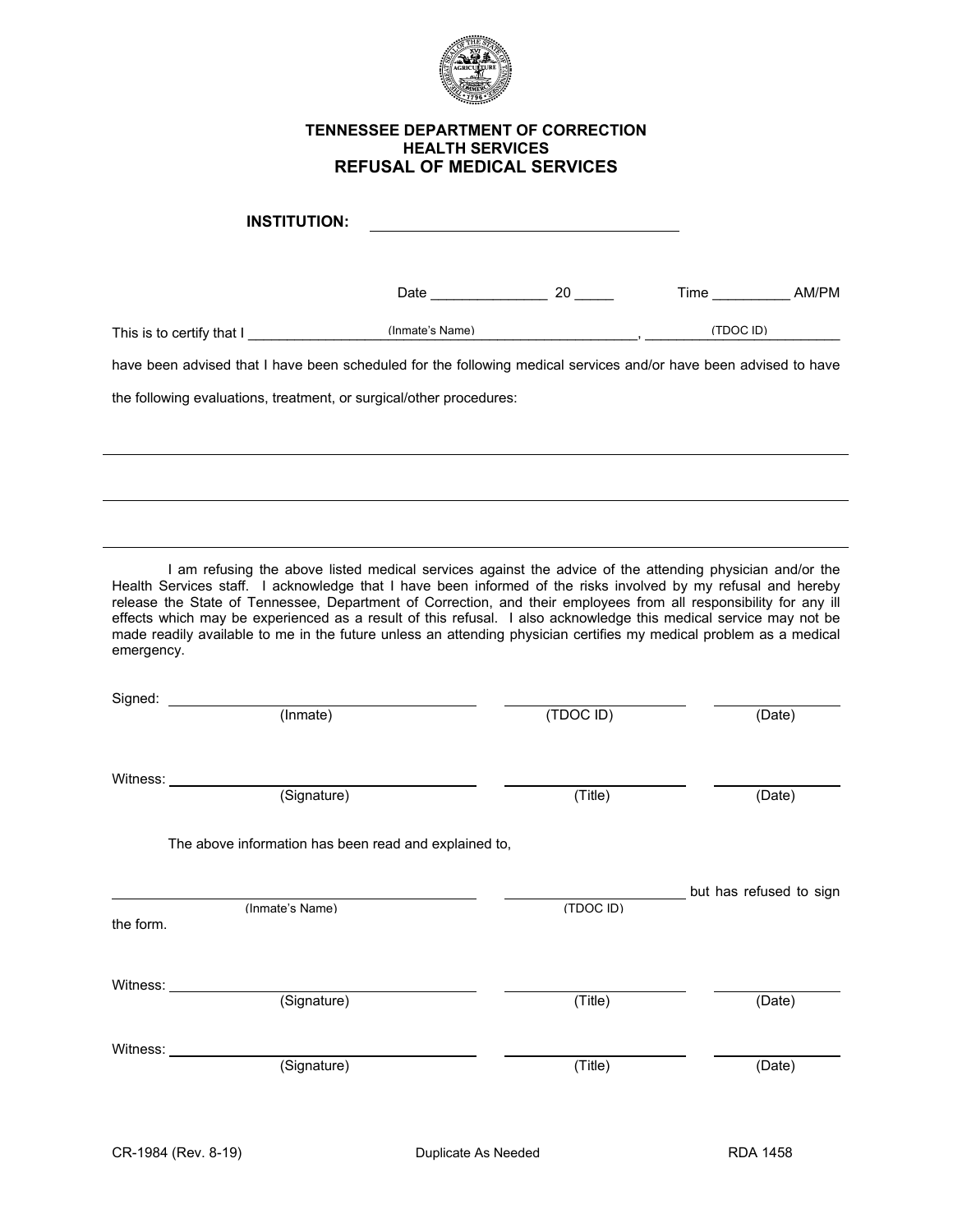

# ADMINISTRATIVE POLICIES AND PROCEDURES State of Tennessee Department of Correction

| Index #: 704.10               | Page 1 of 9 |  |  |  |  |
|-------------------------------|-------------|--|--|--|--|
| Effective Date: April 1, 2019 |             |  |  |  |  |
| Distribution: C               |             |  |  |  |  |
| Supersedes: 704.10 (1/6/17)   |             |  |  |  |  |
| PCN 17-5 (1/20/17)            |             |  |  |  |  |

Approved by: Tony Parker

# Subject: COMMUNITY SUPERVISION SANCTIONS

- I. AUTHORITY: TCA 4-3-603, TCA 4-3-606, Title 40, Chapter 28, Part 6, TCA 40-35-303, TCA 40-35- 313, TCA 39-13-524, TCA 39-13-526, TCA 40-28-703.
- II. PURPOSE: To establish guidelines for the consistent application of graduated sanctions for designated offender behaviors.
- III. APPLICATION: Assistant Commissioner of Community Supervision (ACCS) and Tennessee Department of Correction (TDOC) Community Supervision staff.

# IV. DEFINITIONS:

- A. Administrative Review: A process by which an offender may object to sanctions which have been imposed by the Probation Parole Officer (PPO).
- B. Community Service Work (CSW): A program within Community Supervision and administered by a coordinator who works with qualified non-profit or governmental entities to use labor by probationers and parolees on public service tasks.
- C. Curfew: A lawful instruction establishing a specific time during a 24 hour period in which an offender must be at a certain place for a certain number of hours.
- D. Graduated Sanctions: Structured, incremental responses to non-compliance with conditions of supervision.
- E. Level 1 Sanctions: Low-level responses to address offender non-compliance.
- F. Level 2 Sanctions: Mid-level responses to address offender non-compliance.
- G. Level 3 Sanctions: High-level responses to address offender non-compliance.
- H. Level 4 Sanctions (Zero Tolerance Violations): Offender actions which require the PPO to request a warrant from the releasing authority.
- I. Releasing Authority: For the purpose of this policy, the releasing authority is defined as the parole board and courts.
- J. Sanction: A swift, certain, and proportionate response by the PPO to return the offender to compliance by use of non-prison accountability measures and programs.
- K. Sanction Imposition: A process by which a sanction is selected and confirmed in the graduated sanctions distributed application.
- L. Sanction Matrix: A chart consisting of defined attitude/behavior offender violations and corresponding sanctions that shall be utilized to address those non-compliant offender behaviors within the context of supervision level.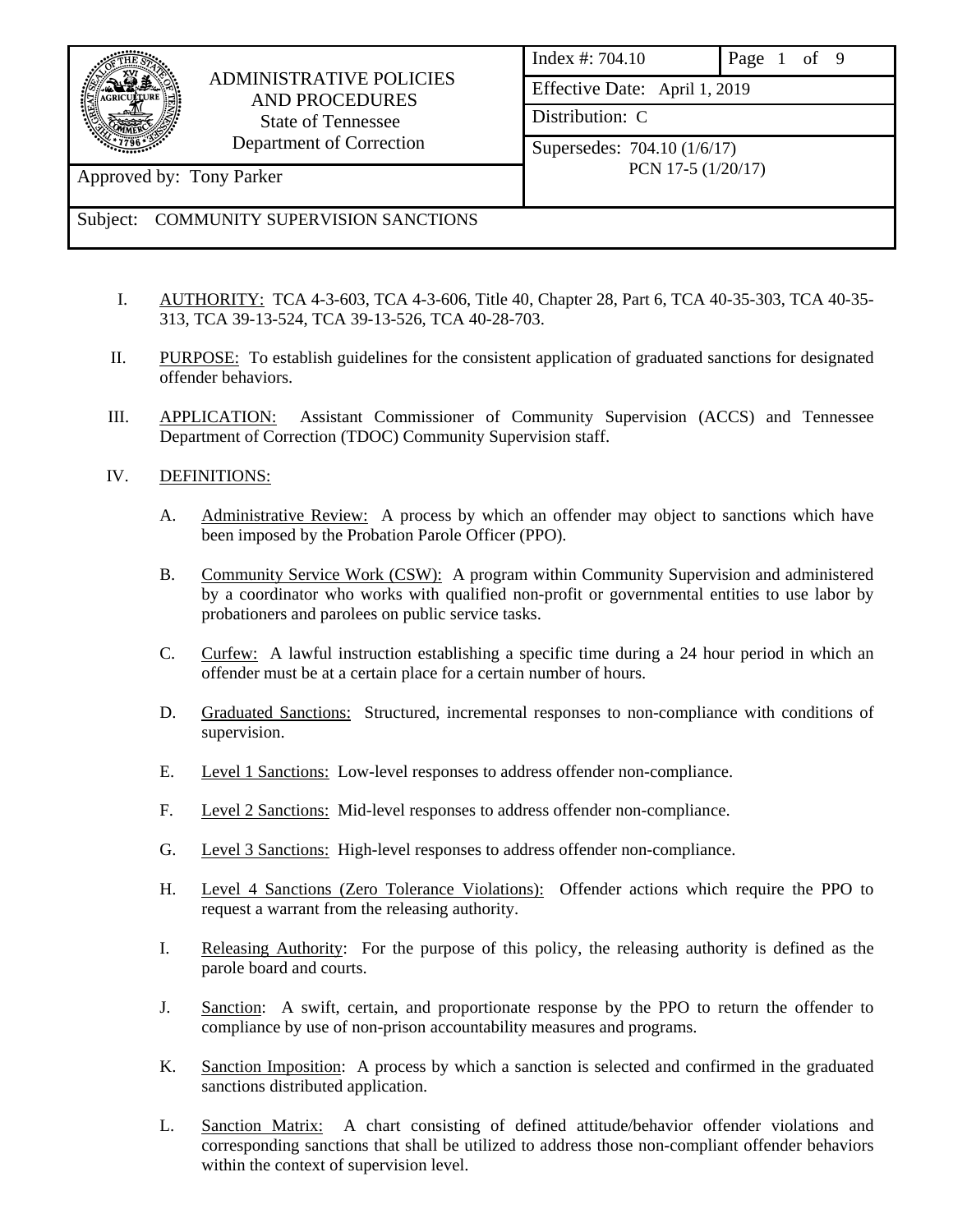- M. Sanction Monitor: A PPO charged with the tracking of community supervision offender sanctions by use of non-prison accountability measures and programs.
- N. Special Condition: Additional or modified rule(s) of probation or parole imposed by the Court or Board of Parole, respectively, because of an offender's unique need or for public safety purposes.
- O. Successful Sanction: The completion of all the prescribed actions to address those non-compliant offender behaviors and does not require additional sanctioning.
- P. Unsuccessful Sanction: The failure to complete all, or part, of the prescribed actions to address those non-compliant offender behaviors and does require additional sanctioning.
- V. POLICY: Graduated sanctions shall be applied to offenders as a consequence of non-compliance with the rules and conditions of their community supervision.

#### VI. PROCEDURES:

- A. Violations:
	- 1. Attitude violations and corresponding OMS contact codes:
		- a. Unemployed-Failure to Provide Verification/Seek (Employment)-EMPX
		- b. Non-payment of financial obligation-NPFO
		- c. Failure to comply with lawful instructions/Special conditions of supervision-FCLS
		- d. Failure to report violations or criminal behavior-FRVC
		- e. Failure to attend programming, treatment or Sex Offender treatment-FAPT
		- f. Positive Drug Screen during Orientation/Intake-IPDS
	- 2. Behavior violations and corresponding OMS contact codes:
		- a. Moved without permission or notification (excluding sex offenders), leaving the county without permission, or violation of curfew-MOPC
		- b. One Positive Drug Screen (all offenders) (Alcohol Use-Only Sex Offenders)-ORPD
		- c. Failure to report as instructed-FALR
		- d. New misdemeanor charge/citation-Class "B" or below-NMCB
		- e. Terminated from programming, treatment, or non-compliance sex offender treatment-TRPT
		- f. More than one positive drug screen (all offenders)/more than one alcohol use (Only Sex Offenders)-within a six month period-MPDS
		- g. Failure to comply with sanction-FALS
		- h. Consistently fails to report/failure to comply with sex offender treatment contract-FALC
		- i. Possession of firearm-WFIR
		- j. Positive Drug Screen for Methamphetamine- ZTPD
		- k. Refusal to submit to a Drug Screen-RSDS
		- l. Three or more non-compliance with level 1 sanctions within one year-NCS1
		- m. Two or more non-compliance with level 2 sanctions within one year -NCS2
		- n. Non-compliance with level 3 sanctions within one year -NCS3
		- o.  $3<sup>rd</sup>$  level 2 Sanction applied w/in 6 months on separate instances MST3
		- p. Absconded Supervision-ABSV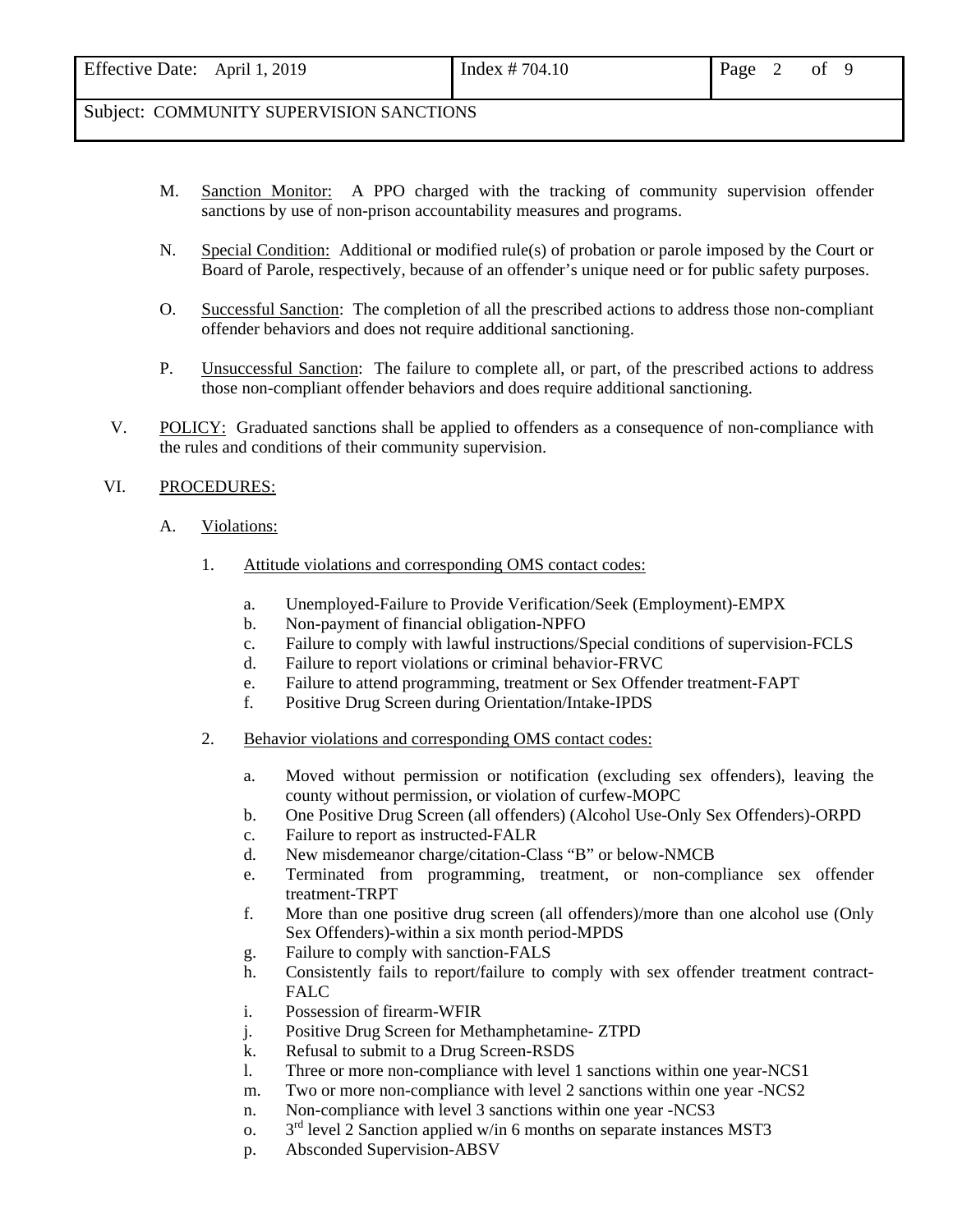- q. Refusal to Submit to a Search-RFRS
- r. New criminal Class "A" Misdemeanor arrest/conviction-NCAC
- s. New Felony arrest/conviction (arrest for sex offender)-NCAF
- B. Sanction Levels: PPOs shall determine the most appropriate sanctioning response for the offender's non-compliant behavior by utilizing the Community Supervision Graduated Sanctions Distributed Application.
	- 1. Level 1 Sanctions and corresponding OMS contact codes: PPOs shall impose sanctions no later than five business days after verifying offender non-compliance.
		- a. Verbal Warning-Officer Intervention-VBW1
		- b. Restrict travel privilege for 30 days-RTP1
		- c. Increase reporting for 30 days-ISL1
		- d. Payment Plan Established-PPE1
		- e. Submit to an FSW assessment and complete all recommendations-SFS1
		- f. One additional drug screen within 30 days-ADS1
		- g. Attend job readiness class within 30 days-JRC1
		- h. Eight hours CSW within 14 days-CSW1
		- i. Curfew for 30 days-CUR1
		- j. Submit weekly schedule of activities for 30 days-Sex Offender/CIP Offender-WSA1
		- k. GPS Monitoring for 30 Days-Sex/CIP Offender-GPS1
		- l. Use of RF 30 Days Monitoring-RFM1
		- m. Refer to Community Resource Center (Substance Use Only) for evaluation-CRC1
	- 2. Level 2 Sanctions and corresponding OMS contact codes: PPOs shall impose sanctions no later than two business days of verification of offender non-compliance.
		- a. Written Warning- Officer Intervention-WSI2
		- b. Restrict travel privilege for up to 60 days-RTP2
		- c. Payment Plan Established-PPE2
		- d. Increase reporting for 60 days-ISL2
		- e. Submit to an FSW assessment and follow all recommendations-SFS2
		- f. Two additional drug screens within 60 days-ADS2
		- g. Attend job readiness class within 20 days-JRC2
		- h. 16 hours CSW within 30 days-CSW2
		- i. Curfew for 60 days-CUR2
		- j. Submit weekly schedule of activities for 60 Days-Sex Offender/CIP Offender-WSA2
		- k. GPS Monitoring for 60 Days-Sex/CIP Offender-GPS2
		- l. Use of RF 60 days Monitoring-RFM2
		- m. Refer to Community Resource Center (Substance Use Only) for evaluation-CRC2
	- 3. Level 3 Sanctions and corresponding OMS codes: PPOs shall impose sanctions no later than one business day of verification of offender non-compliance.
		- a. Restrict Travel Privilege up to 90 days-RTP3
		- b. Payment Plan Established-PPE3
		- c. Increase reporting
		- d. Submit to an FSW assessment and follow all recommendations-SFS3
		- e. Three additional drug screens within 90 days-ADS3
		- f. Attend job readiness class within 15 days-JRC3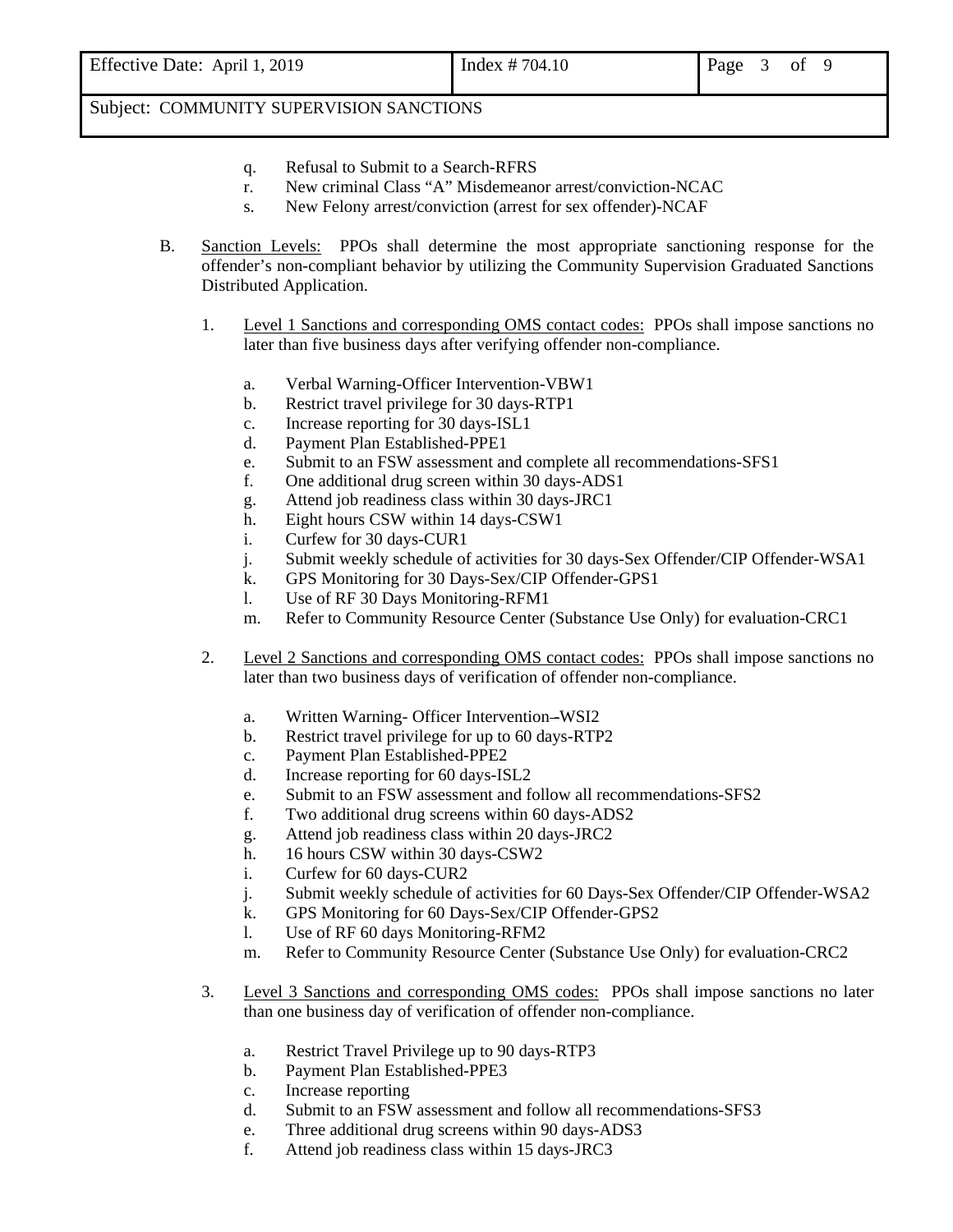- g. 24 hours CSW within 45 days-CSW3
- h. Curfew for 90 days-CUR3
- i. Refer to DRC for evaluation- DRC3
- j. Refer for Risk Reassessment-RFRR
- i. Submit weekly schedule of activities for 90 Days-Sex Offender/CIP Offender-WSA3
- j. GPS Monitoring for 90 Days-Sex/CIP Offender-GPS3
- k. Use of RF 90 Days Monitoring-RFM3
- l. Three or more non-compliance in one year with Level 1 Sanctions-NCS1
- m. Two or more non-compliance in one year Level 2 Sanctions-NCS2
- n. Failure to Comply with FSW Recommendations-FCFS
- 4. Level 4 Sanctions (Zero Tolerance Violations) and corresponding OMS codes: PPOs shall submit a violation report and request a warrant from the releasing authority in accordance to Policies #707.20 and #707.30).
	- a. Possession of a firearm-WFIR
	- b. Positive Drug Screen for Methamphetamine-ZTPD
	- c. Refusal to submit to a Drug Screen-RSDS
	- d. Any non-compliance with a Level 3 sanction in one year.-NCS3
	- e. Third Level 2 Sanction or above violation within a six month period on separate instances-MST3
	- f. Absconded Supervision-ABSV
	- g. Refusal to submit to a Search-RFRS
	- h. New Criminal Class A Misdemeanor-NCAC
	- i. New felony arrest/conviction (any Arrest for Sex Offender)-NCAF
- C. When applying sanctions, the PPO shall:
	- 1. Utilize the Community Supervision Graduated Sanctions Matrix Distributive Application to complete offender sanctions.
	- 2. Review violation(s) and utilize the Community Supervision Sanctions Matrix to determine the most appropriate sanctioning response for the offender's non-compliance.
	- 3. Determine if the violation is attitude or behavioral and cross reference the violation with the offender's supervision level in the Community Supervision Sanction Matrix to select the appropriate sanction(s).
	- 4. PPOs may select up to two sanctions per violation committed, but can select no more than a total of four sanctions to be imposed.
	- 5. If an offender incurs additional sanctions during the sanctioning monitoring process, all previous applied sanctions shall continue to be monitored throughout completion of the most recent sanction.
	- 6. A sanction shall not be imposed for a positive drug screen until confirmation is received from the certifying laboratory or the offender signs a voluntary admission Drug Screen Results, CR-4046, pursuant to Policy #705.04.
	- 7. If an offender disagrees with the sanction(s) imposed: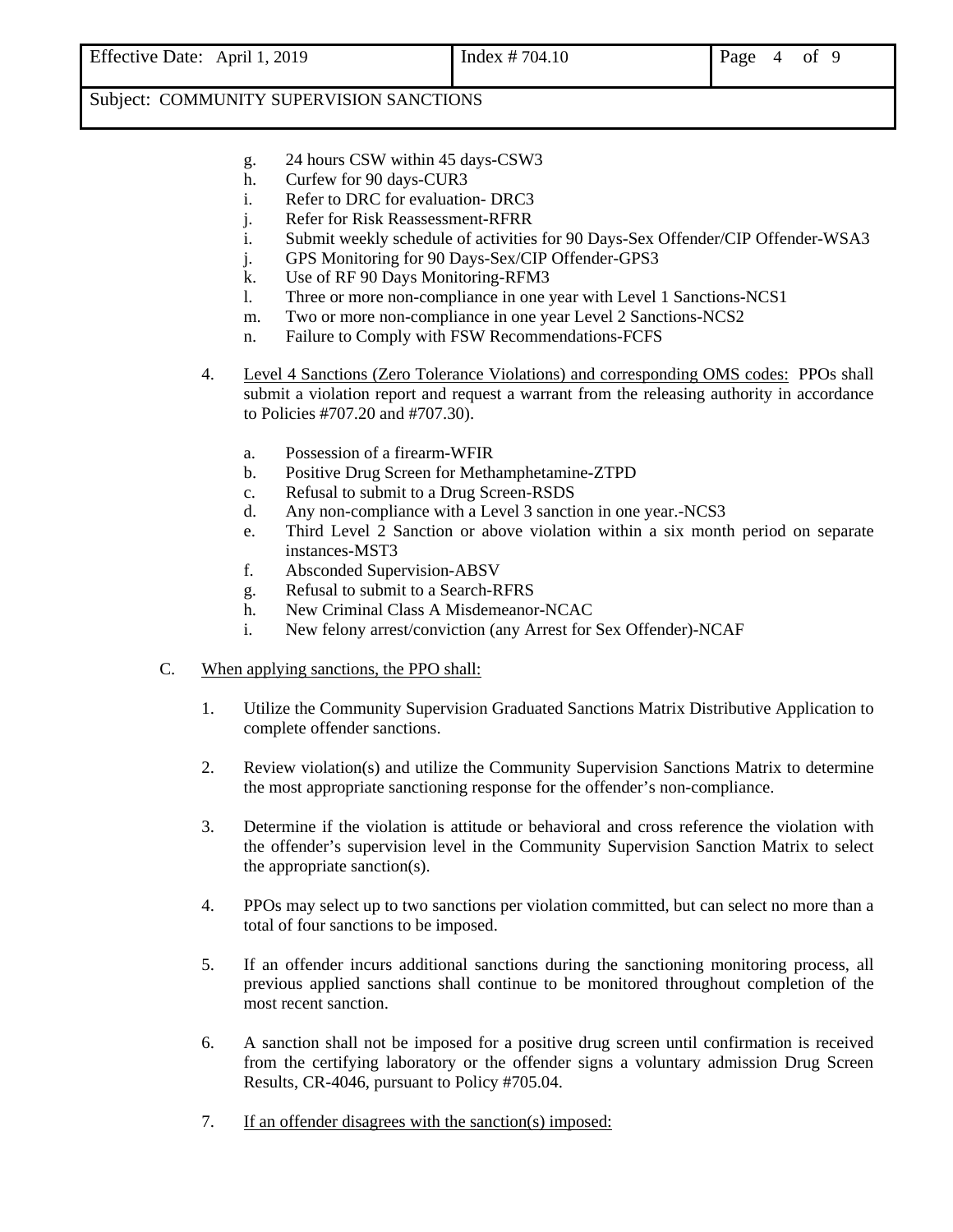- a. The PPO shall impose the sanctions as outlined in VI.(B)(3) until a determination is made by management [excluding those appeal sanctions in section VI.(E)(1)].
- b. The PPO will schedule an appointment for the offender and PPO to meet with a Probation Parole Manager (PPM) according to the timeframe designated by the sanction level.
- c. The PPM shall meet with the offender and review the proposed sanction(s) and make a determination as to the appropriateness of the proposed sanctions. If necessary the PPM may make the necessary modifications to the proposed sanctions.
- D. Documentation of Sanctions:
	- 1. All sanctions shall be documented in the OMS conversation in a timeframe pursuant to Policy #706.03. PPOs shall complete a detailed comment outlining the offender's noncompliant behavior, date the PPO imposed sanction(s), the sanction level, sanction imposed, and progress with the completion of each sanction(s) imposed.
	- 2. Sanctions shall be documented utilizing the Notice of Sanction, CR-4068, which shall be printed and placed in the offender's case file pursuant to Policy #706.01.
	- 3. Offenders must be present at the time of sanctioning, excluding those zero tolerance violations as outlined in  $VI(B)(4)$ . The officer and offender shall sign the Notice of Sanction, CR-4068, which shall serve as notice of sanction(s) imposed. Offenders shall receive a copy of the notice of sanction form after the aforementioned signatures are obtained, which also provides the offender with information pertaining to the right of appeal, if applicable.

#### E. Monitoring/Approving Sanctions:

- 1. Probation Parole Managers (PPMs) shall ensure all sanctions are approved within the timeframes as outlined in VI.(B)(4).
- 2. Probation Parole Managers shall sign the Level 2 and Level 3 Notice of Sanction, CR-4068, after the form is signed by the probationer or parolee and the supervising officer.
- 3. If the zero tolerance violation is not approved by the releasing authority, the PPM will disapprove the sanction in the application, enter the reason for the disapproval in the notes section, and applicable sanctions shall be applied.
- 4. PPMs shall conduct a daily review of the monitor report, which is located in the Community Supervision Sanction Distributive Application. PPMs will review and monitor all sanctions which have been applied. PPMs shall monitor the Community Supervision Graduated Sanctions Matrix Distributive Application on a daily basis to ensure all sanctions pending PPM review are addressed.
- 5. PPMs shall discuss sanctions which have been applied with PPOs each week, and ensure appropriate documentation and OMS contact notes have been completed. PPMs shall use the weekly discussion as an opportunity to provide on-going coaching sessions and training to PPOs.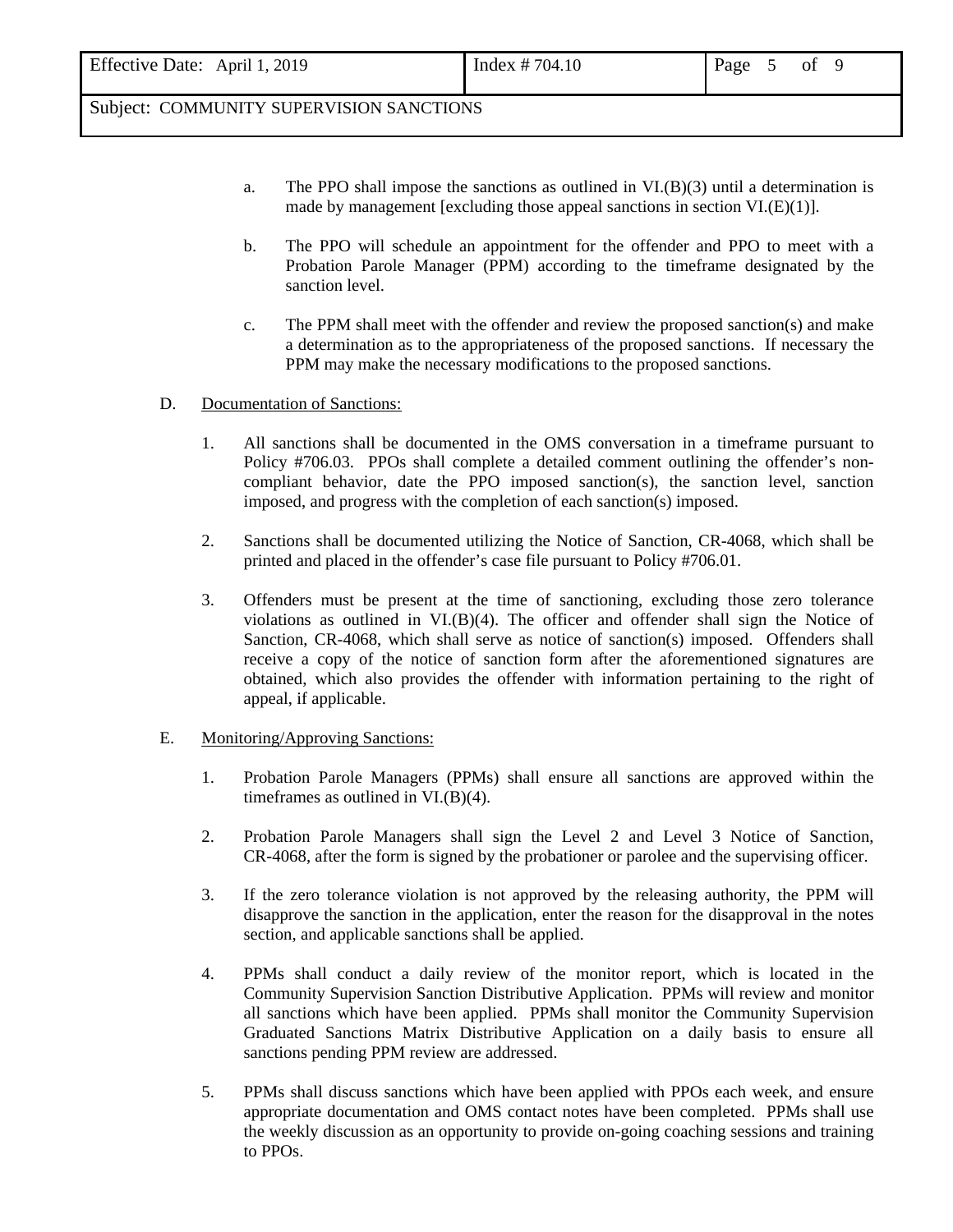- 6. If discrepancies are discovered in the sanctioning process, corrective action shall be completed.
- 7. PPOs shall monitor offender sanctions in the Community Supervision Graduated Sanctions Matrix Distributive Application and document the appropriate completion information by entry of the following in Matrix Distributive Application:
	- a. Successful
	- b. Unsuccessful:
		- (1) Refused to comply.
		- (2) Complied with sanction(s) but additional sanctioning required.
		- (3) Absconded.
		- (4) New Class 'A' Misdemeanor arrest/conviction.
		- (5) New Felony arrest/conviction.
		- (6) Possession of a firearm.
		- (7) Positive drug screen for methamphetamine.
		- (8) Refused to submit to a drug screen.
		- (9) Refused to submit to a search.
		- (10) Sanction not permitted by sentencing judge.
		- (11) Expiration of sentence/Court or Board ordered.
- 8. The District Director shall conduct a monthly review of the Sanction Tracking Report.
- 9. The Department shall provide the sentencing court and prosecutor's office with a Monthly Report, reflecting all sanctions imposed upon probationers under the court's jurisdiction, which will be submitted by the  $10<sup>th</sup>$  day of each month.
- F. Administrative Review of Sanctions:
	- 1. The offender may request an administrative review for curfew sanctions.
	- 2. The PPO shall complete the Administrative Review Request/Decision, CR-4067.
	- 3. Sanctions imposition shall await the administrative review disposition.
	- 4. Upon the request by the offender of an appeal request, the PPO will immediately notify the PPM and Sanction Monitor of the appeal request.
	- 5. The Sanction Monitor shall route the Administrative Review Request/Decision, CR-4067, to the appropriate Correctional Administrator within 24 hours of receipt.
	- 6. The Correctional Administrator (CA) shall conduct a review of the offender request to appeal and provide a written decision within three business days.
	- 7. The CA shall provide the decision to the appropriate Sanction Monitor.
	- 8. The Sanction Monitor shall route the final decision to the PPO of record and PPM within 24 hours of receipt.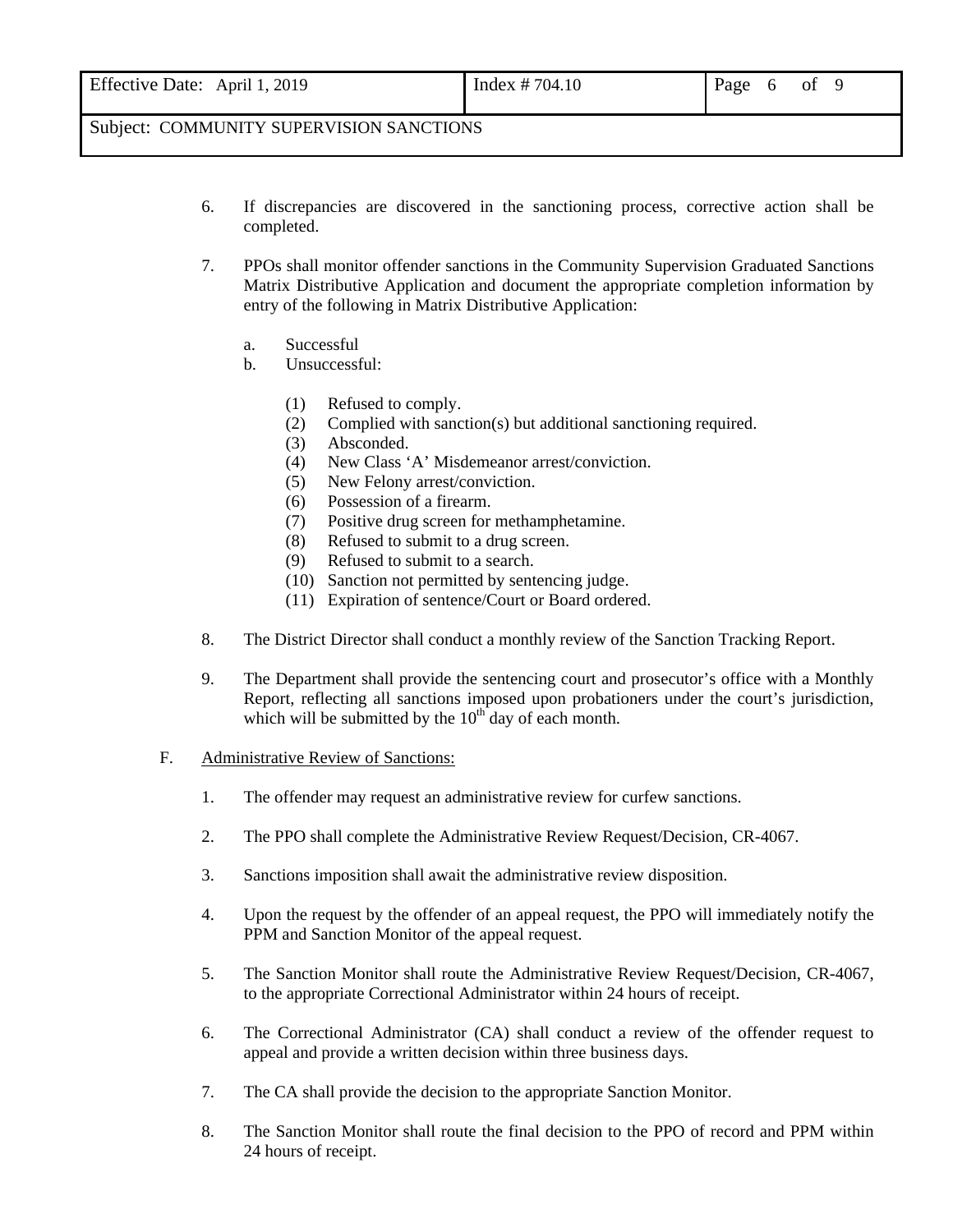| Effective Date: April 1, 2019            | Index $\# 704.10$ | Page |  | 0 <sup>t</sup> |  |
|------------------------------------------|-------------------|------|--|----------------|--|
| Subject: COMMUNITY SUPERVISION SANCTIONS |                   |      |  |                |  |

- 9. The PPO of record shall immediately notify the offender of the decision. If the sanction is upheld, the sanction shall be imposed immediately.
- VII. ACA STANDARDS: 4-APPFS-2B-11.
- VIII. EXPIRATION DATE: April 1, 2022.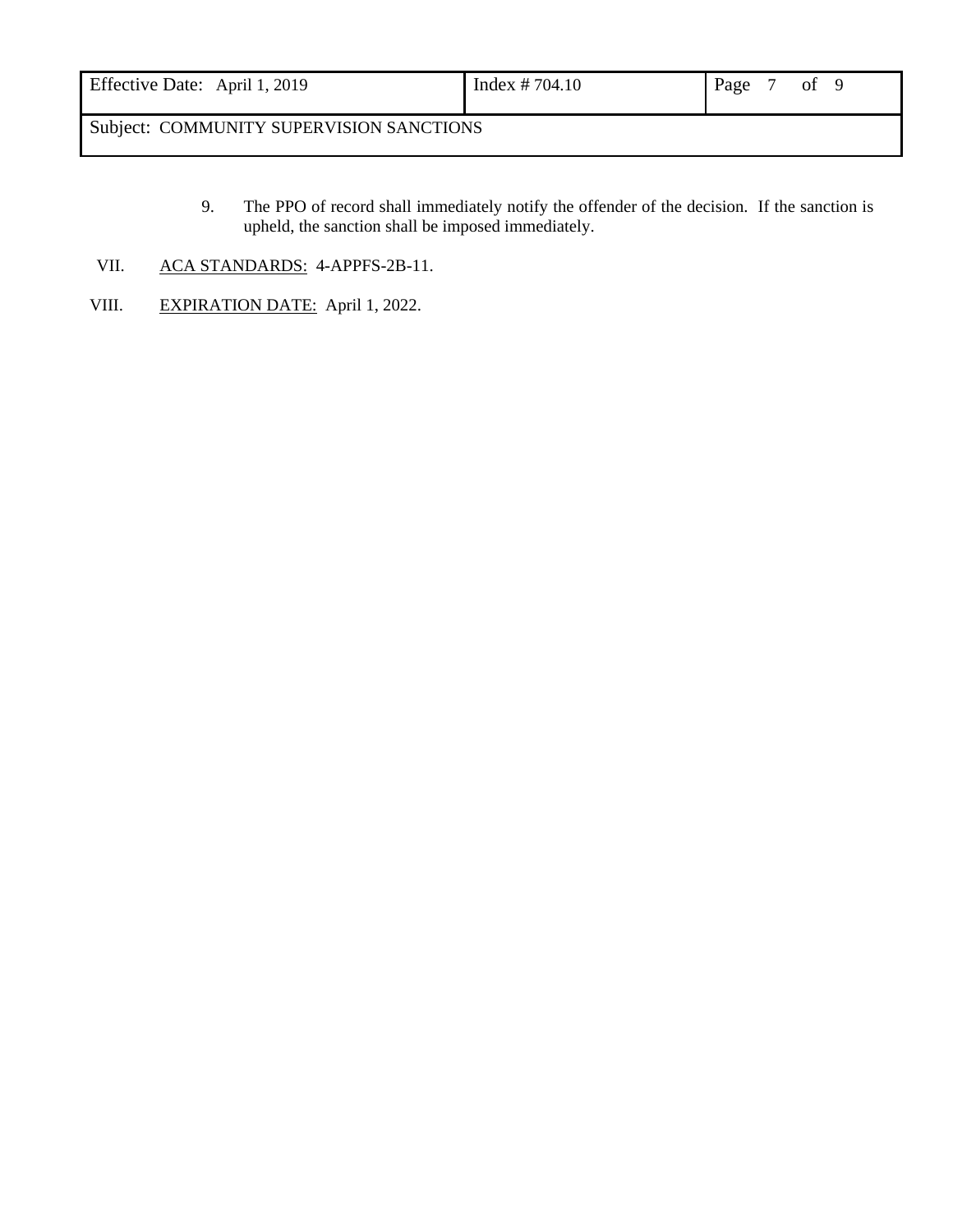

#### TENNESSEE DEPARTMENT OF CORRECTION

**Drug Screen Results**

| Offender Name:                                                 |                                                                                                                                                      | TDOC ID #:<br>Today's Date: <u>________________</u> |                        |  |  |
|----------------------------------------------------------------|------------------------------------------------------------------------------------------------------------------------------------------------------|-----------------------------------------------------|------------------------|--|--|
| <b>Testing Location:</b>                                       |                                                                                                                                                      |                                                     |                        |  |  |
| <b>Requesting Officer:</b>                                     |                                                                                                                                                      |                                                     | Test Type: Select One. |  |  |
| <b>Results</b>                                                 |                                                                                                                                                      |                                                     |                        |  |  |
|                                                                | Please indicate "N" (Negative), "P" (Positive), or Rx (Verified and Valid Prescription) for each substance below                                     |                                                     |                        |  |  |
| <b>COC</b>                                                     | Cocaine                                                                                                                                              | <b>PCP</b>                                          | <b>PCP</b>             |  |  |
| <b>MTD</b>                                                     | <b>MET-500</b>                                                                                                                                       | <b>BUP</b>                                          | Buprenorphine          |  |  |
| <b>MOP</b>                                                     | Opiates                                                                                                                                              | <b>OXY</b>                                          | Oxycodone              |  |  |
| <b>AMP</b>                                                     | Amphetamines                                                                                                                                         | <b>THC</b>                                          | Marijuana              |  |  |
| <b>BZO</b>                                                     | Benzodiazepines                                                                                                                                      | <b>BAR</b>                                          | <b>Barbiturates</b>    |  |  |
| <b>MET</b>                                                     | Methamphetamine                                                                                                                                      | <b>MDMA</b>                                         |                        |  |  |
|                                                                | specimen is positive for one or more substances).                                                                                                    |                                                     |                        |  |  |
|                                                                | Offender Signature                                                                                                                                   | <b>Officer Signature</b>                            |                        |  |  |
| <b>Voluntary Admission</b><br><b>Print Name</b><br>on or about | freely and voluntarily admit that I used<br>Date<br>I am interested in a substance abuse assessment and want to speak with a Forensic Social Worker. |                                                     | Substance(s) Used      |  |  |
| Offender Signature                                             | Date                                                                                                                                                 | <b>Testing Officer Signature</b>                    | Date                   |  |  |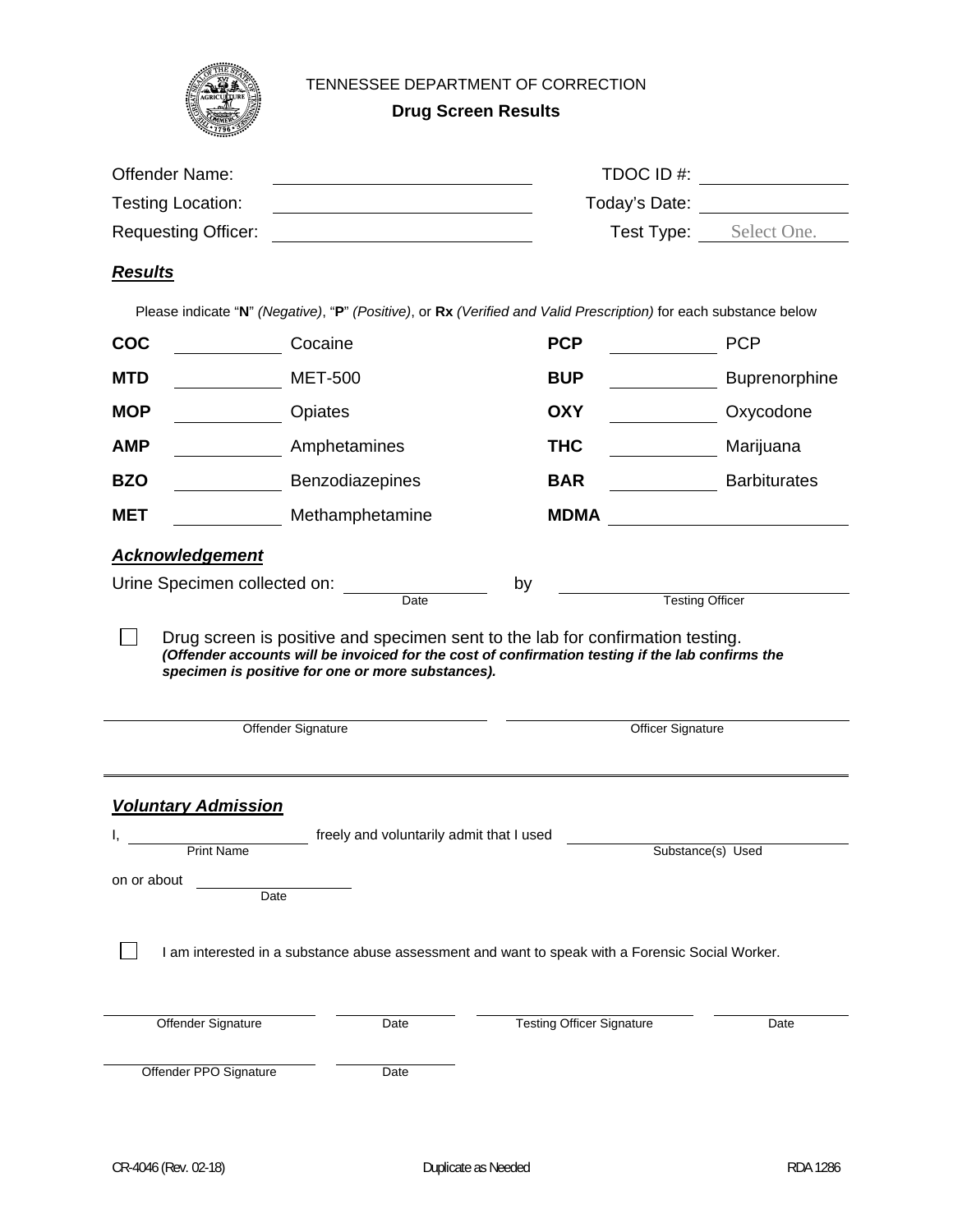

TENNESSEE DEPARTMENT OF CORRECTION

**Notice of Sanction** 

| <b>Offender:</b> | Click here to enter text. | TDOC#:  | Click here to enter text.                           |
|------------------|---------------------------|---------|-----------------------------------------------------|
| <b>Officer:</b>  | Click here to enter text. | Office: | Click here to enter text.                           |
| <b>Manager:</b>  | Click here to enter text. |         | <b>Supervision level:</b> Click here to enter text. |

You have violated the conditions of your probation or parole supervision rules as outlined below. The following sanction(s) will be imposed as a result of the outlined violation. Failure to comply with these sanctions may result in a violation report submission to the court or the Board.

| Violation Date: Click here to enter a date.<br><b>Violation(s):</b> Choose an item. | <b>Sanction Level:</b><br>Choose an item.<br><b>Sanction(s) Imposed:</b> Choose an item. |
|-------------------------------------------------------------------------------------|------------------------------------------------------------------------------------------|
|                                                                                     | <b>Sanction Impose Date:</b> Click here to enter a date.                                 |
|                                                                                     | <b>Sanction Level:</b><br>Choose an <i>item</i> .                                        |
|                                                                                     | <b>Sanction(s) Imposed:</b> Choose an item.                                              |
|                                                                                     | <b>Sanction Impose Date:</b> Click here to enter a date.                                 |
|                                                                                     | <b>Sanction Level:</b><br>Choose an <i>item</i> .                                        |
|                                                                                     | <b>Sanction(s) Imposed:</b> Choose an item.                                              |
|                                                                                     | <b>Sanction Impose Date:</b> Click here to enter a date.                                 |
|                                                                                     | <b>Sanction Level:</b><br>Choose an item.                                                |
|                                                                                     | <b>Sanction(s) Imposed:</b> Choose an item.                                              |
|                                                                                     | <b>Sanction Impose Date:</b> Click here to enter a date.                                 |

Any curfew imposed as a sanction is eligible for an administrative review, at the request of the offender. A request for Administrative Review may be submitted by the offender on form CR4067 to be reviewed by a Correctional Administrator. A final decision from the administrative review will be issued within five (5) business days from the date of the request. If an administrative review has been requested, sanction imposition will remain, pending the results of the review. The administrative review decision will be provided to the offender in writing.

\_\_\_\_\_\_\_\_\_\_\_\_\_\_\_\_\_\_\_\_\_\_\_\_\_ \_\_\_\_\_\_\_\_\_\_\_\_\_\_\_\_\_\_\_\_\_\_\_\_ \_\_\_\_\_\_\_\_\_\_\_\_\_\_\_\_\_\_\_\_\_\_\_\_

Offender signature **Officer Signature** Manager Signature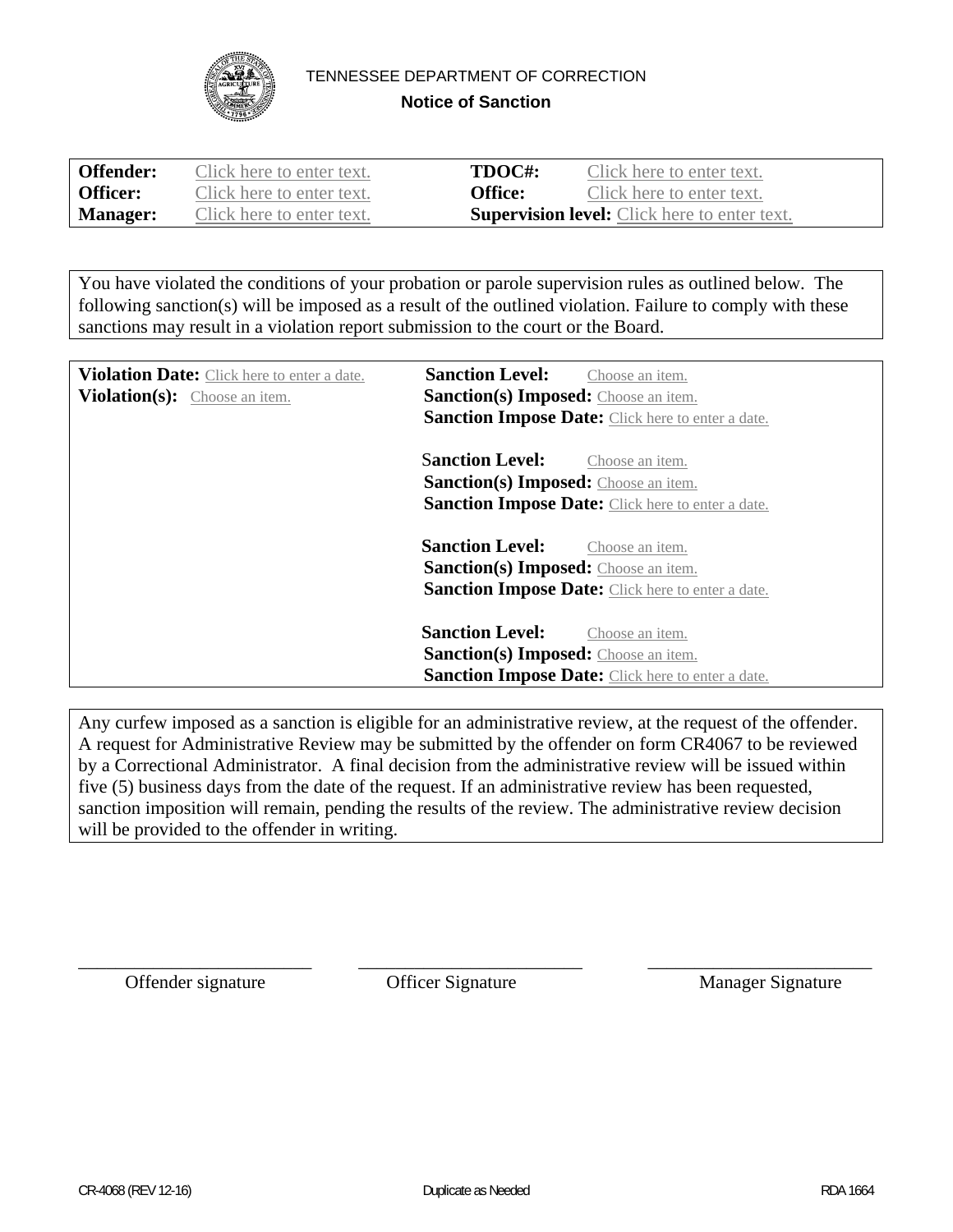

TENNESSEE DEPARTMENT OF CORRECTION **Administrative Review Request/Decision** 

| <b>Offender:</b> | Click here to enter text. | TDOC#:         | Click here to enter text.                           |
|------------------|---------------------------|----------------|-----------------------------------------------------|
| <b>Officer:</b>  | Click here to enter text. | <b>Office:</b> | Click here to enter text.                           |
| <b>Manager:</b>  | Click here to enter text. |                | <b>Supervision level:</b> Click here to enter text. |

**Violation Date:** Click here to enter a date. **Sanction Level:** Choose an item. **Violation(s):** Choose an item. **Sanction(s) Imposed:** Choose an item.

| $\Box$ Administrative Review Requested. The following statement is provided in support of the request for<br>administrative review: |                       |
|-------------------------------------------------------------------------------------------------------------------------------------|-----------------------|
|                                                                                                                                     |                       |
|                                                                                                                                     |                       |
|                                                                                                                                     |                       |
|                                                                                                                                     |                       |
|                                                                                                                                     |                       |
|                                                                                                                                     |                       |
|                                                                                                                                     |                       |
|                                                                                                                                     | Date: $\qquad \qquad$ |
|                                                                                                                                     |                       |
|                                                                                                                                     | $\cdot$ 1             |

An administrative review has been completed by the Correctional Administrator. After reviewing the statement provided by the offender and the non-compliance violations information, the final decision in the matter of this review is:

□ Concur with the proposed sanction, which shall be imposed immediately.

\_\_\_\_\_\_\_\_\_\_\_\_\_\_\_\_\_\_\_\_\_\_\_\_\_\_\_\_\_\_\_\_\_\_\_\_ \_\_\_\_\_\_\_\_\_\_\_\_\_\_\_\_\_\_\_\_\_\_\_\_\_\_\_\_

☐ The proposed sanction is sent back for revision. The supervising officer and manager are instructed to select an alternative sanction.

This decision is a final decision and may not be appealed beyond this level.

Correctional Administrator Signature Date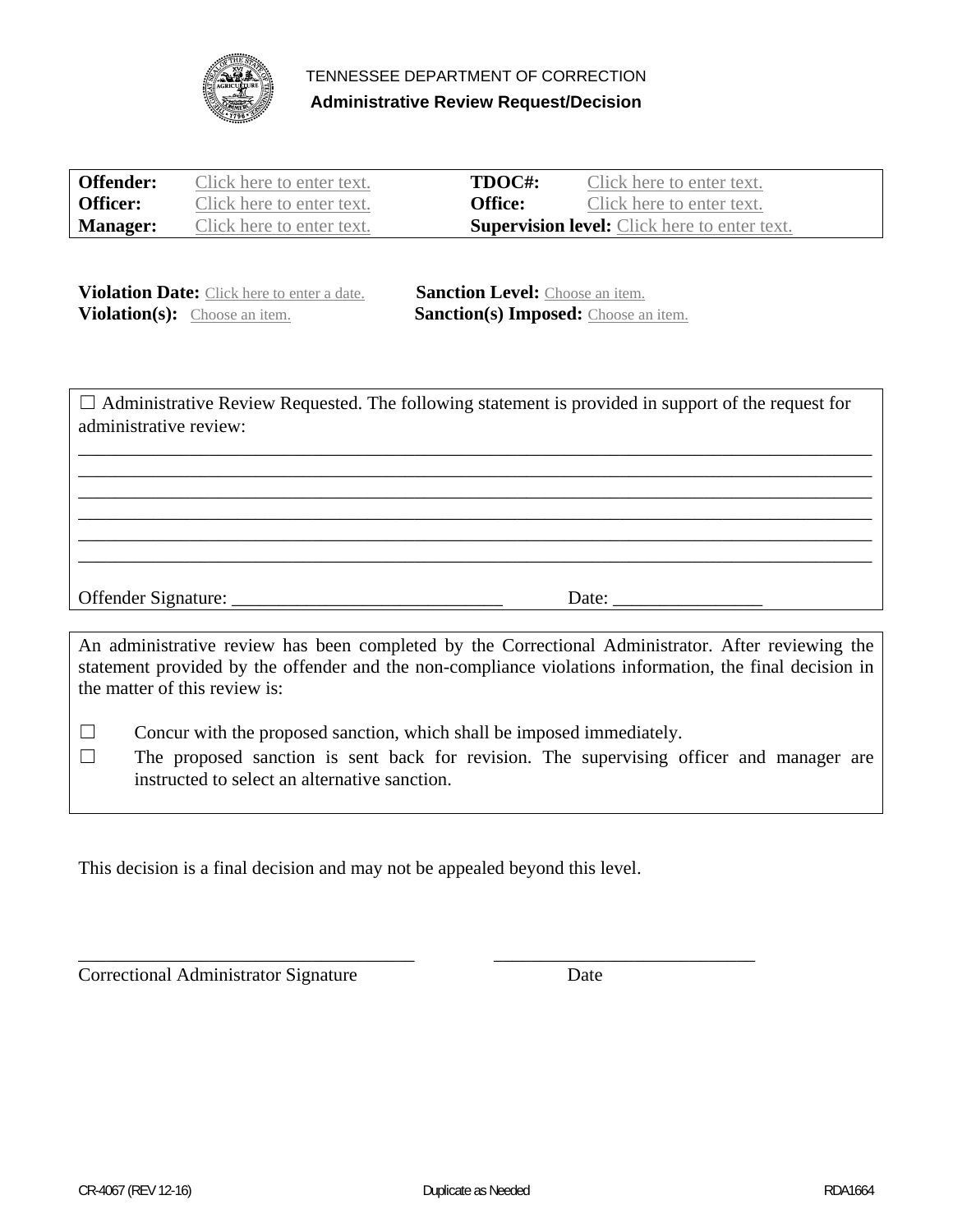

# CONTACT NOTES TRAINING MANUAL

November 2020

1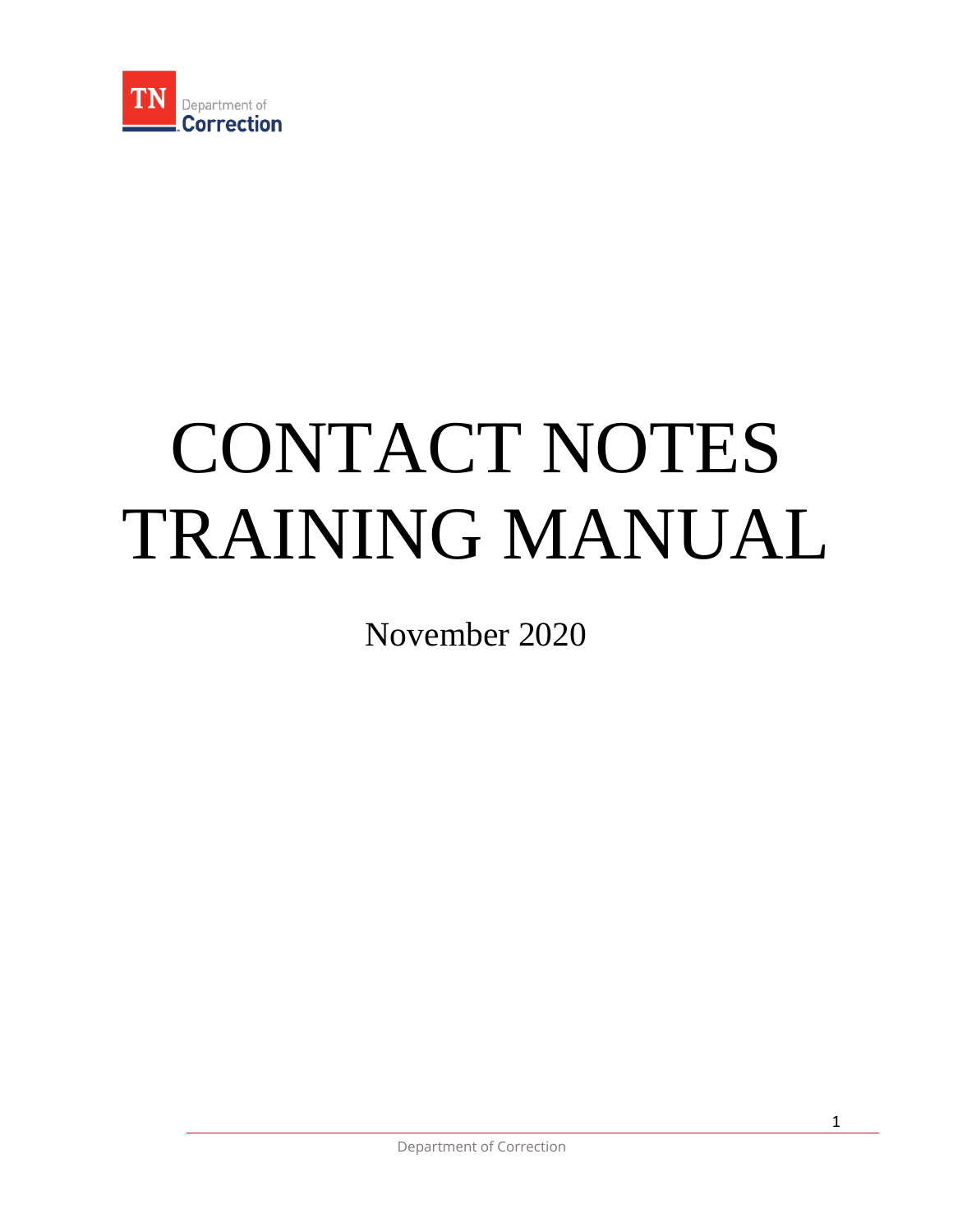

# Contents

| I.      | <b>Training Manual Introduction</b>                           | 3              |
|---------|---------------------------------------------------------------|----------------|
| П.      | Personal Contacts with Offenders or Others Regarding Offender | $\overline{3}$ |
| Ш.      | Correspondence and Telephone Contact with Offender            | $\tau$         |
| IV.     | Employment                                                    | $\overline{7}$ |
| V.      | Drug Testing                                                  | 9              |
| VI.     | <b>Financial Monitoring</b>                                   | 10             |
| VII.    | <b>Special Conditions</b>                                     | 12             |
| VIII.   | <b>Community Service Work</b>                                 | 12             |
| IX.     | <b>Home Visits</b>                                            | 13             |
| X.      | Risk and Needs Assessment/Reassessments                       | 14             |
| XI.     | <b>DNA</b> Requirements                                       | 15             |
| XII.    | <b>Arrest Checks</b>                                          | 16             |
| XIII.   | <b>NCIC Checks</b>                                            | 16             |
| XIV.    | Violation Reports, Warrants, Waivers and Final Decisions      | 17             |
| XV.     | Court, Board and Judicial Contacts                            | 19             |
| XVI.    | <b>Collateral Contacts</b>                                    | 19             |
| XVII.   | Determinate Release                                           | 21             |
| XVIII.  | Parole Release Plan Process                                   | 22             |
| XIX.    | Probation Technical Violator Unit                             | 22             |
| XX.     | Detainer and In Custody Related Contacts                      | 23             |
| XXI.    | <b>GPS Related Codes</b>                                      | 24             |
| XXII.   | Programmed Supervision Unit                                   | 27             |
| XXIII.  | Administrative                                                | 37             |
| XXIV.   | <b>Interstate Compact</b>                                     | 39             |
| XXV.    | Programming Classes                                           | 40             |
| XXVI.   | <b>Forensic Social Workers</b>                                | 46             |
| XXVII.  | <b>Compliant Reporting</b>                                    | 47             |
| XXVIII. | <b>Travel Permit</b>                                          | 50             |
| XXIX.   | <b>Security Threat Groups</b>                                 | 51             |
| XXX.    | Absconders                                                    | 51             |
| XXXI.   | <b>Initial Contact</b>                                        | 51             |
| XXXII.  | Offender Case Plan                                            | 52             |
| XXXIII. | Sanctions                                                     | 52             |
|         |                                                               |                |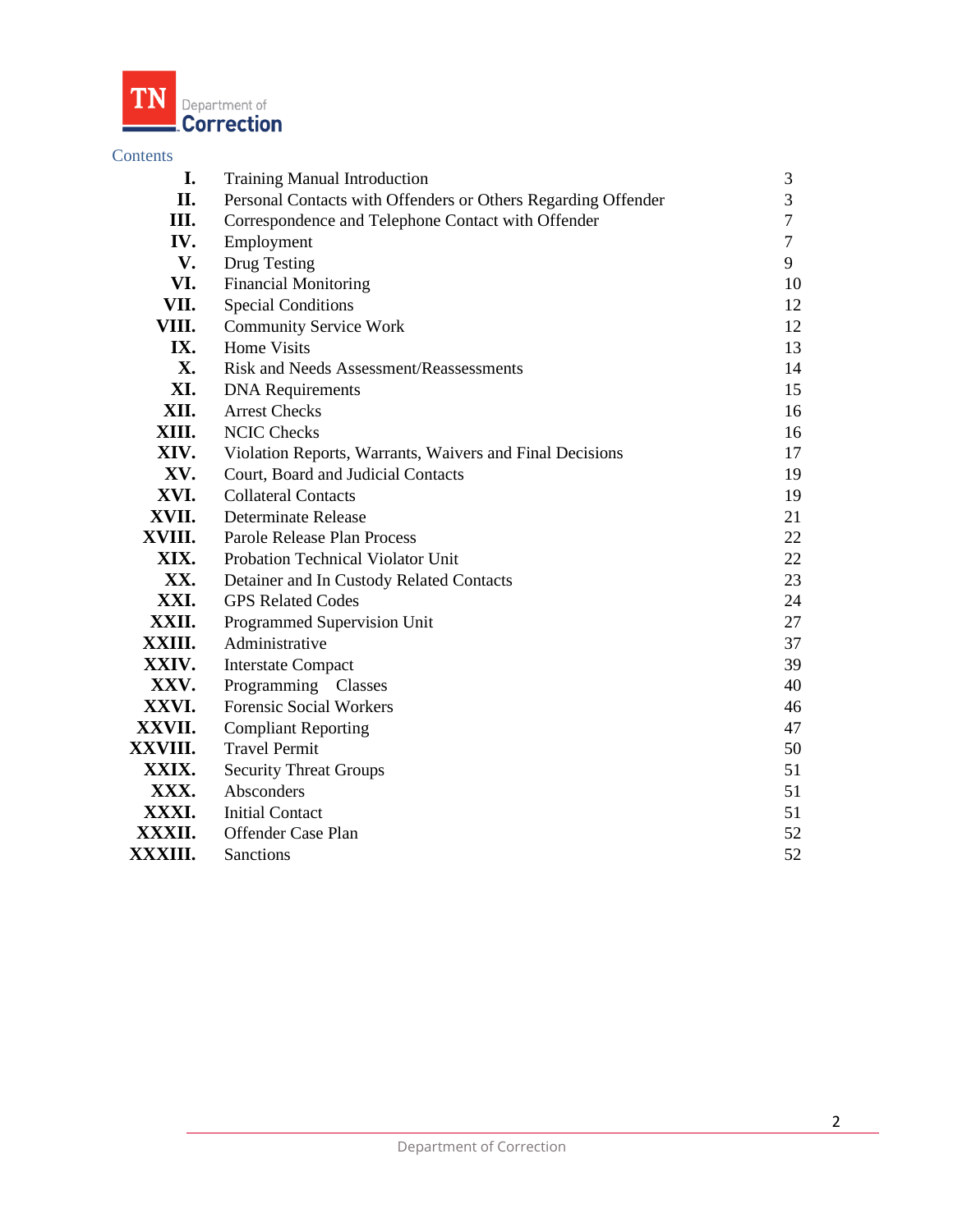

### **I. Training Manual Introduction**

**This training manual is designed to provide training and guidance to new and existing Community Supervision staff on the usage and content of contact note codes in the Offender Management System (OMS) as it relates to offender supervision. This training manual outlines the most commonly used contact notes used by Community Supervision staff. For contact note guidelines and standards, please review Policy #706.03,** *Offender Contact Notes.*

#### **II. Personal Contacts with Offender or Others Regarding Offender–Policy #704.01**

#### **A. FACF: Face to Face Contact with Offender in the Field**

- **1.** This code is used when documenting face to face contact with the offender.
- **2.** The following will be included in the contact note:
	- **a.** Location of the face to face contact; include address if applicable.
	- **b.** Any special circumstances regarding the contact.
	- **c.** When the offender is seen in the home and the code HOMF is used then FACF must also be entered to trigger the face to face contact requirement for compliance standards.

#### **B. FAC1**: **Intake Orientation Phase 1**

- **1.** This code is used when documenting the virtual portion of intake covering the rules of probation, notice of non-discrimination and grievances, notice of obligation or exemption of fees, sanctions, standards of supervision, reporting requirements, travel restrictions, contact numbers and report date for Intake Orientation Phase 2.
- **2.** This code is used when documenting information about what the offender is being supervised for and any requirements of that supervision.
- **3.** The following will be included in the contact note:
	- **a.** The offender reported to the XX office for intake orientation
	- **b.** Sentence/Supervision date: XXX
	- **c.** Expiration date: XXX
	- **d.** Conviction Charges: XXX
	- **e.** Special Conditions: XXX
	- **f.** Court Costs: \$XXX
	- **g.** Sentencing Court/Docket #: Criminal County Court Case# XXX
	- **h.** Paperwork completed, explained, and copies provided to the offender:
		- **(1)** Notice of Obligation or Exemption of Fees
		- **(2)** Personal Questionnaire and signed Statement
		- **(3)** Notice of Non-Discrimination/Grievances and Reporting Requirements
		- **(4)** Rules of TN Probation/Parole explained in detail and ample opportunity for questions provided
		- **(5)** Office Rules
		- **(6)** In-state and out of state travel restrictions and permits
		- **(7)** Process to reschedule appointments were explained
		- **(8)** Incentives and sanctions for compliance/non-compliance with rules of Community Supervision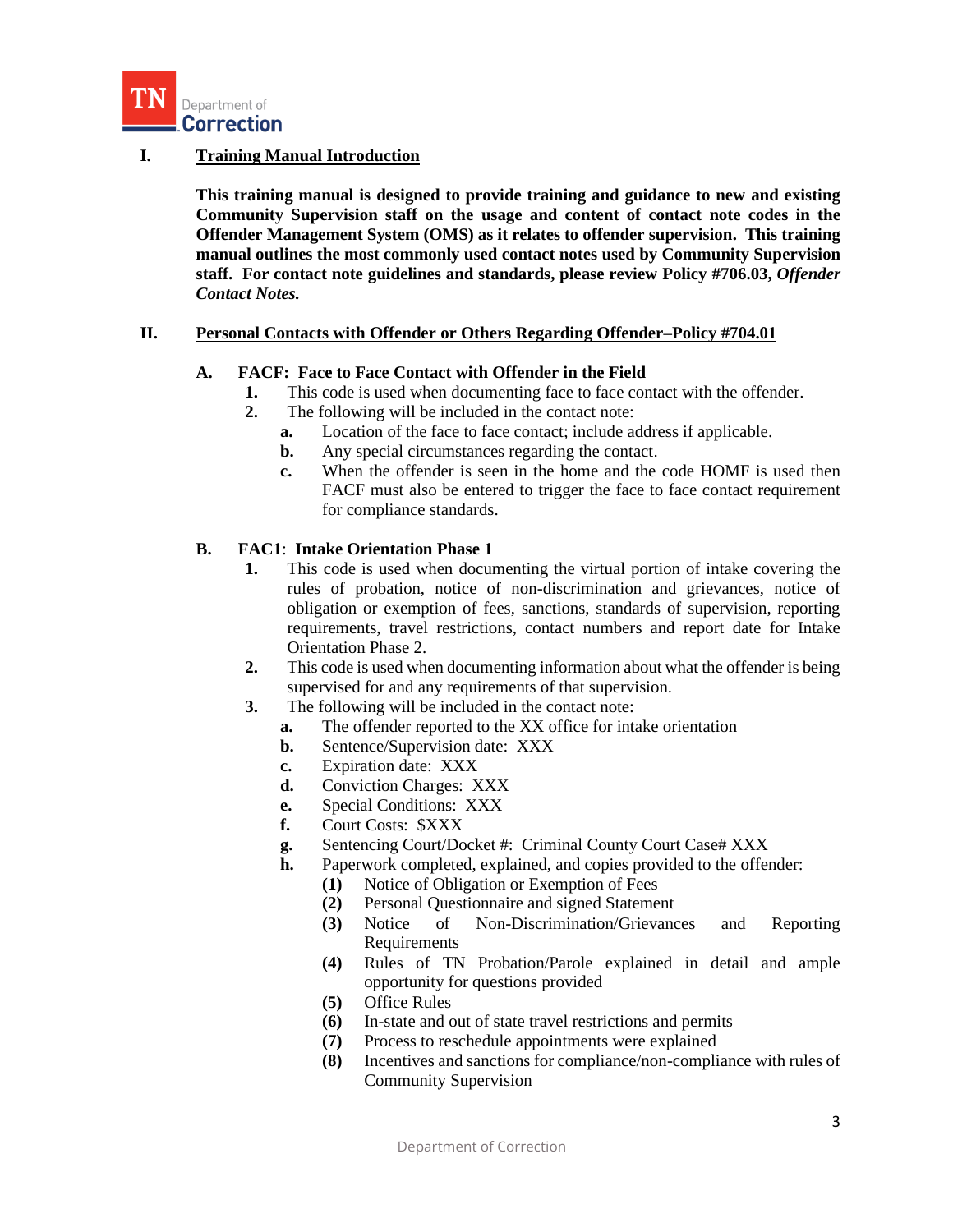

- **(9)** If offender is a registered sex offender and supervised by PSU, the following additional forms need to be completed and explained:
	- **(a)** Specialized Conditions of Sex Offenders
	- **(b)** Electronic Monitoring Rules
	- **(c)** Code 88 Requirements
	- **(d)** Sex Offender Acknowledgement of Forms received
	- **(e)** Sex Offender Registry Rules
- **i.** Instructed offender on DNA requirement, \$37 fee and DNA was or wasn't collected/submitted
- **j.** Discussed supervision fees beginning the first full month of supervision and discussed JPay payment procedures. If the subject is eligible for an exemption, they were instructed to provide proof to their assigned officer at the next report date. List the amount the offender is required to pay.
- **k.** Explained that the offender is responsible for making sure that roommates are amenable to the search rules of supervision and remove any firearms they may have in the residence unless explicitly noted in the judgement order.
- **l.** If Applicable:
	- **(1)** Restitution is owed to victims through the clerk's office in the amount of \$XXX.
	- **(2)** Establish a payment plan.
- **m.** Other Required Codes
	- **(1)** Initial Contact: PAIC or PRIC
	- **(2)** Special Condition: SPEC or SPET
	- **(3)** Fees: FEEP or FEER
	- **(4)** Court Costs and Fines: CCFM or CCFT
	- **(5)** Employment: EMPA or EMPP or EMPR or EMPS or EMPT or EMPU or EMPV or EMPX
	- **(6)** Sex Offender Registry: SORI or SORC
	- **(7)** GPS Initiated: GPSI
	- **(8)** Sex Offender Evaluation Referral: PSER
- **n.** Other Additional Codes as needed for Special Conditions

# **C. FAC2: Intake Orientation Phase 2**

- **1.** This code is used when documenting the physical reporting of the intake process including completing DNA, Offender Photo, SIDS and initial drug screen. Intake Orientation Phase 2 is to be completed within five (5) business days of Intake Orientation Phase 1.
- **2.** The following will be included in the contact note:
	- **a.** The offender reported for intake orientation hosted by Officer XX.
	- **b.** Drug Screen: DRUM or DRUN or DRUL or DRUX (code is used has a valid RX for a substance he or she tested positive for must be noted in the drug screen results tab) or XDRU
	- **c.** Risk Needs Assessment interview scheduled with: CC on date: XXX
	- **d.** Instructed to report to their Officer: Date and bring verification of court payment/special conditions, if applicable
	- **e.** Employment: The offender's employment status paystub dated X/X/X from XX
	- **f.** Completion of SIDS or offender fingerprinting.
	- **g.** If Applicable: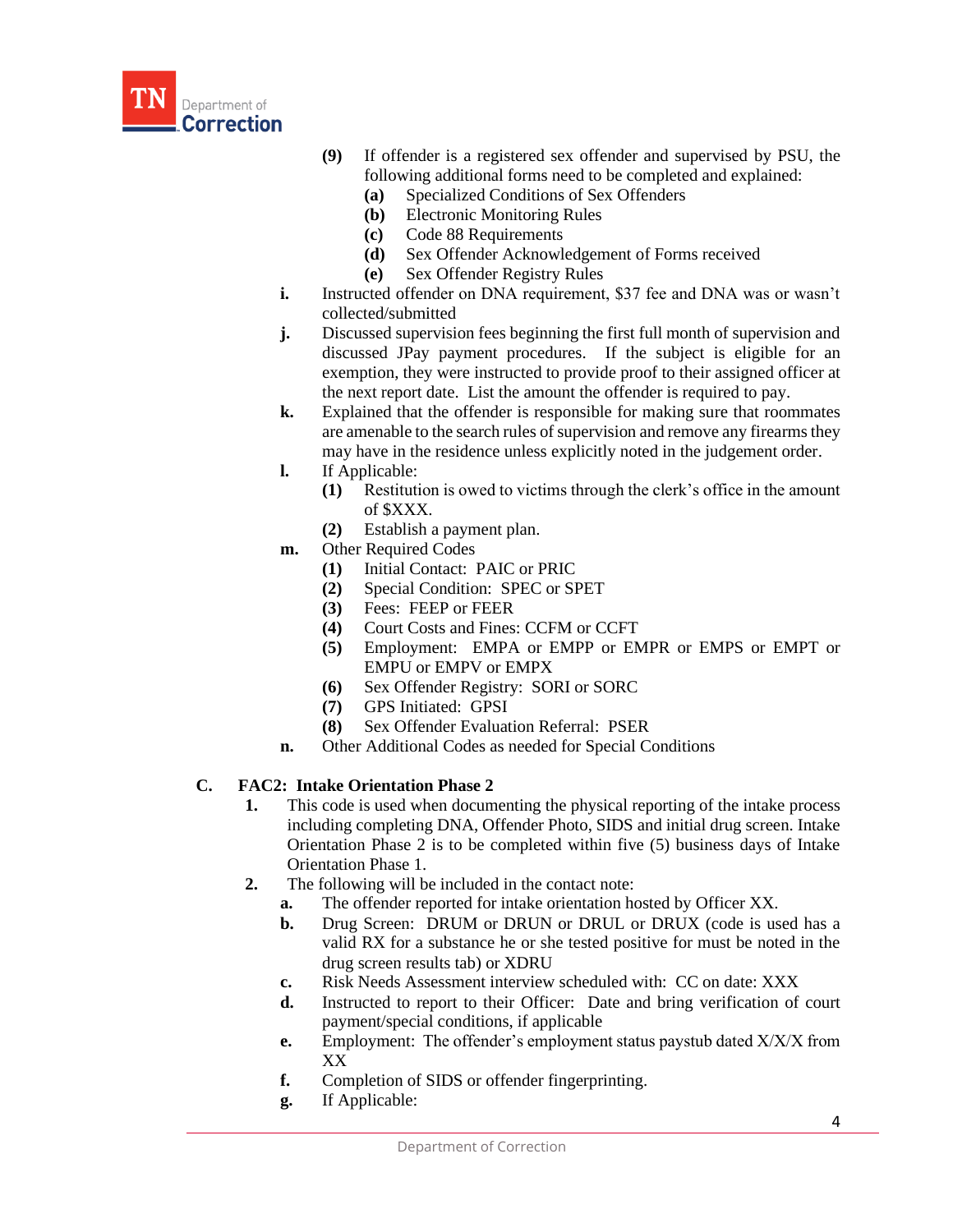

- **(1)** A transfer request submitted to district and county.
- **(2)** Explain if a referral was made.
- **(3)** Referred and instructed to report to FSW on date X/X/X as a result of reason for FSW Referral.
- **h.** Other Required Codes:
	- **(1)** DNA: DNAC or DNAS
	- **(2)** Employment: EMPA or EMPP or EMPR or EMPS or EMPT or EMPU or EMPV or EMPX
	- **(3)** Drug Screen: DRUX (code is used if offender has a valid RX, he or she tested positive for. Must be noted in the drug screen results tab)
	- **(4)** Sex Offender Registry: SORI or SORC
	- **(5)** GPS Initiated: GPSI
	- **(6)** Sex Offender Evaluation Referral: PSER
- **i.** Other Additional Codes as needed for Special Conditions:
	- **(1)** Restitution Initiated: RESI
	- **(2)** ISC Transfer Initiated: ISCT
	- **(3)** Positive Drug Screens during Orientation/Intake: IPDS
	- **(4)** Referral from Officer to FSW: FSWR
	- **(5)** Anger Management Class Referral: AMCR
	- **(6)** Cognitive Behavior Intervention Class Referral: CBIR
	- **(7)** Community Resource Center Referral: CRCR
	- **(8)** High School Equivalency Class Referral: HSER
	- **(9)** Job Readiness Class Referral: JRCR
	- **(10)** Relapse Prevention Class Referral: RPCR
	- **(11)** Safe Class Referral: SAFR
	- **(12)** Victim Impact Class Referral: VICR

# **D. FACO: Face to Face Contact with Offender in the Office**

- **1.** This code is used when documenting face to face contact with the offender in the Office. Contact notes should be made when the contact impacts an offender's supervision.
- **2.** The template below will be followed, and the information included in the contact note:
	- **a.** Offender Address
		- **(1)** Is this a new address? Update any changes.
		- **(2)** If there are changes, enter a CHAD code and enter new address in the Offender Attributes Screen reflect the change
	- **b.** Phone Number
		- **(1)** Is this a new phone number? Update any changes
		- **(2)** Is there any alternate number?
		- **(3)** If there are changes, enter the new phone number(s) in the Offender Attributes Screen
	- **c.** Employment
		- **(1)** Employer address and phone number
		- **(2)** Update any changes in the Employment Screen in OMS.
		- **(3)** Have the offender text or email a photo of his/her check stub, unemployment documentation, or mail verification
	- **d.** Supervision Fees
		- **(1)** Discuss current fees or fee arrearage, if applicable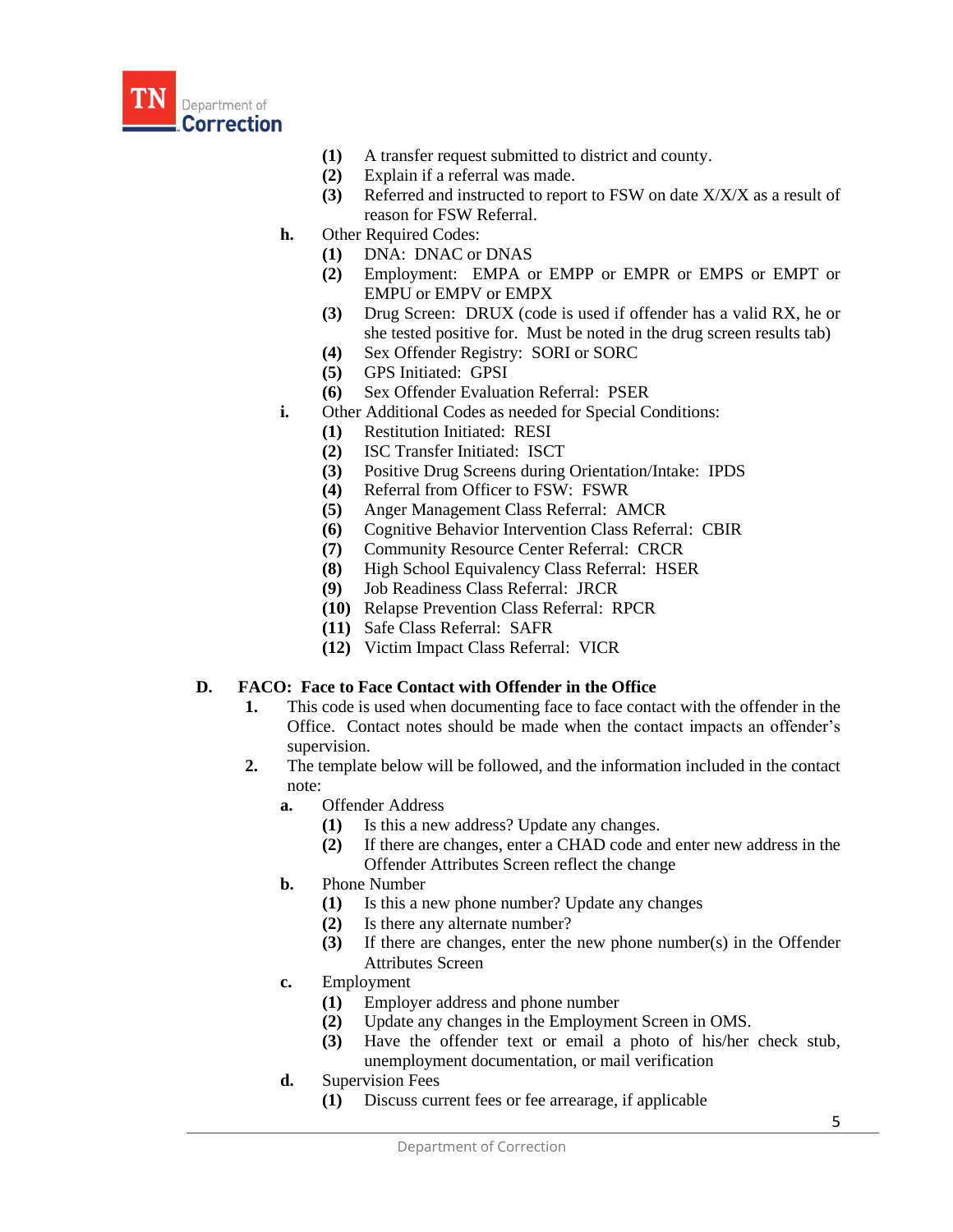

- **(2)** How was the fee payment verified?
- **e.** Court Costs and Fines
	- **(1)** Discuss current court costs and fines, if applicable
	- **(2)** How was the payment verified?
- **f.** Special Conditions
	- **(1)** Has the offender paid restitution, or attended programming/treatment, etc.?
	- **(2)** Have the offender text, email or mail verification of special conditions.
- **g.** Law Enforcement Contact
	- **(1)** Has the offender been arrested or questioned by the police since they last reported?
	- **(2)** If so, when and for what?
- **h.** Other
	- **(1)** Any questions or concerns the offender may have?
	- **(2)** Document the next call/report date

# **E. FACV: Face to Face Virtual**

- **1.** This code is used when the face-to-face visit is conducted through a virtual platform (i.e. Facetime; Skype; GoogleDuo).
- **2.** The following will be included in the contact note:
	- **a.** Method of virtual visit
	- **b.** Offender Address
		- **(1)** Is this a new address? Update any changes.
		- **(2)** If there are changes, enter a CHAD code and enter new address in the Offender Attributes Screen reflect the change
	- **c.** Phone Number
		- **(1)** Is this a new phone number? Update any changes
		- **(2)** Is there any alternate number?
		- **(3)** If there are changes, enter the new phone number(s) in the Offender Attributes Screen
	- **d.** Employment
		- **(1)** Employer address and phone number
		- **(2)** Update any changes in the Employment Screen in OMS
		- **(3)** Have the offender text or email a photo of his/her check stub, unemployment documentation, or mail verification
	- **e.** Supervision Fees
		- **(1)** Discuss current fees or fee arrearage, if applicable
		- **(2)** How was the fee payment verified?
	- **f.** Court Costs and Fines
		- **(1)** Discuss current court costs and fines, if applicable
		- **(2)** How was the payment verified?
	- **g.** Special Conditions
		- **(1)** Has the offender paid restitution or attended programming/treatment, etc.?
		- **(2)** Have the offender text, email or mail verification of special conditions
	- **h.** Law Enforcement Contact
		- **(1)** Has the offender been arrested or questioned by the police since they last reported?
		- **(2)** If so, when and for what?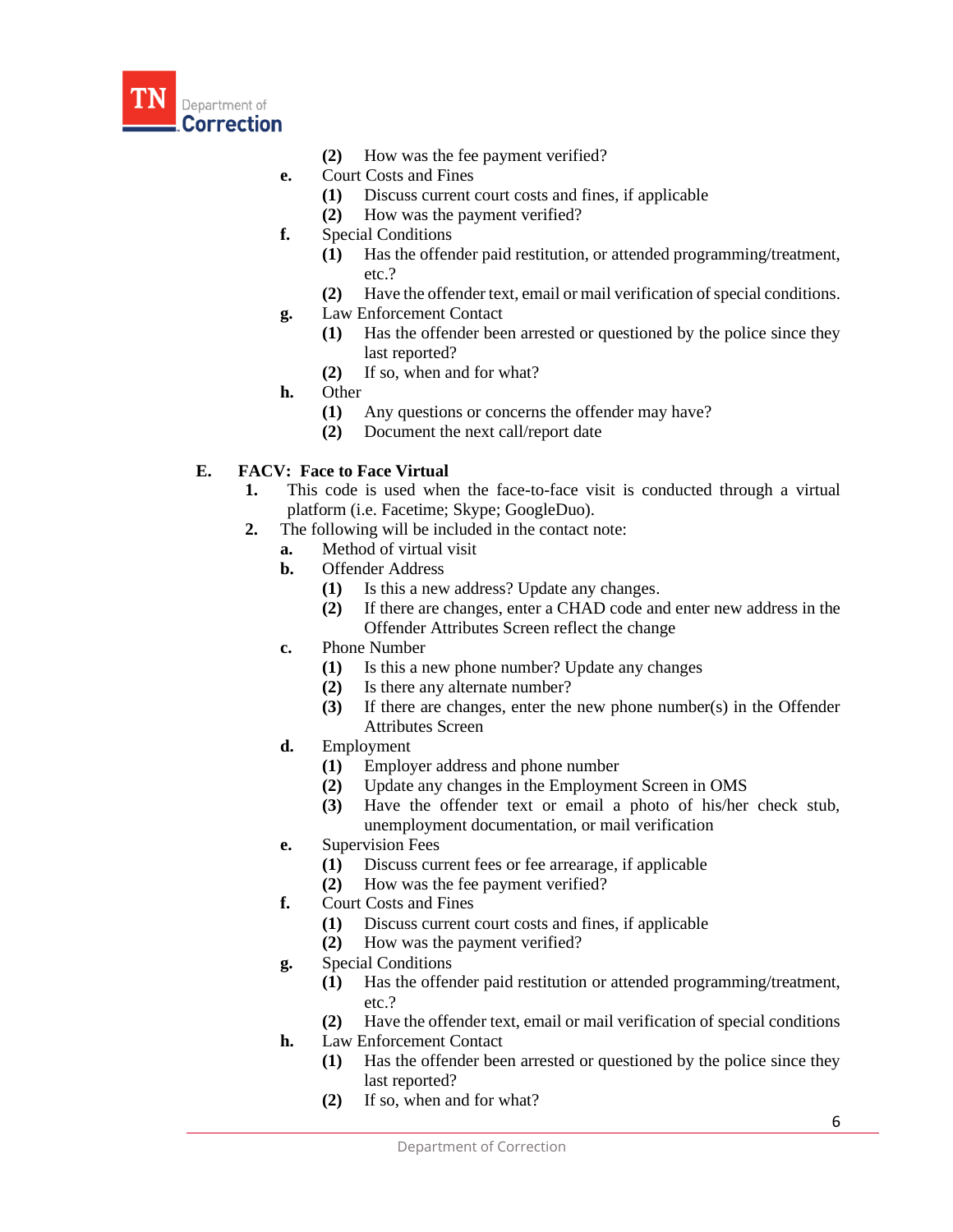

# **i.** Other

- **(1)** Any questions or concerns the offender may have?
- **(2)** Document the next call/report date

# **F. XFAC: Face to Face Contact Not Established**

- **1.** This code is used when an offender fails to report
- **2.** Remedial actions are taken by the officer to address the offender's noncompliance
- **3.** The contact note comment should include an explanation of the remedial action

#### **III. Correspondence and Telephone Contact with Offender**

#### **A. OOLC: Letter to/from Offender**

- **1.** This code is used when documenting that a letter was sent or received from an offender
- **2.** The following will be included in the contact note:
	- **a.** Address to which the letter was sent
	- **b.** Summarization of the correspondence
	- **c.** If the letter is returned undeliverable another contact note will be entered indicating the reason (i.e. undeliverable, refused, no longer at the address, etc.).

#### **B. OOTA**: **Attempted to Make Phone Contact with Offender; Left Message or No Answer**

- **1.** This code is used when an officer attempts to make telephone contact with an offender, resulting in the officer leaving a voicemail or speaking with an individual and left a message.
- **2.** The following will be included in the contact note:
	- **a.** Number called to reach offender
	- **b.** If a voicemail message was left, summarize the message.

# **C. OOTC**: **Made Contact with Offender by Phone as Described**

- **1.** This code is used when an officer makes telephone contact with an offender.
- **2.** The following will be included in the contact note:
	- **a.** Number called to reach offender
	- **b.** Summary of the conversation

# **IV. Employment–Policy #705.08**

- **A. CDWD**: **Career Development or Workforce Development Services Provided to Offender**
	- **1.** This code is used when providing career or workforce development assistance to an offender.
	- **2.** The following will be included in the contact note:
		- **a.** Brief summary of the discussion with offender
		- **b.** List any job leads, referrals, or program information provided to the offender
		- **c.** Action steps for follow-up
- **B. EMPA**: **Academic or Primary Caregiver, not seeking**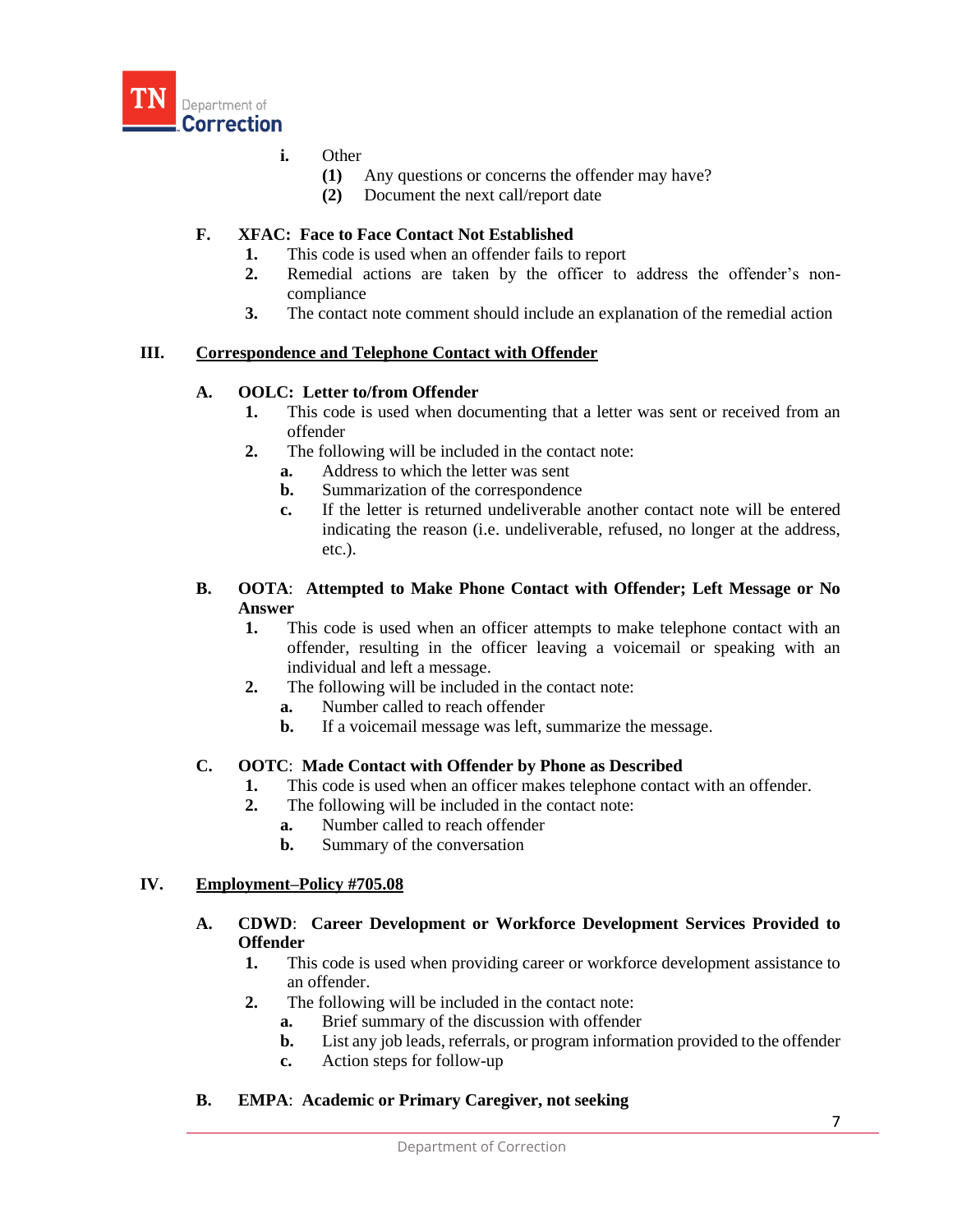

- **1.** This code is used when an offender is not seeking work due to academic enrollment or when the offender is a primary caregiver.
- **2.** If for academic enrollment, the following will be included in the contact note:
	- **a.** List the offender's academic program
	- **b.** Time Frame
	- **c.** List verification provided
- **3.** If a primary caregiver, the following will be included in the contact note:
	- **a.** The name(s) and relationship(s) of the person being cared for
	- **b.** The duration expected for the primary caregiver role
	- **c.** Document verification stating the necessity for the offender to be the primary caregiver (without violating HIPPA laws)

#### **C. EMPP: Offender in Job Preparation Program**

- **1.** This code is used when indicating the following reasons:
	- **a.** An offender is in a program at a halfway house or other program to include inpatient care for drug and alcohol addiction.
	- **b.** During intake to refer an unemployed offender to the employment specialist.
- **2.** The following will be included in the contact note:
	- **a.** Location of the offender
	- **b.** How long they are not able to seek employment
	- **c.** How the information is verified
	- **d.** How referred: Board/court ordered, Voluntary, FSW Referral

#### **D. EMPR: Retired or Social Security, Not Seeking**

- **1.** This code is used when an offender is not seeking employment due to retirement or receiving social security.
- **2.** The following will be included in the contact note:
	- **a.** List if the offender is retired or receiving social security
	- **b.** List the verification provided to confirm this status

#### **E. EMPS: Unemployed, Able and Available, Seeking Employment**

- **1.** This code is used when an offender is actively seeking employment.
- **2.** The following will be included in the contact note:
	- **a.** List verification provided regarding the offender's job searching activities. This verification should be provided weekly and include where they applied, date and method of application.
	- **b.** Document when an offender is referred to an employment agency, career center, and specific employer. List when, where and who they were referred to.

#### **F. EMPT: Employment Monitoring Terminated, Disability**

- **1.** This code is used when an offender has a permanent disability and cannot work. (In most cases, a fee exemption should be submitted.)
- **2.** The following will be included in the contact note:
	- **a.** State the offender is permanently disabled without violating HIPPA laws
	- **b.** List verification of SSDI approval
- **G. EMPU**: **Unemployed, Temporarily Unable or Unavailable due to Disability**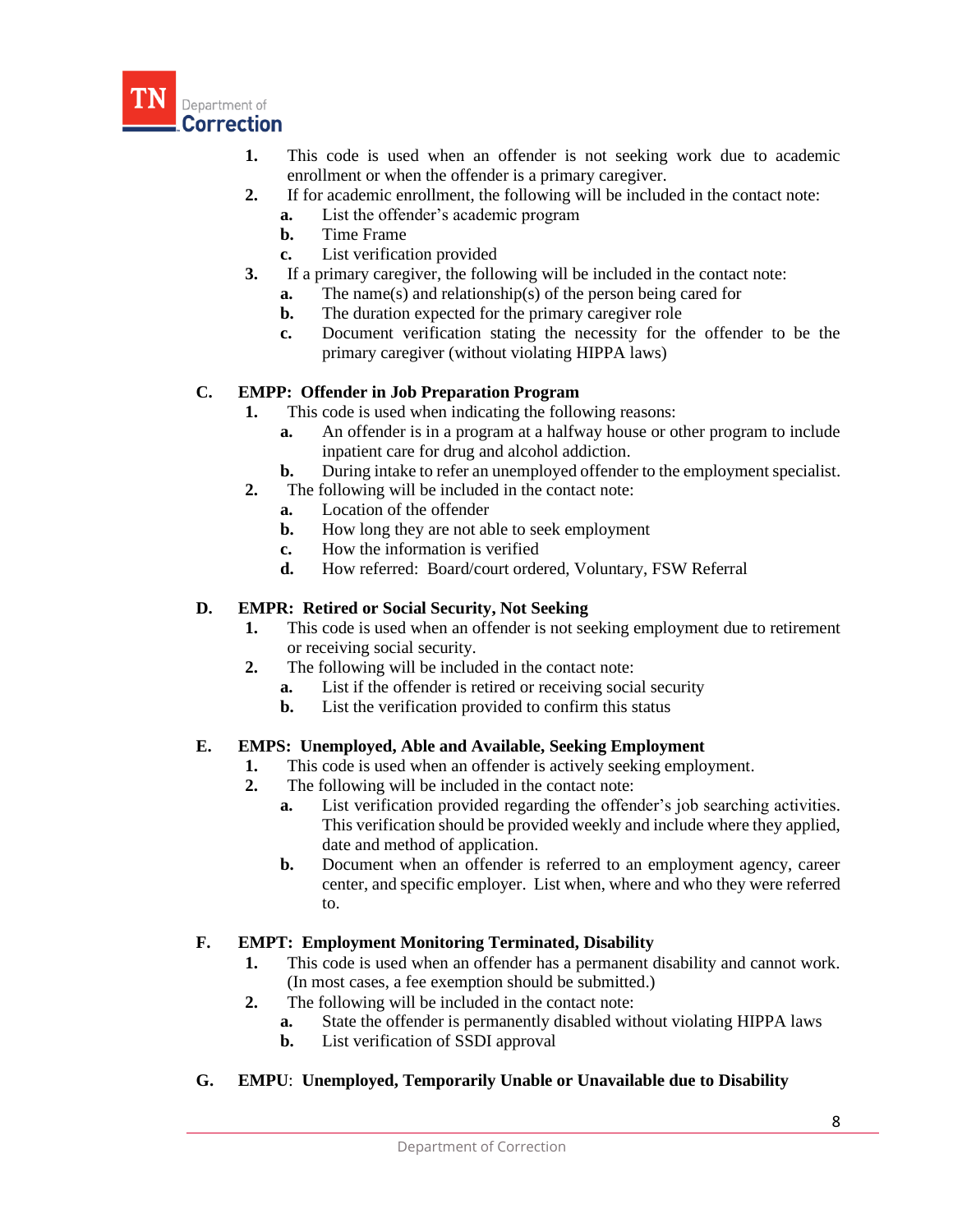

- **1.** This code is used when an offender is currently unemployed due to a temporary disability or in special circumstances.
- **2.** The following will be included in the contact note:
	- **a.** Reason for the temporary inability to work
	- **b.** Proof of application for disability or unemployment compensation
	- **c.** Expected time frame of unemployment
	- **d.** List documentation provided to verify why the offender is temporarily unable to work.

# **H. EMPV: Employment Verified**

- **1.** This code is used when an officer successfully verifies an offender's employment. If the employment is verified through the employer, COLE must also be entered.
- **2.** The following will be included in the contact note:
	- **a.** Name of business where offender is employed (if new employment, be sure to include business address, supervisor's name, and contact number)
	- **b.** How employment was verified. If verification includes a paystub, note date of paystub, name and address on paystub, as well as number of hours shown as worked on the paystub. If verification included a phone call to the employer, advise name and title of who confirmed employment.
	- **c.** Screenshot of the paystub or some other proof of employment may be used.
	- **d.** Employment Verification Form can be used also for those who do not actually receive a paystub. It should include the name of the company, name of the supervisor and address with the phone number provided. Each officer should have a copy of this form.
	- **e.** NOTE: Verification shall not include seeing offender in uniform, seeing their work ID badge, seeing them in a company truck, etc.
	- **f.** If the offender is a registered sex offender, officer must verify that all employment information is accurate on the registry.

# **I. XEMP: Employment Status not Verified**

- **1.** This code is used when an offender's employment has not been verified.
- **2.** The following will be included in the contact note:
	- **a.** Reason offender failed to provide verification of employment and/or verification of job seeking efforts.
	- **b.** Efforts documented by the officer to verify employment and/or job searching activities.
	- **c.** What remedial actions/sanctions have been/will be taken
	- **d.** Note: In order to be considered acceptable for compliance, any remedial action to be taken in the future should also be documented when it occurs.

# **V. Drug Testing–Policy #705.04**

# **A. DRUL: Drug Screen Awaiting Laboratory Results**

- **1.** This code is used when any positive drug screen is sent to the laboratory until the drug result confirmations are received. Do not enter a DRUP with this code, unless the offender signs the voluntary admission section on the drug screen results Form CR-4046.
- **2.** Ensure all results are entered on the LIBS or the Drug Test Results Screen
- **3.** All positive results will be listed in the contact note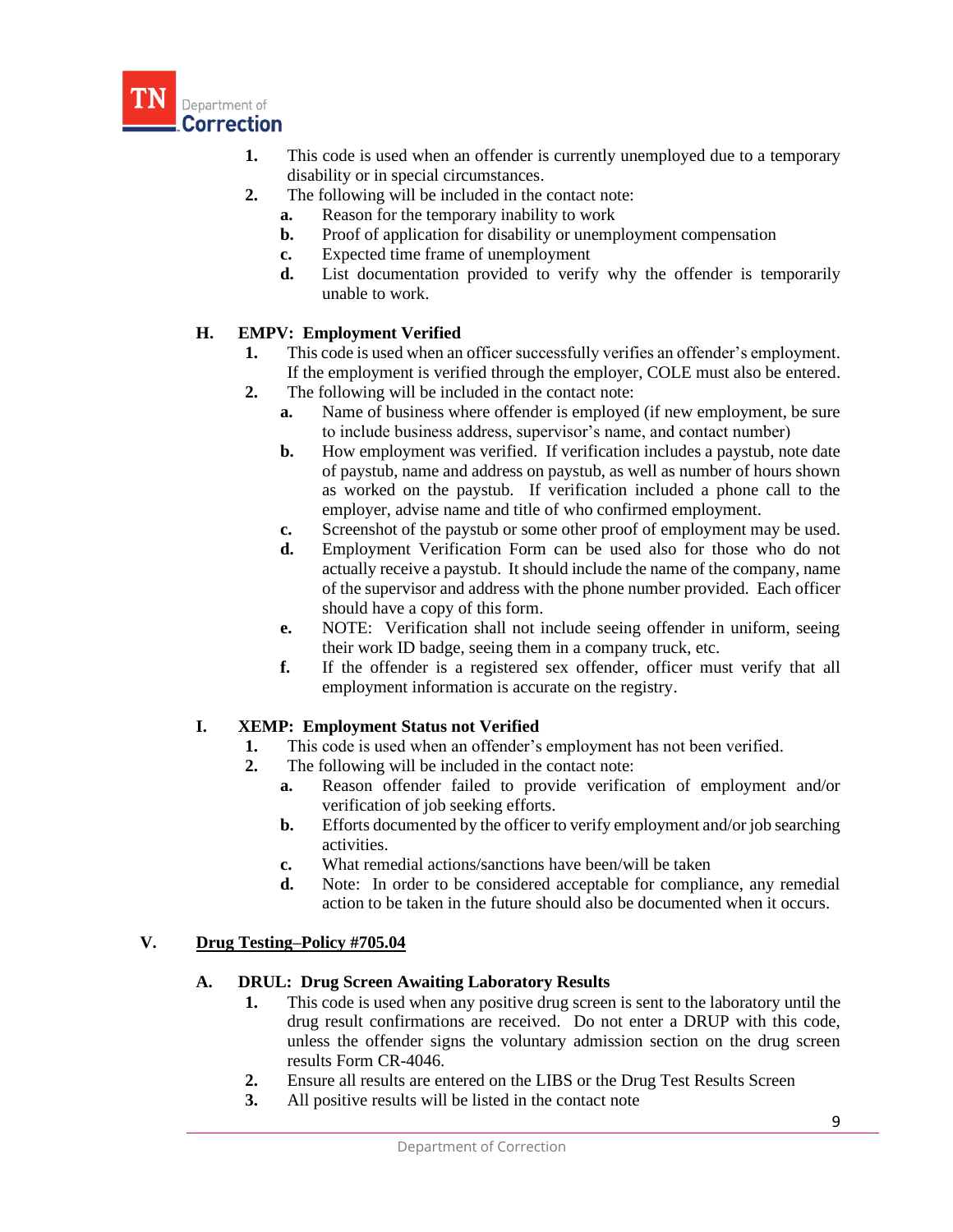

# **B. DRUM: Drug Screen Unavailable Due to Medical Condition**

- **1.** This code is used when there is a medical reason the offender is unable to provide a drug sample.
- **2.** The following will be included in the contact note:
	- **a.** Specify the reason it cannot be completed without violating HIPPA laws
	- **b.** Offender must present a note from a medical provider as to why they cannot provide a sample
	- **c.** Date of the note from the medical provider
	- **d.** A copy of the note from the medical provider will be placed in the file

# **C. DRUN: Drug Screen-Negative**

- **1.** This code is used when the offender's drug screen is negative.
- **2.** Ensure all results are entered on the LIBS or the Drug Test Results Screen
- **3.** The following will be included in the contact note:
	- **a.** Drug screen administered
	- **b.** All results are negative

#### **D. DRUP: Drug Screen-Positive**

- **1.** This code is used when the offender's drug screen is confirmed positive from the laboratory or when an offender signs the voluntary admission section on the drug screen results Form CR-4046.
- **2.** Ensure all results are entered on the LIBS or the Drug Test Results Screen
- **3.** The following will be included in the contact note:
	- **a.** State the drugs that tested with a positive result
	- **b.** List action taken: Offender voluntary admission; VOP; sanction; etc.
	- **c.** List date lab confirmation received

#### **E. DRUX: Drug Screen Negative due to Valid Prescription**

- **1.** This code is used when the offender has a valid prescription for medications.
- **2.** The following will be included in the contact note:
	- **a.** The offender must present a valid prescription for the positive drug type and a copy will be placed in the file
	- **b.** Date and type of valid prescription

# **F. XDRU: Drug Screen-Not Completed**

- **1.** This code is used when a drug screen is not completed.
- **2.** The following will be included in the contact note:
	- **a.** The offender failed to report
	- **b.** Document all efforts attempted to contact the offender
	- **c.** Offender refused drug screen and left
	- **d.** Offender was unable to provide specimen
	- **e.** State remedial action

# **VI. Financial Monitoring–Policy #704.03; Policy #705.11**

# **A. CCFM: Court Costs and Fines Monitoring**

- **1.** This code is used to monitor offender court costs and fines.
- **2.** The following will be included in the contact note: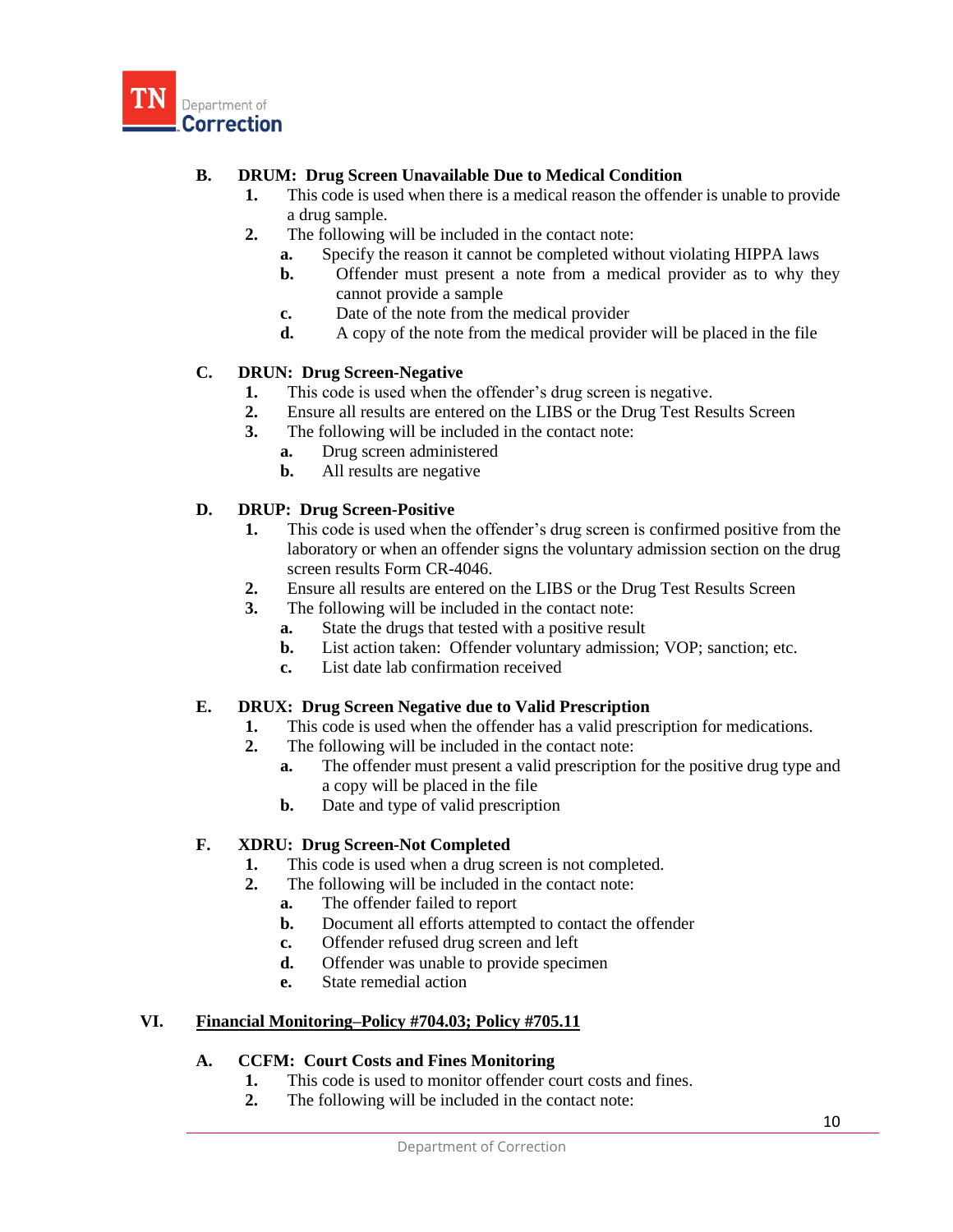

- **a.** What method was used to verify/confirm the court costs and fines payment
- **b.** Amount of payment made
- **c.** If a payment was not made, provide an explanation if applicable
- **d.** Note the remedial action/sanctions are being taken to bring offender into compliance. If offender remains in delinquency the following month, note specifically what remedial actions/sanctions were implemented.

#### **B. CCFT: Court Costs and Fines Terminated**

- **1.** This code is *only* used when *all court costs and fines have been paid*.
- **2.** The following will be included in the contact note:
	- **a.** All court costs and fines have been completed
		- **b.** Method used to verify completion

#### **C. FEEP: Fees or Exemptions Current**

- **1.** This code is used when Probation Parole fees and exemptions are current or when a payment is made bringing them up to date.
- **2.** The following will be included in the contact note:
	- **a.** What method (i.e. Fiscal Fee System) was used to verify/confirm that fees and exemptions are current
	- **b.** Amount of payment made
	- **c.** Month(s) the payment cover
	- **d.** Note if fee exemption is current (or new), and if one is due,
	- **e.** If exemption is not renewed, acknowledge and explain

# **D. FEER: Fee Arrearage (See Comments for Remedial Action)**

- **1.** This code is used when Probation Parole fees are one (1) month or more in arrears.
- **2.** The following will be included in the contact note, as applicable:
	- **a.** What method (i.e. Fiscal Fee System) was used to verify/confirm that fees are delinquent
	- **b.** The number of months delinquent
	- **c.** The amount of delinquency
	- **d.** If a fee payment is made:
		- **(1)** Amount of payment
		- **(2)** The month(s) the payment cover(s)
	- **e.** Note the remedial action/sanctions are being taken to bring offender into compliance. If offender remains in delinquency the following month, note specifically what remedial actions/sanctions were implemented.

# **E. RESI: Restitution Initiated**

- **1.** This code is used when an offender is ordered to pay restitution.
- **2.** The following will be included in the contact note:
	- **a.** Amount of restitution(s) to be paid
	- **b.** Recipient of Restitution(s)
	- **c.** Monthly ordered minimum or maximum amount
	- **d.** Any time constraints
	- **e.** How the restitution(s) is to be paid i.e. through the court clerk's office or officer

# **F. RESM: Restitution Monitoring (Monthly)**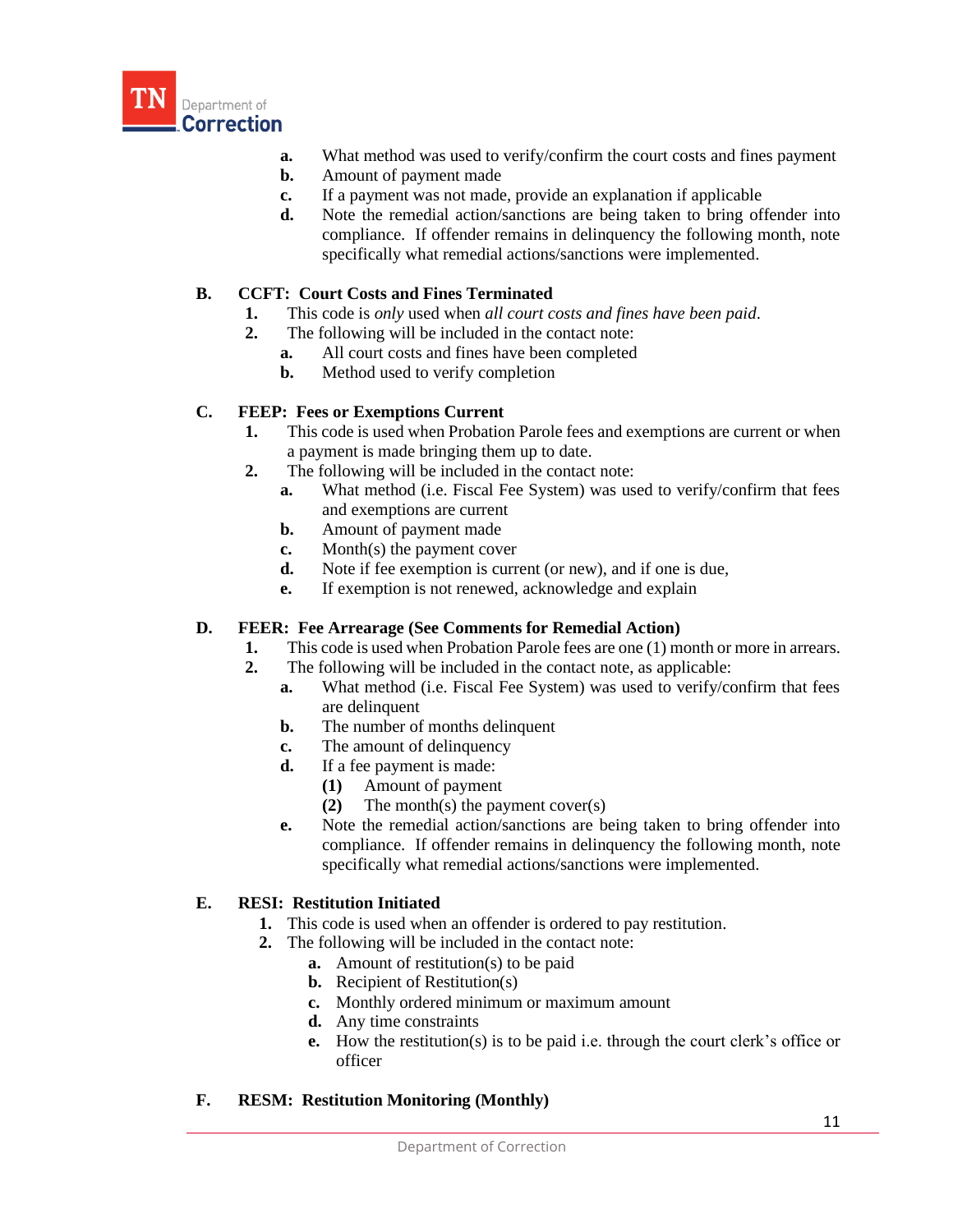

- **1.** This code is used when an offender is ordered to pay restitution, as well entering an SPEC.
- **2.** The following will be included in the contact note:
	- **a.** List payment verification i.e.: money order; court cost receipt, etc.
	- **b.** Recipient of Restitution
	- **c.** Amount paid
	- **d.** Remaining balance, if known
	- **e.** Must state when the restitution was sealed and mailed, if sent from the Probation Parole office
	- **f.** Must use Restitution Monitoring Sheet CR-3851

# **VII. Special Conditions–Policy #704-02**

#### **A. SPEC: Special Conditions Monitored as Described**

- **1.** This code is used when documenting an offender's compliance with any special condition ordered by the Board/Court as a condition of supervision or any needs identified by the Needs Assessment/Reassessment.
- **2.** The following will be included in the contact note:
	- **a.** Current status of all special conditions being monitored, including those already completed
	- **b.** List method of verification: receipt for payment on restitution; verification of public service work done (timesheet) AA/NA meeting verification (sheet signed off on with attendance dates), etc.
	- **c.** If a payment is made for restitution, enter:
		- **(1)** Amount paid
		- **(2)** Remaining balance owed
		- **(3)** If a restitution payment, RESM must also be entered

# **B. SPET: All Special Conditions Monitoring Terminated**

- **1.** This code is used *only* when *all* special conditions have been completed or there are no special conditions ordered.
- **2.** The following will be included in the contact note:
	- **a.** All special conditions ordered
		- **b.** Offenders who are supervised as Community Supervision for Life with no additional monitoring needs may have this code entered

# **C. XSPE**: **Special Conditions not Verified**

- **1.** This code is used only when the status of the special conditions cannot be verified.
- **2.** The following will be included in the contact note:
	- **a.** List why the conditions cannot be verified
	- **b.** List any remedial action taken by the officer

# **VIII. Community Service Work–Policy #705.09**

#### **A. SCCS**: **Special Condition Community Service**

- **1.** This is the only code used for community service work entered.
- **2.** The following will be included in the contact note, as applicable:
	- **a.** The agency name where offender is assigned to complete hours
	- **b.** The number of CSW hours the offender completed the previous month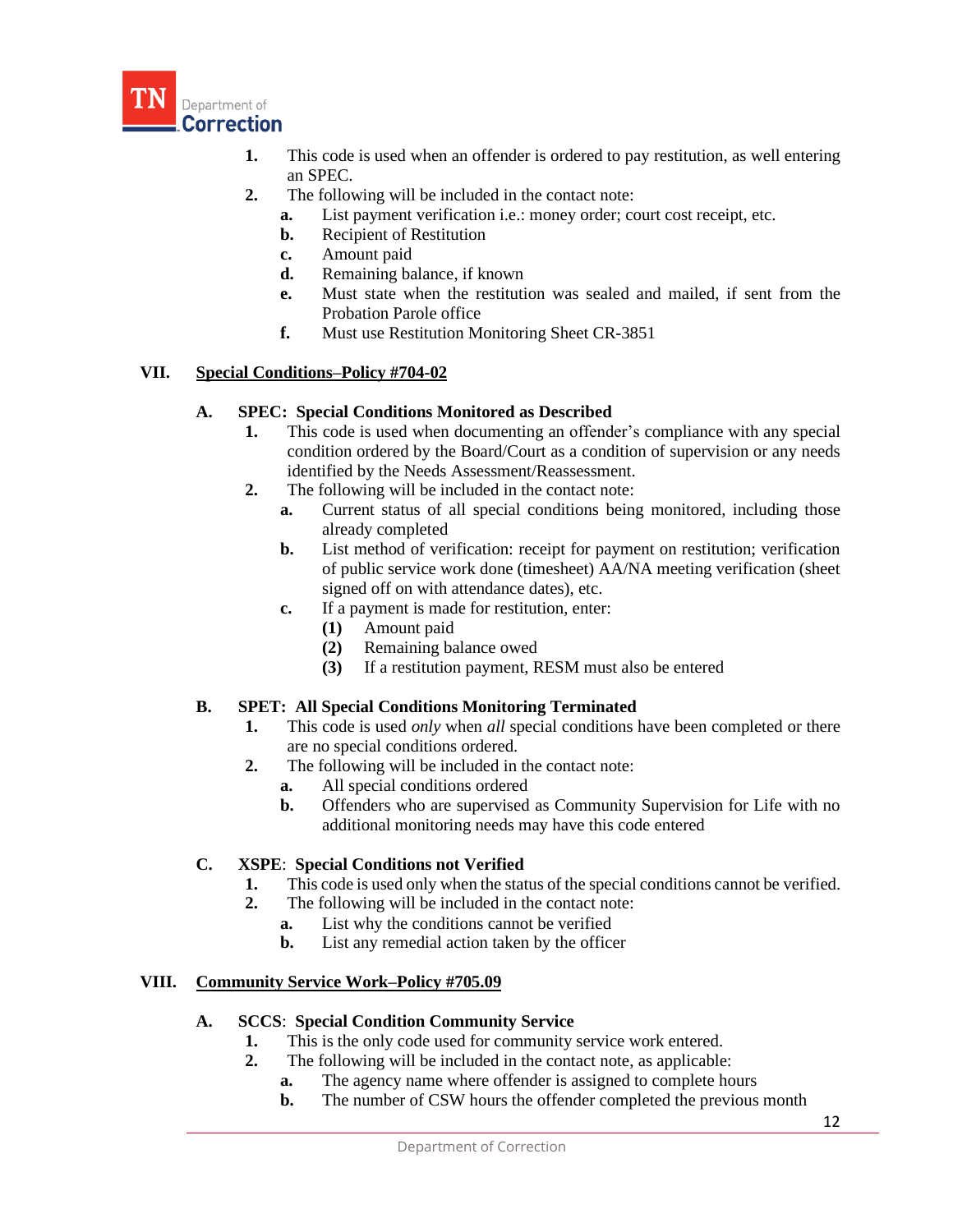

- **c.** Any contacts with participating agencies (phone, in person) regarding an offender performing CSW (behavioral issues, etc.)
- **d.** When CSW is completed and a certificate of completion is issued

### **IX. Home Visits–Policy #704.14**

### **A. AHOM: Attempted Home Visit–No Response from Offender**

- **1.** This code is used when a home visit is attempted when the offender is not at the residence.
- **2.** The following will be included in the contact note:
	- **a.** Name of officers or Law Enforcement officer present
	- **b.** Address of the attempted home visit
	- **c.** Note any individual(s) and their relationship to the offender who were present during the attempted home visit
	- **d.** Document any planned remedial action regarding observations at the residence or individuals present, etc. which could indicate non-compliance, promotes unlawful behavior or presents a risk to public safety.
	- **e.** Document any cards left or phone calls; a returned call cannot be used for verification of residence

#### **B. HOMC: Home Visit-Verification of Residence by Collateral Contact**

- **1.** This code is used *only* for high risk offenders after two attempted home visits were conducted and documented. This code may not be used for offenders supervised in PSU Primary.
- **2.** The following will be included in the contact note:
	- **a.** Name of officers or Law Enforcement officer present
	- **b.** Address of the attempted visit
	- **c.** Note any individual(s) and their relationship to the offender who were present during the attempted home visit
	- **d.** Document any planned remedial action regarding observations at the residence or individuals present, etc. which could indicate non-compliance, promotes unlawful behavior or presents a risk to public safety.

#### **C. HOMF**: **Home Visit-Face to Face Contact with Offender**

- **1.** This code is used when documenting the offender being present at the time of the home visit and was seen by the officer. For compliance purposes, a FACF will also be used with this code.
- **2.** The following will be included in the contact note:
	- **a.** Name of officers or Law Enforcement officer present
	- **b.** Note any individual(s) and their relationship to the offender who were present during the attempted home visit
	- **c.** Address of the visit
	- **d.** Document any planned remedial action regarding observations at the residence or individuals present, etc. which could indicate non-compliance, promotes unlawful behavior or presents a risk to public safety.
	- **e.** Any issues related to the offender's supervision

#### **D. HOMV: Virtual Home Visit**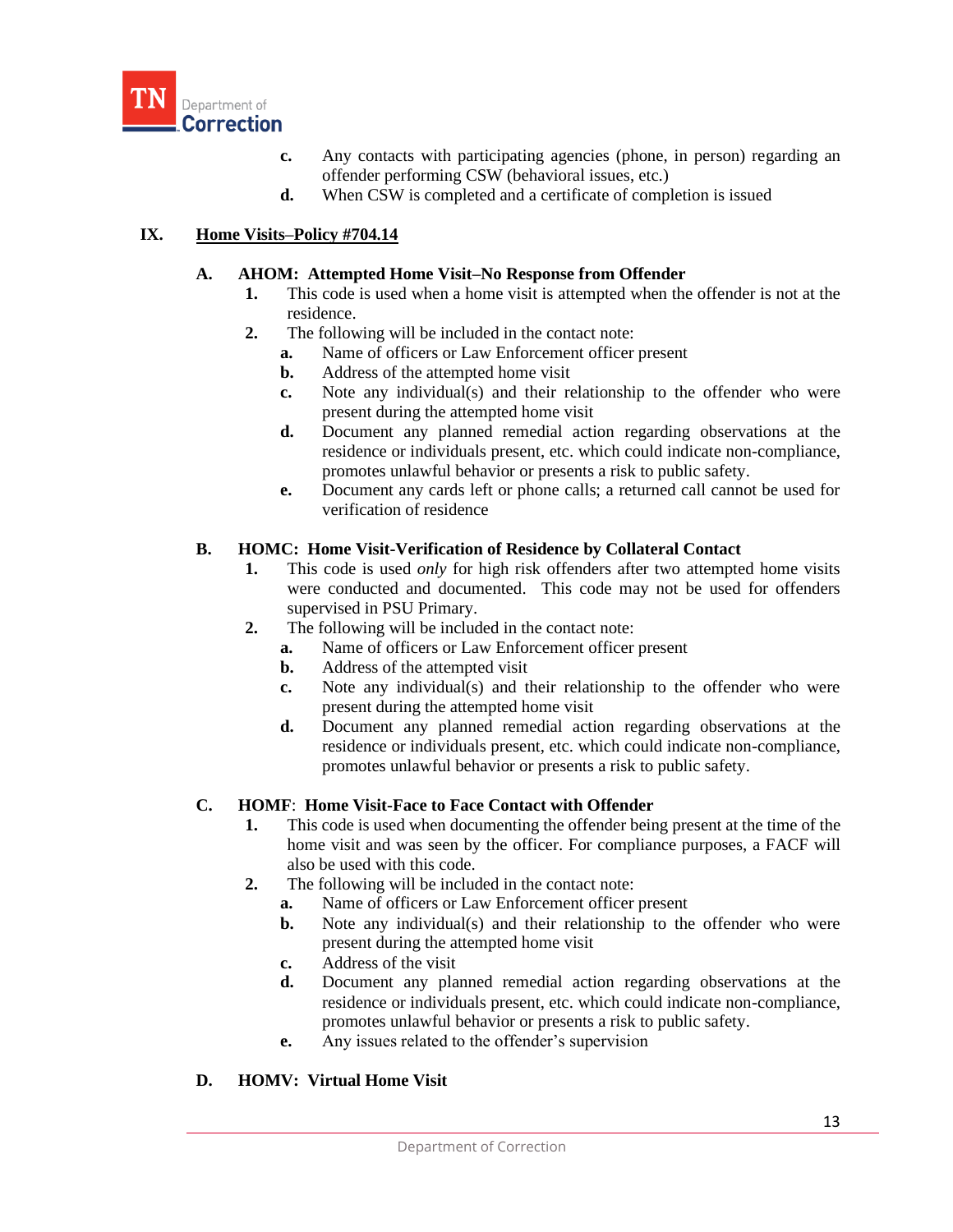

- **1.** This code is used when a there is contact between the officer and offender via video platform in which the offender uses video and conducts a virtual walkthrough of the offender's residence which includes showing numerical address (mailbox/address on house) to ensure compliance with conditions of supervision.
- **2.** The following will be included in the contact notes:
	- **a.** Address of the virtual visit
	- **b.** Document any planned remedial action regarding observations at the residence or individuals present, etc. which could indicate non-compliance, promotes unlawful behavior or presents a risk to public safety
	- **c.** Note any individual(s) and their relationship to the offender who were present during the attempted home visit
	- **d.** Method used to verify (i.e. Skype, Facetime, Google Duo, etc.)
	- **e.** State how the residence was verified correct (i.e. house number, mailbox number, Google Earth image)
	- **f.** Any issues related to the offender's supervision

# **E. XHOM**: **Residence not Verified (See Comments for Remedial Action)**

- **1.** This code is used when the officer cannot verify a residence.
- **2.** The following will be included in the contact note:
	- **a.** Attempts made to verify the residence
	- **b.** Reason the residence was not verified i.e. Couldn't find the address or no such address; Found address but residents state offender does not reside there.
	- **c.** State whether the address was given incorrectly by mistake or an attempt to deceive the officer
	- **d.** Note any individual(s) and their relationship to the offender who were present during the attempted home visit
	- **e.** Document the individual at the residence who stated the offender does not live there, if applicable. Include the following information:
		- **(1)** Name of individual
		- **(2)** Last date the offender was at the address
		- **(3)** If they know where the offender is currently residing
		- **(4)** If they know how to get in contact with the offender
		- **(5)** If they know who the offender is currently residing with
		- **(6)** If they know why the offender moved
		- **(7)** Any other pertinent questions or information that might help
	- **f.** Remedial action must be taken and documented

#### **X. Risk and Needs Assessment/Reassessments–Policy #703.02**

#### **A. FACA: Face-to-Face Contact-Risk Assessment Completed**

- **1.** This code is used when an offender has completed their risk needs assessment interview either by phone, virtually or in person.
	- **2.** The following will be included in the contact note:
		- **a.** Results of the assessment
		- **b.** List supervision level
		- **c.** List any supervision objectives

#### **B. RISC: Risk Assessment Instrument Completed**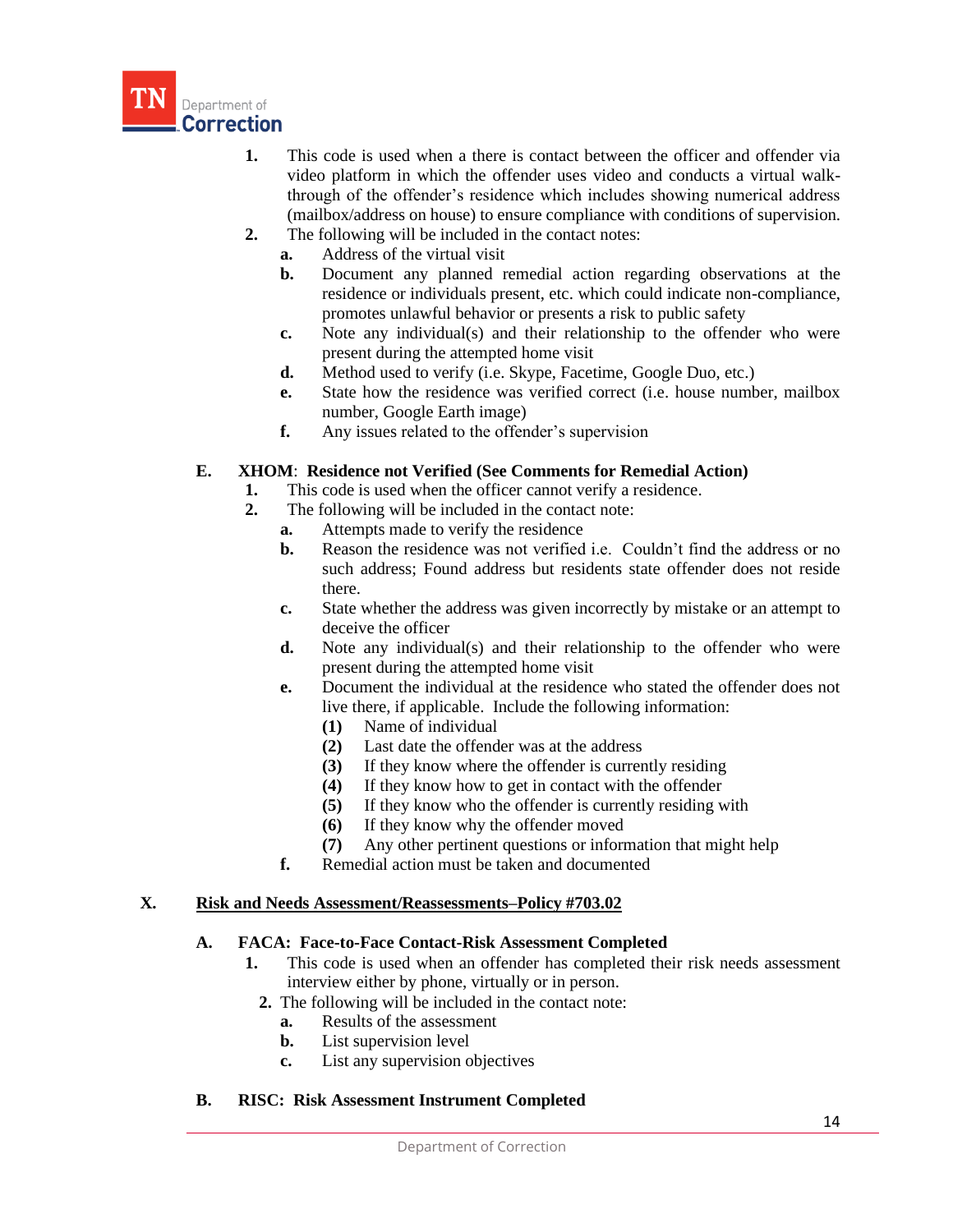

- **1.** This code is used when a risk needs assessor enters an assessment in the system.
- **2.** The following will be included in the contact note:
	- **a.** Results of the assessment
	- **b.** List supervision level
	- **c.** List any supervision objectives

### **C. RISM: Risk Assessment Modification**

- **1.** This code is used only by the manager or supervisor when the risk level indicated by the assessment score is being overridden.
- **2.** The following will be included in the contact notes:
	- **a.** Initial risk/need level
	- **b.** Reason(s) the score is being overridden
	- **c.** List supervision level
	- **d.** List priority need items that will be addressed during supervision

### **D. RISP: Scheduled Periodic Reassessment**

- **1.** This code is used when the supervision level is modified due to a change in offender status/classification due to in custody, absconder, warrant, detainer, warrant on bond, deportation, etc., where the offender is not available to conduct an assessment.
- **2.** The following will be included in the contact note:
	- **a.** Reason for the reassessment
	- **b.** New supervision level
	- **c.** List any adjustments for supervision objectives

#### **E. XRIS: Risk Assessment/Reassessment not Completed**

- **1.** This code is used when the officer does not perform the scheduled risk assessment or reassessment as required.
- **2.** The following will be included in the contact note:
	- **a.** Explain the reason the assessment was not completed
	- **b.** Any remedial actions to address the situation, e.g. rescheduling offender for the following week

#### **XI. DNA Requirements–Policy #702.02**

#### **A. DNAC: Confirmation of DNA on File Obtained and Placed in Offender File**

- **1.** This code is used when the offender's DNA is already on file with TBI.
- **2.** The contact note will state the verification was placed in the file.

# **B. DNAR: Offender Refused DNA Testing**

- **1.** This code is used when an offender refuses to submit a DNA sample.
- **2.** The following will be included in the contact note:
	- **a.** Any reasons given by offender for his refusal and actions the officer has taken
	- **b.** Compliance is required by law, so refusal constitutes a violation of the law

# **C. DNAS: DNA Sample Submitted to TBI**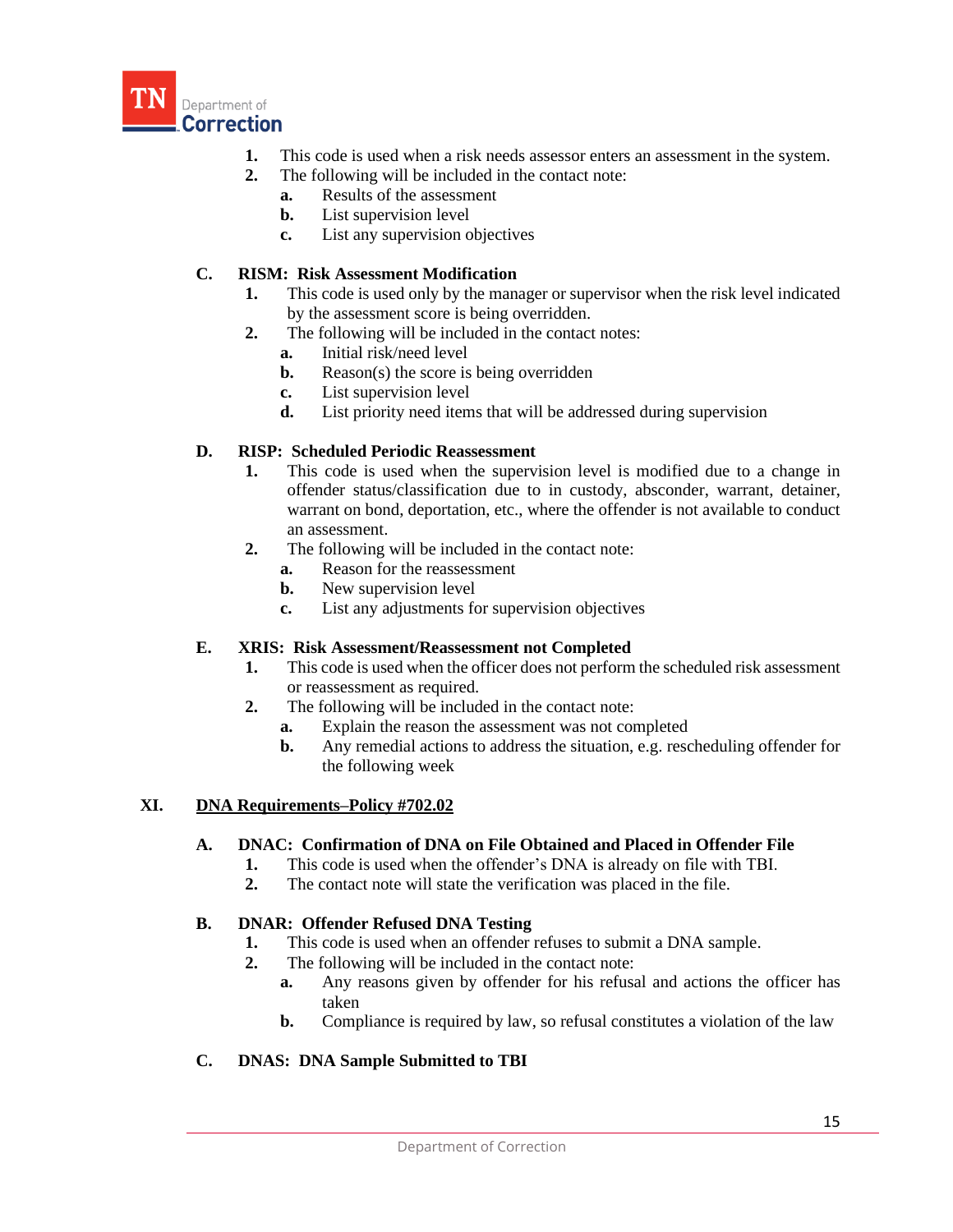

- **1.** This code is used when the officer has obtained the offender's DNA specimen and submitted it to TBI. Entry of the code also triggers the creation of the DNA test invoice in the Fiscal Fee System.
- **2.** The following will be included in the contact note:
	- **a.** Reason DNA sample was submitted to TBI
	- **b.** Note that the offender was advised of the fee payable to JPAY
- **D. DNAT: DNA Verification-** This code is posted by TBI once they have recorded the DNA.

### **XII. Arrest Checks**

**A. General:** All arrest checks must contain the agency or method by which the offender's arrest history was checked.

### **B. ARRP**: **Arrest Check, Positive**

- **1.** This code is used when the arrest check indicates new charges, or an offender is in custody.
- **2.** The following will be included in the contact note:
	- **a.** List new charges
	- **b.** Method by which the arrest check was completed
	- **c.** Date of new charge(s) or arrest(s)
	- **d.** Agency that charged the offender
	- **e.** State if the offender is in custody or has made bond
	- **f.** Pending court date if known
	- **g.** List remedial action to be taken by the officer

# **C. ARRN**: **Arrest Check-Negative**

- **1.** This code is used when the arrest check does not indicate any new arrests.
- **2.** The following will be included in the contact note:
	- **a.** The agency name(s) and county(ies) contacted
	- **b.** Method by which the arrest check was completed

# **D. XARR**: **Arrest Check Not Completed**

- **1.** This code is used when the officer cannot complete the arrest check.
- **2.** The following will be included in the contact note:
	- **a.** Reason the arrest check could not be completed
	- **b.** Action steps the officer will take to address the situation

#### **XIII. NCIC Checks**

#### **A. BBNN: Field Supervision NCIC Check-Negative**

- **1.** This code is used when the NCIC check does not report any new warrants, arrests, law enforcement contact or restraining orders.
- **2.** The following will be included in the contact note:
	- **a.** Reason the request was made
	- **b.** Results as being negative
- **B. BBNP: Field Supervision NCIC Check, Positive**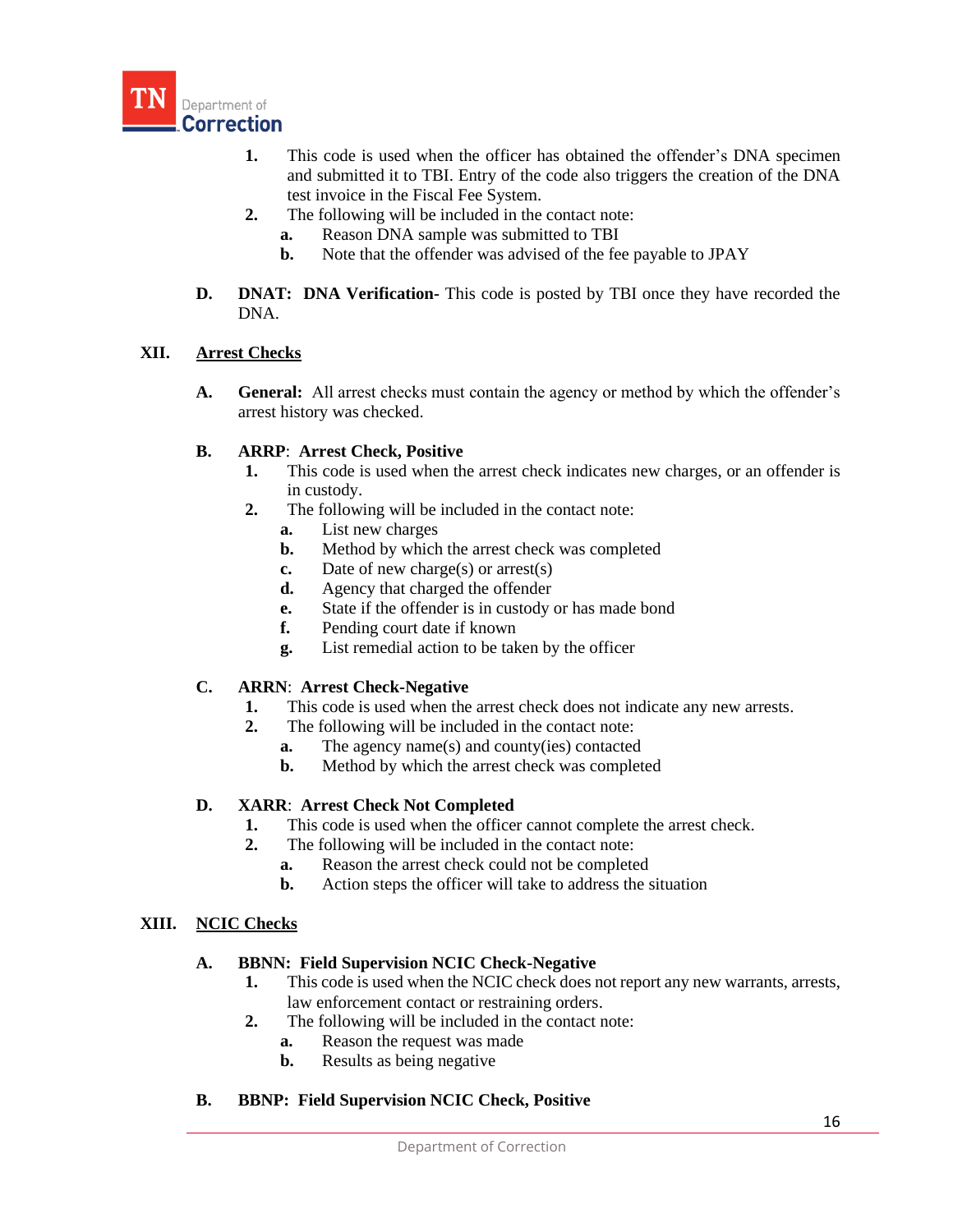

- **1.** This code is used when the NCIC reports new warrants, arrests, law enforcement contact or restraining orders.
- **2.** The following will be included in the contact note:
	- **a.** Reason the request was made
	- **b.** Results received
	- **c.** Jurisdiction of the results
	- **d.** Dates of the results
	- **e.** Any adjudication
	- **f.** What action was taken to confirm the results

### **XIV. Violation Reports, Warrants, Waivers and Final Decisions–Parole: Policy #707.30; Probation: Policy #707.20**

### **A. JLWC: Parole Violation Warrant Placed/Withdrawn**

- **1.** This code is used when a Parole Violation Warrant has been placed or retrieved to/from the jail or institution by the officer or IPPS.
- **2.** The following will be included in the contact note:
	- **a.** List Parole Violation Warrant number
	- **b.** Date the Parole Violation Warrant was delivered to the local law enforcement
	- **c.** Name of individual, agency, and location where the Parole Violation Warrant was delivered
	- **d.** If the Parole Violation Warrant is retrieved, list what agency, date, and reason for the retrieval
	- **e.** Procedure for returning warrant to Central Office (Follow-Up Report, where warrant shall be processed)

# **B. OFSC: Final Decision Sent Offender**

- **1.** This code is used when the IPPS in institutions or an officer delivers the final decision to the offender.
- **2.** The following will be included in the contact note:
	- **a.** Location of offender at the time of service
	- **b.** Details concerning the type of decision
	- **c.** Confirmation of service to the offender showing that offender signed the form

#### **C. PWAR: Warrant Pending Judicial Approval**

- **1.** This code is used when the probation warrant has been submitted and is waiting on the judge's signature.
- **2.** This code needs to be entered every month to help track the location and status of warrants in the judicial progress.
- **3.** The following will be included in the contact note:
	- **a.** Any updates on the warrant
	- **b.** Name of the judge the warrant was submitted to if applicable
	- **c.** State the name and office where the out of county warrant was sent

# **D. VRPT: Violation Report Submitted**

**1.** This code is used when an officer completes a Violation Report when an offender has violated the terms and conditions of his/her supervision.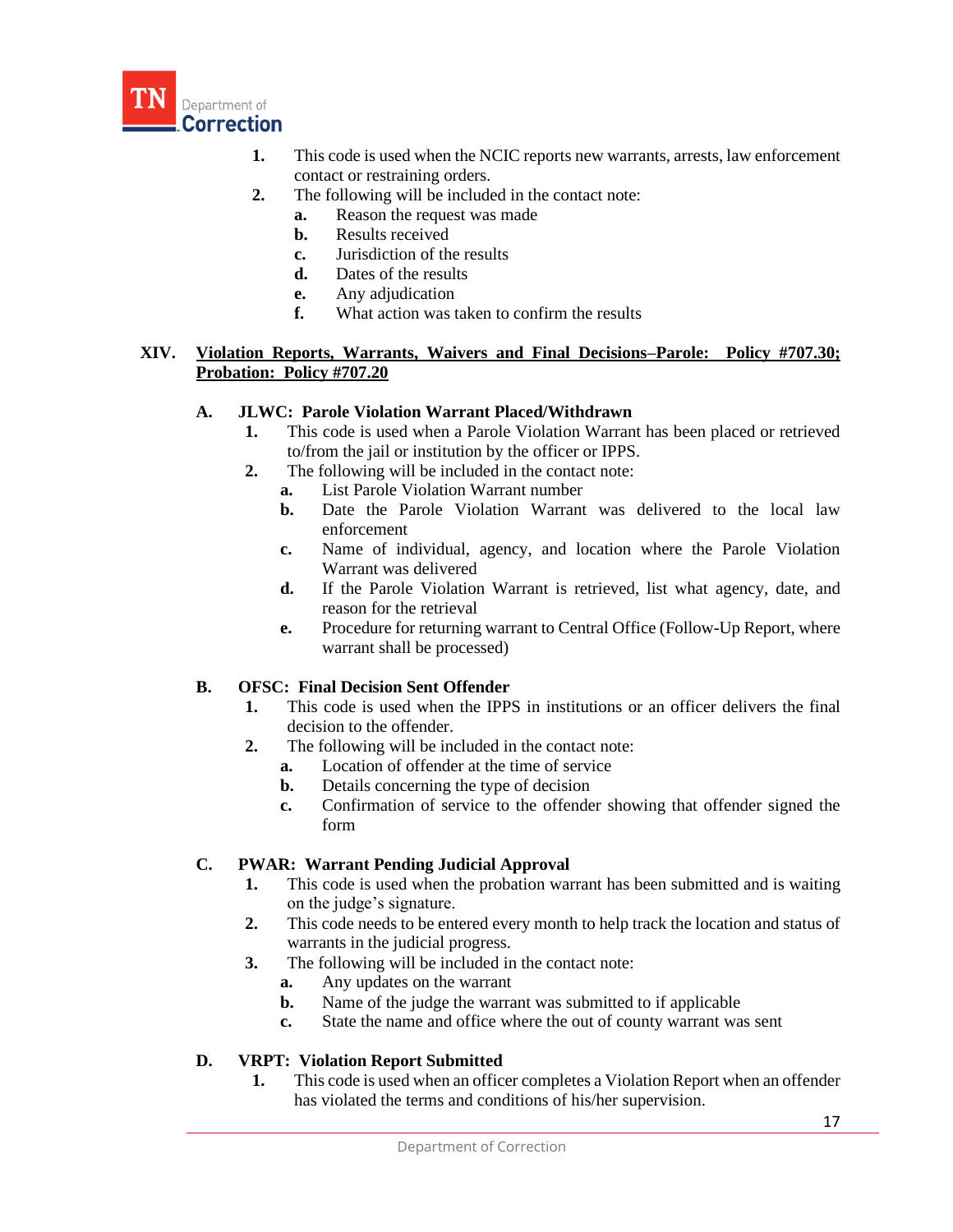

- **2.** The following will be included in the contact note:
	- **a.** State the number of each rule violated and describe in specific detail the nature of the violations and how they occurred. It is not necessary to quote the rule(s) in entirety.
	- **b.** Note who the violation was submitted to for approval
	- **c.** State the name and office where the out of county warrant was sent

#### **E. VWAR: Violation Warrant and Report Issued**

- **1.** This code is used when the warrant has been signed by the judge.
- **2.** The following will be included in the contact note:
	- **a.** List the county where the violation warrant was filed and jurisdictions where copies were sent
	- **b.** Assigned warrant number, if known
	- **c.** Release information: bond (amount), ROR or no bond
	- **d.** Note the offender will be moved to warrant status as of this contact note's date

### **F. WSNC: Waiver Service–Notice of Charges**

- **1.** This code is used when indicating the service of the Notice of Charges (Violation Report)/Appearance Waiver to the offender following the offender being served with the warrant.
- **2.** The following will be included in the contact note:
	- **a.** Location of the offender
	- **b.** Brief history of the violations, and offender's response (Requested Preliminary Hearing, Revocation Hearing, Deferred Charges, Requested Non-Appearance Hearing-Pled to Charges)
	- **c.** If offender pled to charges, note the rules and counts guilty/not guilty/deferred for disposition

# **G. WSTD: Waiver Service-Technical Violator Program–Decline**

- **1.** This code is used when an offender has been violated based on technical violations, and the officer serves a Technical Violator Diversion Agreement during the waiver process (reference to the Technical Violator Diversion Program Manual).
- **2.** The following will be included in the contact note:
	- **a.** Location of the offender
	- **b.** Brief history of the violations, and offender's response (Hearing Type, see WSNC notes)
	- **c.** Describe reason for denial by offender, if given
	- **d.** If offender pled guilty to any violation, not the rules and counts guilty/not guilty/deferred for disposition along with the agreement.
	- **e.** Confirm date and signature of offender in notes

#### **H. WSTV: Waiver Service-Technical Violator Program–Volunteer**

- **1.** This code is used when indicating when an offender has been violated based on technical violations, and the officer serves a Technical Violator Diversion Agreement during the waiver process (reference to the Technical Violator Diversion Program Manual).
- **2.** The following will be included in the contact note: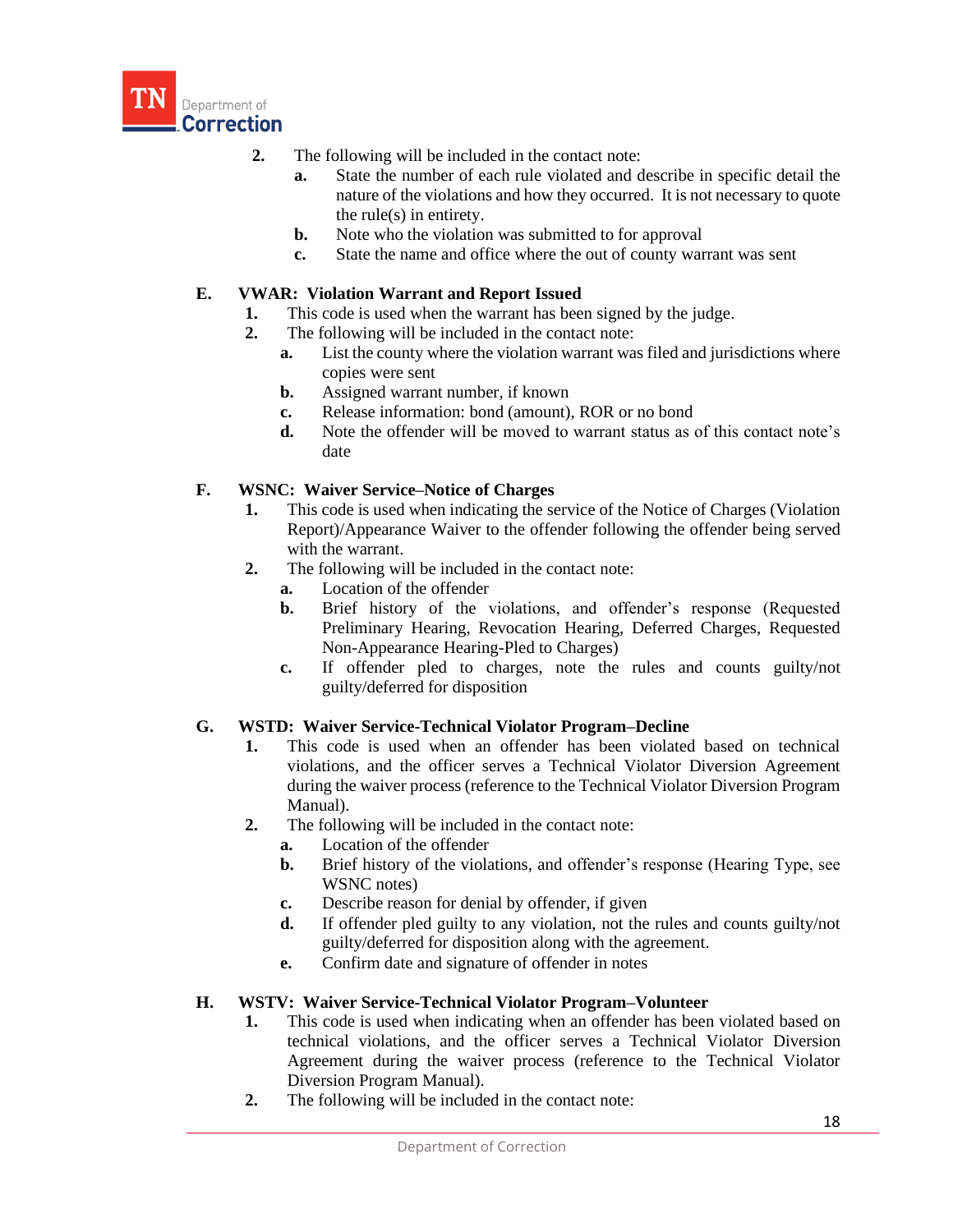

- **a.** Location of the offender
- **b.** Brief history of the violations, and offender's response (Hearing Type, see WSNC notes)
- **c.** Describe reason for denial by offender, if given
- **d.** If offender pled guilty to any violation, note the rules and counts guilty/not guilty/deferred for disposition along with the agreement
- **e.** Confirm date and signature of offender in notes

# **XV. Court, Board and Judicial Contacts**

# **A. COHC: Contact with Offender at Court Hearing**

- **1.** This code is used when describing contact between an officer and the offender at a Court Hearing. FACF must also be entered when using this code.
- **2.** The following will be included in the contact note, as applicable:
	- **a.** What judge presided over the hearing
	- **b.** Type of hearing (arraignment, plea, revocation)
	- **c.** Name/Division of Court
	- **d.** Reason for hearing
	- **e.** Results of court hearing, if continued note the next court date/time
	- **f.** Case number assigned to offender
	- **g.** Sentence imposed
	- **h.** Charges against offender
	- **i.** Note if offender admitted to drug use in court before intake drug screen
	- **j.** Note if offender was spoken to in court and what instructions were given to offender (i.e. who they were instructed to contact, when they were told to report)

# **B. COIC: Contact with Judge**

- **1.** This code is used when describing contact with the judge when the offender is typically not present.
- **2.** The following will be included in the contact note:
	- **a.** Name of judge
	- **b.** Reason and results of the meeting

# **C. JCHC: Revocation/Probable Cause Hearing at Jail/Institution (Parole)**

- **1.** This code is used when describing what occurred during a Parole Revocation or Probable Cause Hearing.
- **2.** The following will be included in the contact note:
	- **a.** Location of hearing
	- **b.** Reason for hearing (probable cause, revocation)
	- **c.** Officer and Hearing Officer recommendations
	- **d.** Witnesses subpoenaed and whether they attended and testified
	- **e.** Name of Hearing Official
	- **f.** Results if known/if continued note the next hearing date/time

# **XVI. Collateral Contacts**

**A. General:** Collateral contacts are an individual who functions as a source of information that is knowledgeable about an offender's situation. The collateral contact typically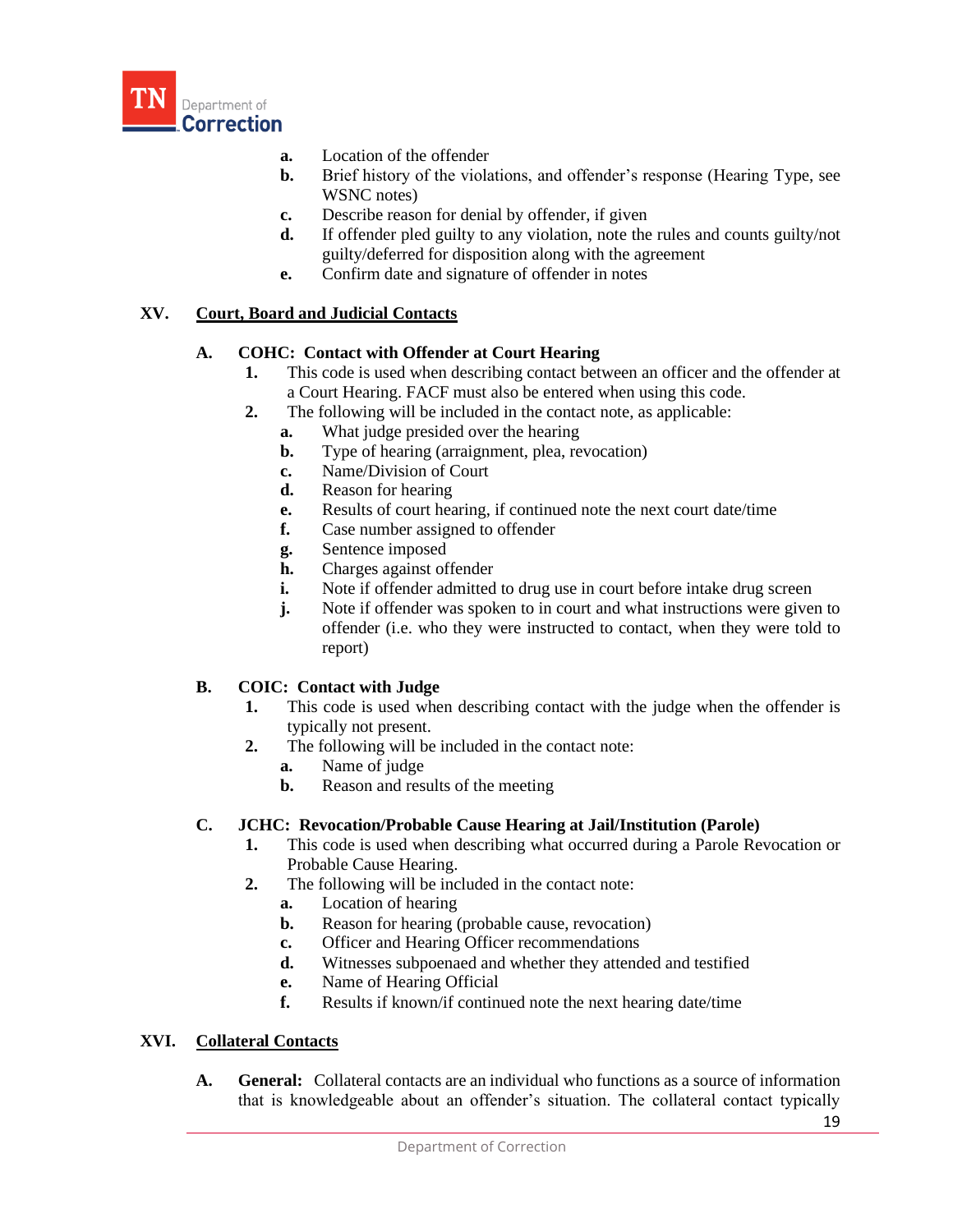

either corroborates or supports information provided by an offender and can be subpoenaed to provide testimony at a hearing if necessary.

### **B. CCIC: Contact with Other Person(s)**

- **1.** This code is used when contact is made with someone, other than law enforcement, regarding the offender and the information is relevant to the offender's supervision and compliance.
- **2.** The following will be included in the contact note:
	- **a.** Name of the individual contacted
	- **b.** Method of contact, if reached by phone include the number (face-to-face, phone conversation, message, etc.)
	- **c.** Relationship of the individual to the offender (i.e. victim, witness to crime, etc.)
	- **d.** Nature of information received (violation investigation, change date of reporting, request offender contact, etc.)

### **C. CLIC: Contact with Law Enforcement Agency or Individual**

- **1.** This code is used when there is contact with Law Enforcement other than for record's checks.
- **2.** The following will be included in the contact note:
	- **a.** Name of law enforcement contact
	- **b.** Reason for the contact
	- **c.** Results of this contact
	- **d.** Method of contact, if reached by phone include the number
	- **e.** Any intended action to be taken as a result of this contact (warrant)

# **D. COLE: Collateral Contact with Employer or Co-Worker**

- **1.** This code is used when documenting interaction with an offender's employer, manager, supervisor, or co-worker.
- **2.** The following will be included in the contact note:
	- **a.** Method of contact, if reached by phone include the number
	- **b.** Proper name, rank, and title of the individual with whom the officer spoke
	- **c.** Brief summary of the conversation
	- **d.** If employment is verified enter the appropriate information as indicated for EMPV

#### **E. COLF: Collateral Contact with Offender's Family or Friend**

- **1.** This code is used when documenting interaction with an offender's family (spouses, life partners, etc.) or their paramour. Paramours are defined as a romantic partner; specifically, a secret or illicit romantic partner. Paramours include, but are not limited to, boyfriends and girlfriends.
- **2.** The following will be included in the contact note:
	- **a.** Method of contact, if reached by phone include the number
	- **b.** Name and title of contact
	- **c.** Relationship to the offender
	- **d.** Brief summary of the conversation
	- **e.** Phone number of collateral contact if different from the offender's number

# **F. COLN: Collateral Contact with Neighbor**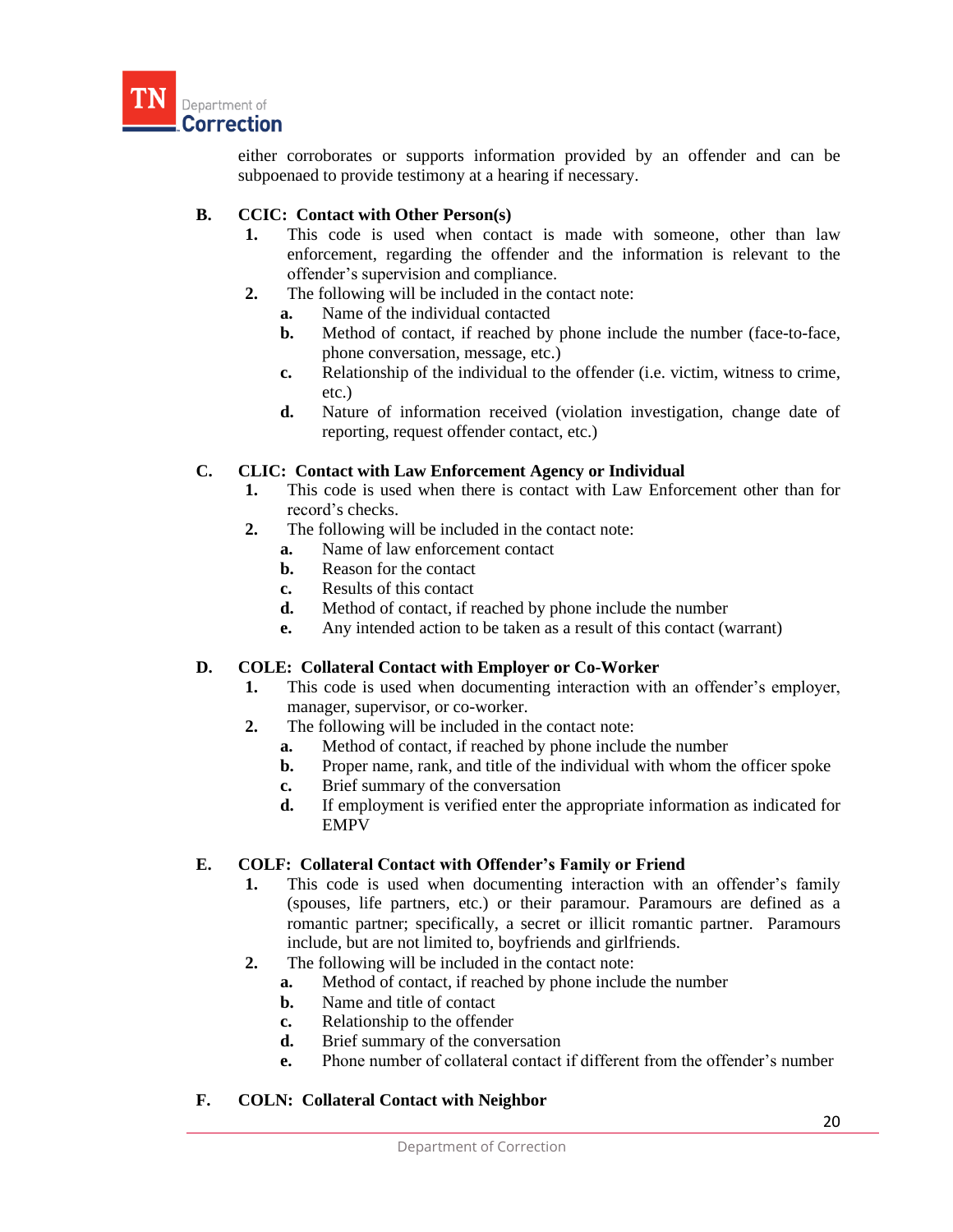

- **1.** This code is used when documenting interaction with an offender's neighbor or other person in the community. This is not limited to the next-door neighbor but may include anyone in a reasonable distance from the offender's primary or secondary residence whom may have information about the offender.
- **2.** The following will be included in the contact note:
	- **a.** Method of contact, if reached by phone include the number
	- **b.** Name and title of contact (Mr., Mrs., Miss, Ms., etc.)
	- **c.** State the neighbor's address and/or describe the location of the neighbor's home. How this neighbor is connected to the offender (ex: Mr. Jones lives three doors from Offender Smith's house)
	- **d.** Brief summary of conversation

### **G. COLS: Collateral Contact with Social Service or Government Agency**

- **1.** This code is used when documenting interaction with a social service agency, such as a non-profit center, or government agency that is actively providing services to the offender.
- **2.** The following will be included in the contact note:
	- **a.** Method of contact, if reached by phone include the number
	- **b.** Name and title of person contacted
	- **c.** Brief summary of conversation
	- **d.** Description of services provided, or agency is providing to offender
	- **e.** Description of offender's compliance or response to those services

### **H. CTIC: Contact with Treatment/Service Agency/Individual in Community**

- **1.** This code is used when contacting or being contacted by an offender's treatment provider. This code cannot be used to verify sex offender treatment. See sex offender treatment codes for this entry.
- **2.** The following will be included in the contact note:
	- **a.** Method of contact, if reached by phone include the number
	- **b.** Name and title of person contacted
	- **c.** Telephone number of agency or provider if reached by phone
	- **d.** Brief summary of conversation without divulging confidential information
	- **e.** Description of services provided, or agency is providing to offender
	- **f.** Description of offender's compliance or response to those services

#### **XVII. Determinate Release–Policy #702.20**

#### **A. DREX: Determinate Release Certificate Executed**

- **1.** This code is used when the Determinate Release Certificate is executed for the offender either by the IPPS or the officer depending on offender's location.
- **2.** The following will be included in the contact note:
	- **a.** The offender's release date
	- **b.** Officer's name and location printed on the certificate
	- **c.** Confirmation the offender has been read all rules on the certificate and signed
	- **d.** A comment shall be entered if this is a lifetime supervision case

#### **B. DRNX: Determinate Release Not Executed**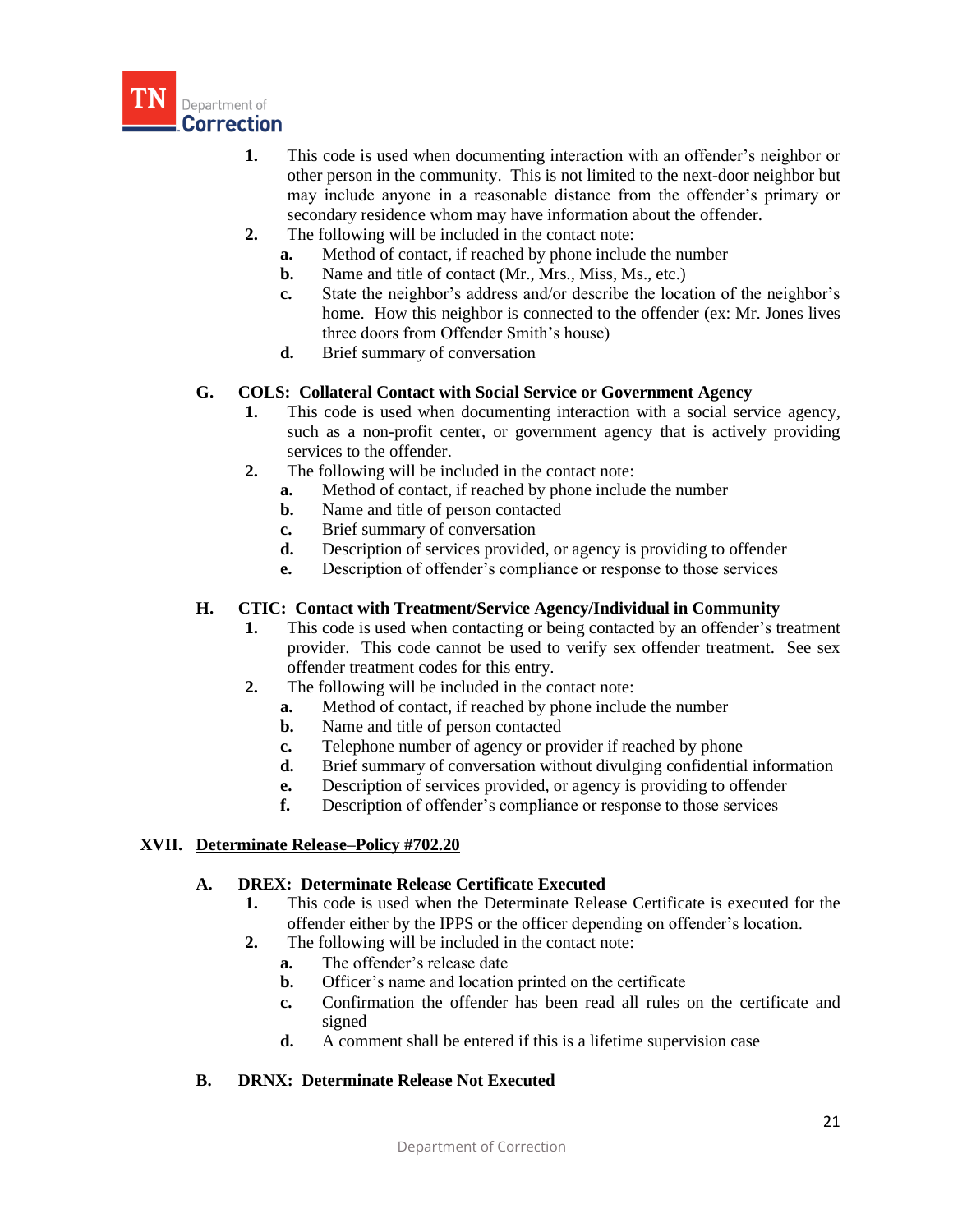

- **1.** This code is used when a Determinate Release Certificate is not issued/executed for an offender.
- **2.** The following will be included in the contact note:
	- **a.** Reason the Determinate Release Certificate was not printed/executed
	- **b.** Corrective actions to be taken by the IPPS, officer, and/or Central Office staff

#### **XVIII. Parole Release Plan Process–Policy #702.30; Policy #702.34**

**A. General:** To enter contact notes in OMS on cases prior to parole, the officer must use TC as the supervision type and PPCO as the site id.

### **B. EXPC: Executed/Negotiated Parole Certificate**

- **1.** This code is used when the Parole Certificate is executed for the offender either by the IPPS or the officer depending on offender's location.
- **2.** The following will be included in the contact note:
	- **a.** The offender's release date
	- **b.** Officer's name and location printed on the certificate
	- **c.** Confirmation the offender has been read all rules of parole and signed
	- **d.** A comment shall be entered if this is a lifetime supervision case
	- **e.** Any other pertinent information

### **C. PCNX: Parole Certificate Not Executed**

- **1.** This code is used when a Parole Certificate is not issued/executed for an offender.
- **2.** The following will be included in the contact note:
	- **a.** Reason the Parole Certificate was not printed/executed
	- **b.** Corrective actions to be taken by the IPPS, officer, and/or Central Office staff

# **D. RLCS: Release Plan Community Supervision**

- **1.** This code is used when entering the Release Plan investigation information.
- **2.** The comments must follow the template below:
	- **a.** Officers that conducted the visit:
	- **b.** Name of person spoken to at investigation
	- **c.** Plan Approved / Denied
	- **d.** Reporting instructions for the offender:
		- **(1)** Office Address to report to: (specific office)
		- **(2)** Report at: (list time and date to report).
		- **(3)** Name of officer:
		- **(4)** Officer's desk phone:
		- **(5)** Officer's Cell Phone:
		- **(6)** Manager's Name:
		- **(7)** Manager's Cell Phone:

# **XIX. Probation Technical Violator Unit–Policy #707.34**

# **A. PTVC: Probation Technical Violator Unit Certificate Executed**

**1.** This code is used when the probation technical violator certificate is issued for the offender either by the IPPS or officer.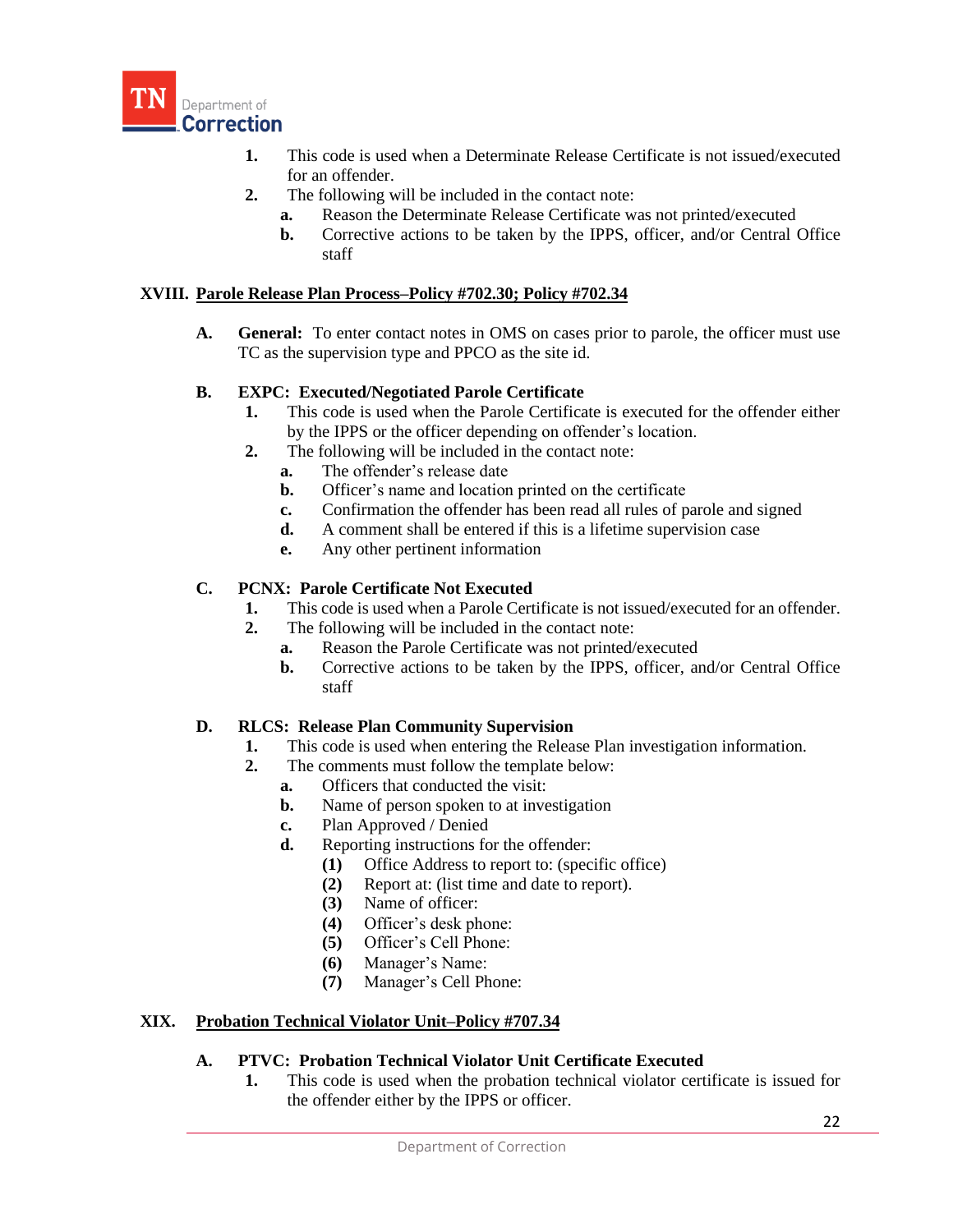

- **2.** The following will be included in the contact note:
	- **a.** The offender's release date
	- **b.** Officer's name and location printed on the certificate
	- **c.** Confirmation that offender has been read all rules on the certificate and signed understanding the document
	- **d.** Any other pertinent information needed for the officer's attention

### **B. PTVX: Probation Technical Violator Unit Certificate Not Executed**

- **1.** This code is used when a probation technical violator certificate is not issued/executed for an offender.
- **2.** The following will be included in the contact note:
	- **a.** Reason the Parole Certificate was not printed/executed
	- **b.** Corrective actions to be taken by the IPPS, officer, and/or Central Office staff

### **XX. Detainer and In Custody Related Contacts–Policy #702.32**

### **A. DERC: Detainer Related Contact**

- **1.** This code is used when an offender has been released or paroled to a detainer. The officer utilizes this code when confirming an offender's placement in an institution or facility while under probation/parole supervision.
- **2.** The following will be included in the contact note:
	- **a.** Name and phone number of the individual contacted
	- **b.** Agency/Facility which individual and offender are located
	- **c.** Charges or reason for offender being detained (include sentence info and projected release date)

#### **B. OCFC: Offender in Custody-Follow-up**

- **1.** This code is used when contact with an offender who is in custody is made.
- **2.** The following will be included in the contact note:
	- **a.** Location of offender (facility, city/county)
	- **b.** Circumstances surrounding contact (i.e. new charges)
	- **c.** Confirmation the offender has been given Miranda Warnings before any questioning/drug screens (if given in the local jail)
	- **d.** Any information provided to offender/given to offender from the officer
	- **e.** Reporting instructions

# **C. VERC: Verification of Continued Incarceration/Placement**

- **1.** This code is used when verifying an offender is in custody either as a detainer, new charges or after being served with a probation or parole warrant.
- **2.** The following will be included in the contact note:
	- **a.** Method of verification, person contacted and phone number
	- **b.** Offender's location
	- **c.** Reason for incarceration (Probation Violation, Parole Violation and/or Warrant, Revocations, Detainer, etc.)
	- **d.** A projected release date, if applicable
	- **e.** Court date, if possible

#### **D. XVER: Incarceration/Placement Not Verified**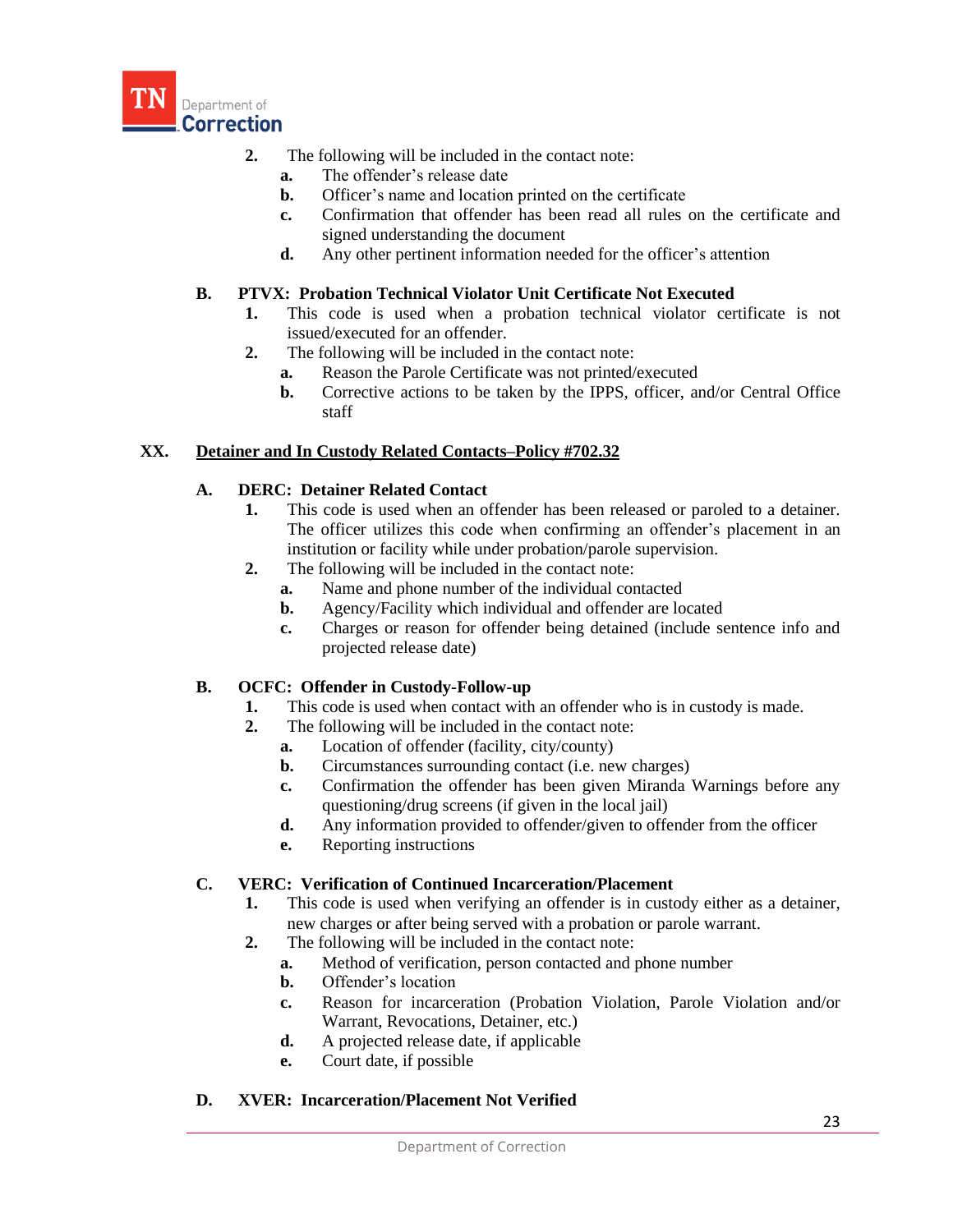

- **1.** This code is used when explaining why an offender's custody status was unable to be verified.
- **2.** The following will be included in the contact note:
	- **a.** Steps taken to locate offender
	- **b.** Action plan for locating the offender so that custody can be verified
	- **c.** Note the plan of supervision should be updated to reflect when an offender is released from custody

### **XXI. GPS Related Codes–Policy #704.12**

#### **A. EMFI: Initial Electronic Monitoring Fee**

**1.** This code is used when a GPS is initially installed, and it generates a onetime fee. This code should not be entered for any offender where the offender was previously on GPS during a current or previous supervision.

### **B. GPSA: History of Absconding/Tampering**

- **1.** This code is used when a GPS is installed due to a history of absconding or tampering. Offender is required to be on GPS for a minimum six months of significant compliance after return to supervision.
- **2.** The following will be included in the contact note:
	- **a.** Summary of absconding history and/ or last tamper
	- **b.** Conviction information for last tamper
	- **c.** List any special instructions
	- **d.** Statement that all GPS forms have been read and signed by the offender

# **C. GPSB**: **Offender on Bond**

- **1.** This code is used when a GPS is installed on an offender due to the offender being released on bond by the court. This is only used for offenders already on supervision with TDOC and not for pre-trial bond release.
- **2.** The following will be included in the contact note:
	- **a.** List the charges and the specific court that released the offender
	- **b.** List any special bond conditions
	- **c.** List next court date
	- **d.** Statement that all GPS forms have been read and signed by the offender

#### **D. GPSC: GPS Related Contact with Offender**

- **1.** This code is used when documenting contacts with the offender related to GPS monitoring or equipment other than installation or termination.
- **2.** The following will be included in the contact note, as applicable:
	- **a.** Officer view and inspection of the equipment
	- **b.** Responding to alerts
	- **c.** Troubleshooting equipment
	- **d.** Swapping out GPS units
	- **e.** Any contact from the monitoring center
	- **f.** Anytime officer is contacted by the offender about equipment or change in schedule (work, doctors, appointment, etc.)

#### **E. GPSD: Discretionary/Other**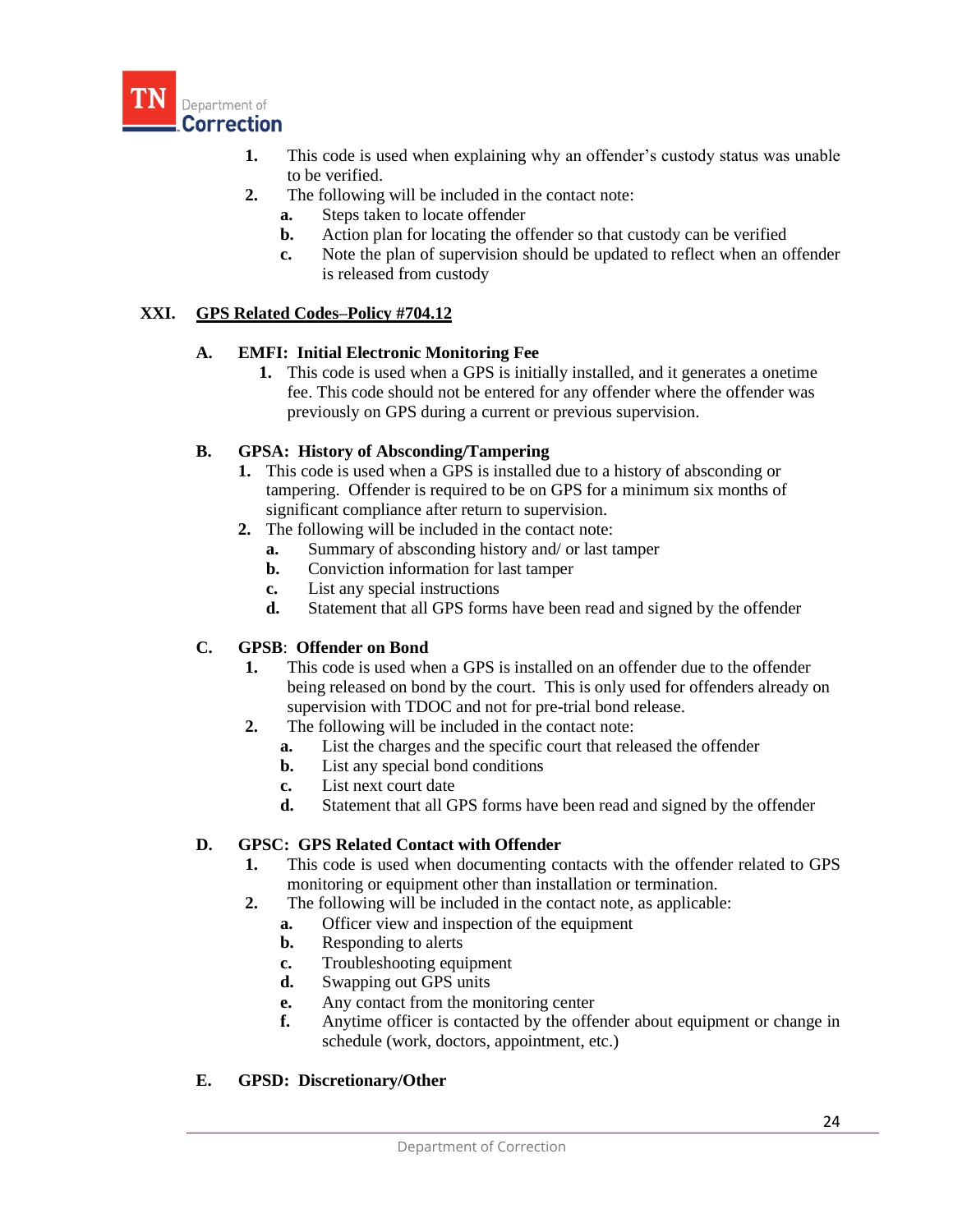

- **1.** This code is used when a GPS has been placed on an offender as a discretionary decision for a specific concern not covered in other contact codes.
- **2.** The following will be included in the contact note:
	- **a.** Summary of the concern
	- **b.** Statement that all GPS forms have been read and signed by the offender
	- **c.** Required to have District Directors approval

# **F. GPSG: CIP Program**

- **1.** This code is used when the offender is placed on GPS due to requirements of the CIP Program.
- **2.** The following will be included in the contact note:
	- **a.** List the court and conviction
	- **b.** List any special instructions
	- **c.** Statement that all GPS forms have been read and signed by the offender

# **G. GPSH: Homeless**

- **1.** This code is used when a GPS is installed due to offender due to being homeless. Offenders are required to be on GPS until permanent residence is found.
- **2.** The following will be included in the contact note:
	- **a.** Summary of where the offender plans to stay each day/night
	- **b.** List any special instructions
	- **c.** Statement that all GPS forms have been read and signed by the offender

# **H. GPSI: GPS Tracking Initiated**

- **1.** This code is used when a GPS is initially installed. *Do not use when changing out units*.
- **2.** The following will be included in the contact note:
	- **a.** List any special instructions (swing shifts, picks up children from schools etc.)
	- **b.** Statement that all forms have been read and signed (GPS Fee Form, GPS monitoring rules, etc.)

# **I. GPSJ: Judicial or Board Order**

- **1.** This code is used when a GPS is installed due to the court or board ordering GPS as part of the offender's supervision.
- **2.** The following will be included in the contact note:
	- **a.** List the court and conviction
	- **b.** Must have a court/board order
	- **c.** List any special instructions
	- **d.** Statement that all GPS forms have been read and signed by the offender

# **J. GPSP: Travel Permit**

- **1.** This code is used when a GPS is installed due to issuing a travel permit.
- **2.** The following will be included in the contact note:
	- **a.** Summary of the concern
		- **b.** Reasons and location for the travel
		- **c.** Statement that all GPS forms have been read and signed by the offender
		- **d.** Required to have District Directors approval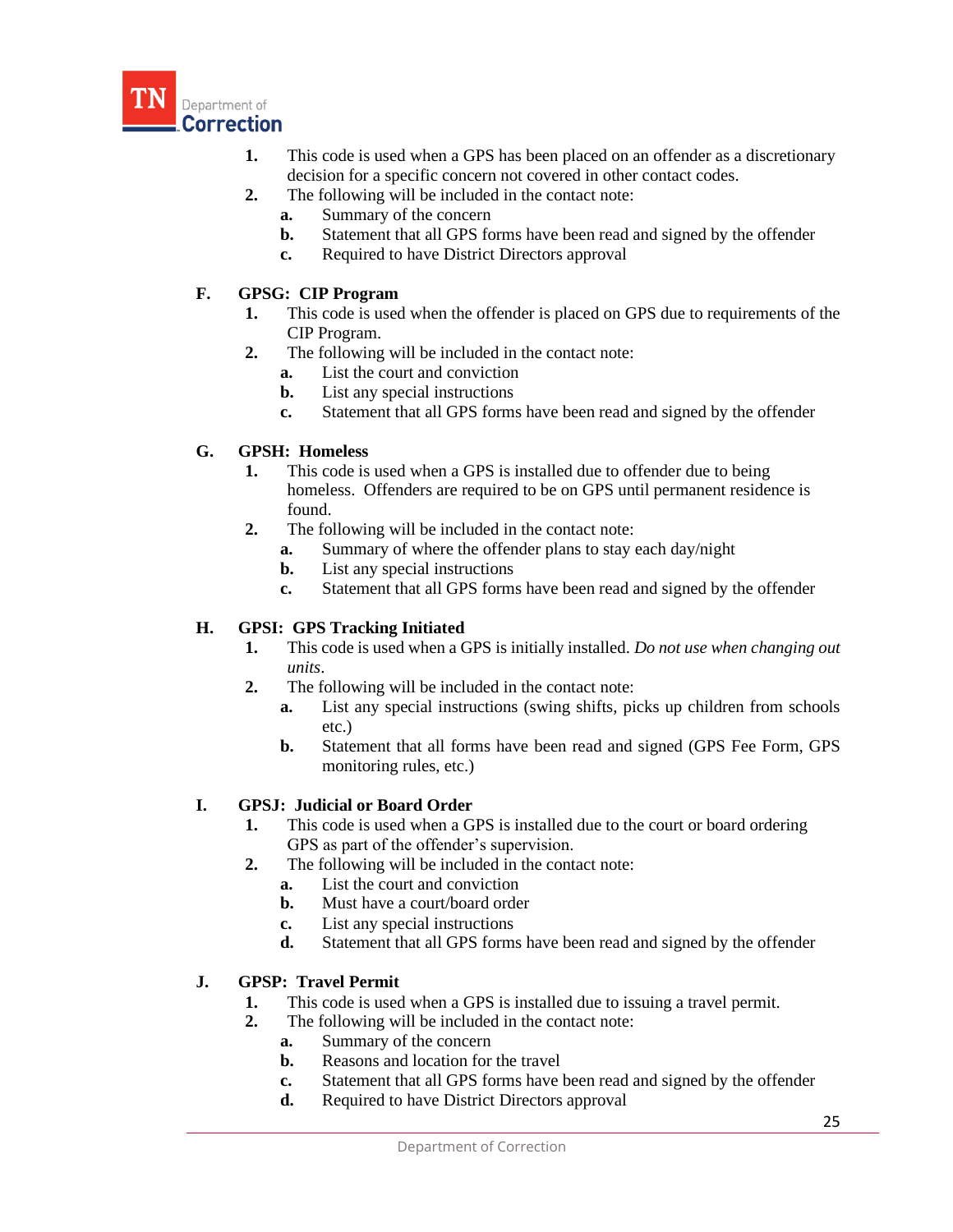

# **K. GPSR: Rape of Child/Aggravated Rape of Child Conviction**

- **1.** This code is used when a GPS is installed due to the offender being convicted of Aggravated Rape of a Child or Rape of a Child. The offender is required to be on GPS for the entire length of supervision.
- **2.** The following will be included in the contact note:
	- **a.** List the court and conviction including dates
	- **b.** List any special instructions
	- **c.** Statement that all GPS forms have been read and signed by the offender

### **L. GPSS: High Risk on VASOR**

- **1.** This code is used when a GPS is installed due to a high score on the sex offender specific risk assessment (VASOR2). The offender is required to be on GPS for the entire supervision.
- **2.** The following will be included in the contact note:
	- **a.** List the risk level and score for assessment
	- **b.** List any special instructions
	- **c.** Statement that all GPS forms have been read and signed by the offender

# **M. GPST: GPS Tracking Terminated**

- **1.** This code is used when a GPS is being taken off at the end of the required period. It is not used when a device change is needed.
- **2.** The following will be included in the contact note:
	- **a.** The reason for GPS being terminated (reporting to jail, VASOR, court order, etc.)
	- **b.** The condition of equipment and that the GPS form was signed off on
	- **c.** Status of GPS fees (current or balance owed)

#### **N. GSPW: Master Tamper Warrant Issued**

- **1.** This code is used when it has been verified that an offender has removed his GPS equipment and a warrant has been issued by a judge and/or magistrate.
- **2.** The following will be included in the contact note:
	- **a.** Summary of tamper (date, time, and location device recovered)
	- **b.** Court information for where the warrant has been filed
	- **c.** Bond information if provided
	- **d.** This code can only be entered after the warrant is signed and issued by a magistrate/court

#### **O. GPVC**: **Victim Concern**

- **1.** This code is used when a GPS is installed due to a specific victim concern.
- **2.** The following will be included in the contact note:
	- **a.** Summary of the concern including the specific information regarding the victim
	- **b.** Statement of any specific court orders regarding the victim including all Orders of Protection
	- **c.** Statement that all GPS forms have been read and signed by the offender

#### **P. MSTC: Conviction for Master Tamper**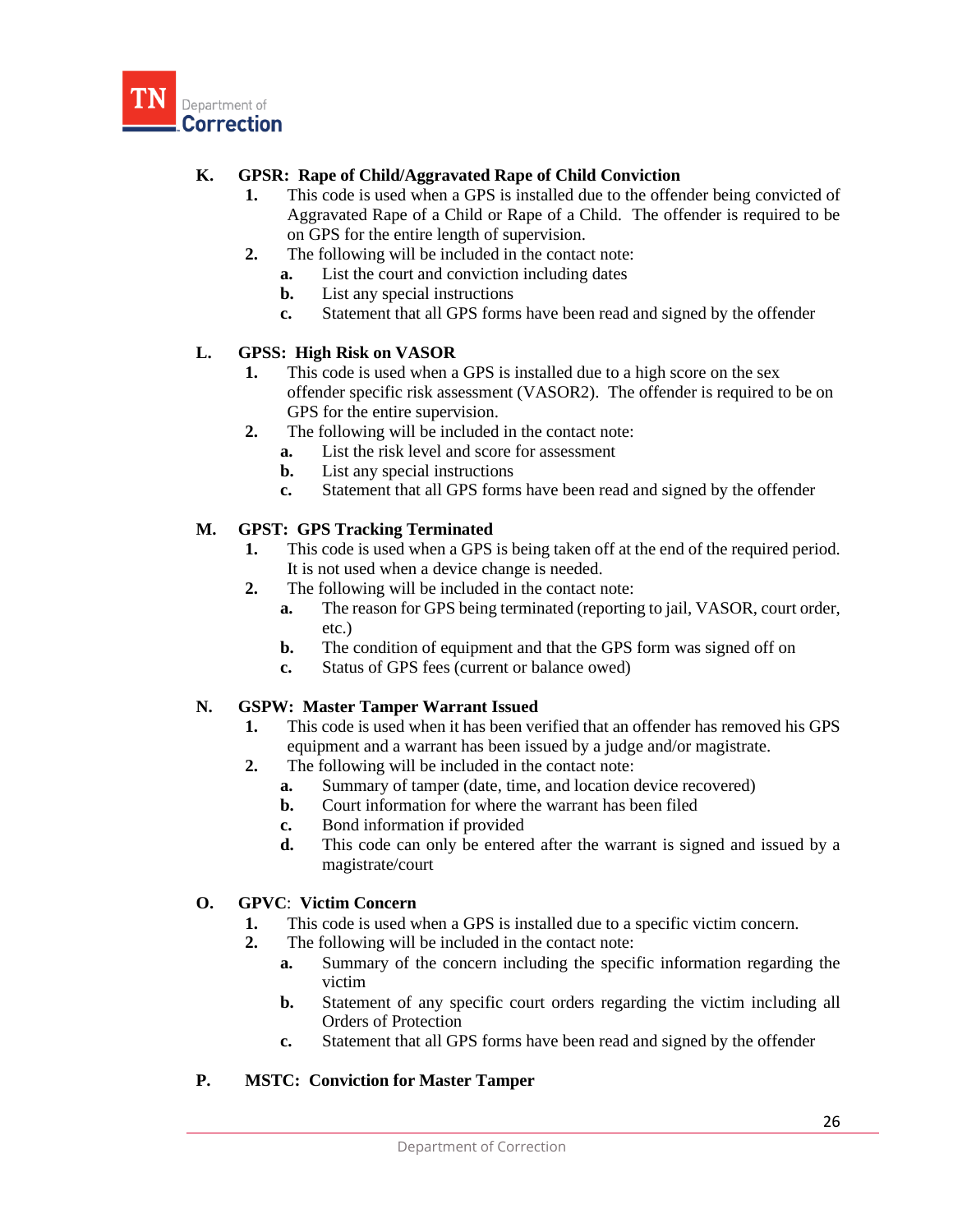

- **1.** This code is entered after an offender has received a conviction for tampering with GPS equipment per TCA 40-39-304.
- **2.** The contact code should include a summary of the conviction information including the court and judge information. A copy of the judgment order shall be maintained in the file

# **XXII. Programmed Supervision Unit–Policy #704.05**

### **A. Residence Search Codes**

- **1. ARSS**: **Residence Search Attempted – Offender Not Present** 
	- **a.** This code is used when documenting a residence search was attempted but not completed.
	- **b.** The following will be included in the contact note:
		- **(1)** Reasons and location for the search
		- **(2)** Names of all person's present including the relationship to the offender
		- **(3)** Any problems encountered
		- **(4)** The reported reason why the offender was not home; i.e. at work, at treatment

#### **2. RSSM**: **Residence Search Not Conducted Due to Medical Reasons**

- **a.** This code is used when documenting that a residence search was not conducted due to the offender having a documented medical issue such as hospitalization
- **b.** A brief summary of the medical concern including how it was verified should be included in the contact note:

#### **3. RSSN**: **Residence Search Complete – No Violations Found**

- **a.** This code is used when documenting a residence search was conducted where no violations were found.
- **b.** The following will be included in the contact note:
	- **(1)** Reasons and location for the search
	- **(2)** Names of all persons present at the home including the relationship to the offender
	- **(3)** Specific notes on any concerns that violate the offender's sex offender treatment contract but are not specific rules of supervision such as alcohol, pornography, and/or internet

# **4. RSSP**: **Residence Search Complete – Violations Found**

- **a.** This code is used when documenting a residence search was conducted where violations were found.
- **b.** The following will be included in the contact note:
	- **(1)** Reasons and location for the search
	- **(2)** Names of all persons present at the home including the relationship to the offender
	- **(3)** Any problems encountered
	- **(4)** A brief summary of the contraband and/or evidence
- **5. XRSS**: **Residence Search Not Completed**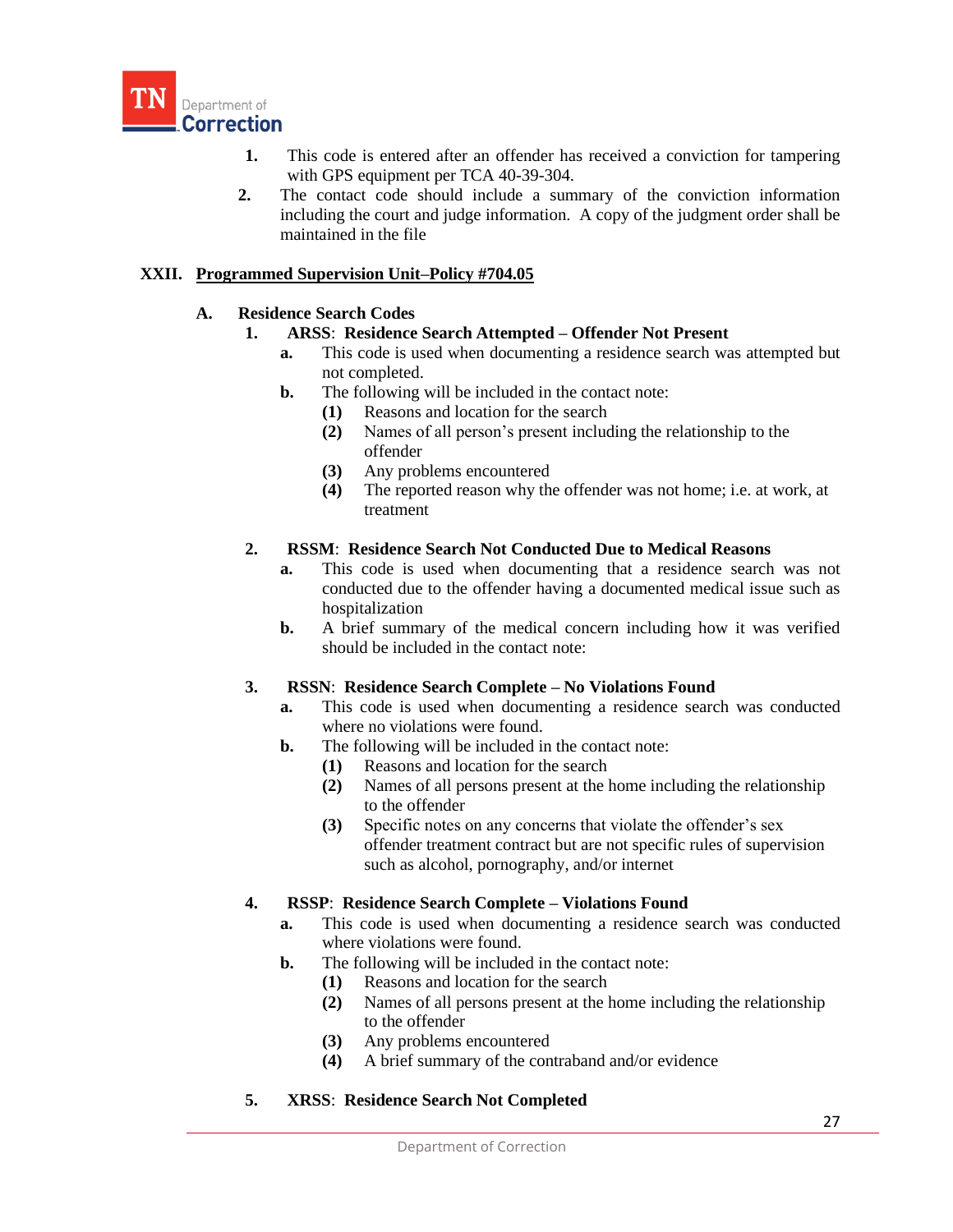

- **a.** This code is used when documenting a residence search was not conducted.
- **b.** A brief summary of why the residence search was not attempted and/or completed should be included in the contact note:

# **B. Sex Offender Registry Codes–Policy #702.01**

### **1. SORA: Sex Offender Registry: Annual Update Completed**

- **a.** This code is used when the sex offender registry update is being conducted for sexual offenders that require annual updates.
- **b.** The following will be included in the contact note:
	- **(1)** Summary of any changes
	- **(2)** Statement that all SOR forms have been read and signed by the offender
	- **(3)** List next date the annual update is required

# **2. SORC: Sex Offender Registry: See Comments**

- **a.** This code is used when updating any information provided by the offender that is completed outside of the timeframe for a quarterly/annual update such as change of residence or employment.
- **b.** The following will be included in the contact note:
	- **(1)** the specific information being changed
	- **(2)** the date of the offender's next required update

### **3. SORD: SOR Direct Presentment Submitted to DA**

- **a.** This code is used when a sex offender registry violation has been submitted to the DA for direct presentment.
- **b.** The following will be included in the contact note:
	- **(1)** Summary of the violation
	- **(2)** Judicial district and DA's name information was provided
	- **(3)** This code can only be entered after approval by manager

# **4. SORI: Sex Offender Registry: Initial Entry Complete**

- **a.** This code is used when the offender is being placed on the sex offender registry for the first time.
- **b.** The following will be included in the contact note:
	- **(1)** Summary of conviction and victim information
	- **(2)** Statement that all SOR forms have been read and signed by the offender

#### **5. SORM: Sex Offender Registry: Violation Approved by Manager**

- **a.** This code is used when and only when by a manger after review and approval of a sex offender registry violation report and warrant.
- **b.** The following will be included in the contact note:
	- **(1)** Summary of the violation
	- **(2)** Documentation that the violation was reviewed and approved

# **6. SORQ: Sex Offender Registry: Quarterly Updated Completed**

- **a.** This code is used when the sex offender registry update is being conducted for violent sex offenders that require quarterly updates.
- **b.** The following will be included in the contact note: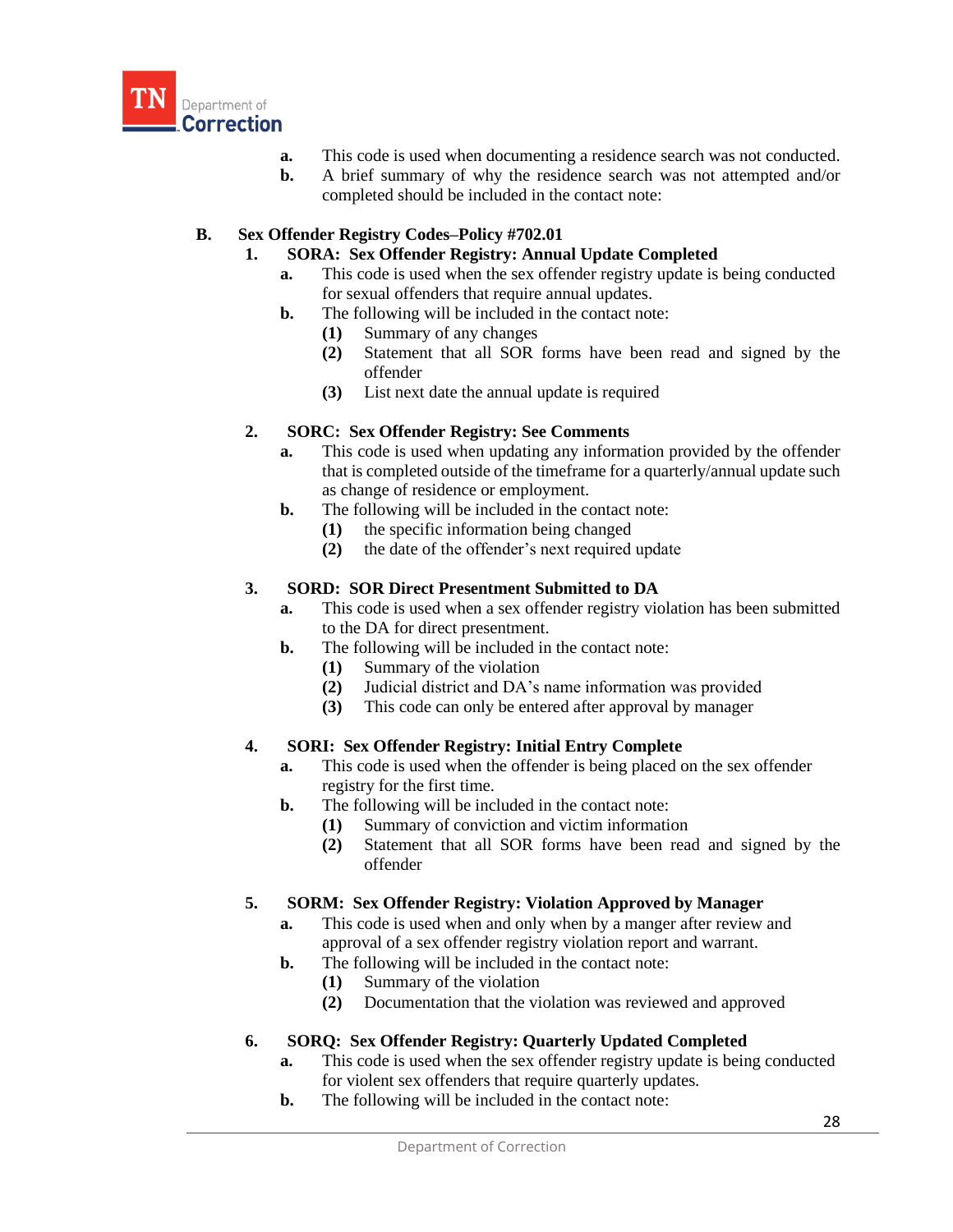

- **(1)** Summary of any changes
- **(2)** Statement that all SOR forms have been read and signed by the offender
- **(3)** List next date quarterly update is required

# **7. SORV: Sex Offender Registry: Violation Submitted**

- **a.** This code is used when a sex offender registry violation report has been prepared and submitted to manager for review.
- **b.** The following will be included in the contact note:
	- **(1)** Summary of the violation
	- **(2)** Who the violation was submitted to for review

### **8. SORW: Sex Offender Registry: Warrant Issued**

- **a.** This code is used when a sex offender registry violation warrant has been issued
- **b.** The following will be included in the contact note:
	- **(1)** Summary of the violation
	- **(2)** List any bonds that were given
	- **(3)** This code can only be entered after the warrant is signed and issued by a magistrate/court

# **C. Sex Offender Treatment Contact Codes**

### **1. CHAP: Chaperone Approved**

- **a.** This code is used when documenting that management has approved the offender to have a chaperone.
- **b.** The following will be included in the contact note:
	- **(1)** Supervision level and compliance of the offender
	- **(2)** Reason for the chaperone
	- **(3)** The name, relationship and contact information of the chaperone
	- **(4)** The name and relationship of the person/child that the chaperone will be used
	- **(5)** The name of the Approved Sex Offender Treatment Provider that conducted the chaperone classes and any recommendation/concerns
	- **(6)** A copy of the chaperone agreement shall be maintained in the offender case file

# **2. MSCR: Monthly Summary Received**

- **a.** This code is used when documenting that the Approved Sex Offender Treatment Provider has provided a monthly summary of the offender's progress.
- **b.** The following will be included in the contact note:
	- **(1)** The name of the Approved Sex Offender Treatment Provider and any recommendation/concerns
	- **(2)** The date the report was received and the month the progress report is covering
	- **(3)** A copy of the summary shall be maintained in the offender case file

# **3. SOCR: Sex Offender Contract Received**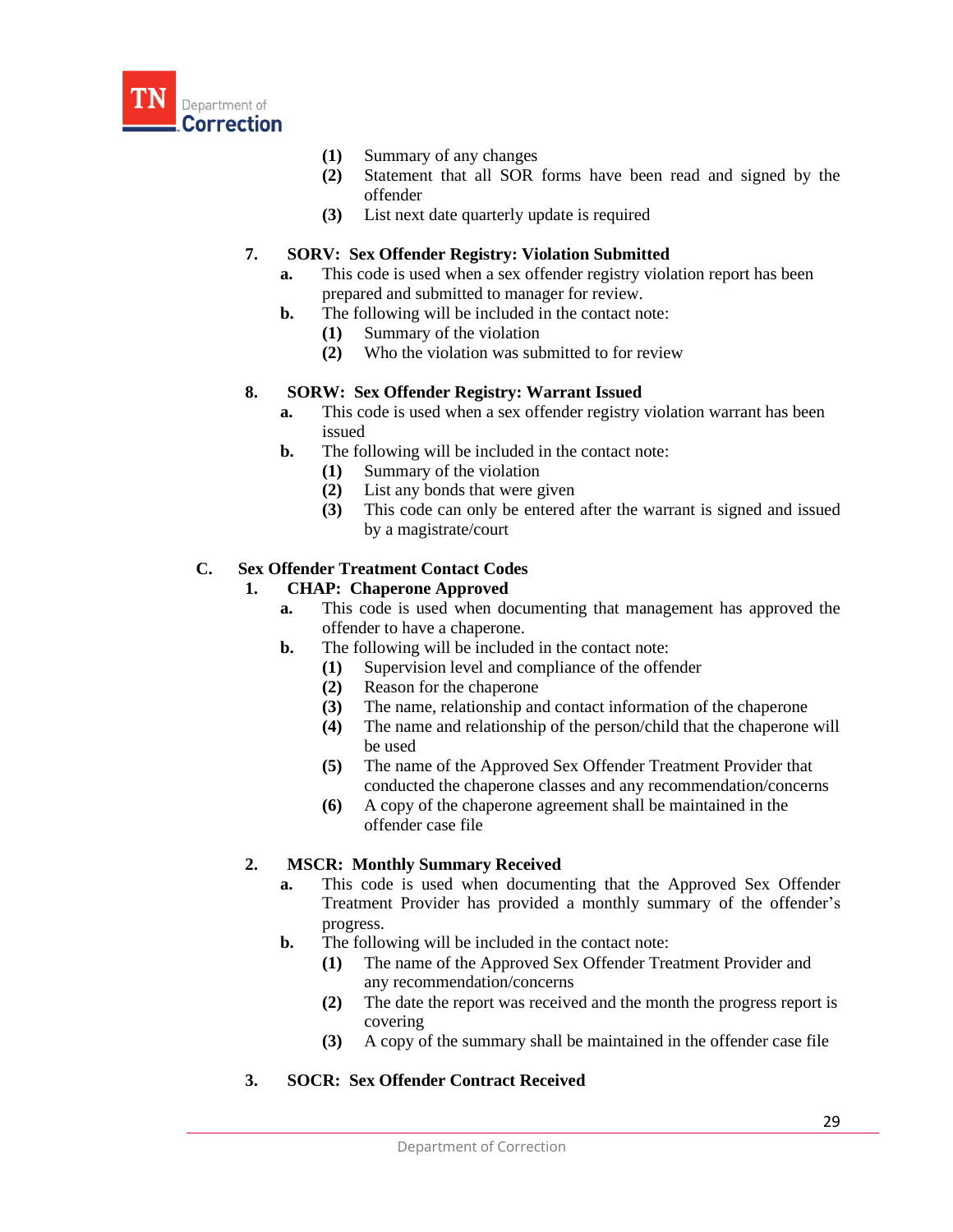

- **a.** This code is used when documenting that the offender has signed a treatment contract with the Approved Sex Offender Treatment Provider.
- **b.** The following will be included in the contact note:
	- **(1)** The name of the Approved Sex Offender Treatment Provider and any recommendation
	- **(2)** A copy of the contract shall be maintained in the offender case file

### **4. SOTC: Sex Offender Treatment**

- **a.** This code is used when documenting any contact with a sex offender treatment provider outside of a monthly treatment verification. It may also be used during the first 90 days of supervision when the offender is in the process of completing the Psychosexual Evaluation and/or waiting for the report from the Provider to document the status of the evaluation. This code cannot be used in place of verifying monthly sex offender treatment or lack thereof.
- **b.** The following will be included in the contact note:
	- **(1)** The name of the Approved Sex Offender Treatment Provider and a summary of the information provided or
	- **(2)** The name of the Approved Evaluator and the progress/status of the Psychosexual Evaluation

### **5. SOTI: Sex Offender Treatment Initiated**

- **a.** This code is used when documenting the first sex offender treatment class the offender attended and should be used with the SOTV code.
- **b.** The following will be included in the contact note:
	- **(1)** The date and time of the class attended
	- **(2)** The name of the Approved Sex Offender Treatment Provider

#### **6. SOTM: Sex Offender Treatment Maintenance**

- **a.** This code is used when documenting that the offender has moved from a full-time sex offender treatment program to a maintenance program as determined by the Approved Sex Offender Treatment Provider.
- **b.** The following will be included in the contact note:
	- **(1)** The name of the Approved Sex Offender Treatment Provider making the recommendation
	- **(2)** The frequency of the maintenance program: i.e. biweekly, monthly, bi-monthly, annually
	- **(3)** The clinical justification for the change in programming as indicated in the letter from the Approved Treatment Provider. A copy of the letter shall be maintained in the offender case file

#### **7. SOTN: Sex Offender Treatment Not Recommended**

- **a.** This code is used when documenting that the offender's psychosexual evaluation did not recommend treatment.
- **b.** The following will be included in the contact note:
	- **(1)** The name of the Approved Evaluator making the recommendation
	- **(2)** The date the report was received by the officer
	- **(3)** Any and all specific recommendations made on the evaluation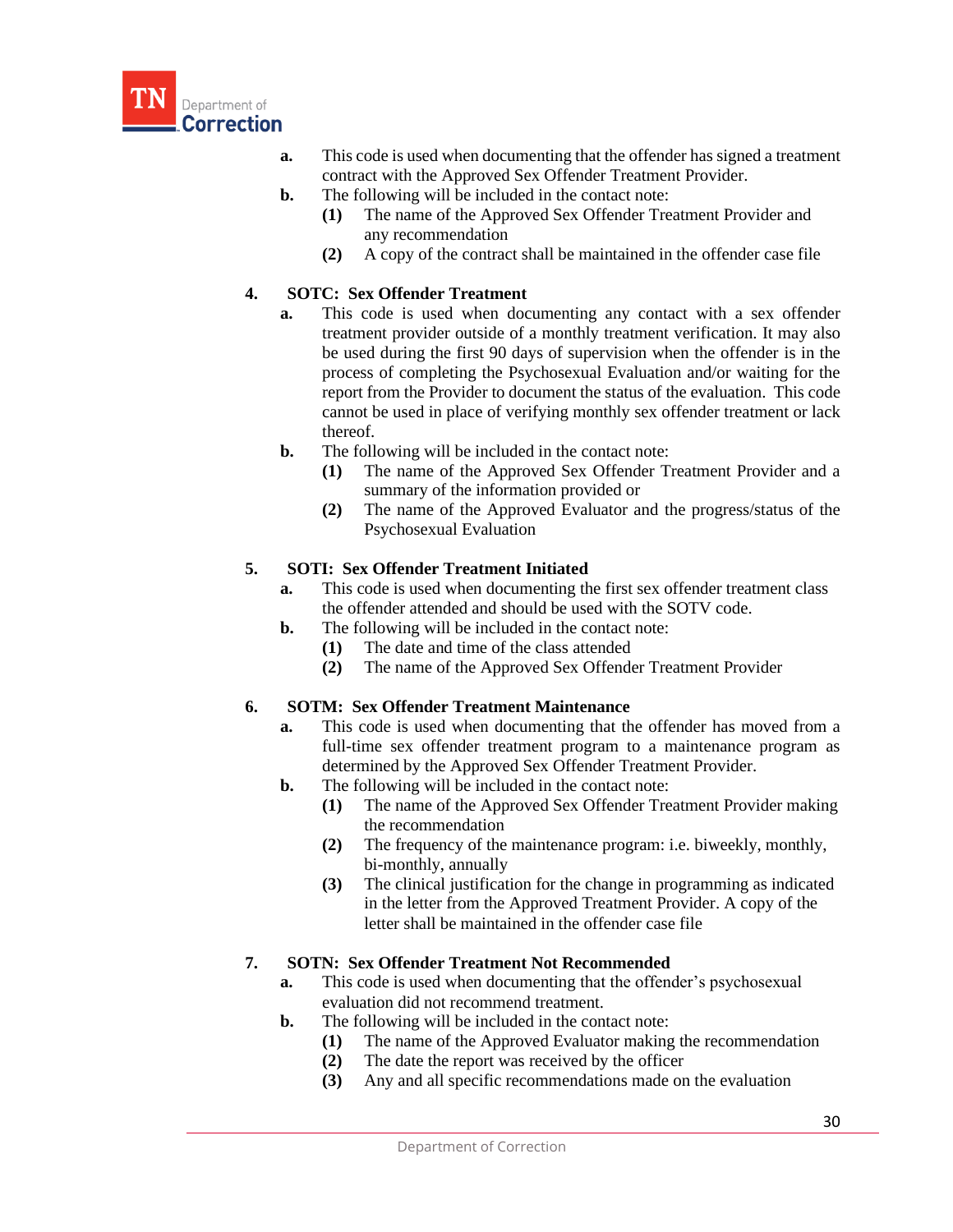

# **8. SOTR: Sex Offender Treatment Recommended**

- **a.** This code is used when documenting that the offender's psychosexual evaluation recommended sex offender specific treatment.
- **b.** The following will be included in the contact note:
	- **(1)** The name of the Approved Evaluator making the recommendation
	- **(2)** The date the report was received by the officer
	- **(3)** Any and all specific recommendations made in the evaluation

# **9. SOTT: Sex Offender Treatment Terminated**

- **a.** This code is to be entered by a manager/supervisor when an offender is no longer required to receive sex offender treatment. It ends the monthly standard for the compliance. This code is required to be re-entered by the Manager for all supervision level changes.
- **b.** The following will be included in the contact note:
	- **(1)** Receipt of the clinical letter of discharge from the Approved Sex Offender Treatment Provider and a copy of the offender's Relapse Prevention Plan. The manager shall indicate the date all documentation is received and list the specific clinical reason for discharge; or
	- **(2)** Receipt of documentation that the offender is incapacitated with no anticipation of recovery, terminally ill or having some condition that would not allow the offender to progress in sex offender treatment. Specific documentation and a clinical letter from the Approved Sex Offender Treatment Provider is required
	- **(3)** SOTT can only be entered by a PPM or above

# **10. SOTV: Sex Offender Treatment Verified**

- **a.** This code is used when documenting that the officer had a face to face, email, or phone conversation with the offender's Approved Sex Offender Treatment Provider regarding the offender's attendance and participation in treatment.
- **b.** The following will be included in the contact note:
	- **(1)** Method of verification
	- **(2)** Date and time of the offender's assigned treatment class
	- **(3)** Name of the Approved Sex Offender Treatment Provider
	- **(4)** A synopsis of offender's participation, attendance, progress in treatment and any concerns noted by the provider including noting if the treatment is being conducted in person or via telehealth
	- **(5)** If the treatment is verified in person, the name of all officers in attendance at the treatment class

# **11. SOTW: Sex Offender Treatment Waived by the Court**

- **a.** This code is used when documenting that the court/board waived sex offender treatment.
- **b.** The following will be included in the contact note:
	- **(1)** Summary of the court order that includes date of order, Judicial district, judge and DA names
	- **(2)** A copy of the court order shall be given to the PPM for review and to enter SOTT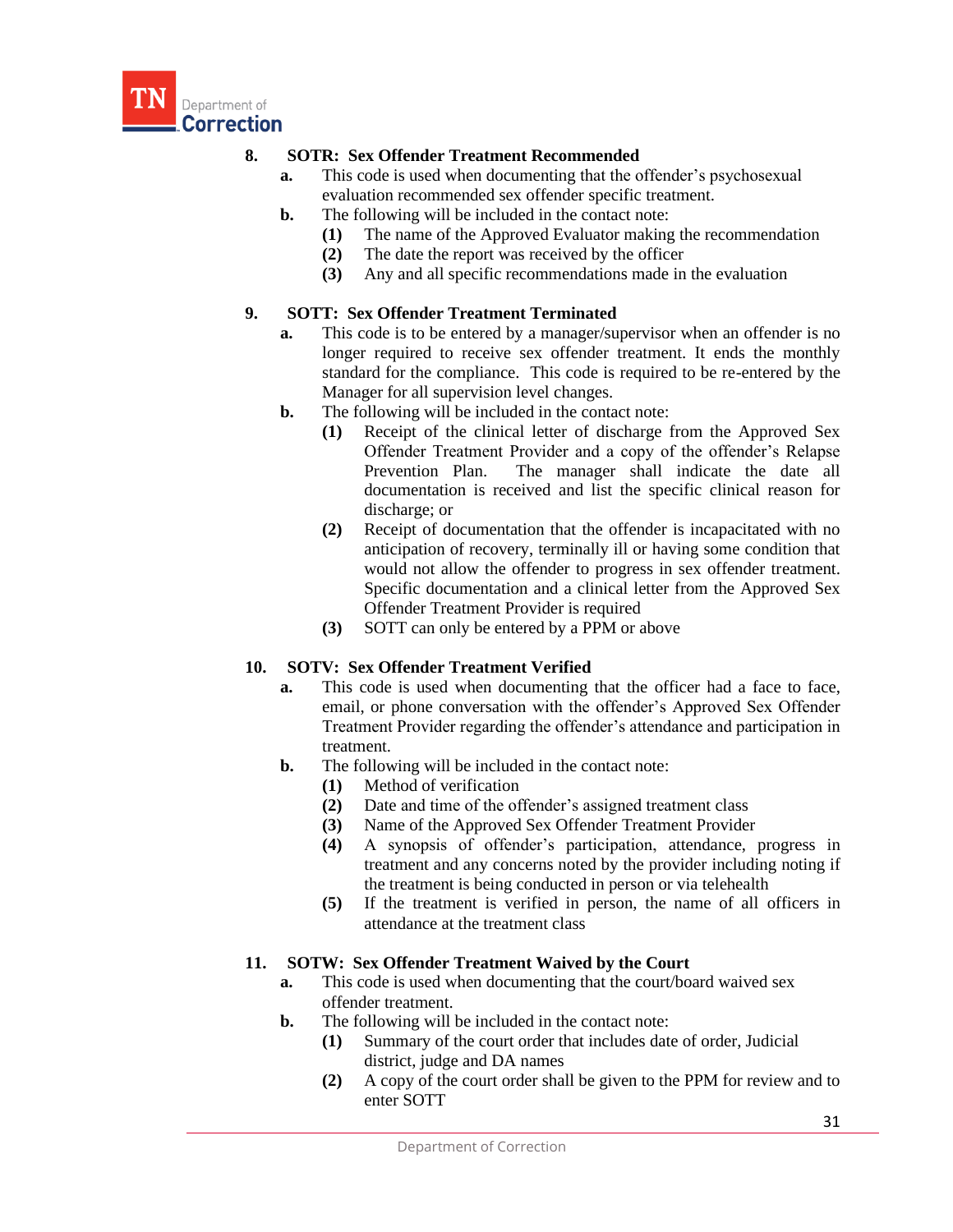

**(3)** A copy of the court order shall be maintained in the offender case file

# **12. XSOT: Sex Offender Treatment not Verified**

- **a.** This code is used when an offender's attendance to sex offender treatment cannot be verified.
- **b.** The following will be included in the contact note:
	- **(1)** Actions officer is taking to rectify the situation
	- **(2)** Brief summary of why the offender failed to provide documentation or what obstacles prevented the officer from verifying treatment
	- **(3)** If offender has not enrolled in sex offender treatment by the deadline

### **D. Polygraph/Objective Testing Codes–Policy #704.04**

### **1. POLC: Polygraph Completed; Waiting for Report**

- **a.** This code is used when documenting that the offender has completed the appointment with a polygraph examiner.
- **b.** The following will be included in the contact note:
	- **(1)** Name of polygraph examiner
	- **(2)** Date/time offender completed the exam
	- **(3)** List any issues or concerns that may have been reported by polygraph examiner

#### **2. POLD: Polygraph Administered-Deception/Concerns Noted**

- **a.** This code is used when documenting a polygraph was conducted where deception is noted by the polygrapher.
- **b.** The following will be included in the contact note:
	- **(1)** Name of the polygrapher
	- **(2)** The date and location of the exam
	- **(3)** What concerns were raised
	- **(4)** Action to be taken to address concerns

# **3. POLN: Polygraph Administered-No Deception/Concerns Noted**

- **a.** This code is used when documenting a polygraph was conducted but no deception or concerns were noted.
- **b.** The following will be included in the contact note:
	- **(1)** Name of the polygrapher
	- **(2)** The date and location of the exam

# **4. POLR: Polygraph Referred**

- **a.** This code is used when documenting that the offender has been referred to a polygraph examiner.
- **b.** The following will be included in the contact note:
	- **(1)** Reason referred for a polygraph
	- **(2)** Date referred
	- **(3)** Deadline given to have appointment completed
	- **(4)** List the name of the Approved Sex Offender Treatment provider that made referral and the polygraph examiner or the name of the officer referring and the reason for the exam (i.e. specific incident or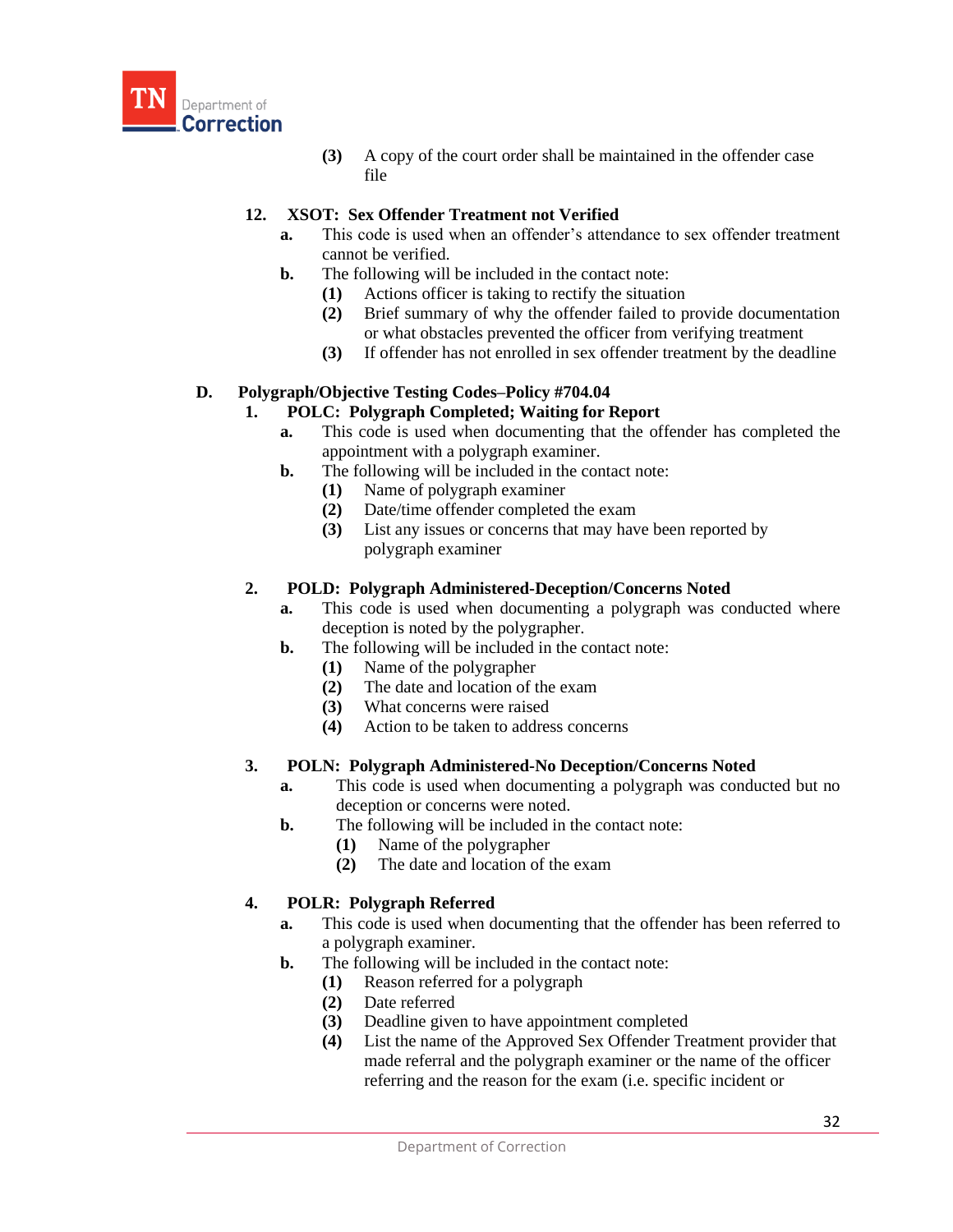

maintenance exam). If specific incident referral, list the concerns prompting the referral

# **5. POLS: Polygraph Scheduled**

- **a.** This code is used when documenting that the offender has been scheduled with a polygraph examiner.
- **b.** The following will be included in the contact note:
	- **(1)** Name of polygraph examiner
	- **(2)** Date/time and location scheduled

# **6. XPOL: Polygraph Not Obtained**

- **a.** This code is used when a polygraph is not obtained by an offender.
- **b.** The following will be included in the contact note:
	- **(1)** Summary of the instructions that the offender was given regarding scheduling a polygraph
	- **(2)** Offender's reason(s) for not obtaining a polygraph
	- **(3)** Summary of what the polygraph provider had to say about the offender including whether offender contacted him/her or whether offender was cooperative or uncooperative
	- **(4)** Action plan officer is taking to rectify the situation

# **E. Internet/Alcohol/Pornography Codes**

# **1. ARBC: Alcohol Restricted by Court**

- **a.** This code is used when documenting that the court has restricted the use of alcohol.
- **b.** The following will be included in the contact note:
	- **(1)** Summary of the court order that includes date of order, Judicial district, judge and DA names
	- **(2)** Summary of the instructions that the offender was given regarding the restriction
	- **(3)** A copy of the order shall be maintained in the offender case file

# **2. ARBS: Alcohol Restricted by Sending State**

- **a.** This code is used when documenting that the sending state has restricted the use of alcohol.
- **b.** The following will be included in the contact note:
	- **(1)** Summary of the court order that includes date of order and sending state information
	- **(2)** Summary of the instructions that the offender was given regarding the restriction
	- **(3)** A copy of the order shall be maintained in the offender case file

# **3. ARBT: Alcohol Restricted by Treatment**

- **a.** This code is used when documenting that the sex offender risk evaluation completed by the TSOTB Approved Sex Offender Treatment Evaluator has restricted the use of alcohol.
- **b.** The following will be included in the contact note: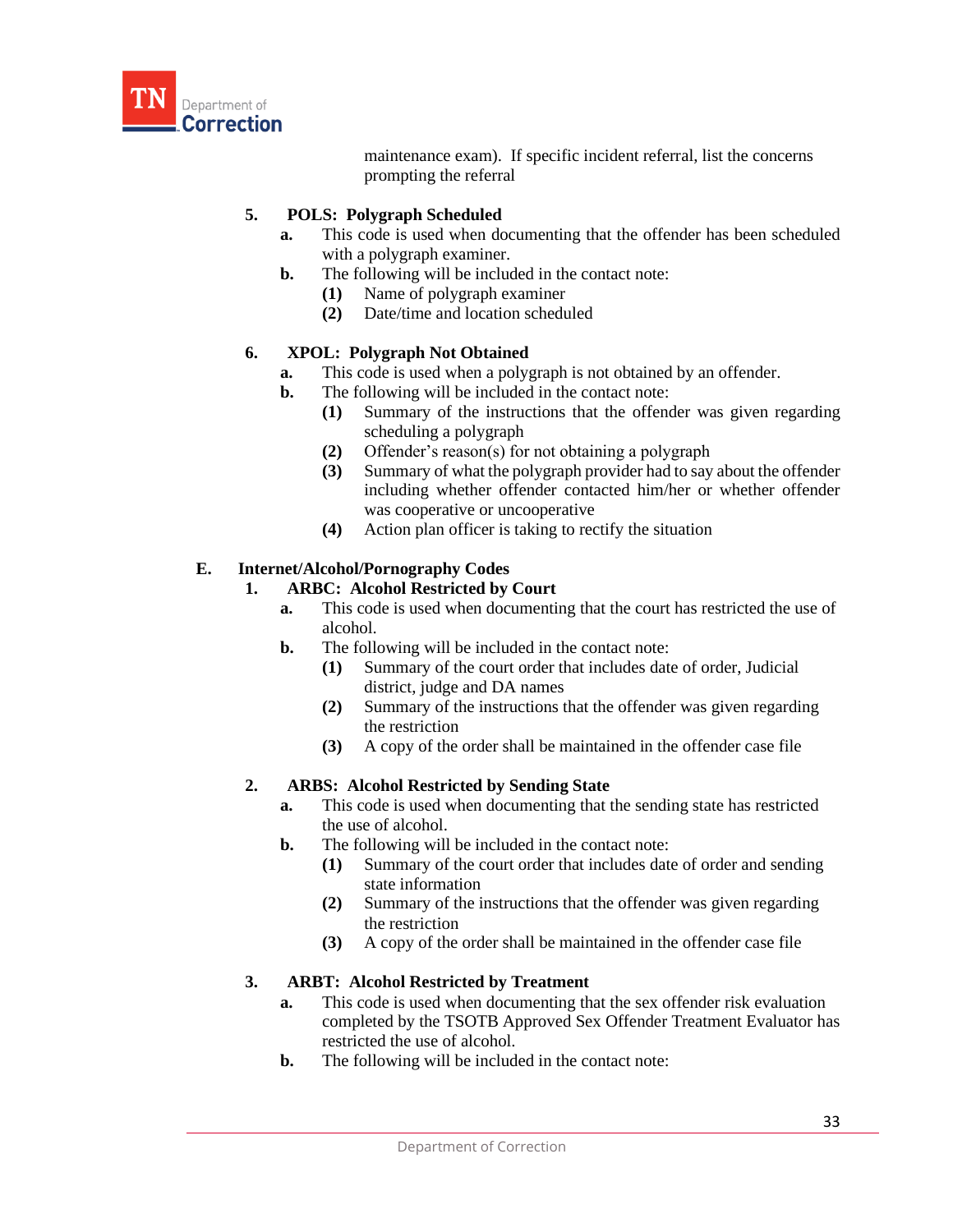

- **(1)** Summary of the sex offender risk evaluation that includes date of report and name of the TSOTB Approved Sex Offender Treatment Evaluator
- **(2)** Summary of the instructions that the offender was given regarding the restriction
- **(3)** A copy of the evaluation shall be maintained in the offender case file

### **4. INTC: Internet Permission Given by Court**

- **a.** This code is used when documenting that the court has approved the use of internet.
- **b.** The following will be included in the contact note:
	- **(1)** Summary of the court order that includes date of order, Judicial district, judge and DA names
	- **(2)** Summary of the instructions that the offender was given regarding the approval
	- **(3)** A copy of the order shall be maintained in the offender case file

### **5. INTN: Internet Access not Approved**

- **a.** This code is used when documenting that internet access is not allowed either because of a court/board order, sex offender risk evaluation conducted by a TSOTB Approved Evaluator or sending state.
- **b.** The following will be included in the contact note:
	- **(1)** Summary of the why internet access is not allowed that includes the dates and names/courts restricting internet access
	- **(2)** Summary of the instructions that the offender was given
	- **(3)** A copy of the order and /or evaluation shall be maintained in the offender case file

#### **6. INTR: Internet Access Revoked**

- **a.** This code is used when documenting that internet access has been revoked either because of a court/board order, sex offender risk evaluation completed by a TSOTB Approved Evaluator or sending state.
- **b.** The following will be included in the contact note:
	- **(1)** Summary of the why internet access is revoked that includes the dates and names/courts revoking internet access
	- **(2)** Summary of the instructions that the offender was given
	- **(3)** A copy of the order and /or evaluation shall be maintained in the offender case file

# **7. PRBC: Pornography Restricted by Court**

- **a.** This code is used when documenting that the court has restricted the use of pornography.
- **b.** The following will be included in the contact note:
	- **(1)** Summary of the court order that includes date of order, Judicial district, judge and DA names
	- **(2)** Summary of the instructions that the offender was given regarding the restriction
	- **(3)** A copy of the order shall be maintained in the offender case file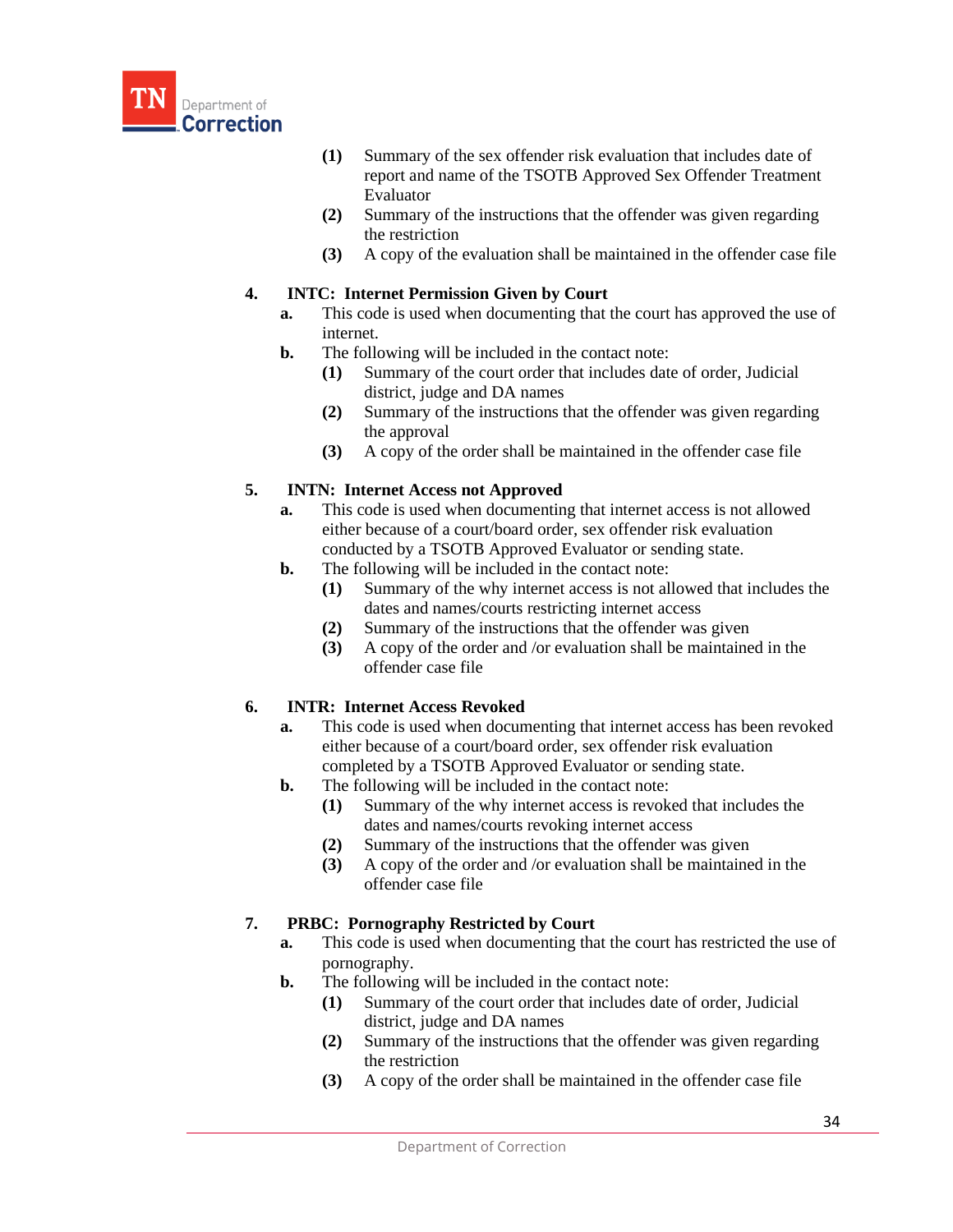

# **8. PRBS: Pornography Restricted by Sending State**

- **a.** This code is used when documenting that the sending state has restricted the use of pornography.
- **b.** The following will be included in the contact note:
	- **(1)** Summary of the court order that includes date of order and sending state information
	- **(2)** Summary of the instructions that the offender was given regarding the restriction
	- **(3)** A copy of the order shall be maintained in the offender case file

### **9. PRBT: Pornography Restricted by Treatment**

- **a.** This code is used when documenting that the sex offender risk evaluation completed by the TSOTB Approved Sex Offender Treatment Evaluator has restricted the use of pornography.
- **b.** The following will be included in the contact note:
	- **(1)** Summary of the risk evaluation that includes date of report and name of TSOTB Approved Sex Offender Treatment Evaluator
	- **(2)** Summary of the instructions that the offender was given regarding the restriction
	- **(3)** A copy of the evaluation shall be maintained in the offender case file

# **F. CSL Related Contact Codes–Policy #704.07**

### **1. CSLD: CSL Direct Presentment Submitted to DA**

- **a.** This code is used when a CSL violation has been submitted for direct presentment.
- **b.** The following will be included in the contact note:
	- **(1)** Summary of the violation
	- **(2)** Judicial district and DA's name information was provided
	- **(3)** This code can only be entered after approval by manager

# **2. CSLM: CSL Violation Approved by Manager**

- **a.** This code is used only by a manger after review and approval of a CSL violation report and warrant.
- **b.** The following will be included in the contact note:
	- **(1)** Summary of the violation
	- **(2)** Documentation that the violation was reviewed and approved

# **3. CSLR: CSL Violation Submitted**

- **a.** This code is used when a CSL violation report has been prepared and submitted to manager for review.
- **b.** The summary of the violation should be included in the contact note:

# **4. CSLS: Community Supervision for Life Sanction**

- **a.** This code is used when documenting any CSL sanction that is being imposed.
- **b.** The following will be included in the contact note:
	- **(1)** Summary of the noncompliance and type of sanction imposed
	- **(2)** Summary of the instructions that the offender was given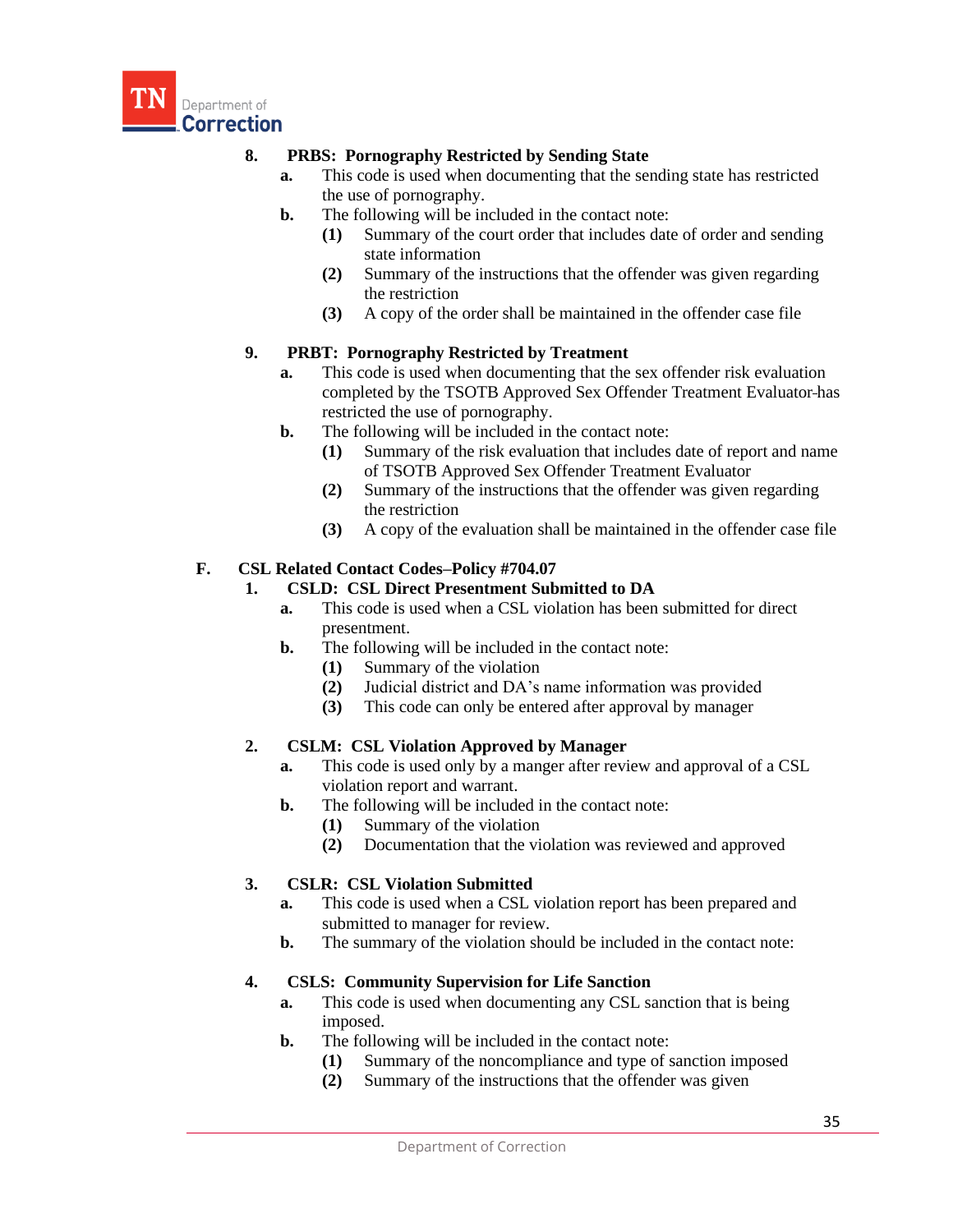

# **5. CSLW: CSL Warrant Issued**

- **a.** This code is used when a CSL violation warrant has been issued.
- **b.** The following will be included in the contact note:
	- **(1)** Summary of the violation
	- **(2)** State any type of bond given
	- **(3)** This code can only be entered after the warrant is signed and issued by a magistrate/court

# **6. PCSL: Pre-Community Supervision for Life Contact**

- **a.** This code is used when documenting contact with an offender who will be released on Community Supervision for Life at the expiration of sentence. Contact should be made 120 days prior to the offender's scheduled expiration or, in cases where sentence credits change the offender's scheduled release date, as soon as possible once the offender's expiration date is known.
- **b.** The following will be included in the contact note:
	- **(1)** Officer that conducted the meeting prior to release
	- **(2)** Summary of the reviewing of supervision rules and expectations including treatment requirements as well as statutory restrictions for the offender
	- **(3)** GPS equipment given including the specific equipment numbers and the name and title of the staff member receiving the equipment
	- **(4)** Any concerns or issues during this meeting
	- **(5)** Used by IPPS to document any CSL related contact prior to release
- **7. RLCS: Release Plan Community Supervision:** The following should be included in the contact note:
	- **a.** Investigation results (approved or denied)
	- **b.** Reporting instructions that includes officer and manager contact information, office address, and office site ID

# **G. VASOR Contact Codes–Policy #703.02**

**1. VASC: VASOR Completed:** This code is automatically generated by the Vantage software once the VASOR2 is completed in the system

# **2. VASN: Not VASOR Eligible**

- **a.** This code is used when the offender is not eligible for the VASOR2.
- **b.** The contact note should include why the offender is not eligible (i.e. offender is female, offender was under the age of 18 at the time of conviction, child pornography conviction, etc.)

# **H. Sex Offender Evaluation Contact Codes**

- **1. Sex Offender Evaluation Contact Code: PSEC: Psychosexual Evaluation Report Completed**
	- **a.** This code is used when documenting that the offender has completed his evaluation with a TSOTB approved evaluator.
	- **b.** The following will be included in the contact note:
		- **(1)** Date/time appointment was completed with the TSOTB approved evaluator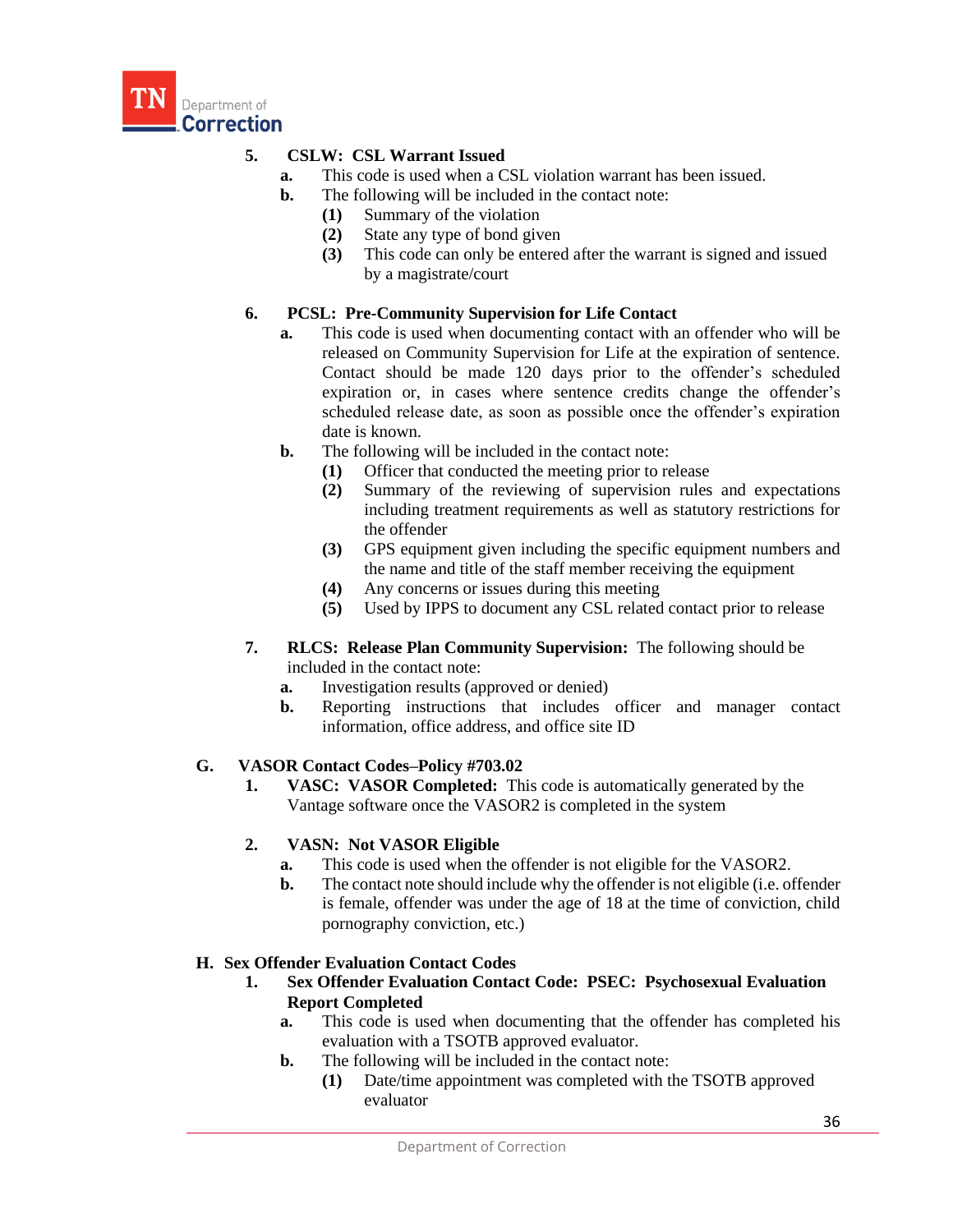

- **(2)** Name of evaluator that completed the evaluation
- **(3)** This should be completed within 60 days from offender being placed on supervision

### **2. PSED: Psychosexual Evaluation Received–Recommendations Reviewed**

- **a.** This code is used when documenting that the officer has received the psychosexual evaluation from the TSOTB approved evaluator.
- **b.** The following will be included in the contact note:
	- **(1)** Name of the TSOTB approved evaluator that completed the evaluation
	- **(2)** Summary of any concerns/issues
	- **(3)** Risk level and recommendations given

### **3. PSER: Psychosexual Evaluation Referred**

- **a.** This code is used when documenting that the offender has been referred for a sex offender risk evaluation and a copy of the TSOTB approved evaluator list has been given.
- **b.** The following will be included in the contact note:
	- **(1)** Date the TSOTB approved evaluator list was given
	- **(2)** Deadline given to have appointment completed which should be 30 days from offender being given the evaluator list

### **4. PSEW: Psychosexual Evaluation Waived by the Court**

- **a.** This code is used when documenting that the court/board waived a psychosexual evaluation.
- **b.** The following will be included in the contact note:
	- **(1)** Summary of the court order that includes date of order, Judicial district, judge and DA names
	- **(2)** A copy of the letter shall be given to the PPM for review and to enter SOTT
	- **(3)** A copy of the letter shall be maintained in the offender case file

# **XXIII. Administrative**

# **A. OCCC: Office Correspondence as Described in Comments**

- **1.** This code is used when requesting and/or responding to transfer requests or any other office correspondence regarding the offender.
- **2.** The following will be included in the contact note:
	- **a.** Method of correspondence (faxes, e-mails, letters, or texts)
	- **b.** Purpose for correspondence
	- **c.** Name of recipient, agency, fax number, and location (if sending a letter)

# **B. QQQQ: No Contact Code, Typed Text**

- **1.** This code is used when no other contact code covers the contact/situation.
- **2.** The following will be included in the contact note:
	- **a.** Reason for the contact note
	- **b.** Detail concerning the contact/situation
- **C. TEPE: Termination Progress Evaluation (Closing Summary)–Policy #706.03**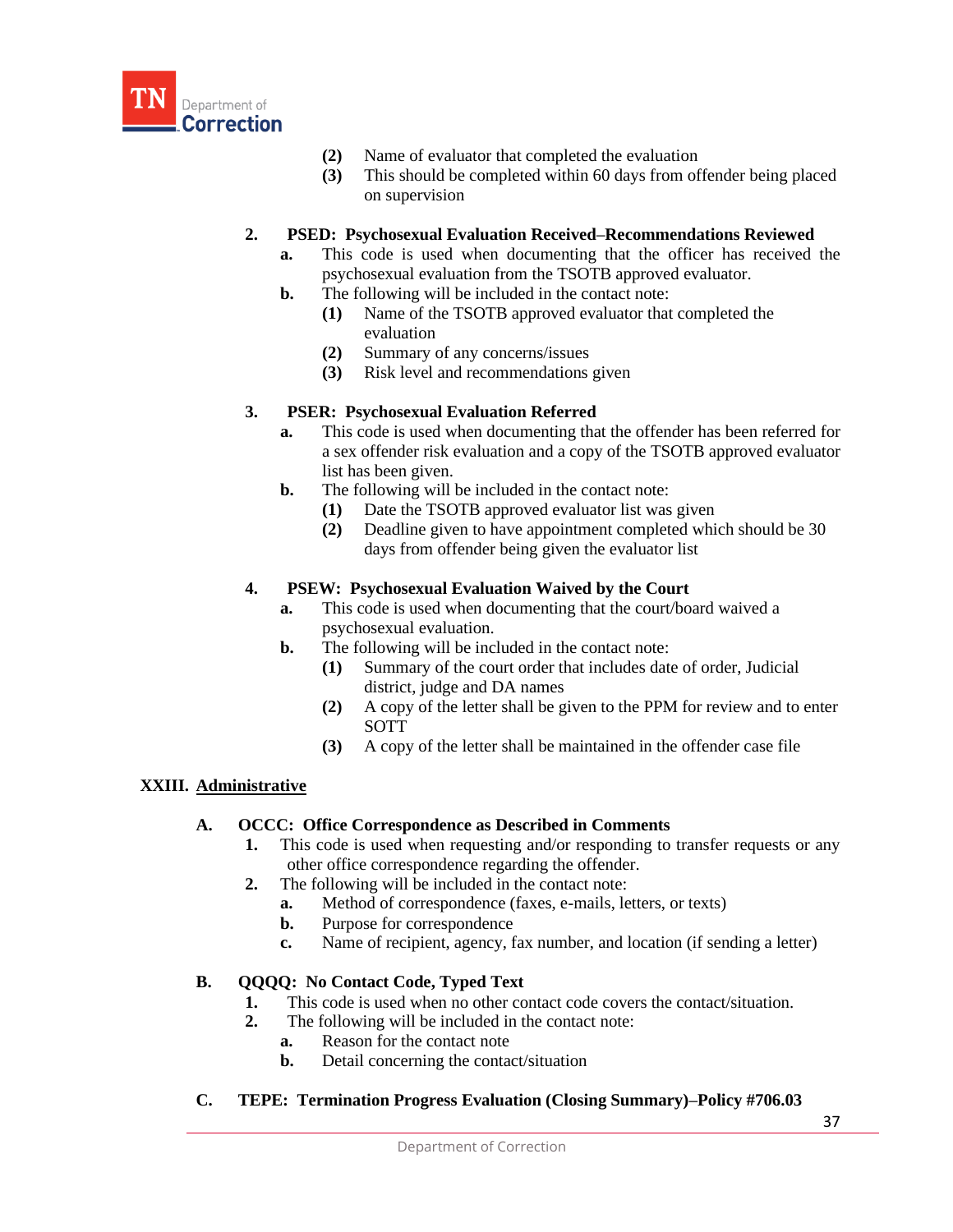

- **1.** This code is used when an officer will be closing a case for either expiration, court ordered, death or revocation. It is not to be used for transferring cases. The TEPE is very important to Hearing Officers and Board Members when determining parole eligibility for an offender. Use the below mandatory template.
- **2.** The following template will be included in the contact note:
	- **a.** Reason for termination of supervision i.e. expiration, revocation, court ordered discharge, etc.
	- **b.** Any new misdemeanor or felony convictions while on supervision
	- **c.** Brief history of prior violence, sex offense(s), absconding, incarcerations in Tennessee and other states, custody escapes, bond jumping, etc.
	- **d.** Number of probation and parole revocation hearings and dispositions. This will include a brief explanation of the circumstances surrounding the revocation
	- **e.** Brief note of substantiated alcohol and drug abuse during supervision to include information about hospitalizations and interventions, if applicable
	- **f.** Compliance while under community supervision
	- **g.** Serious medical or psychological conditions while on supervision to include information about hospitalizations and interventions if applicable
	- **h.** Any victim(s) name involving a threat to harm that should preclude future contact upon release (Do NOT include the address in contact notes due to the confidential nature and potential harm to the victim. Such information should be sent under confidential correspondence to be placed into the Board file)
	- **i.** Known security threat group affiliations
	- *i.* Home address
	- **k.** Current employment status
	- **l.** Notes concerning offender's fees, court costs and restitution payments status at the time of termination
	- **m.** Notes concerning offender's Special Conditions and any sanctions during supervision (if applicable)
	- **n.** Voter's Rights Restoration Form completed and provided to the offender
	- **o.** The risk level and recommendations of the Psychosexual Evaluation (if applicable)
	- **p.** If required to attend sex offender treatment, the status of treatment at the time of expiration

# **D. ZZZA: Supervisor's Annual Case File Review–Policy #706.02**

- **1.** This code is used when the supervisor has reviewed the case for its annual review or any other reason.
- **2.** Results shall be added to the Monthly Review Form CR-3848.
- **3.** The following will be included in the contact note:
	- **a.** List all deficiencies
	- **b.** List a due date for corrective action within ten (10) business days

#### **E. ZZZC: Supervisor's Closing Case Review**

- **1.** This code is used when the supervisor has completed the closing review.
- **2.** Results shall be added to the Monthly Review Form CR-3849.
- **3.** The following will be included in the contact note:
	- **a.** List all deficiencies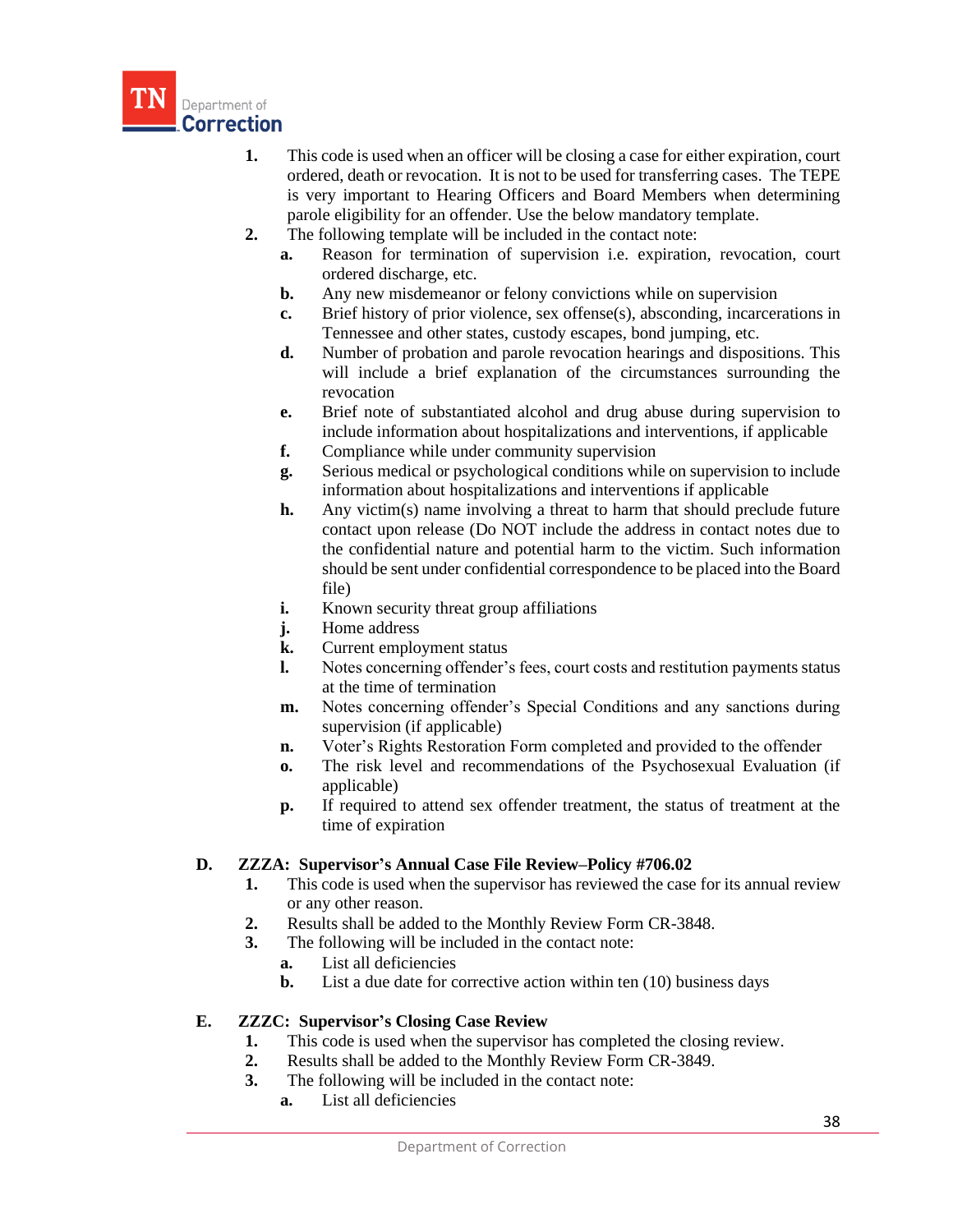

**b.** List a due date for corrective action within ten (10) business days

# **F. ZZZD: District Director File Review Complete**

- **1.** This code is used when the District Director has completed a file review.
- **2.** Results shall be added to the Monthly Review Form CR-3848.
- **3.** The following will be included in the contact note:
	- **a.** List all deficiencies
	- **b.** List a due date for corrective action within ten business days

# **G. ZZZI: Supervisor's Initial Case File Review**

- **1.** This code is used when the supervisor has reviewed the case after the intake process has been completed, but within sixty (60) days of the offenders start date.
- **2.** The file review will be documented using the New Offender Checklist and Initial Case Record Review, CR-3847.
- **3.** The following will be included in the contact note:
	- **a.** List all deficiencies
	- **b.** List a due date for corrective action within ten business days

# **H. ZZZR: Correctional Administrator Case File Review**

- **1.** This code is used when the Correctional Administrator has completed a file review.
- **2.** Results shall be added to the Monthly Review Form CR-3848.
- **3.** The following will be included in the contact note:
	- **a.** List all deficiencies
	- **b.** List a due date for corrective action within ten business days

# **I. ZZZZ: Supervisor's Review of the Case File**

- **1.** This code is used when the Supervisor only needs to document a review of a TEPE contact note.
- **2.** The following will be included in the contact note:
	- **a.** Note a TEPE review was completed
	- **b.** List all deficiencies
	- **c.** Corrections must be made quickly in order to close the case within three business days of expiration as required by Policy #706.03

#### **XXIV. Interstate Compact–Policy #708.03**

**A. General:** Contact note entries summarizing the results of incoming ISC investigations should be entered within three (3) business days after acceptance of the case. ISC contact notes will contain the name of the other state.

# **B. ABIC: Interstate Compact Correspondence**

- **1.** This code is used when documenting correspondence was sent or received from the other state.
- **2.** The following will be included in the contact note:
	- **a.** Purpose for correspondence
	- **b.** Name of the State regarding correspondence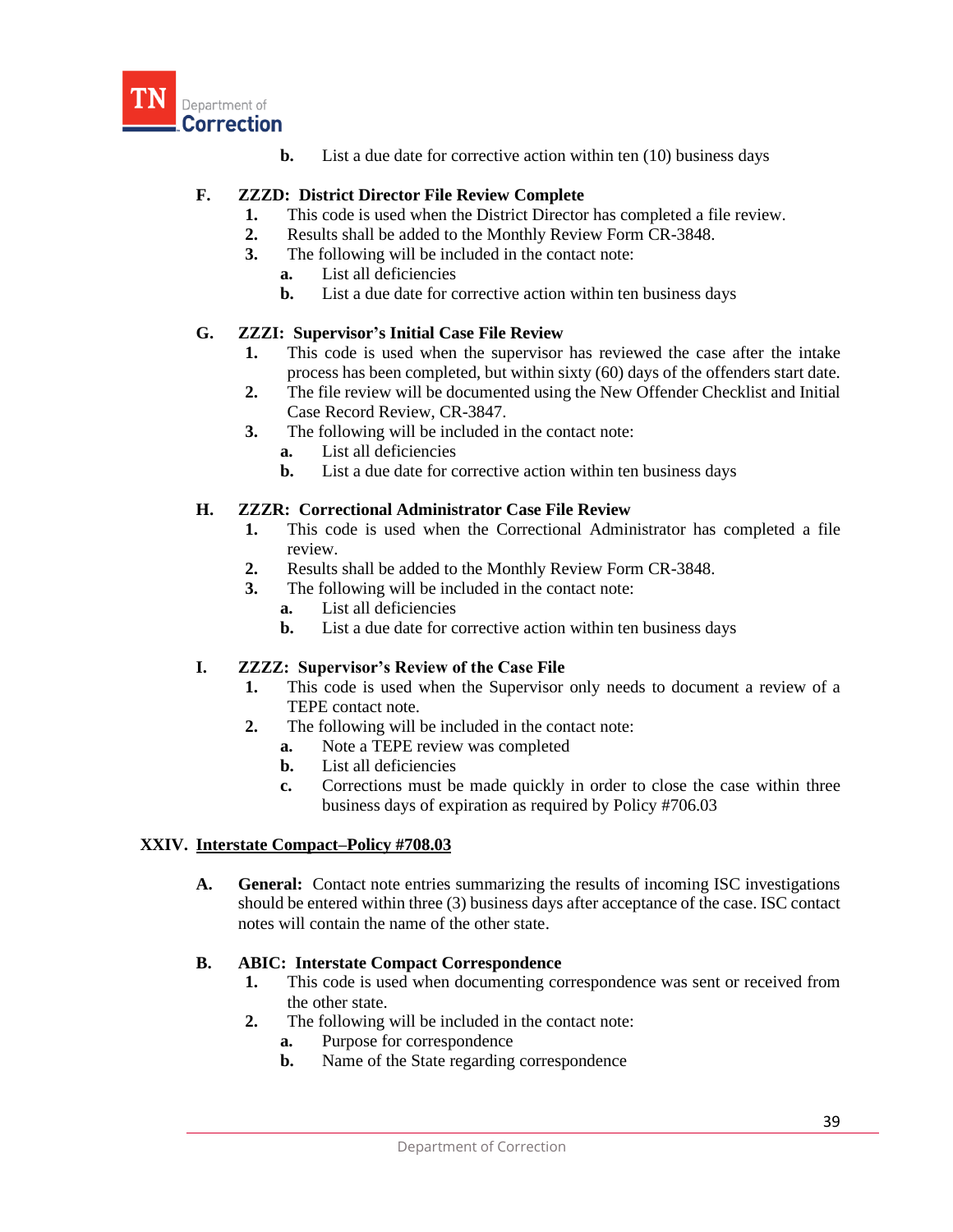

**c.** Summary of the correspondence: Transfer request, Information request, request for reporting instructions, request for progress report from other state, etc.

# **C. ISCR: Interstate Progress Report**

- **1.** This code is used when the progress report has been received from or sent to the other state.
- **2.** The following will be included in the contact note:
	- **a.** Name of the State it was received from
	- **b.** Summary of any significant information contained in the report

### **D. ISCT: Initial Out-of-State Transfer Application**

- **1.** This code is used when an outgoing transfer request is submitted. This will generate the \$150 fee to be invoiced in the fiscal fee system. The \$150 will allow the offender to submit up to three requests to the same state, therefore, requiring only one entry. (If a request to another state is made, another entry shall be entered to download another fee invoice).
- **2.** The following will be included in the contact note, if applicable:
	- **a.** The name of the state the transfer is being requested
	- **b.** State whether it is the first, second, or third request

### **E. XISC: Interstate Progress Report Not Received**

- **1.** This code is used when documenting the progress report has not been received in a timely manner.
- **2.** The following will be included in the contact note:
	- **a.** Name of the state which did not submit the report
	- **b.** Remedial action taken by the officer to get the report

#### **XXV. Programming Classes–Policy #705.05**

#### **A. Anger Management**

#### **1. AMCA: Anger Management Class Attendance**

- **a.** This code is used when documenting each Anger Management class attendance.
- **b.** The following will be included in the contact note:
	- **(1)** Present
	- **(2)** Tardy
	- **(3)** Additional information detailing the participation in class or notes

# **2. AMCC: Anger Management Class Completion**

- **a.** This code is used when an offender has successfully completed the required minimum attendance of Anger Management classes.
- **b.** The following will be included in the contact note:
	- **(1)** State if the offender was board/court ordered to attend Anger Management
	- **(2)** If required, state a letter of class completion was submitted to the courts. This should include the name of the judge and District Attorney
- **3. AMCF: Anger Management Class Failure to Complete**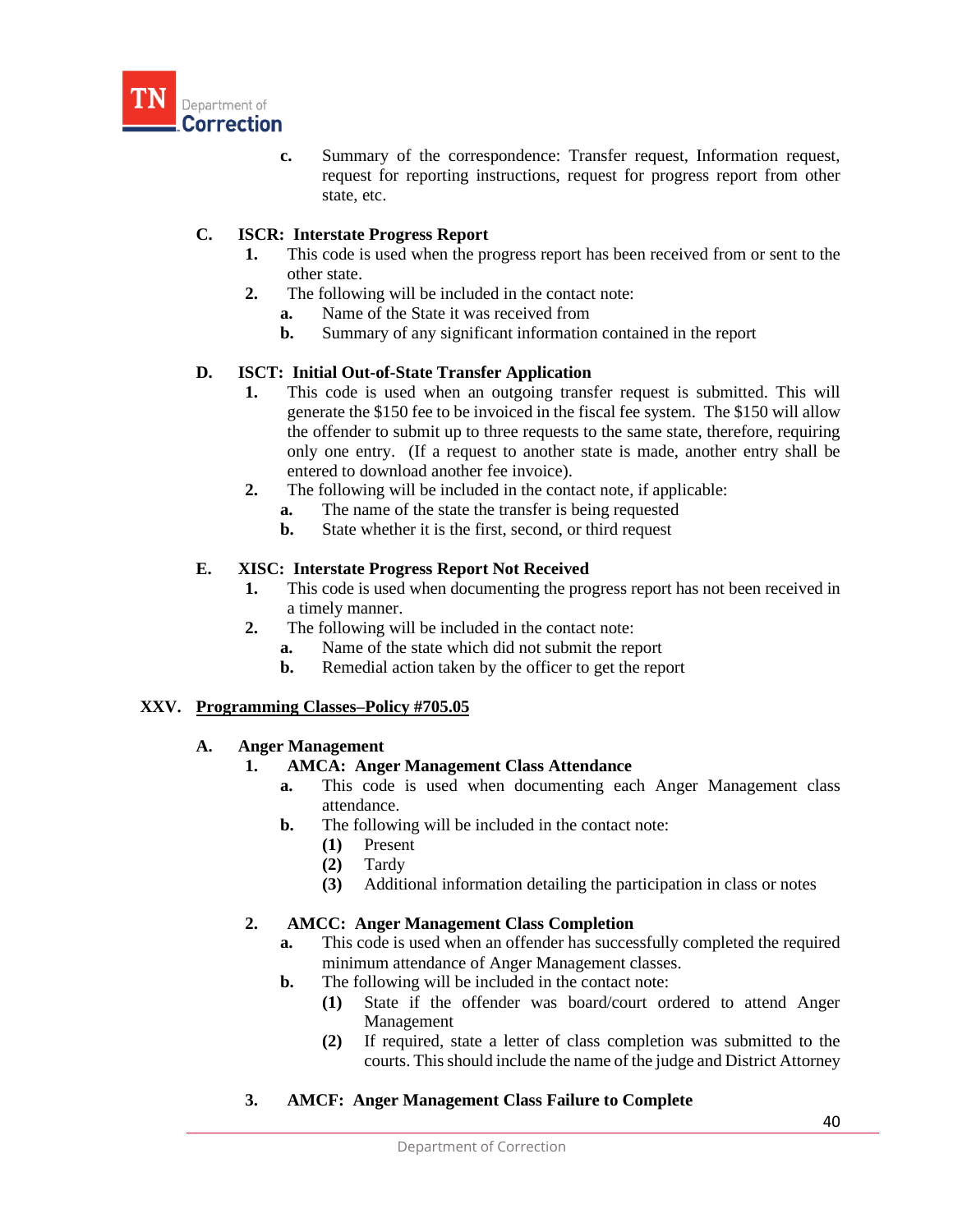

- **a.** This code is used when it is determined to terminate the offender from the Anger Management class.
- **b.** The following will be included in the contact note:
	- **(1)** Reason for termination
	- **(2)** State if the offender was court ordered to attend Anger Management
	- **(3)** If required, state a letter of failure to complete was submitted to the courts. This should include the name of the judge and District Attorney
	- **(4)** If ordered by the Board, the case note should document that the officer was notified of the termination so that appropriate sanctions can be applied

# **4. AMCR: Anger Management Class Referral**

- **a.** This code is used when an offender has been referred to Anger Management.
- **b.** Include the reason for the referral in the contact notes.

### **5. AMCX: Anger Management Class Non-Attendance**

- **a.** This code is used when an offender is absent from an Anger Management class.
- **b.** The following will be included in the contact note:
	- **(1)** Notification of the supervising officer
	- **(2)** Excused/Unexcused absence
	- **(3)** If an excused absence, what is the reason
	- **(4)** The number of times an offender has been absent
	- **(5)** Withdrawal
	- **(6)** Dismissal from class or program
	- **(7)** Additional information regarding the offender failing to attend

# **B. Cognitive Behavior Intervention Program**

# **1. CBIA: CBIP Class Attended**

- **a.** This code is used when documenting each CBIP class attendance.
- **b.** The following will be included in the contact note:
	- **(1)** Present
	- **(2)** Tardy
	- **(3)** Additional information detailing the participation in class or notes

# **2. CBIC: CBIP Class Completed**

- **a.** This code is used when an offender has successfully completed the required minimum attendance of CBIP classes.
- **b.** The following will be included in the contact note:
	- **(1)** State if the offender was board/court ordered to attend CBIP
	- **(2)** If required, state a letter of class completion was submitted to the courts. This should include the name of the judge and District Attorney

# **3. CBIF: CBIP Class Failed to Complete**

- **a.** This code is when it is determined to terminate the offender from the CBIP class
- **b.** The following will be included in the contact note:
	- **(1)** Reason for termination
	- **(2)** State if the offender was court ordered to attend CBIP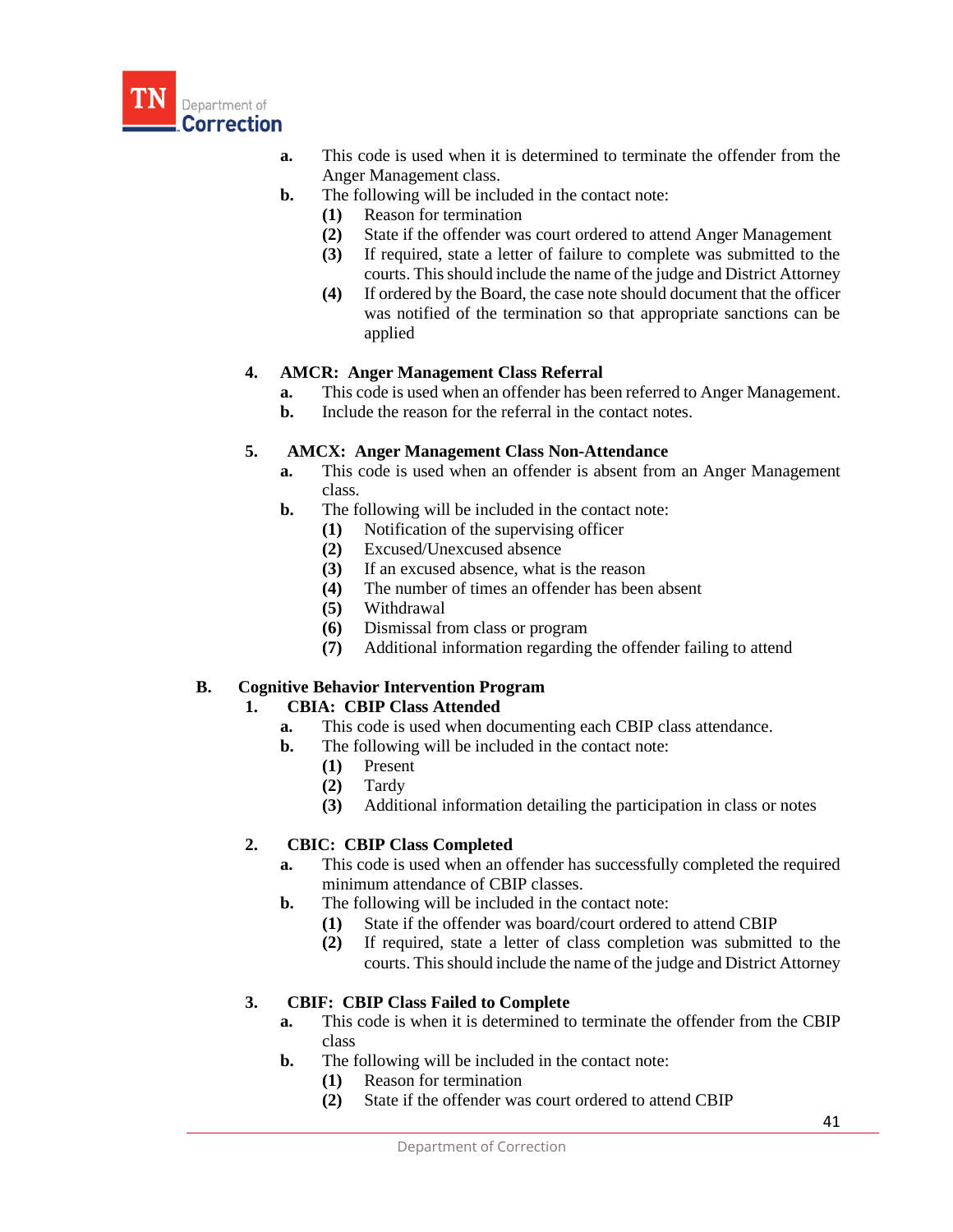

- **(3)** If required, state that a letter of failure to complete was submitted to the courts. This should include the name of the judge and District Attorney
- **(4)** If ordered by the Board, the case note should document that the Parole Officer was notified of the termination so that appropriate sanctions can be applied

# **4. CBIR: CBIP Class Referral**

- **a.** This code is used when an offender has been referred to CBIP.
- **b.** The reason for the referral should be included in the contact notes.

# **5. CBIX: CBIP Class Absent**

- **a.** This code is used when an offender is absent from a CBIP class.
- **b.** The following will be included in the contact note:
	- **(1)** Notification of the supervising officer
	- **(2)** Excused/Unexcused absence
	- **(3)** If an excused absence, what is the reason
	- **(4)** The number of times an offender has been absent
	- **(5)** Withdrawal
	- **(6)** Dismissal from class or program
	- **(7)** Additional information regarding the offender failing to attend

# **C. High School Equivalency**

# **1. HSEA: HSE Attendance**

- **a.** This code is used to document each GED or HiSET attendance.
- **b.** The following will be included in the contact note, as applicable:
	- **(1)** Present
	- **(2)** Tardy
	- **(3)** Additional information detailing the participation in class or notes

# **2. HSEC: HSE Class Completion**

- **a.** This code is used when an offender has successfully completed and graduated with their High School Equivalency diploma.
- **b.** The following will be included in the contact note:
	- **(1)** Name and location where the offender earned their diploma
	- **(2)** State if the offender was board/court ordered to attend HSE class
	- **(3)** If required, state a letter of class completion was submitted to the courts. This should include the name of the judge and District Attorney

# **3. HSEF: High School Equivalency Class Failure to Complete**

- **a.** This code is used when it is determined to terminate the offender from the class.
- **b.** The following will be included in the contact note:
	- **(1)** Reason for termination
	- **(2)** If required, state that a letter of failure to complete was submitted to the courts. This should include the name of the judge and District Attorney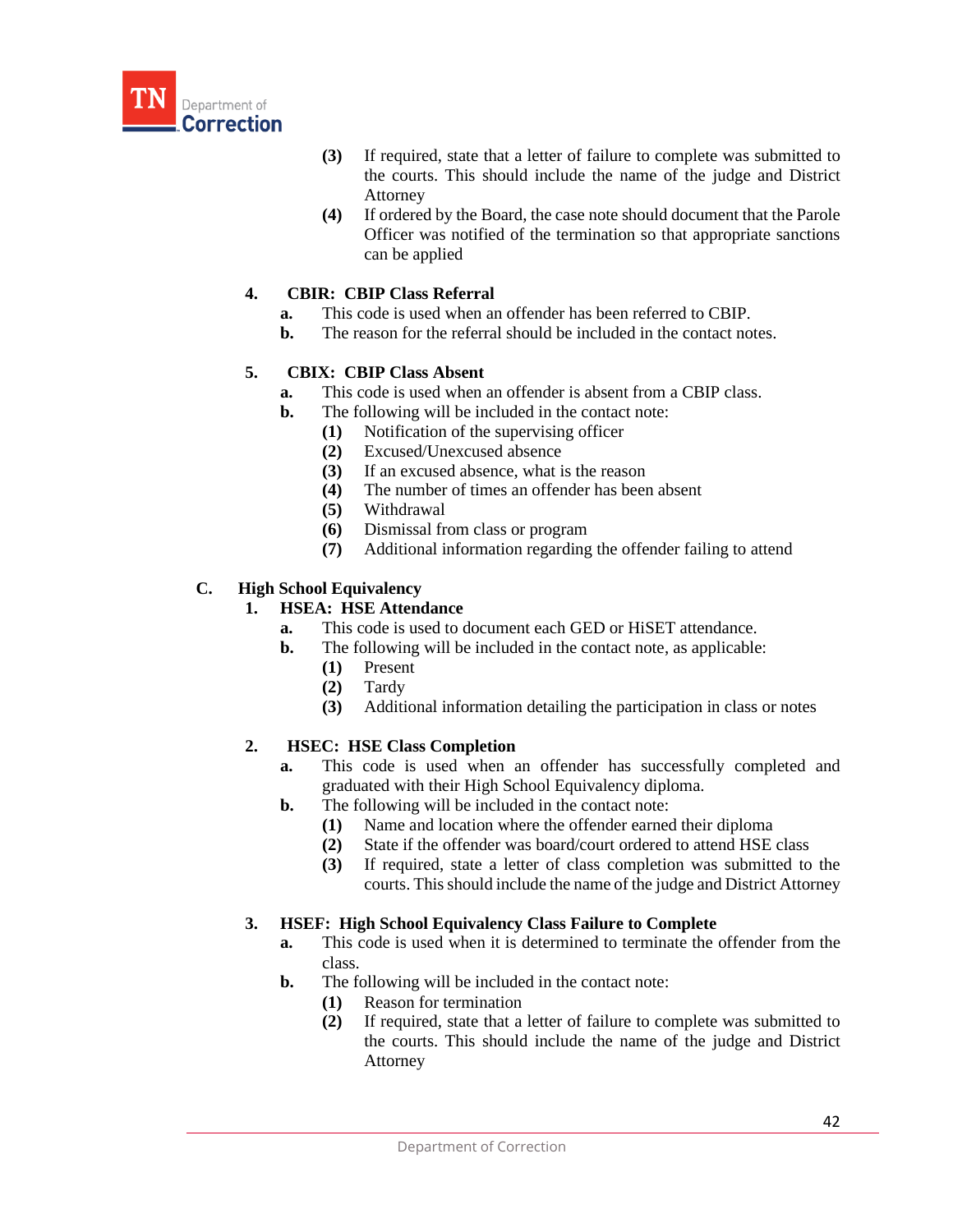

**(3)** If ordered by the Board, the case note should document that the Parole Officer was notified of the termination so that appropriate sanctions can be applied

### **4. HSER: High School Equivalency Class Referral**

- **a.** This code is used when an offender is referred to the High School Equivalency Class.
- **b.** The reason for the referral should be included in the contact note.

# **D. Job Readiness**

### **1. JRCA: Job Readiness Class Attendance**

- **a.** This code is used when documenting each Job Readiness attendance.
- **b.** The following will be included in the contact note:
	- **(1)** Present
	- **(2)** Tardy
	- **(3)** Additional information detailing the participation in class or notes

### **2. JRCC: Job Readiness Class Completion**

- **a.** This code is used when an offender has successfully completed the required minimum attendance of Job Readiness classes.
- **b.** The following will be included in the contact note:
	- **(1)** State if the offender was board/court ordered to attend Job Readiness
	- **(2)** If required, state letter of class completion was submitted to the courts. This should include the name of the judge and District Attorney

# **3. JRCF: Job Readiness Class Failure to Complete**

- **a.** This code is used when it is determined to terminate an offender from Job Readiness.
- **b.** The following will be included in the contact note:
	- **(1)** Reason for termination
	- **(2)** State if the offender was a court ordered to attend Job Readiness
	- **(3)** If required, state that a letter of failure to complete was submitted to the courts. This should include the name of the judge and District Attorney
	- **(4)** If ordered by the Board, the case note should document that the Officer was notified of the termination so that appropriate sanctions can be applied

# **4. JRCN: Failed to Attend Job Readiness Class**

- **a.** This code is used when an offender fails to attend a Job Readiness class.
- **b.** The following will be included in the contact note:
	- **(1)** Notification of the supervising officer
	- **(2)** Excused/Unexcused absence
	- **(3)** Withdrawal
	- **(4)** Dismissal from class or program
	- **(5)** Additional information regarding the offender failing to attend

# **5. JRCR: Job Readiness Class Referral**

**a.** This code is used when an offender is referred to Job Readiness.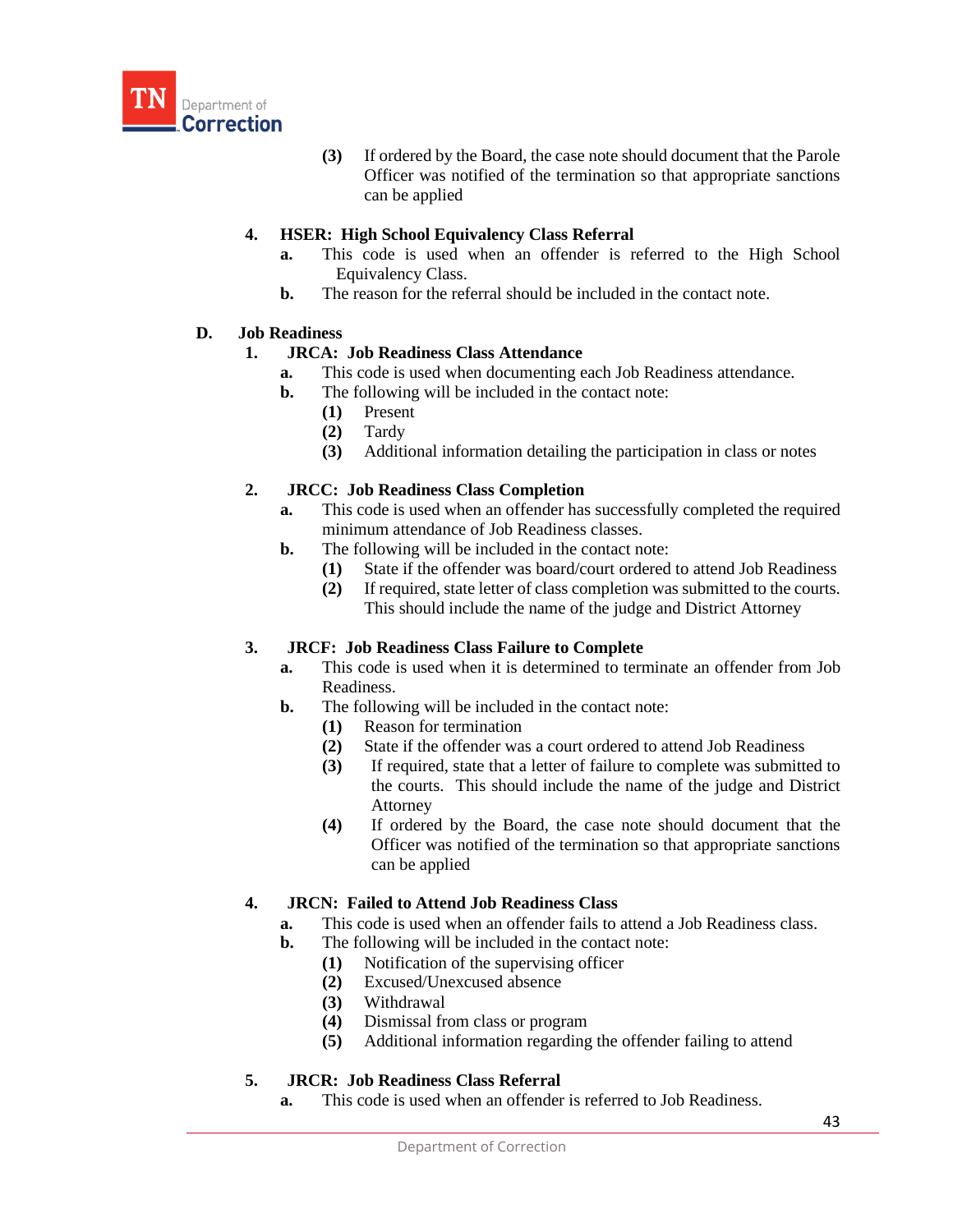

**b.** The reason for the referral should be included in the contact note.

### **E. Relapse Prevention**

### **1. RPCA: Relapse Prevention Class Attendance**

- **a.** This code is used when documenting each Relapse Prevention attendance.
- **b.** The following will be included in the contact note:
	- **(1)** Notation information concerning attendance, as applicable:
	- **(2)** Present
	- **(3)** Tardy
	- **(4)** Additional information detailing the participation in class or notes

### **2. RPCC: Relapse Prevention Class Completion**

- **a.** This code is used when an offender has successfully completed the required minimum attendance of Relapse Prevention classes.
- **b.** The following will be included in the contact note:
	- **(1)** State if the offender was board/court ordered to attend Relapse Prevention
	- **(2)** If required, state that a letter of class completion was submitted to the courts. This should include the name of the judge and District Attorney

### **3. RPCF: Relapse Prevention Class Failure to Complete**

- **a.** This code is used when it is determined to terminate the offender from Relapse Prevention.
- **b.** The following will be included in the contact note:
	- **(1)** Reason for termination
	- **(2)** State if the offender was court ordered to attend CBIP
	- **(3)** If required, state that a letter of failure to complete was submitted to the courts. This should include the name of the judge and District Attorney
	- **(4)** If ordered by the Board, the case note should document that the officer was notified of the termination so that appropriate sanctions can be applied

# **4. RPCR: Relapse Prevention Class Referral**

- **a.** This code is used when an offender has been referred to Relapse Prevention
- **b.** The reason for the referral should be included in the contact note.

# **5. RPCX: Relapse Class Non-Attendance**

- **a.** This code is used when an offender is absent from a Relapse Prevention class.
- **b.** The following will be included in the contact note:
	- **(1)** Notification of the supervising officer
	- **(2)** Excused/Unexcused absence
	- **(3)** If an excused absence, what is the reason
	- **(4)** The number of times an offender has been absent
	- **(5)** Withdrawal
	- **(6)** Dismissal from class or program
	- **(7)** Additional information regarding the offender failing to attend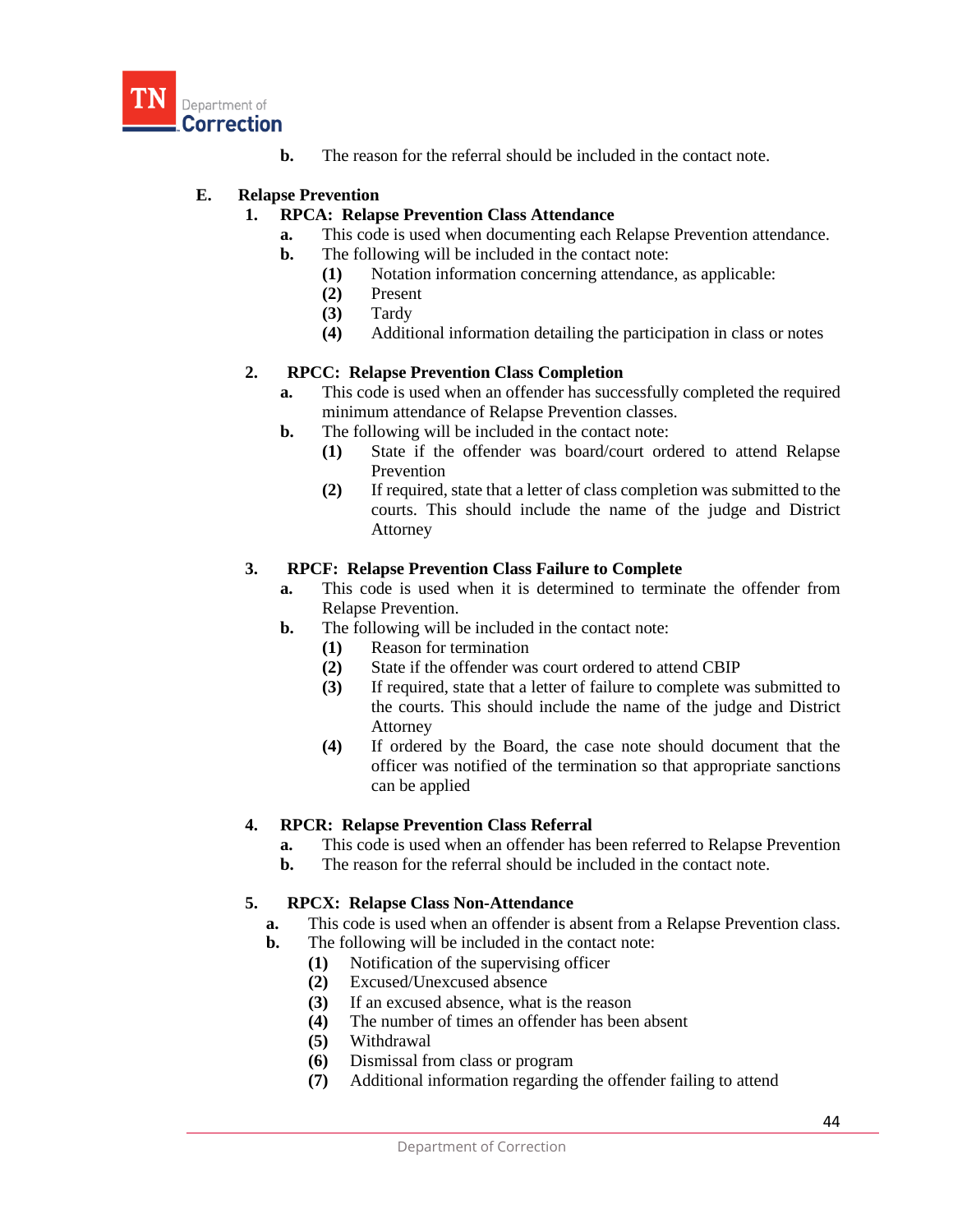

# **F. Stopping Abuse for Everyone**

# **1. SAFA: SAFE Class Attended**

- **a.** This code is used when documenting each SAFE attendance.
- **b.** The following will be included in the contact note:
	- **(1)** Present
	- **(2)** Tardy
	- **(3)** Additional information detailing the participation in class or notes

# **2. SAFC: SAFE Class Completed**

- **a.** This code is used when the offender has successfully completed the required minimum attendance of SAFE classes.
- **b.** The following will be included in the contact note:
	- **(1)** State if the offender was board/court ordered
	- **(2)** If required, state that a letter of class completion was submitted to the courts. This should include the name of the judge and District Attorney

# **3. SAFF: SAFE Class Failure to Complete**

- **a.** This code is used when it is determined to terminate the offender from the class.
- **b.** The following will be included in the contact note:
	- **(1)** Reason for termination
	- **(2)** State if the offender was court ordered to attend SAFE
	- **(3)** If required, state that a letter of failure to complete was submitted to the courts. This should include the name of the judge and District Attorney
	- **(4)** If ordered by the Board, the case note should document that the officer was notified of the termination so that appropriate sanctions can be applied

#### **4. SAFR: SAFE Class Referral**

- **a.** This code is used when an offender has been referred to SAFE.
- **b.** The reason for the referral should be included in the contact note.

# **5. SAFX: SAFE Class Absent**

- **a.** This code is used when an offender is absent from a SAFE class.
- **b.** The following will be included in the contact note:
	- **(1)** Notification of the supervising officer
	- **(2)** Excused/Unexcused absence
	- **(3)** If an excused absence, what is the reason
	- **(4)** The number of times an offender has been absent
	- **(5)** Withdrawal
	- **(6)** Dismissal from class or program
	- **(7)** Additional information regarding the offender failing to attend

#### **G. Victim Impact**

# **1. VICA: Victim Impact Class Attendance**

- **a.** This code is used when documenting each Victim Impact attendance.
- **b.** The following will be included in the contact note, as applicable:
	- **(1)** Present
	- **(2)** Tardy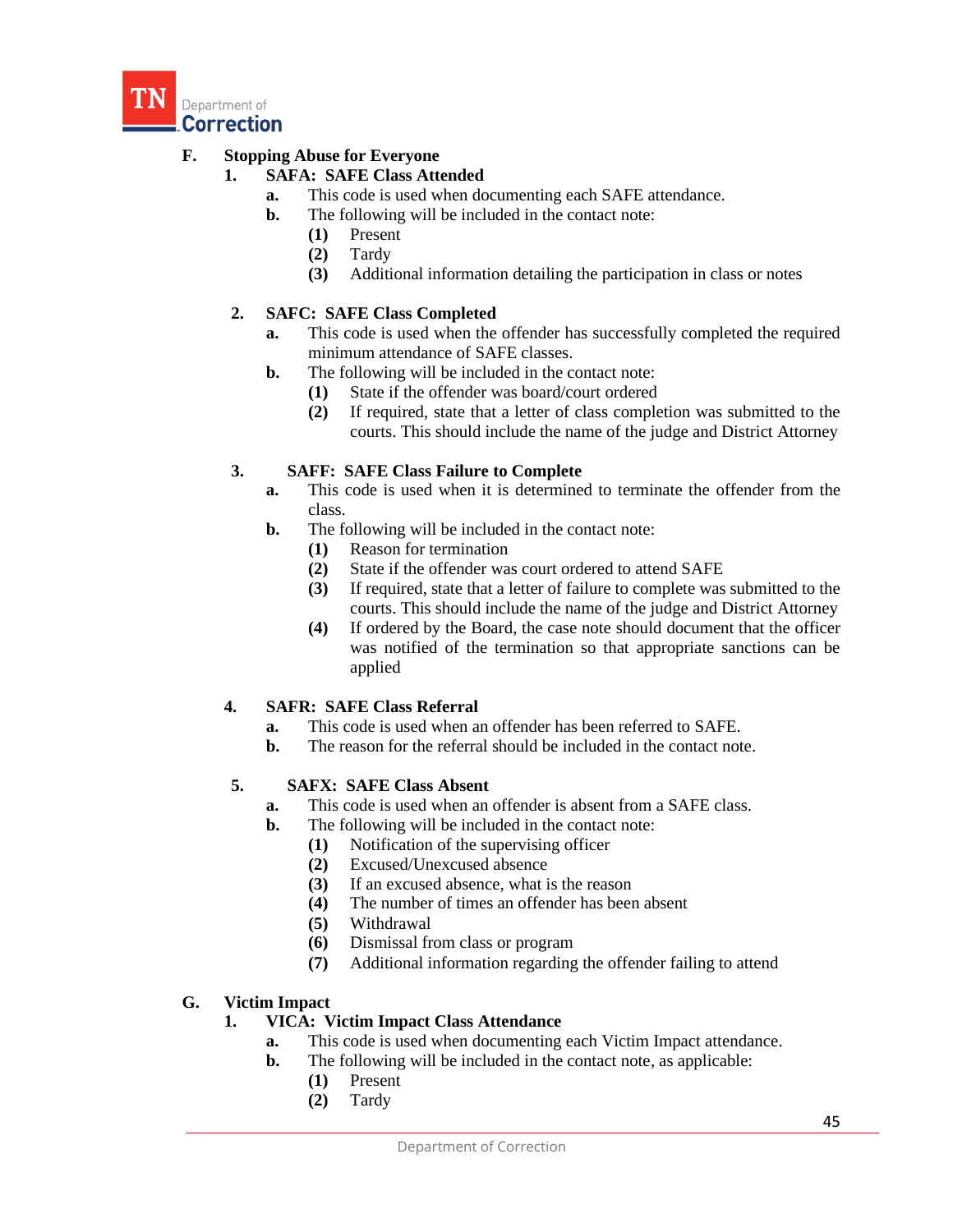

**(3)** Additional information detailing the participation in class or notes

### **2. VICC: Victim Impact Class Completion**

- **a.** This code is used when an offender has successfully completed the required minimum attendance of Victim Impact classes.
- **b.** The following will be included in the contact note:
	- **(1)** State if the offender was board/court ordered to attend Victim Impact
	- **(2)** If required, state that a letter of class completion was submitted to the courts. This should include the name of the judge and District Attorney

#### **3. VICF: Victim Impact Class Failure to Complete**

- **a.** This code is used when it is determined to terminate the offender from the Victim Impact class.
- **b.** The following will be included in the contact note:
	- **(1)** Reason for termination
	- **(2)** State if the offender was court ordered to attend Victim Impact
	- **(3)** If required, state that a letter of failure to complete was submitted to the courts. This should include the name of the judge and District Attorney
	- **(4)** If ordered by the Board, the case note should document that the officer was notified of the termination so that appropriate sanctions can be applied

### **4. VICR: Victim Impact Class Referral**

- **a.** This code is used when an offender is referred to Victim Impact.
- **b.** The reason for the referral should be included in the contact note.

# **5. VICX: Victim Impact Class Absent**

- **a.** This code is used when an offender is absent from a Victim Impact class.
- **b.** The following will be included in the contact note:
	- **(1)** Notification of the supervising officer
	- **(2)** Excused/Unexcused absence
	- **(3)** If an excused absence, what is the reason
	- **(4)** The number of times an offender has been absent
	- **(5)** Withdrawal
	- **(6)** Dismissal from class or program
	- **(7)** Additional information regarding the offender failing to attend

#### **XXVI. Forensic Social Workers–Policy #113.86**

#### **A. FSWA: FSW Completed an Assessment with the Offender**

- **1.** This code is used when documenting the completion of an assessment with the offender.
- **2.** The following will be included in the contact note:
	- **a.** List the type of assessment
	- **b.** General information, while confidential information will be retained in the FSW case file, which is confidential

# **B. FSWC: FSW Contact that Describes Contact with the Offender**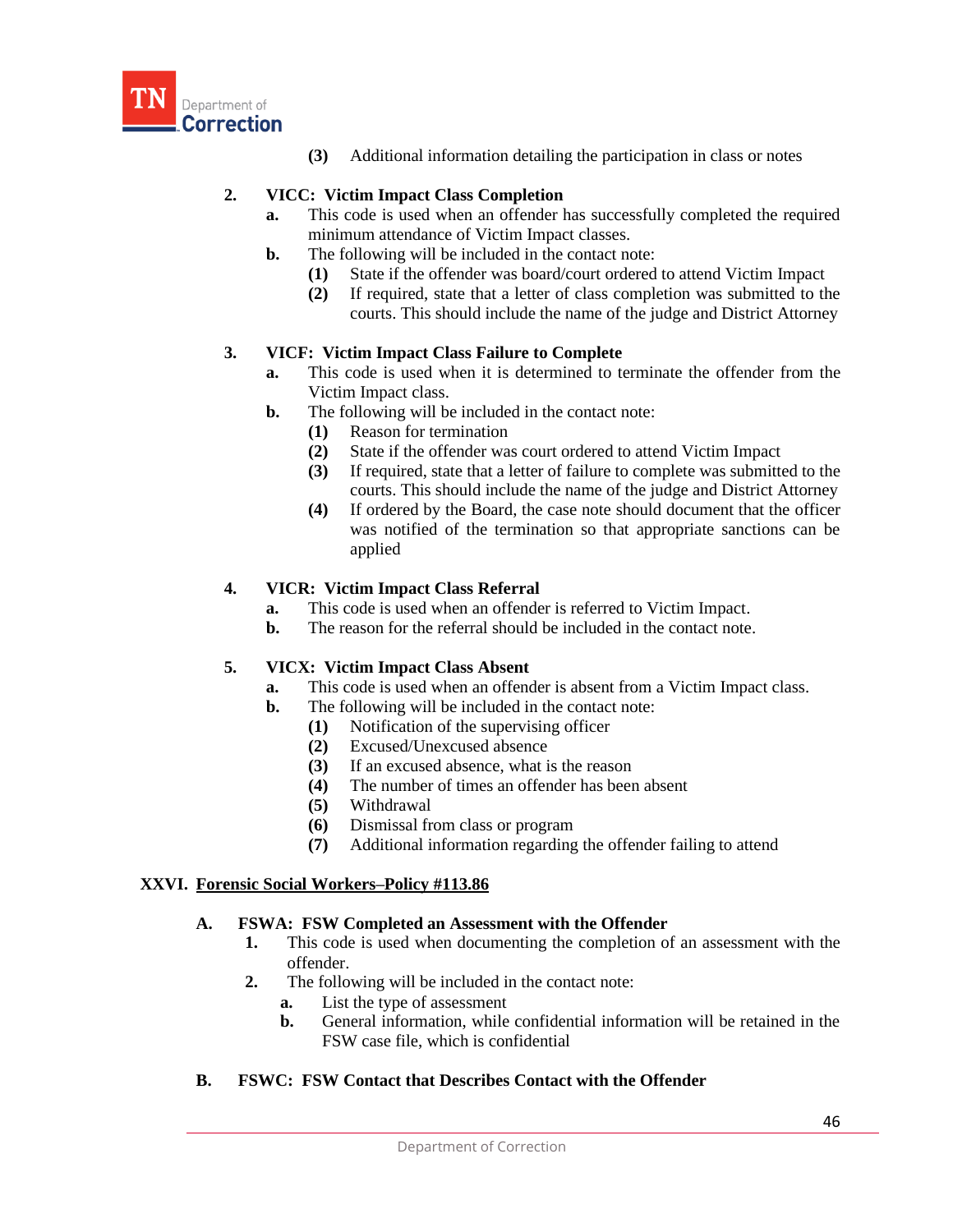

- **1.** This code is used when the FSW describes the contact with offender, Probation/Parole staff, Board and/or and collateral contacts.
- **2.** The following will be included in the contact note:
	- **a.** Identity of the person contacted
	- **b.** General summary of the contact, but no confidential information

### **C. FSWO: Offender Case File is Re-Opened and Referred by Officer to FSW**

- **1.** This code is used when the FSW re-opens an offender's case file with a new referral.
- **2.** The following will be included in the contact note:
	- **a.** Reason for the referral, minus any confidential information

#### **D. FSWR: Referral from Officer to the FSW**

- **1.** This code is used when the officer makes a referral to the FSW for Probation/Parole Officer sanction, Board ordered, TDOC Central Office and Court requests, Risk Needs Assessment recommendation or positive for illegal alcohol use or substance use.
- **2.** The contact note should include general information, while confidential information will be retained in the FSW case file, which is also confidential.

#### **E. FSWS: FSW Discharged the Offender with Successful Completion of Treatment**

- **1.** This code is used when the FSW discharges the offender for successful completion of treatment services.
- **2.** The following will be included in the contact note:
	- **a.** Whether the offender needs any additional services
	- **b.** If so, FSWT will also be entered to capture additional services

#### **F. FSWT: FSW Completed a Treatment Plan with the Offender**

- **1.** This code is used when the FSW documents a treatment plan has been made with the offender and signifies that appointment has been completed.
- **2.** The following will be included in the contact note:
	- **a.** General information, while confidential information will be retained in the FSW case file, which is confidential
	- **b.** Supervising officer has been notified of treatment plan

#### **G. FSWU: FSW Discharged the Offender with Unsuccessful Completion of Treatment**

- **1.** This code is used when the FSW discharges the offender with unsuccessful completion of treatment services.
- **2.** The reason for the discharge, excluding confidential information, should be included in the contact note.

#### **H. FSWX: FSW Appointment-Client did not Show**

**1.** This code is used when informing the officer that the offender did not report or attend the scheduled FSW appointment and will need rescheduled by the officer.

#### **XXVII. Compliant Reporting-Policy #704.01.01**

### **A. ACIO: Accepted for CR**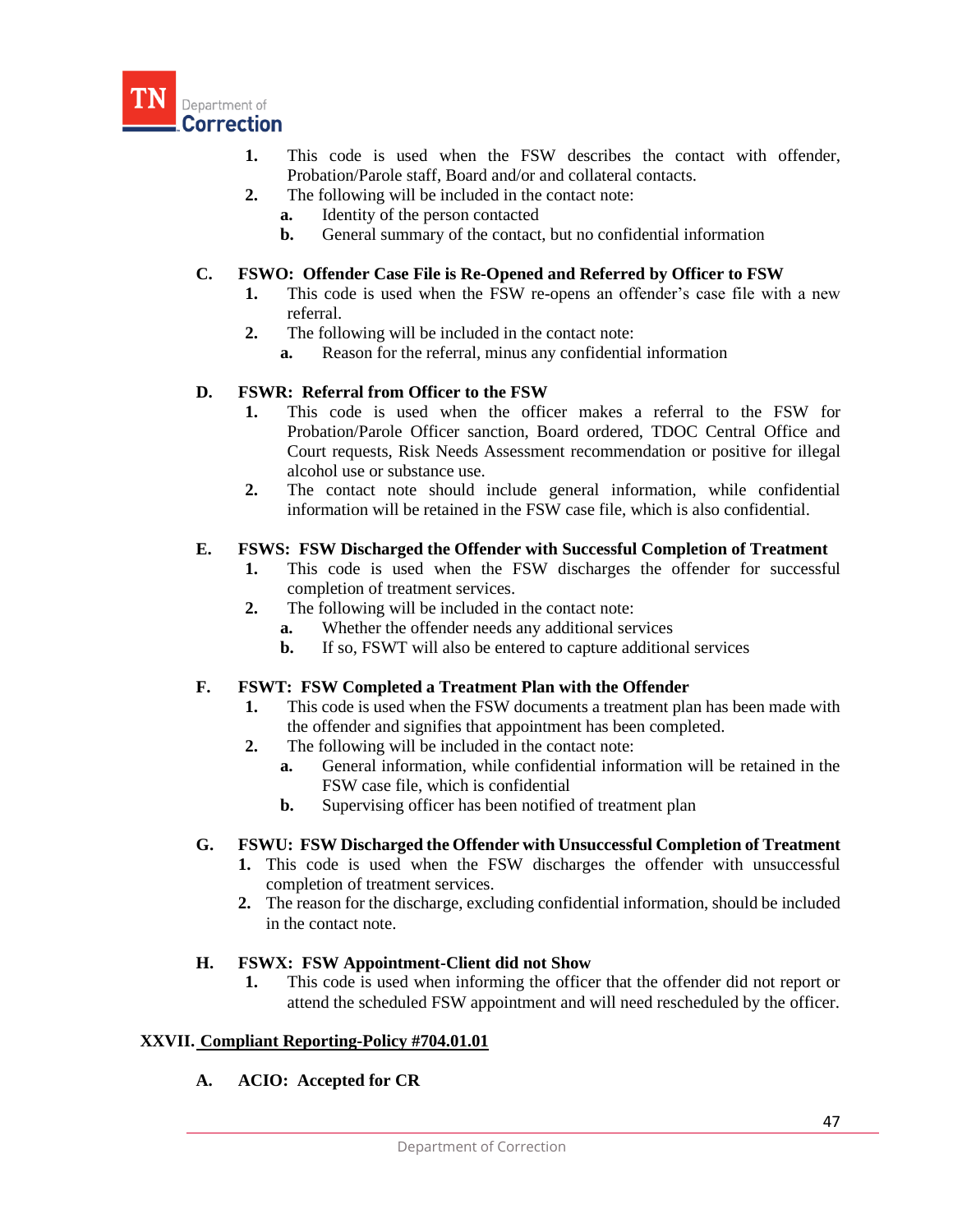

**1.** This code is used when an offender has been approved by review process to be in CR Program.

# **B. CHAD: Address Change**

- **1.** This code is automatically generated in OMS after it has been approved by an officer.
- **2.** The address will be automatically entered in the contact note and on the LCLA/Offender Attributes screen.

# **C. CHEC: Employment Changed**

- **1.** This code is used when an offender has new employment information.
- **2.** The following will be included in the contact note:
	- **a.** List the new place of employment
	- **b.** Update LCLC/Employment Screen in the OMS

# **D. CHTC: Phone Number Changed**

- **1.** This code is automatically generated in OMS after it has been approved by an officer.
- **2.** The phone number will be automatically entered in the contact note and on the LCLA/Offender Attributes screen.

# **E. COLP: Contact with Law Enforcement (CR Only)**

- **1.** This code is used when a CR offender regarding contact with Law Enforcement.
- **2.** The following will be included in the contact note:
	- **a.** Nature of contact with law enforcement
	- **b.** Date, time and type of offense for any reported new arrest or citation (ARRP should also be entered for new arrest)
	- **c.** Any other contact with law enforcement (i.e.: witness to crime or victim of crime)

# **F. DECF: Denied, No Effort to Pay Fine and Costs**

- **1.** This code is used when denying CR based on making no efforts to pay fines or costs.
- **2.** The following will be included in the contact note:
	- **a.** Explanation of how offender failed to comply with payments
	- **b.** Last date offender paid fines/costs, and amount of arrearage owed

#### **G. DEDF: Denied, No Effort to Pay Fees**

- **1.** This code is used when denying CR based on failure to pay fees.
- **2.** The following will be included in the contact note:
	- **a.** Explanation of how offender failed to comply with payments
	- **b.** Last date offender paid fees, and amount of arrearage owed

#### **H. DEDU: Denied, Serious Compliance Issues**

- **1.** This code is used when denying CR based on serious compliance issues.
- **2.** The following will be included in the contact note:
	- **a.** Description of compliance issues (i.e.: failure to attend treatment, failure to report)
	- **b.** Actions to be taken regarding compliance issues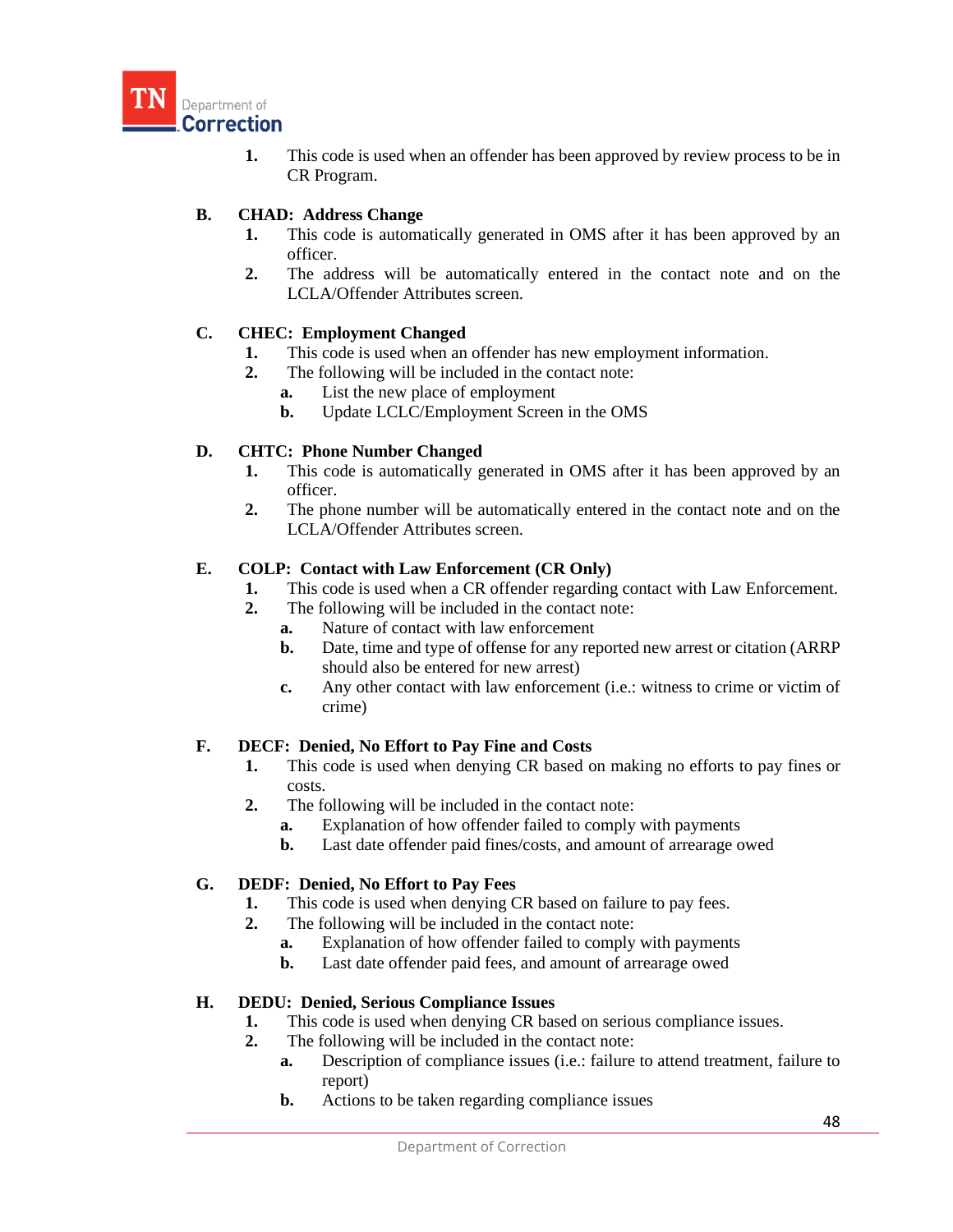

# **I. DEIO: Denied for CR**

- **1.** This code is used when the CR program is denied
- **2.** The following will be included in the contact note:
	- **a.** Reason for denial
	- **b.** Any recommendations for officer regarding offender (i.e.: violation report)

### **J. DEIR: Denied, Failure to Report as Instructed**

- **1.** This code is used when denying CR based on failing to report as instructed.
- **2.** The following will be included in the contact note:
	- **a.** Date(s) of failure to report
	- **b.** Any remedial action taken by the officer

### **K. IOTI: Interactive Offender Tracking Inbound Call**

- **1.** This code is automatically generated when the offender calls to report for CR.
- **2.** The following is included in the contact note:
	- **a.** Status Completed
	- **b.** Number
	- **c.** Type of call
	- **d.** Language used
	- **e.** If the call was later
	- **f.** Address change
	- **g.** Employment change
	- **h.** Phone number change
	- **i.** Alternate phone number change
	- **j.** Law Enforcement contact
	- **k.** Voicemail
	- **l.** Duration of the call
	- **m.** Confirmation number

### **L. REIO: Recommended for CR**

- **1.** This code is used when an offender meets criteria and is recommended for CR.
- **2.** The following will be included in the contact note:
	- **a.** State offender is being recommended for CR
	- **b.** State what offender meets minimum requirements
	- **c.** Drug screens
	- **d.** Sentence conviction meets standards
	- **e.** Length on supervision level meets requirements

## **M. TEFA: Terminated for Felony Arrest**

- **1.** This code is used when an offender is terminated for a new felony arrest.
- **2.** The following will be included in the contact note:
	- **a.** The date of arrest
	- **b.** Type of offense
	- **c.** Current location of offender if known on bond (ARRP should also be entered)

## **N. TEMA: Terminated for Misdemeanor Arrest**

**1.** This code is used when an offender is terminated for a new misdemeanor arrest.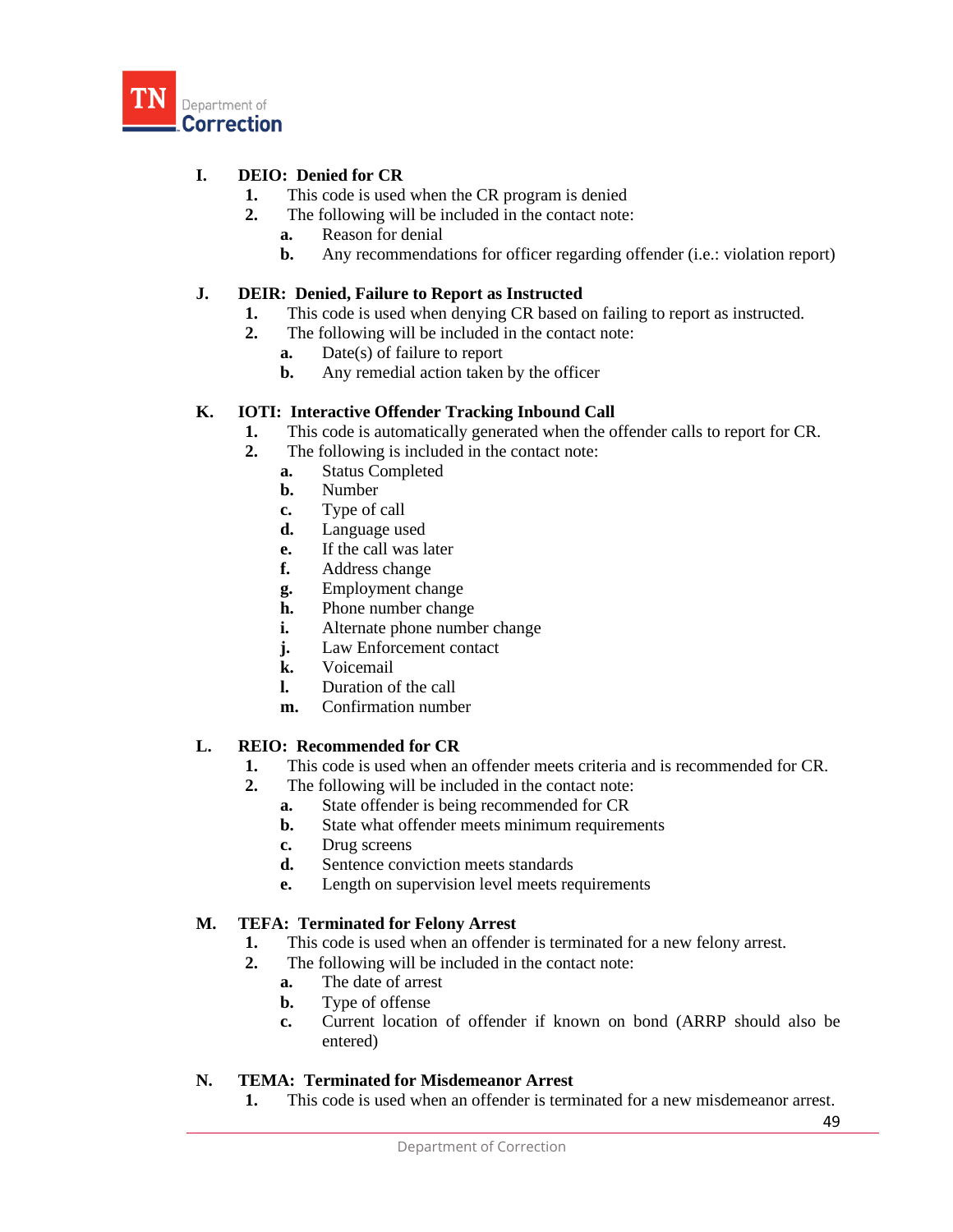

- **2.** The following will be included in the contact note:
	- **a.** The date of arrest
	- **b.** Type of offense
	- **c.** Current location of offender if known on bond (ARRP should also be entered)

## **O. TEVW: Terminated for PV Warrant**

- **1.** This code is used when an offender is terminated due to a Parole/Probation warrant.
- **2.** The following will be included in the contact note:
	- **a.** The reason for warrant request
	- **b.** Status of offender (i.e.: in custody, absconder)

### **P. TFTR: Terminated for Failure to Report**

- **1.** This code is used when an offender is terminated for failure to report.
- **2.** The following will be included in the contact note:
	- **a.** The offender's last report date in system
	- **b.** Attempts (text, letter, phone) to bring offender into compliance

### **Q. TFPF: Terminated for Failure to Pay Fees**

- **1.** This code is used when an offender is terminated for failure to pay fees.
- **2.** The following will be included in the contact note:
	- **a.** Offender's last date of fee payment
	- **b.** Offender's fee arrearage amount
	- **c.** Attempts officer made to bring offender into compliance

### **R. TFSC: Terminated for Failure to Comply with SC**

- **1.** This code is used when an offender is terminated for failure to comply with their special conditions.
- **2.** The following will be included in the contact note:
	- **a.** Specific special conditions that offender has failed to meet
	- **b.** Attempts officer made to bring offender into compliance

### **XXVIII. Travel Permit–Policy #705.02**

### **A. ATDI: Travel Document Issued**

- **1.** This contact code is used when a travel permit is issued. This is for both in-state travel and out-of-state travel permits.
- **2.** The following will be included in the contact note:
	- **a.** Location/address of where the offender is going
	- **b.** Date of departure and date of arrival/return
	- **c.** Method of travel
	- **d.** Duration of stay
	- **e.** Travel Companions
	- **f.** Any other pertinent information specific to the offender's situation
	- **g.** Was the offender instructed to contact local law enforcement? If so, instruct the offender that proof is required upon return
	- **h.** Name and phone number of person offender is visiting (if applicable)
	- **i.** Reason for travel permit-business or personal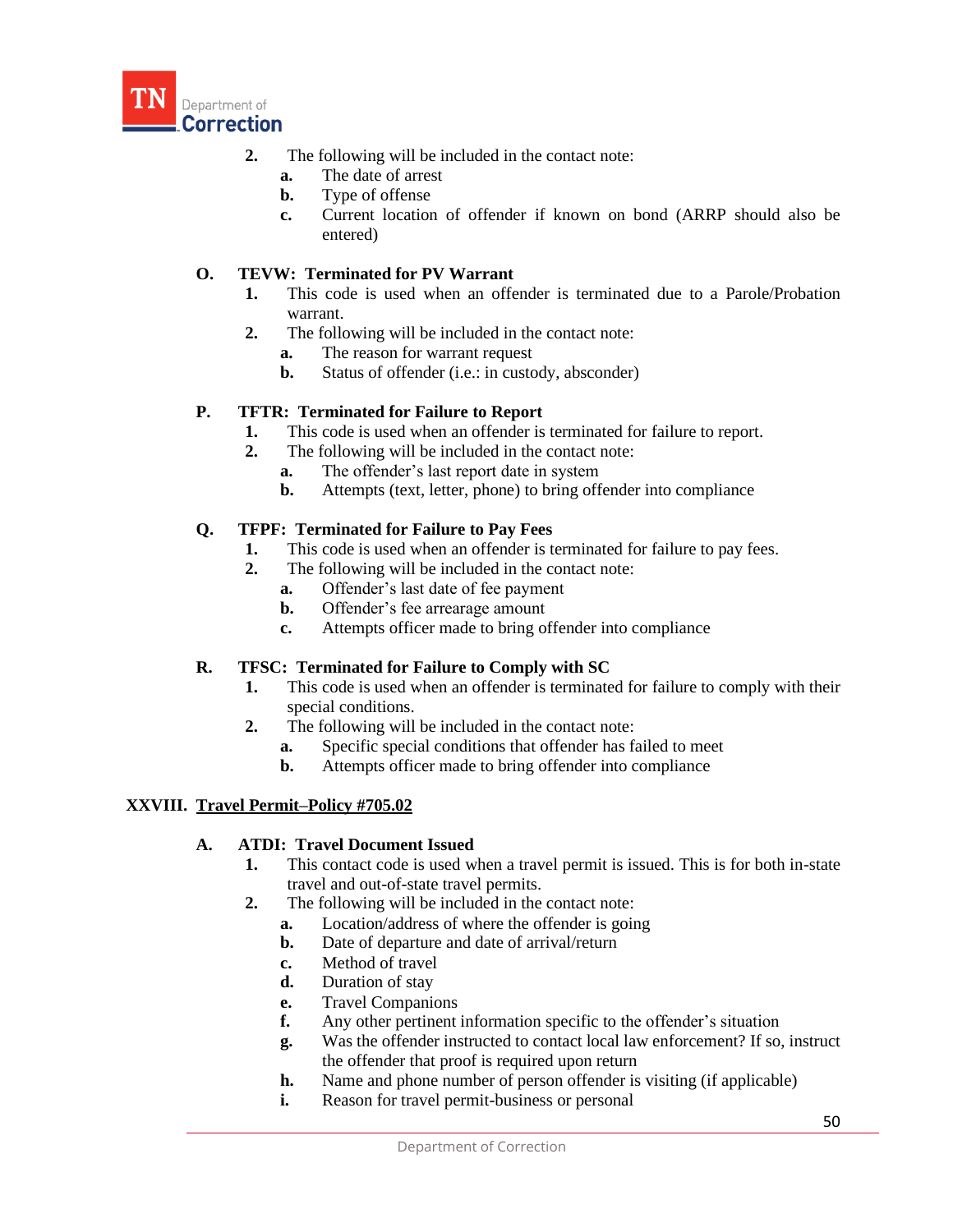

## **XXIX. Security Threat Group–Policy #506.25**

### **A. STGI: Staff Observations Regarding Security Threat Group Affiliation**

- **1.** This code is used when documenting security threat group affiliations.
- **2.** Detailed information about the types of information to be covered in a STGI contact note type is detailed in TDOC Policy #506.25, Security Threat Group Intelligence

### **XXX. Absconded Offenders–Policy #707.22**

### **A. ABSR: Absconder Violation Report Submitted**

- **1.** This code is used when a violation report for absconding has been submitted
- **2.** The following will be included in the contact note:
	- **a.** Rules violated included on the warrant/violation
	- **b.** County of origin
	- **c.** Note who the violation was submitted to for approval

### **B. ABSW: Absconder Warrant Issued**

- **1.** This code is used when a warrant for absconding supervision has been signed. The offender can now be placed into warrant supervision.
- **2.** The following will be included in the contact note:
	- **a.** County of origin
	- **b.** Warrant/Violation Number, if known
	- **c.** Agency receiving the original copy

### **XXXI. Initial Contact–Policy #703.03**

### **A. PAIC : Parole Initial Contact**

- **1.** This code is used when indicating the initial contact required by the supervising officer with an offender released onto parole has occurred. This contact must be completed within 2 business days of the offender's release to parole.
- **2.** The following will be included in the contact note:
	- **a.** The date of the offender's scheduled intake appointment
	- **b.** Type of Contact (phone number-number called from)/in person-if in person enter the location)
	- **c.** What instructions were given to the offender (next report date, intake date, etc.)

## **B. PRIC: Probation Initial Contact**

- **1.** This code is used when indicating the initial contact required by the supervising officer with an offender released onto probation has occurred. This contact must be completed within 2 business days of the offender's release to probation.
- **2.** The following will be included in the contact note:
	- **a.** The date of the offender's scheduled intake
	- **b.** Type of Contact (phone number-number called from)/in person-if in person enter the location)
	- **c.** What instructions were given to the offender (next report date, intake date, etc.)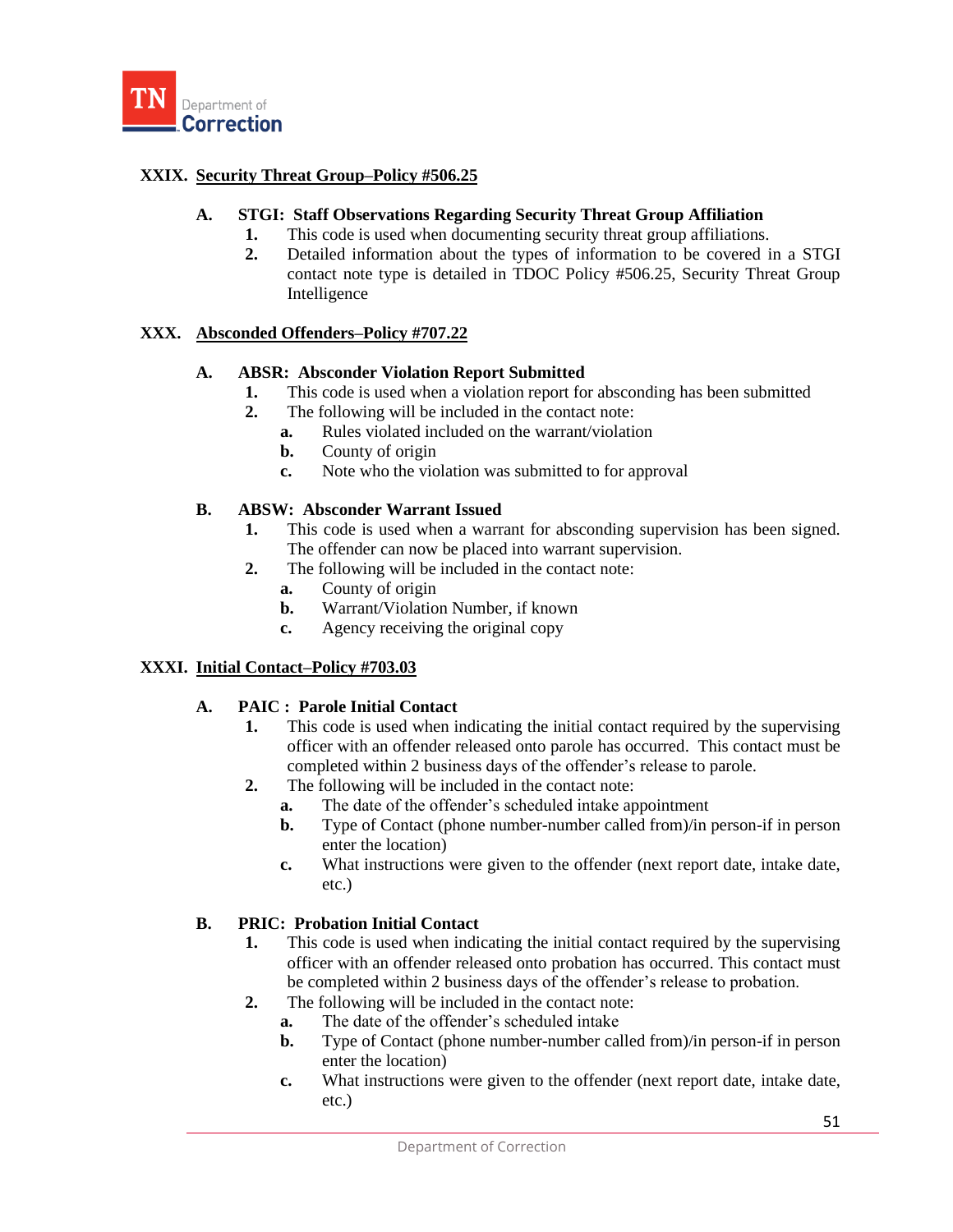

## **XXXII.Offender Case Plan–Policy #703.02; Policy #513.11**

### **A. OCPA: Offender Case Plan Audited by Supervisor**

- **1.** This code is used when a supervisor audits a case plan.
- **2.** The following will be included in the contact note:
	- **a.** Required changes
	- **b.** Any other applicable information

### **B. OCPI: Offender Initial Case Plan**

- **1.** This code is used when the initial case plan is created.
- **2.** The following will be included in the contact note:
	- **a.** Goals in the case plan
	- **b.** Any other applicable information

## **C. OCPM: Offender Case Plan Modification**

- **1.** This code is used when reviewing and making a revision to a case plan based on an identified need as required.
- **2.** The following will be included in the contact note:
	- **a.** List reason for modification
	- **b.** Specify what modifications were made

### **D. OCPR: Offender Case Plan Review**

- **1.** This code is used when there are no changes made and the officer is documenting the review with the offender.
- **2.** The following will be included in the contact note:
	- **a.** Document the case plan was reviewed and no changes are currently necessary
	- **b.** Note any progress towards case plan goals or needs

## **E. OCPT: Offender Case Plan Transitional**

- **1.** This code is used when indicating a transitional case plan review has been completed for those offenders being received after being released from an institution or received as a transfer from another community supervision office.
- **2.** The following will be included in the contact note:
	- **a.** List the reason for the case plan review
	- **b.** List any modifications required
	- **c.** List any other applicable information

## **F. XOCP: Offender Case Plan Not Completed**

- **1.** This code is used when indicating an offender's case plan was not completed.
- **2.** The following will be included in the contact note:
	- **a.** List the reason the case plan was not completed
	- **b.** Note the remedial action/sanctions are being taken to bring offender into compliance. If offender remains in delinquency the following month, note specifically what remedial actions/sanctions were implemented.

### **XXXIII. Sanction Codes–Policy #704.10**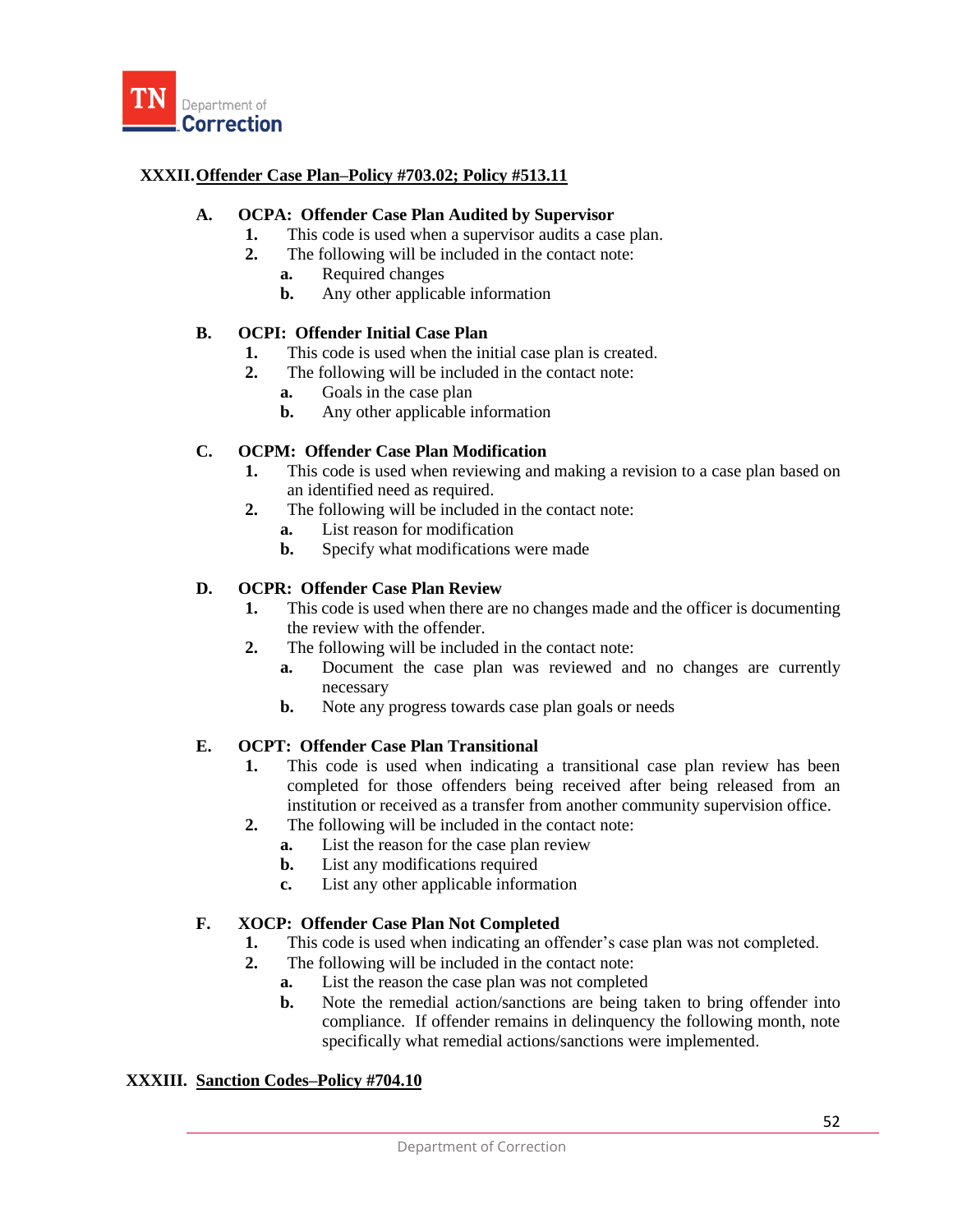

## **A. General**

- **1.** All sanctions shall be documented in the OMS conversation in a timeframe pursuant to Policy #706.03. Officers shall complete a detailed comment outlining the offender's noncompliant behavior, date the officers imposed sanction(s), the sanction level, sanction imposed, and progress with the completion of each sanction(s) imposed.
- **2.** Sanctions shall be documented utilizing the Notice of Sanction, CR-4068, which shall be printed and placed in the offender's case file pursuant to Policy #706.01.
- **3.** Offenders must be present at the time of sanctioning, excluding those zero tolerance violations as outlined in VI.(B)(4). The officer and offender shall sign the Notice of Sanction, CR-4068, which shall serve as notice of sanction(s) imposed. Offenders shall receive a copy of the notice of sanction form after the signatures are obtained, which also provides the offender with information pertaining to the right of appeal, if applicable.
	- **4.** The best tool to use is the sanction matrix that is found on the Intranet. The left side of the matrix are the sanction codes that list the violations. The right side of the matrix are the selections of imposed sanctions (colored-the sanction level).
	- **5.** The option the officer chooses automatically enters the corresponding code into the OMS. The officer will enter details about the sanction in the distributed application which will automatically populate in the OMS.

## **B. NPFO: Non-Payment (Financial Obligations)**

- **1.** This code is used when indicating the offender has not made a payment for their financial obligations
- **2.** The following will be included in the contact note:
	- **a.** List the non-payment
	- **b.** List amount in arrears
	- **c.** List any remedial actions
	- **d.** List any other applicable information
	- **e.** List imposed sanction
- **C. FCLS: Failure to Comply with Lawful Instructions/FSW Recommendations/Special Conditions of Supervision**
	- **1.** This code is used when indicating the offender has not followed lawful instructions or FSW recommendations or special conditions of supervision.
	- **2.** The following will be included in the contact note:
		- **a.** List the lawful instructions or FSW recommendations or special conditions of supervision which the offender failed to comply
		- **b.** List any remedial actions
		- **c.** List any other applicable information
		- **d.** List imposed sanction

## **D. FRVC: Failure to Report Criminal Behavior**

- **1.** This code is used when indicating the offender has failed to report any criminal behavior.
- **2.** The following will be included in the contact note:
	- **a.** List method of notification
	- **b.** List the violation or criminal behavior
	- **c.** List any legal action taken against the offender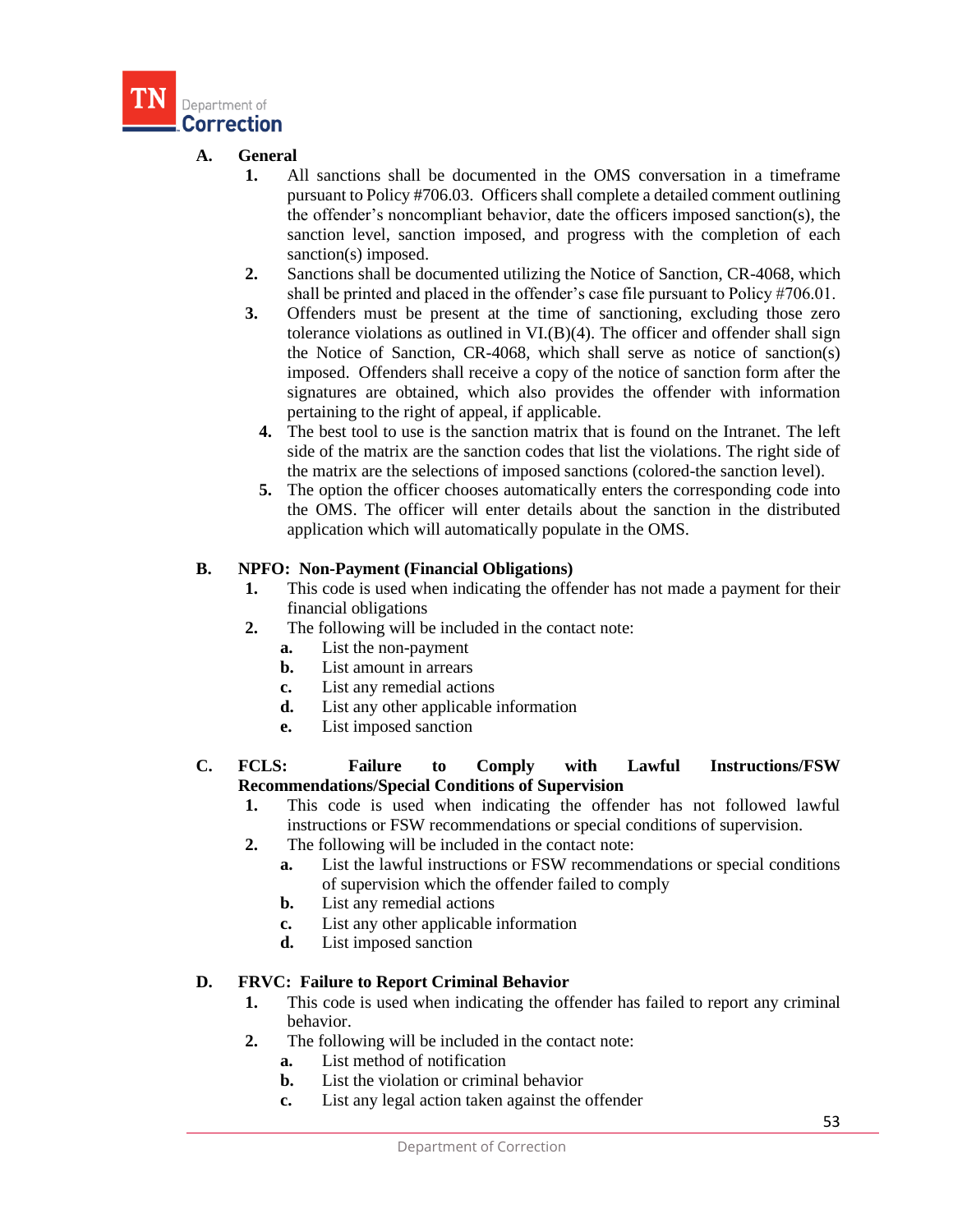

- **d.** List any remedial actions
- **e.** List any other applicable information
- **f.** List imposed sanction

## **E. FAPT: Failure to Attend Programming/Treatment (Sex Offender)**

- **1.** This code is used when an offender fails to attend programming or Sex Offender Treatment.
- **2.** The following will be included in the contact note:
	- **a.** List method of notification
	- **b.** List any resulting actions from the provider
	- **c.** List any remedial actions
	- **d.** List any other applicable information
	- **e.** List imposed sanction
- **F. MOPC: Moved without Permission or Notification (excluding sex offenders), leaving the county without permission, Violation Curfew**
	- **1.** This code is used to indicate when an offender, excluding sex offenders, has moved without permission or violated curfew.
	- **2.** The following will be included in the contact note:
		- **a.** List details for this violation
		- **b.** List the method of notification
		- **c.** List the new address if applicable
		- **d.** List any remedial actions
		- **e.** List any other applicable information

### **G. ORPD: One Positive Drug Screen/Alcohol Use (Sex Offender Only)**

- **1.** This code is used when indicating when an offender has one positive drug screen or sex offender alcohol use. This code is not to be used during the intake process.
- **2.** The following will be included in the contact:
	- **a.** List details of violation
	- **b.** List all positive drug outcomes
	- **c.** State if a referral to the FSW was made and the appointment date
	- **d.** List any remedial actions
	- **e.** List any other applicable information

### **H. FALR: Failure to Report as instructed**

- **1.** This code is used when documenting an offender has failed to report as instructed.
- **2.** The following will be included in the contact note:
	- **a.** Any attempts and their results to contact the offender, including any phone numbers or individuals
	- **b.** List the next report date and time
	- **c.** List any remedial actions
	- **d.** List any other applicable information

## **I. NMCB: New Criminal Charge/Citation (Class B Misdemeanor or below)**

- **1.** This code is used when an offender has received a new criminal charge or citation regarding a Class B Misdemeanor or below. This code is not to be used with sex offenders.
- **2.** The following will be included in the contact note: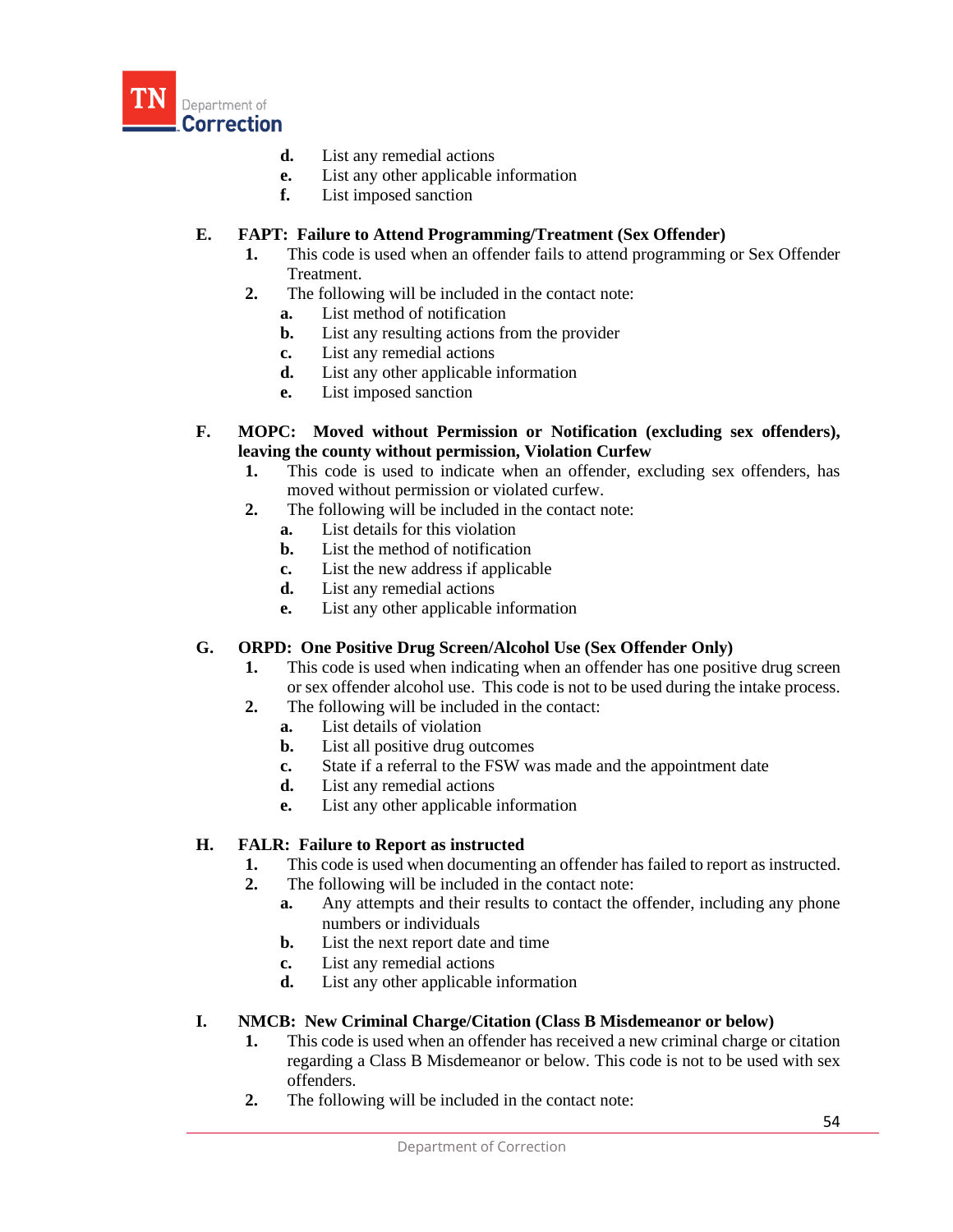

- **a.** List the new charge(s) or citation(s)
- **b.** Class of each charge or citation
- **c.** Date, time and location of the charge(s) or citation(s)
- **d.** List any resulting or pending legal action(s)
- **e.** Method of notification regarding the charge(s) or citation(s)
- **f.** List any remedial actions
- **g.** List any other applicable information
- **h.** List imposed sanction
- **J. TRPT: Terminated from programing/treatment/non-compliant sex offender treatment**
	- **1.** This code is used when an offender is terminated from a class, treatment or is non-compliant with Sex Offender Treatment.
	- **2.** The following will be included in the contact note:
		- **a.** List the program and reason for termination
		- **b.** Method of notification regarding termination or non-compliance with Sex Offender Treatment
		- **c.** List any remedial actions
		- **d.** List any other applicable information
		- **e.** List imposed sanction
- **K. MPDS: In a six-month period more than one positive drug screen (all offenders), more than one alcohol use (sex offenders only).**
	- **1.** This code is used when any offender has more than one positive drug screen or a sex offender has more than one alcohol use within a six-month period.
	- **2.** The following will be included in the contact note:
		- **a.** List what drugs had positive outcomes
		- **b.** List if FSW referral made, enter date and time of appointment if applicable
		- **c.** List any remedial actions
		- **d.** List any other applicable information
		- **e.** List imposed sanction

### **L. FALS: Failure to comply with sanction**

- **1.** This code is used when an offender fails to comply with the imposed sanction.
- **2.** The following will be included in the contact note:
	- **a.** List any reason(s) the offender failed to comply
	- **b.** List any remedial actions
	- **c.** List any other applicable information
	- **d.** List imposed sanction

### **M. FALC: Consistently fails to report/failure to comply with sex offender treatment contract**

- **1.** This code is used when an offender consistently fails to report or fails to comply with the Sex Offender Treatment Contract.
- **2.** The following will be included in the contact note:
	- **a.** List any reason(s) the offender failed to comply
		- **b.** List Sex Offender Treatment Provider is the contract with
		- **c.** List last known contact or attempt to contact with offender, to include phone number or individual spoken with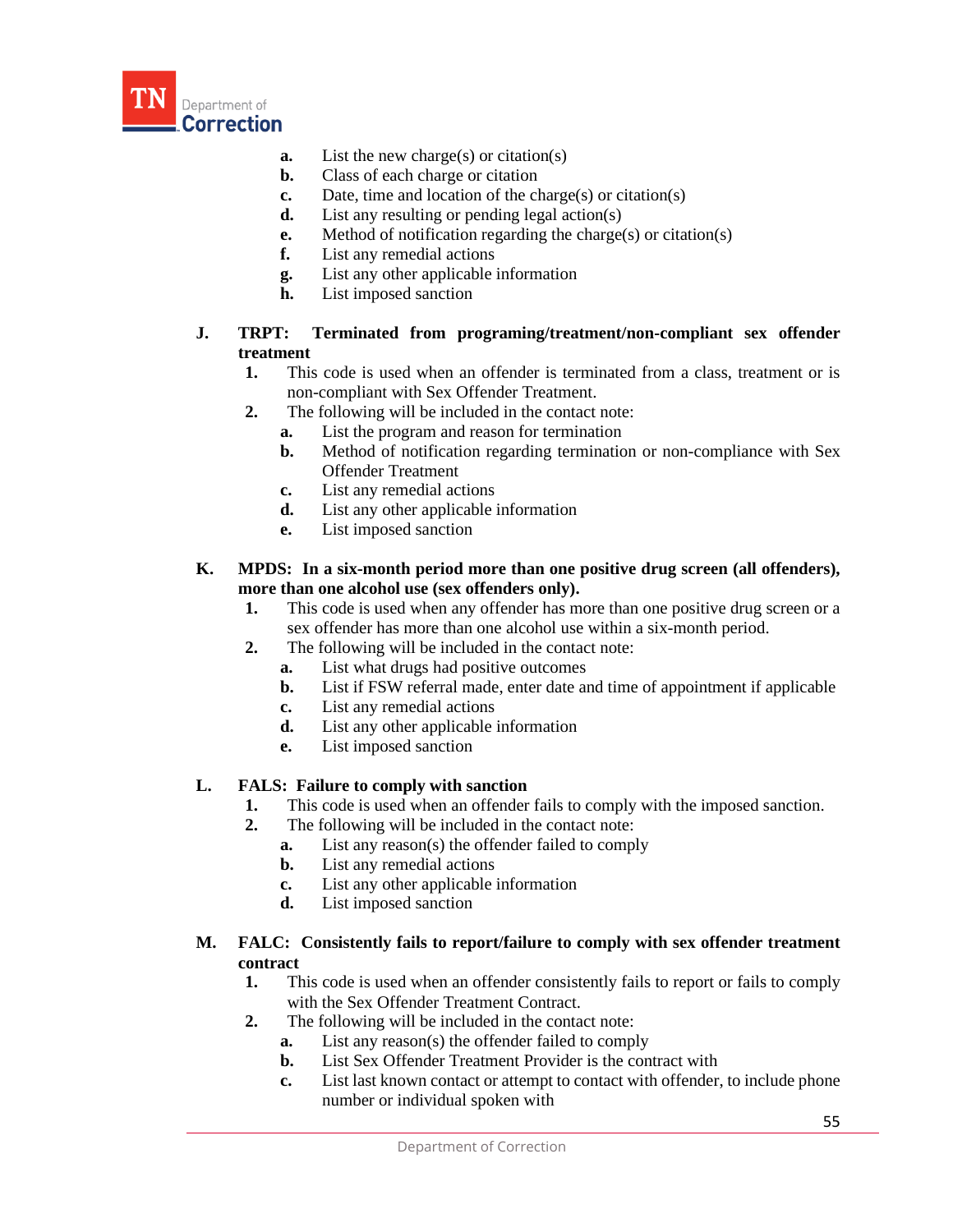

- **d.** Method of notification
- **e.** List any remedial actions
- **f.** List any other applicable information
- **g.** List imposed sanction

### **N. NCS1: Three or more non-compliance with Level 1 sanctions in a year**

- **1.** This code is when an offender has failed to comply with three (3) or more Level 1 sanctions in one (1) year.
- **2.** The following will be included in the contact note:
	- **a.** List the non-compliant sanctions, to include dates
	- **b.** Last known contact or attempted contact with the offender, to include phone number or individual spoken with
	- **c.** Method of notification
	- **d.** List any remedial actions
	- **e.** List any other applicable information
	- **f.** List imposed sanction

### **O. NCS2: Two or more non-compliance with level 2 sanctions in a year**

- **1.** This code is used when an offender has failed to comply with two (2) or more Level 2 sanctions in one (1) year.
- **2.** The following will also be included in the contact note:
	- **a.** List the sanctions and dates of the non-compliance
	- **b.** Last known contact or attempted contact with the offender, to include phone number or individual spoken with
	- **c.** Method of notification regarding non-compliance
	- **d.** List any remedial actions
	- **e.** List any other applicable information
	- **f.** List imposed sanction

### **P. NCS3: Any non-compliance with level 3 sanctions in a year**

- **1.** This code is used when an offender has any non-compliance with a Level 3 sanction within one (1) year.
- **2.** The following will be included in the contact note:
	- **a.** List the sanctions and dates of the non-compliance
	- **b.** List the reasons for the non-compliance
	- **c.** Last know contact or attempted contact with the offender, to include phone number and individual spoken with
	- **d.** Method of notification regarding non-compliance
	- **e.** List any remedial actions
	- **f.** List any other applicable information
	- **g.** List imposed sanction

### **Q. MST3: Second Level 2 sanction applied within six months in a year.**

- **1.** This code is used when an offender has received a second Level 2 sanction within six (6) months in a one (1) year.
- **2.** The following will be included in the contact note:
	- **a.** List the sanctions and dates of the two (2) Level 2 sanctions
	- **b.** List if the sanctions were successful; if not explain why
	- **c.** List any remedial actions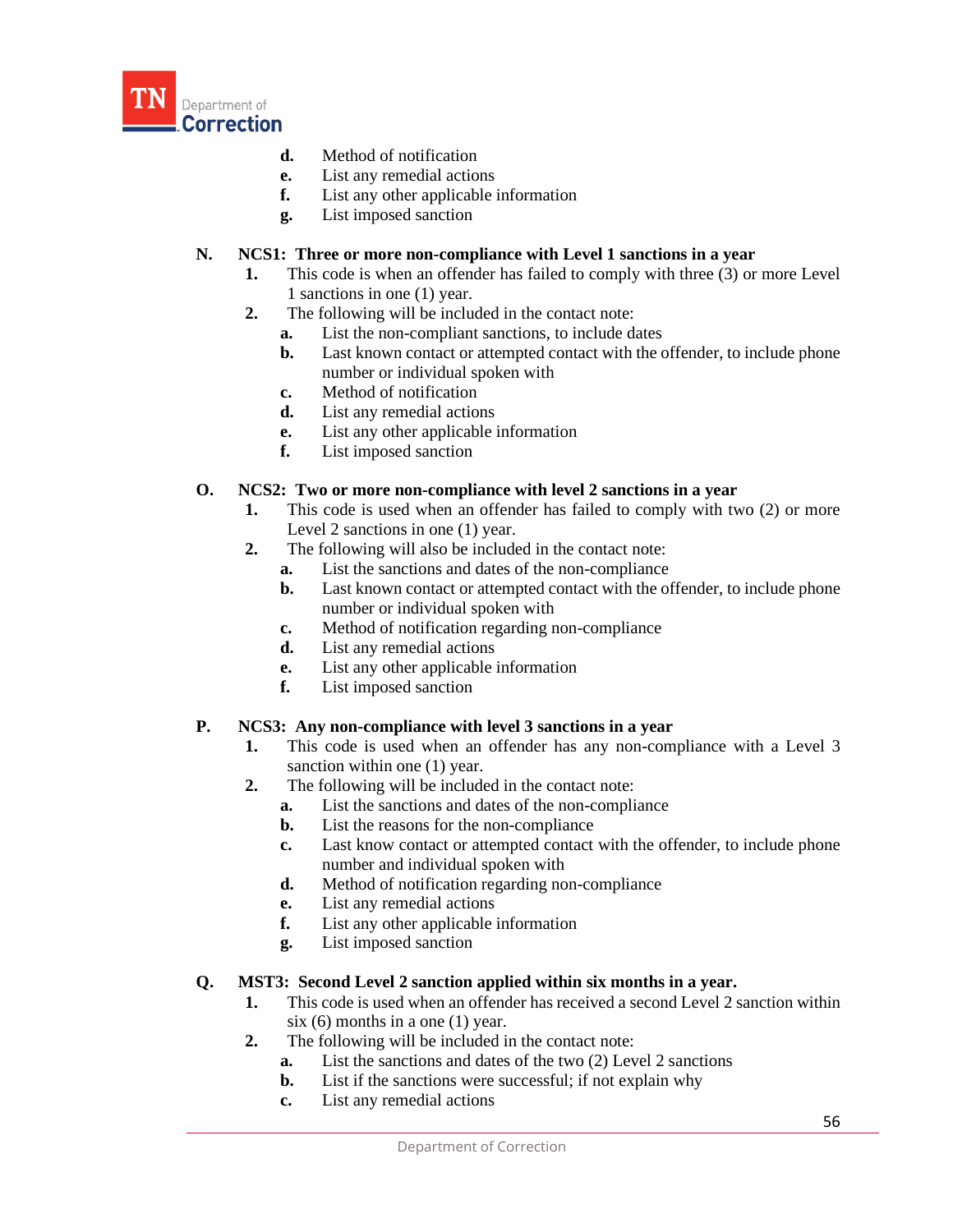

- **d.** List any other applicable information
- **e.** List imposed sanction

## **R. ZPTD: Positive drug screen for methamphetamine (excluding intake drug screens)**

- **1.** This code is used when an offender has tested positive for methamphetamine during a drug screen, except during intake.
- **2.** The following will be included in the contact note:
	- **a.** List any remedial action
	- **b.** List any other applicable information
	- **c.** List imposed sanction

### **S. RSDS: Refusal to submit to a drug screen (Zero Tolerance)**

- **1.** This code is used when offender refuses to submit to a drug screen.
- **2.** The following will be included in the contact note:
	- **a.** List any remedial action to be taken
	- **b.** List any other applicable information
	- **c.** List imposed sanction

### **T. RFRS: Refusal to submit to a search (Zero Tolerance)**

- **1.** This code us used when an offender refuses to submit to a search.
- **2.** The following will be included in the contact note:
	- **a.** Reason for the search
	- **b.** Reason for refusal
	- **c.** List any remedial action to be taken
	- **d.** List any other applicable information
	- **e.** List imposed sanction

### **U. ABSV: Absconded Supervision (Zero Tolerance)**

- **1.** This code is used when the offender is being declared an absconder by the supervising officer after completing the investigation.
- **2.** The following will be included in the contact note:
	- **a.** List the last time, date and location of contact or attempted contact with the offender
	- **b.** Method of notification regarding absconding, if applicable
	- **c.** List any remedial action
	- **d.** List any other applicable information
	- **e.** List imposed sanction

### **V. WFIR: Possession of Firearm (Zero Tolerance)**

- **1.** This code is used when an offender is discovered to be in possession of a firearm.
- **2.** The following will be included in the contact note:
	- **a.** Date and time of firearm(s) discovery
	- **b.** Location of firearm(s) discovery
	- **c.** Type(s) and number of firearm(s) discovered
	- **d.** Method of notification regarding possession of firearm(s)
	- **e.** List any remedial action
	- **f.** List any other applicable information
	- **g.** List imposed sanction